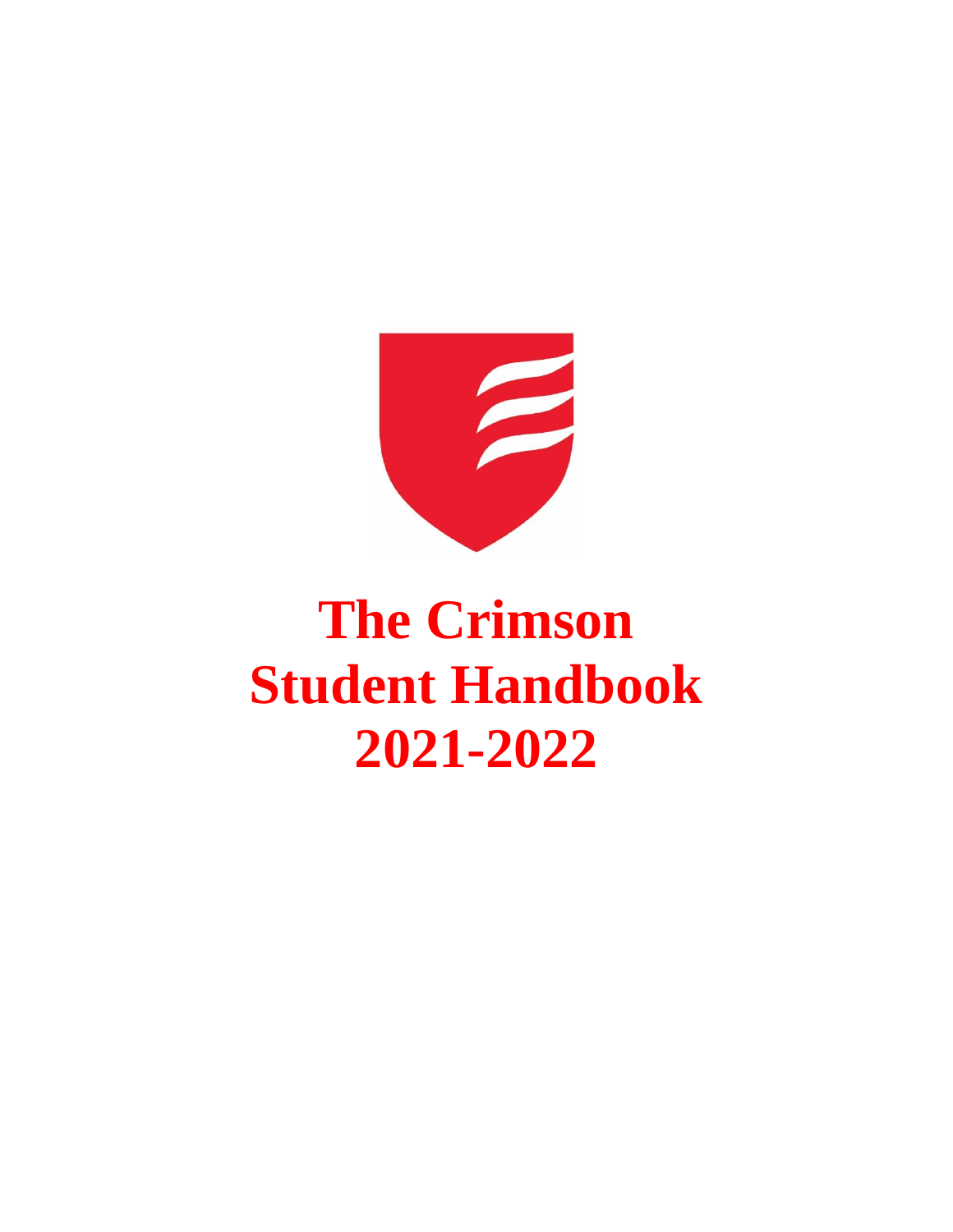The policies and procedures written herein may be amended as necessary from time to time with subsequent notice and subject to the approval of the College President. The information in this 2021-2022 Crimson edition supersedes any information in any previous editions of the Crimson and is subject to change as noted above.

## **The Crimson Student Handbook 2021-2022**

Published by The Office of Student Life and Learning Grove City College 100 Campus Drive Grove City, PA 16127 724-458-2700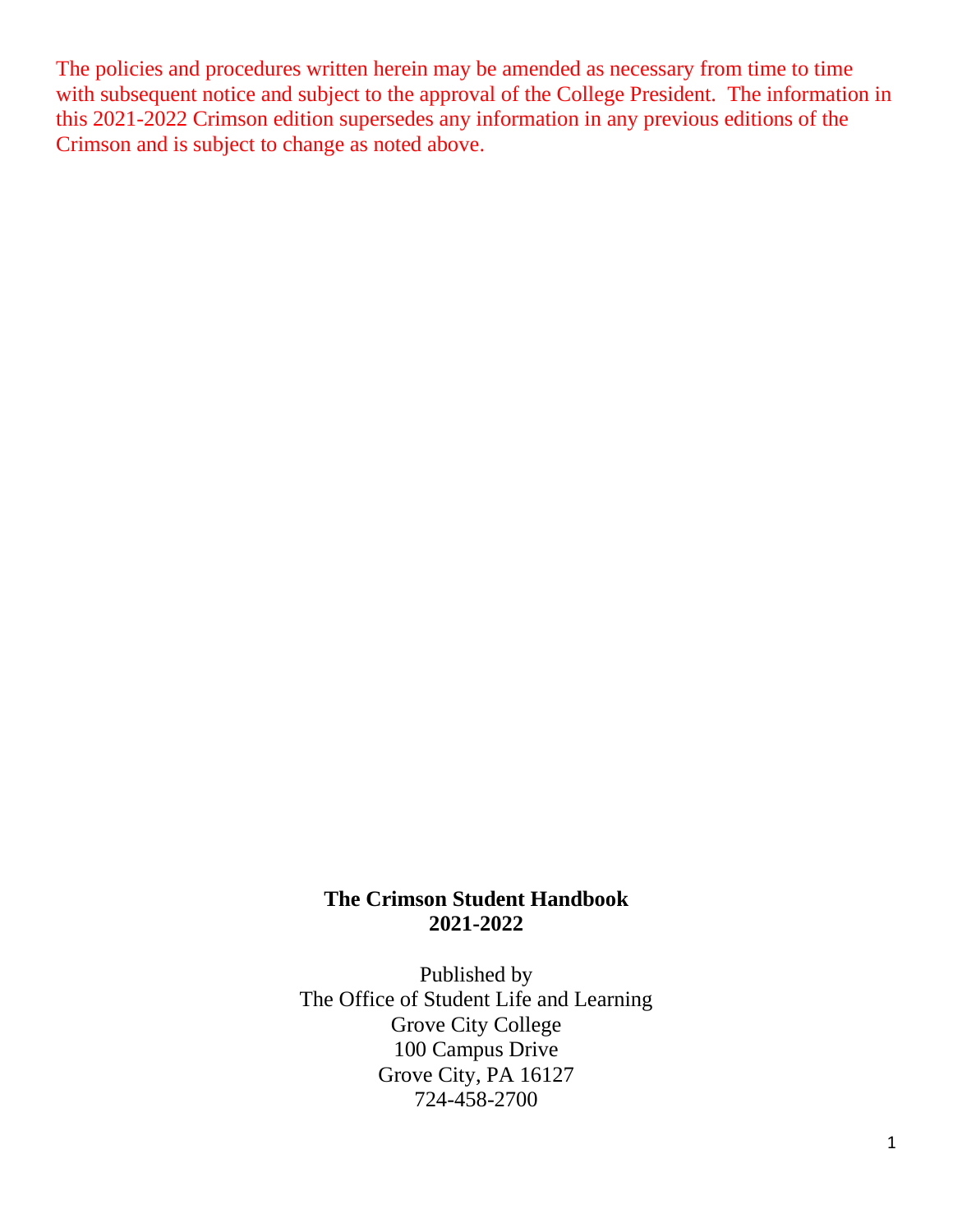#### **Student Responsibilities**

By choosing Grove City College, you enjoy the privileges and accept the responsibilities of being a member of the campus community. This includes the obligation to know and adhere to college policies and standards as described in this Handbook and in other official College documents. You are also fully expected to abide by all applicable civil laws and regulations.

As a student here, you are required to abide by the written policies, but your decisions and actions should reflect these principles even outside the literal boundaries of the written policies. Ultimately, you should conduct yourself in ways that bring honor to God, the College, and yourself. This includes demonstrating honesty, integrity, respect, compassion, encouragement of others, self-discipline, stewardship, good sportsmanship, freedom from discrimination and prejudice, and social responsibility. We have confidence and faith that you will contribute positively to this campus community.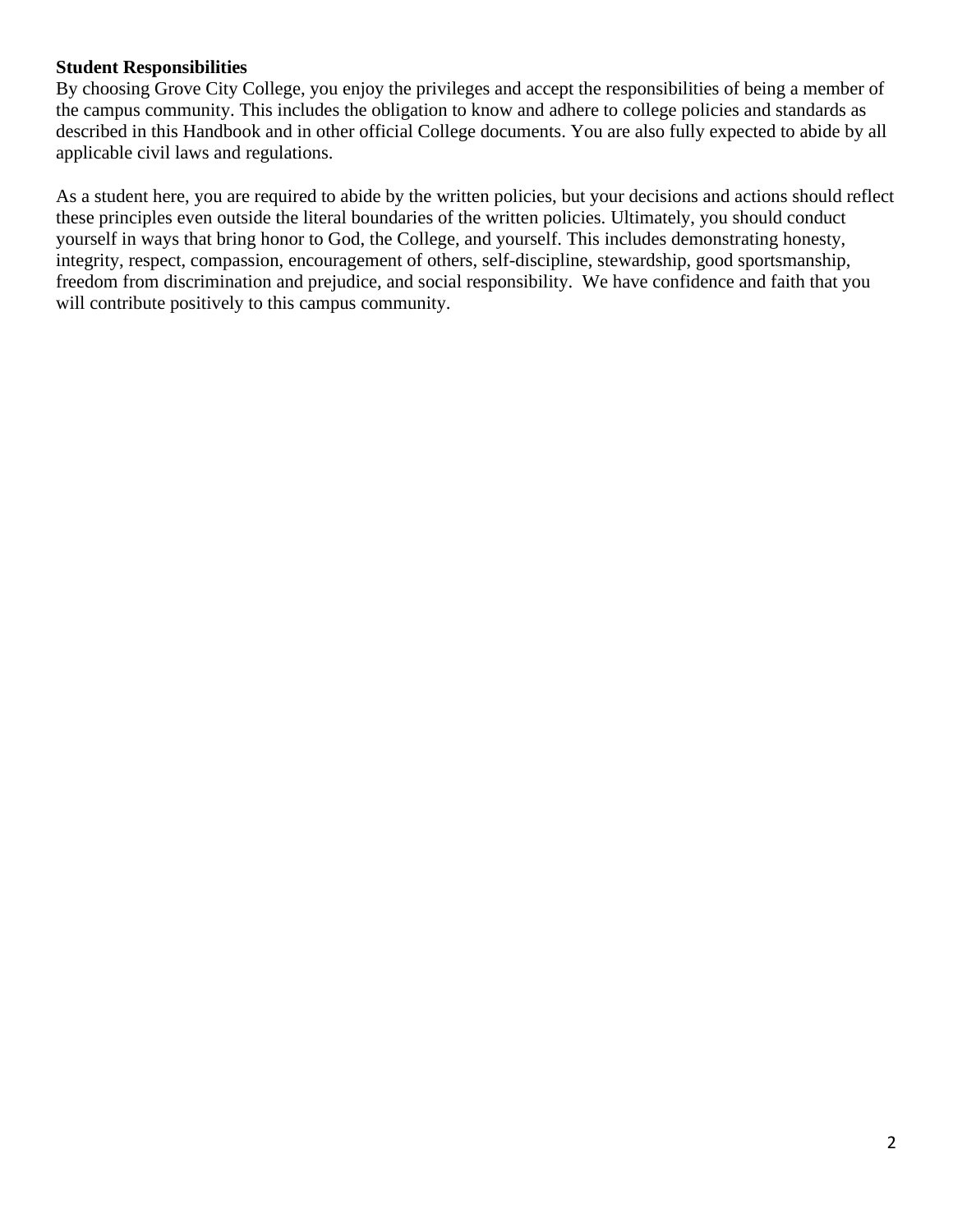## *Greetings from the Office of the President*

Dear Students,

A key distinctive of Grove City College is how we value our community. We are intentional about the way we learn and live together. At a time when civility and respect is on the decline, we strive to emphasize the importance of love of neighbor as the foundation of our campus life. This handbook is an important component of our community-building efforts. You will read about the almost countless opportunities that await you. You will also be encouraged to act at all times in a manner that is safe and cooperative. As an academic community that strives to be Christ-centered, we seek to cultivate the virtuous life, marked by kindness, generosity, courtesy and hospitality. Our well-deserved reputation as one of the friendliest colleges in America means we are all cultural stewards of this blessed institution. Brenda and I look forward to being a part of your lives and getting to know as many of you as possible. Please drop me a note if you want to visit or grab a meal together. May God bless you abundantly this year.

Warm regards, Paul J. McNulty '80

## *Greetings from the President of your Student Government [SGA]*

Greetings Men and Women of Grove City College,

Welcome to 2021 – 2022 college year! Whether it is your first or last year or somewhere in between, we will no doubt learn a lot from our experiences this year. In every chapter in life, there are many different lessons to be learned. You might think that the biggest lessons you'll learn in college will come from the books or lectures. This may be true, but it is important to not lose sight of other important lessons learned outside of the pages in your six-inch thick textbook. It is said that college is meant to expand your knowledge and sharpen your skills. By all means, get good grades, work hard on coursework, and do your best academically. However, it is of vital importance to not accomplish these things at the expense of learning other lessons from other experiences.

Grove City College fosters a unique and spectacular environment that allows for deep and profoundly meaningful relationships with fellow students to professors to administration to the housekeeping staff that clean your hall. Through these people, I'm willing to wager a Grove City student will learn their deepest and most profound lessons in their college career. Your acquaintances will become colleagues, colleagues to friends, and friends to family.

Take advantage of your time just beginning or time coming to an end this year. Pay no mind to fear and insecurity. If college emphasizes a quality in an individual, I believe it to be courage. Lean into the Lord and trust that you are here for a reason even if that reason is yet to be discovered. "Have I not commanded you? Be strong and courageous. Do not be afraid; do not be discouraged, for the Lord your God will be with you wherever you go." Joshua 1:9

Take heart, Zackery Coryell Grove City College '22 Executive President, Student Government Association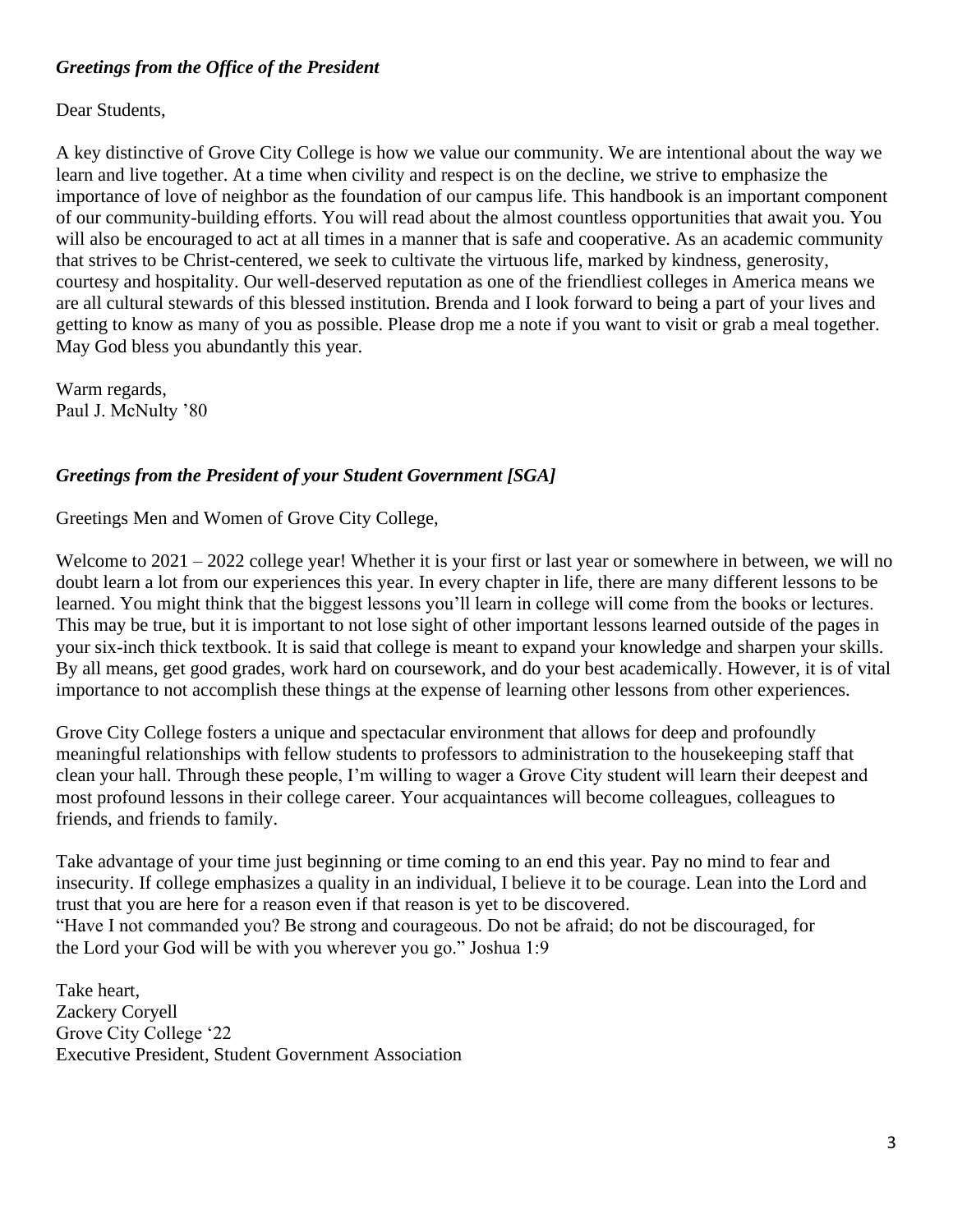## **Purpose and Identity of Grove City College**

Since its founding in 1876, Grove City College, committed to Christian principles, has striven to be equal in academic quality to the finest four-year colleges. It seeks to provide liberal and professional education of the highest excellence in the reach of families with modest means who desire a college which will strengthen their children's spiritual and moral character.

When the College was chartered, a broad, Christian-based cultural consensus prevailed in America. By charter, the doors of the College were open to qualified students "without regard to religious test or belief."

The founders of Grove City College, consciously avoiding narrow sectarianism, held a vision of Christian society transcending denomination, creeds, and confessions. They were committed to the advancement of free enterprise, civil and religious liberty, representative government, arts and letters, and science and technology. Believing that the fruits of civilization would be destroyed if the religious and ethical roots were allowed to wither, the founders intended that the claims of Christ as God and Savior and of inspired Scripture be presented to all.

They hoped that through its program of intellectual, moral, and spiritual education, Grove City College would produce young leaders, whatever their creed or confession, capable of pushing civilization forward on every frontier.

Grove City College remains true to the vision of its founders. Rejecting relativism and secularism, it fosters intellectual, moral, spiritual, and social development consistent with a commitment to Christian truth, morals, and freedom. Rather than political, ideological, or philosophical agendas, objective truth continues as the goal of liberal learning.

The core of the curriculum, particularly in the humanities, consists of books, thinkers, and ideas proven across the ages to be of value in the quest for knowledge. Intellectual inquiry remains open to the questions religion raises and affirms the answers Christianity offers.

The ethical absolutes of the Ten Commandments and Christ's moral teaching guide the effort to develop intellect and character in the classroom, chapel, and cocurricular activities. And while many points of view are examined, the College unapologetically advocates preservation of America's religious, political, and economic heritage of individual freedom and responsibility.

> **Look on the GCC Intranet https://my.gcc.edu/** Athletic and Event Schedules Campus Organizations Student Photos Places to Go and Things to Do Room Reservations & Event Calendars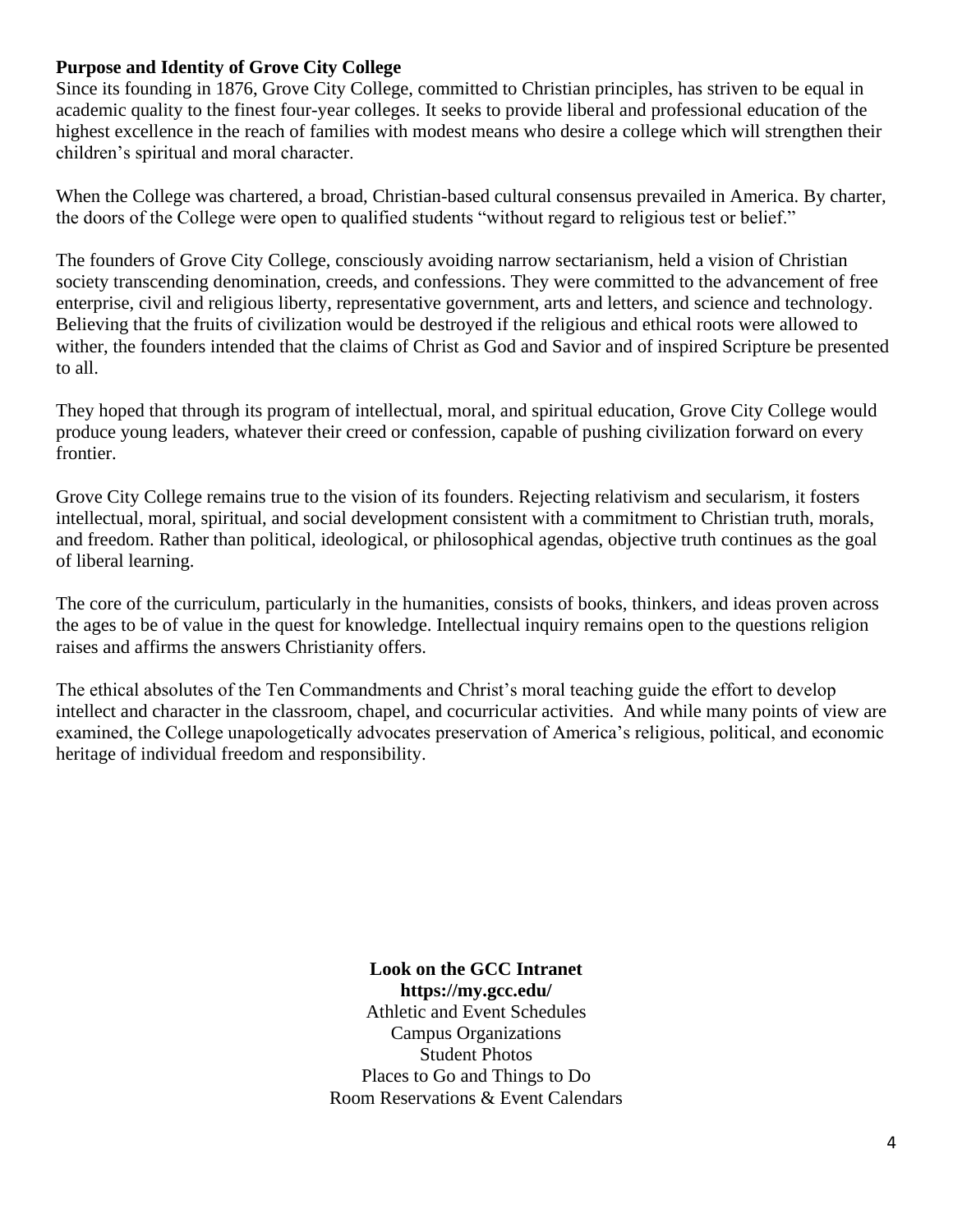## **TABLE OF CONTENTS**

| Academic Life*                                                  | $6 - 10$    |
|-----------------------------------------------------------------|-------------|
| Academic Integrity                                              | 6           |
| Honesty in Learning Policy                                      | 6           |
| Grade Appeals Procedure                                         | 9           |
| <b>Community Life</b>                                           | $11 - 22$   |
| <b>Community Standards</b>                                      | 11          |
| Non-Disciplinary Policy                                         | 15          |
| <b>Student Conduct</b>                                          | 15          |
| <b>Student Conduct Hearing</b>                                  | 16          |
| <b>Appeal Process</b>                                           | 17          |
| <b>Explanation of Disciplinary Sanctions</b>                    | 18          |
| <b>Expectations for Student Athletes</b>                        | 19          |
| <b>Expectations for Campus Organizations</b>                    | 20          |
| Further Explanation of Drug and Alcohol Policy                  | 21          |
| <b>Campus Offices and Departments</b>                           | $23 - 98$   |
| Academic Resource Center                                        | 23          |
| <b>Bookstore</b>                                                | 24          |
| <b>Campus Events</b>                                            | 25          |
| <b>Campus Safety</b>                                            | 26          |
| Career Services Office                                          | 32          |
| <b>Counseling Services</b>                                      | 33          |
| Chapel                                                          | 34          |
| <b>Campus Ministries</b>                                        | 36          |
| <b>Financial Aid</b>                                            | 37          |
| Food Service                                                    | 40          |
| <b>Health and Wellness</b>                                      | 43          |
| <b>Information Technology Services</b>                          | 45          |
| Global Programs and Study Abroad                                | 50          |
| <b>Intramural and Club Sports</b>                               | 52          |
| Library                                                         | 53          |
| Mail Room                                                       | 53          |
| Media Services                                                  | 54          |
| <b>Operations Department</b>                                    | 55          |
| <b>Print Production Services</b>                                | 58          |
| Registrar's Office                                              | 58          |
| Residence Life                                                  | 59          |
| <b>Student Accounts: Billing and Payments</b>                   | 85          |
| <b>Student Activities</b>                                       | 92          |
| <b>Student Employment</b>                                       | 93          |
| <b>Student Government Association</b>                           | 94          |
| Student Life and Learning Office                                | 96          |
| <b>Student Payroll</b>                                          | 97          |
| <b>Writing Center</b>                                           | 98          |
| <b>General Policies</b>                                         | $99 - 104$  |
| Unlawful Discrimination: Discriminatory Harassment              | 99          |
| <b>Sexual Harassment Policy</b>                                 | 99          |
| Sexual Violence Policy                                          | 102         |
| <b>Confidential Information Policy</b>                          | 103         |
| <b>Student Records</b>                                          | 103         |
| Policy for Use of a Student's Image or Voice                    | 104         |
| Grove City College Identity (Logo/Brand) Usage Policy           | 104         |
| <b>Policy Concerning Student Dress</b>                          | 104         |
| Sunbathing                                                      | 104         |
| Policy Concerning Student Enterprise (Student-Run Business) 104 |             |
| <b>Appendix A: State and Federal Laws</b>                       | $105 - 107$ |
| <b>Appendix B: Emergency Preparedness</b>                       | $108 - 119$ |
|                                                                 |             |

**\*** Please see the 2021-2022 Academic Bulletin for additional information concerning academic life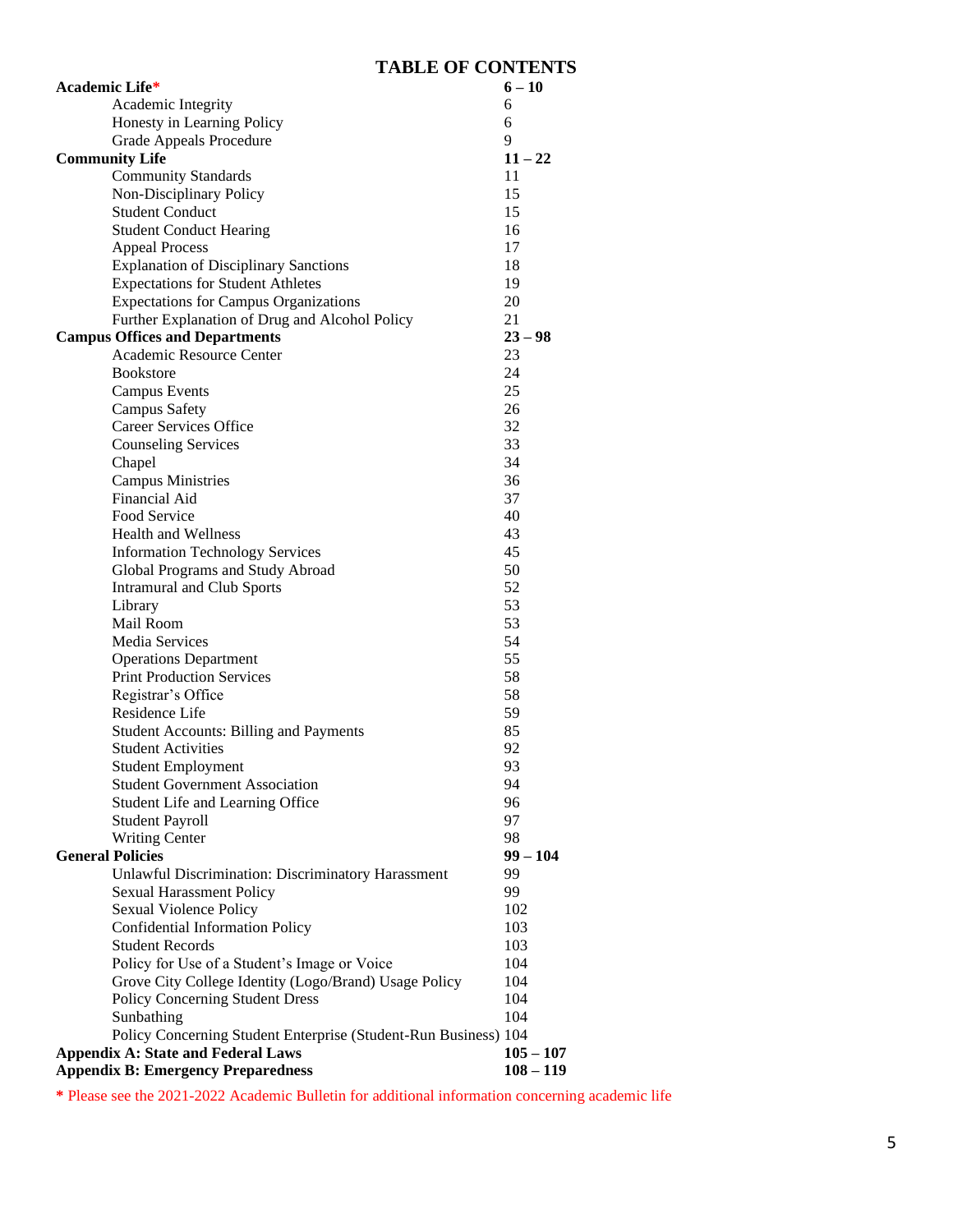## **ACADEMIC LIFE**

Please see the 2021-2022 *Bulletin* for information concerning academic policies, services and expectations. Students are responsible to know and comply with the contents of the *Bulletin*, particularly the sections which relate to their major and general academic requirements.

Information found in the *Bulletin* is not typically duplicated in *The Crimson*. However, the centrality of academic integrity to the Grove City College community, and to educational excellence, cannot be overstated. For this reason the College's Honesty in Learning Policy can be found in both documents and should be adhered to strictly. Violation of this policy is not consistent with the Community Standards of Grove City College and will be addressed accordingly. For your convenience, the College's grade appeals procedure is also included below.

## **ACADEMIC INTEGRITY**

The Grove City College community maintains strict standards for academic integrity and honesty. The College's standards for honesty in the learning process and the procedures to be followed, as passed by the Faculty, are outlined below and include the pledge, the policy and the process.

## **The Pledge: Upholding the Honesty in Learning Policy**

Every Grove City College student has already pledged to uphold the Honesty in Learning policy. The closing sentences of the application for admission include a commitment to abide by "the academic and non-academic regulations" of the College. Thus, all academic work is explicitly pledged, although some professors may request an additional affirmation on a given assignment.

## **The Policy: Honesty in Learning**

Faculty will inform students of behavior appropriate for maintenance of the Honesty in Learning policy as it pertains to their particular courses and disciplines, including the following:

- 1. Doing Papers, Outside Work. Work done out of class, which a student submits as his/her own work to a professor, should be his/her own and should not contain that which has been knowingly obtained from another, other than properly credited references, sources, and citations.
- 2. Taking Exams, Tests, Quizzes. Work done on a test, exam, or quiz, which a student submits to a professor, should be his/her own and should not contain that which has been knowingly obtained from another. The use of electronic devices (e.g., smartphones) during exams, tests, and quizzes without the expressed permission of the instructor/proctor is prohibited.
- 3. Instructor-Imposed Limitations. The work which a student submits to a professor should be prepared in accordance with the rules, limitations, and regulations laid down by the professor in the course, which rules are often intended to put students on an equal footing.
- 4. Preparing for Exams. A student should not seek to gain an advantage in an exam he/she is about to take by obtaining advanced access to particular questions or advance copies of a professor's exam.
- 5. A student should not cooperate with, aid or encourage another student to violate the above rules, even though he himself (or she herself) receives no direct benefit to his/her grade.
- 6. Each professor should take precautions to protect the honest student.

## **Implementation**

A student who violates, or assists another to violate, the Honesty in Learning policy shall be penalized with a minimum of a failing grade for the specific work for which the dishonesty was committed. More severe penalties may be imposed by faculty, including failure in the course. All alleged and actual violations are to follow the Honesty in Learning Policy process.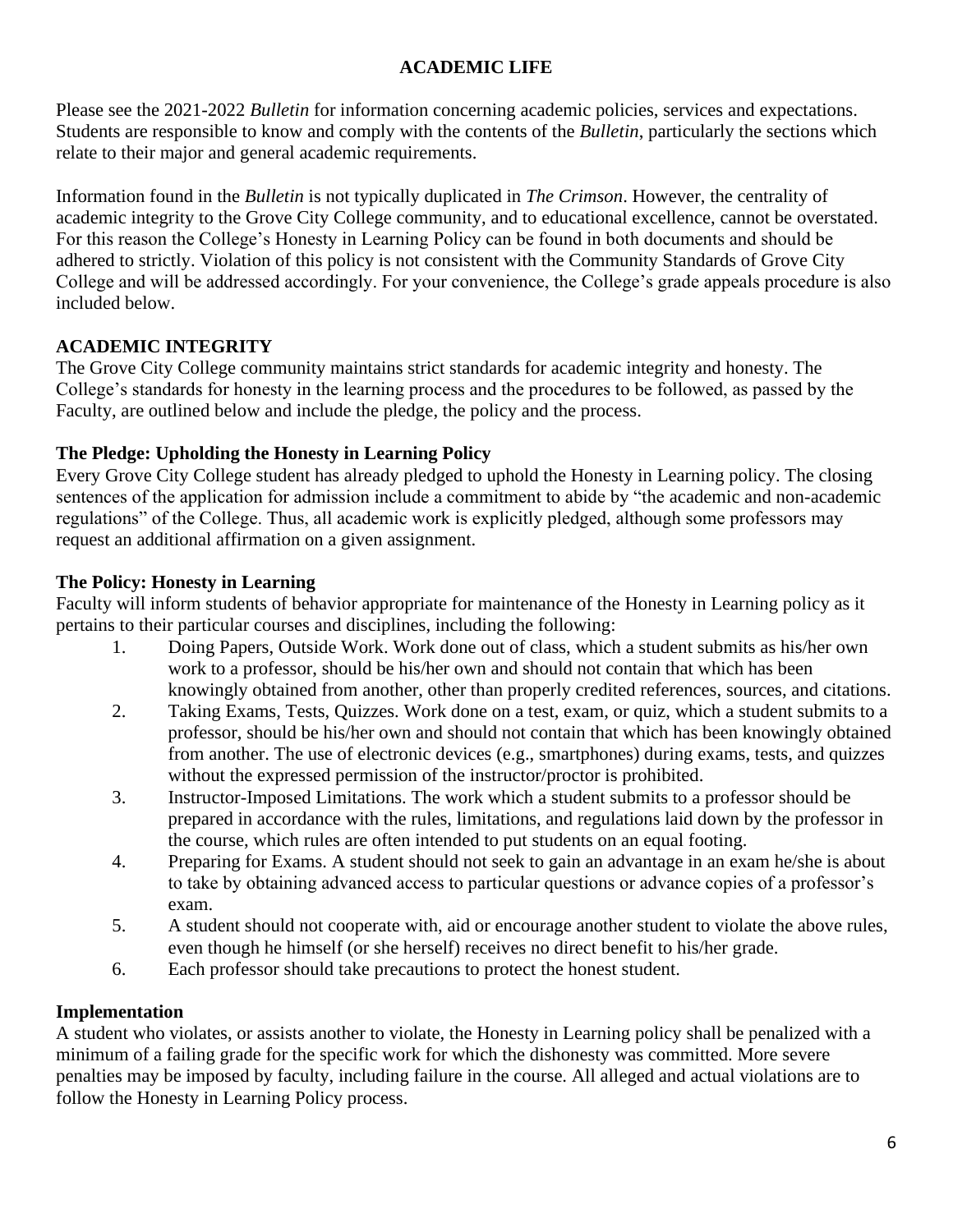## **Special Note: Plagiarism**

Plagiarism is a serious violation of moral and academic principles. It involves claiming as one's own original work the ideas, phrasing, or creative work of another person. As such, plagiarism is a direct violation of the biblical commandments against stealing, bearing false witness, and covetousness; thus, the Grove City College policy. The College encourages students to think seriously about the demands of their Christian faith in regard to this issue.

The College reminds students that plagiarism includes the following:

- 1. Any direct quotation of another's words, from simple phrasing to longer passages, without using quotation marks and properly citing the source of those words.
- 2. Any summary or paraphrase of another's ideas without properly citing the source of those ideas.
- 3. Any information that is not common knowledge—including facts, statistics, graphics, drawings—without proper citation of sources.
- 4. Any cutting and pasting of verbal or graphic materials from another source—including books, databases, web sites, journals, newspapers, etc.—without the proper citation for each of the sources of those materials; this includes any copyrighted artwork, graphics, or photography downloaded from the Internet without proper citation.
- 5. Any wholesale "borrowing," theft, or purchasing of another's work and presenting it as one's own, whether from the Internet or from another source.
- 6. Any presentation of "ghost-written" papers—whether paid for or not—as one's own original work.
- 7. Making one's work available for copying by others, as well as copying work posted on the Internet or otherwise made available by another.

## **The Process: How the Honesty in Learning Policy Works**

Please note: This process is at all stages confidential. Final completion of all stages should be no later than 25 class days following the initial report. For the purposes of the implementation of The Process, a class day shall be considered a weekday (Monday – Friday) on which regularly scheduled classes are held during the fall or spring semester of any given academic year. The Student-Faculty Review Committee will make a reasonable effort to meet and consider allegations of violations of the Policy made against a student during the last weeks of a semester (including finals week). It may not be possible, however, to convene a committee of five students and five faculty at the end of a semester or after the semester has concluded. Therefore, the student against whom an allegation has been made can agree, in writing, to have his or her case considered by a Review Committee made up of those students and faculty from the Committee as a whole who can attend on short notice. All decisions will require a super-majority vote. Any academic integrity issue unresolved during the regular fall or spring semester will be addressed during the next regular semester.

## **Reporting a violation**

- 1. If a student believes he or she observed a violation of the Honesty in Learning policy, he or she will fill out an online report of the alleged violation which is automatically sent to the professor of that particular course and the chair of the Student-Faculty Review Committee (SFRC). This report should be filed within five class days of discovering the alleged violation.
- 2. If a faculty member believes he or she observed a violation of the Honesty in Learning policy, he or she will fill out an online report of the alleged violation which is automatically sent to the chair of the SFRC. This report should be filed within five class days of discovering the alleged violation.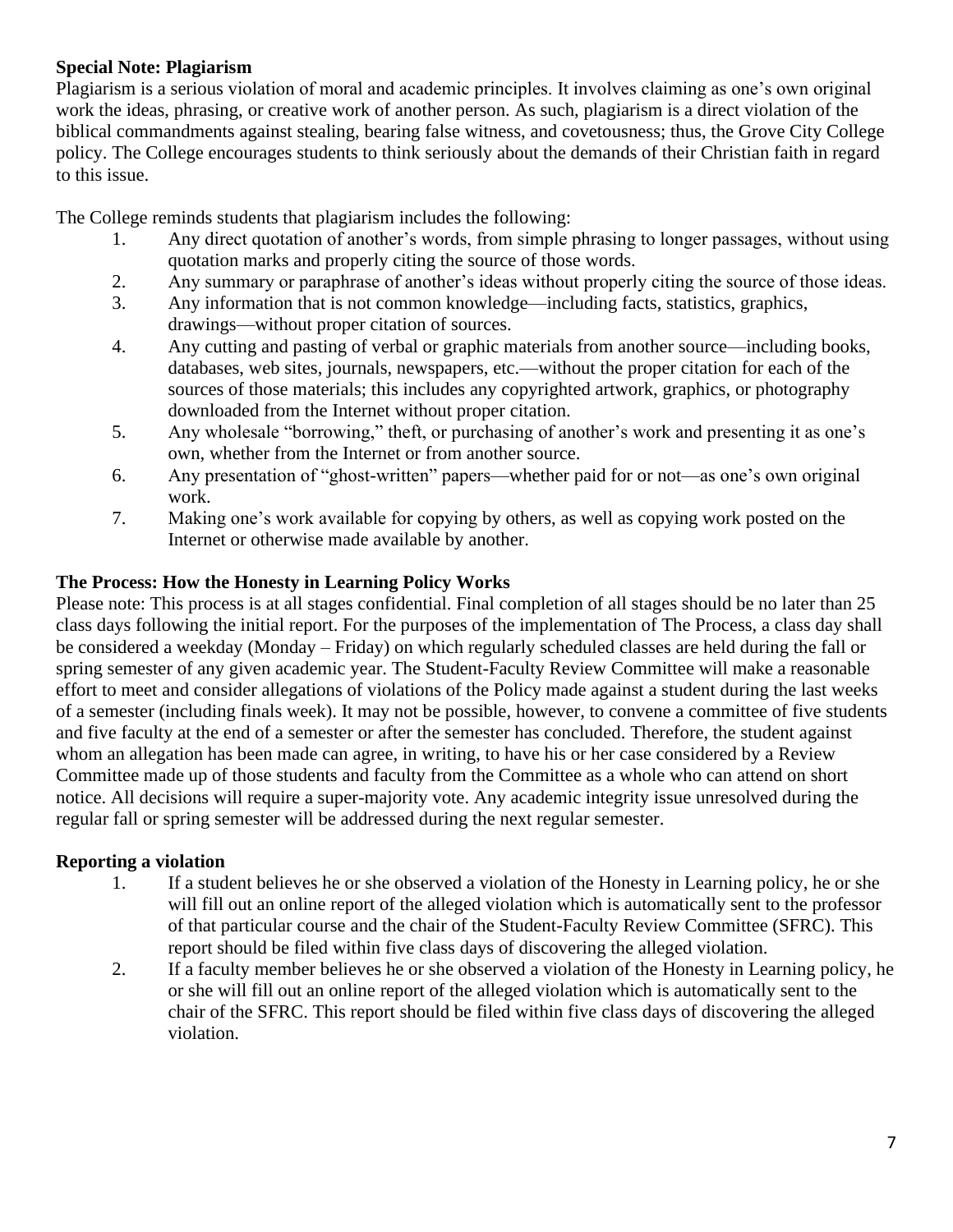## **Once the violation is reported**

- 3. The faculty member then may meet with the student(s) who allegedly committed the violation. If the report has been submitted by someone other than the faculty member, the faculty member also may meet separately with the person who submitted the report. The professor may seek the advice of the Consultation Panel beforehand. The Consultation Panel will be composed of three professors who will be called upon by the Consultation Panel Coordinator at that time. This panel is advisory in nature and helps the faculty member evaluate the merits of an alleged violation of the Honesty in Learning policy. All meetings must be concluded within five class days of receiving the report.
	- a. If the student:
		- i. admits to violating the Honesty in Learning policy, the student shall be penalized with a minimum of a failing grade for the specific work under review. SFRC will issue the sanction. This will help guarantee consistency and equity in the sanction.
		- ii. denies that a violation occurred but the professor maintains the contrary, the SFRC will hear from all involved parties and make a decision.
	- b. If a faculty member determines that:
		- i. no violation has occurred, he or she submits an Honesty in Learning resolution form to the chair of the SFRC. At that point, the entire matter is dropped and all records of the alleged violation are destroyed.
		- ii. a violation did occur, he or she completes a resolution form, which includes a recommendation for a proposed sanction and sends it to the SFRC and the Provost's Office. From this point, the procedure follows the steps described below under "Once the Student-Faculty Review Committee (SFRC) receives the resolution form."
		- iii. In either case, the faculty member has two class days to submit the Honesty in Learning Resolution Form.

## **Once the Student-Faculty Review Committee receives the resolution form**

- 4. Once the Student-Faculty review Committee (SFRC) receives the resolution form, the Committee has five class days to resolve the matter.
- 5. The chair of the SFRC, a non-voting member, serves as an ombudsman and coordinates the activity of the SFRC.
- 6. The Committee chair selects five students and five professors from the pool of elected representatives to address the matter. All decisions require a super-majority of seven out of ten votes. If a decision falls short of a super-majority, then the student is exonerated and all records of the alleged violation are destroyed.
- 7. The SFRC Committee will assemble the relevant evidence, interview the parties involved, determine if a violation was committed, and if so, what further sanction (if any) to assess. (The student shall be penalized with a minimum of a failing grade for the specific work under review. SFRC will issue the sanction. This will help guarantee consistency and equity in the sanction.)
- 8. If dissatisfied with the decision of the SFRC, students or faculty may appeal the Committee's decision to the dean of the school in which the alleged violation occurred within one class day. If the Dean's decision does not provide satisfaction, the decision may be further appealed to the Provost.
- 9. Appeals of the SFRC's decision must be made within one class day. At each point in the appeal process, the Dean or Provost should reach his or her decision within three class days of receiving the appeal.
- 10. Once the final decision has been rendered and any or all appeals exhausted by any parties involved, the Provost's Office carries out the recommended sanction.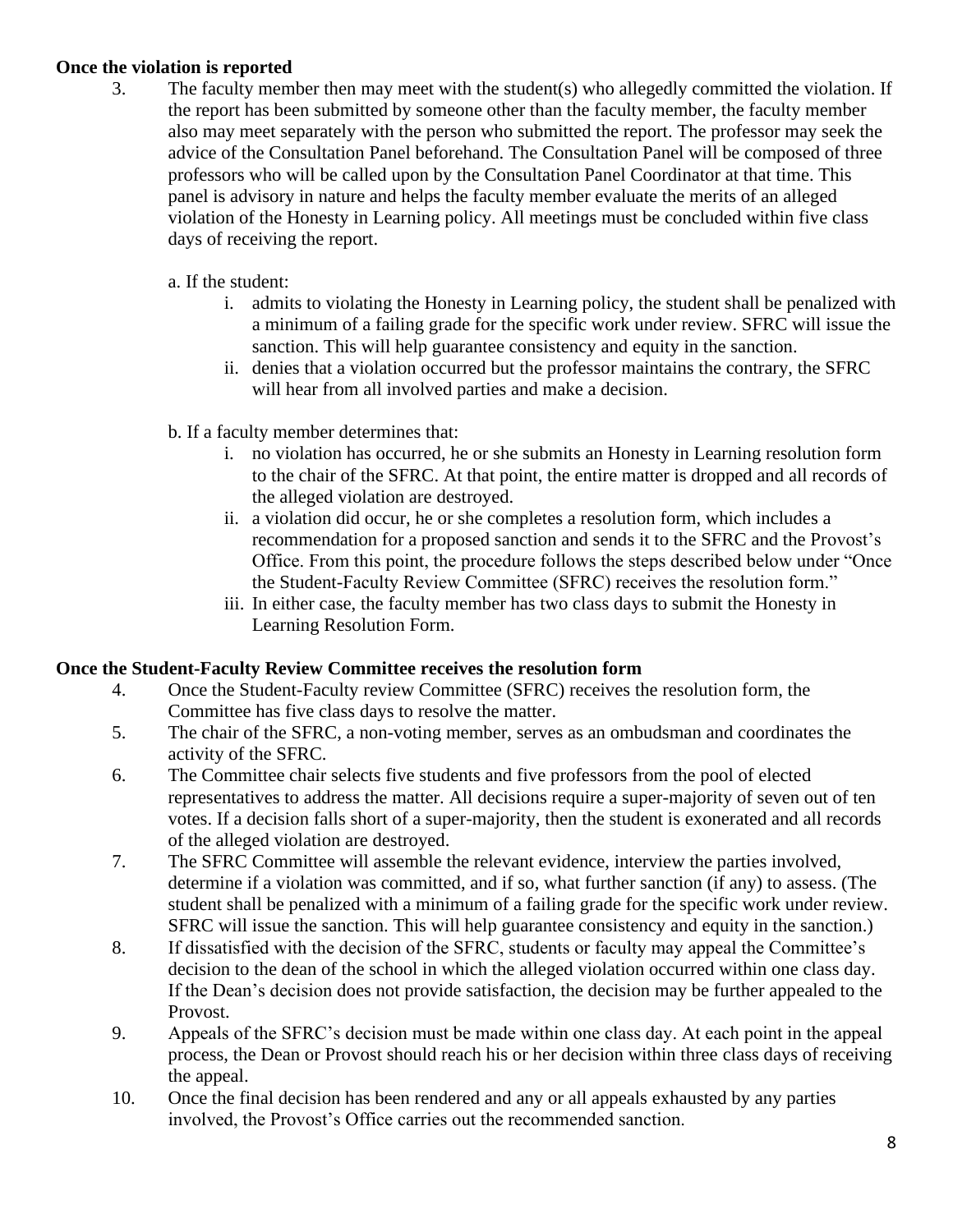If the student has been involved in two or more violations of the Honesty in Learning policy, the Provost may apply additional sanctions which may include referring the matter to the Administrative Council with the recommendation for academic dismissal.

## **GRADE APPEALS PROCEDURE**

- I. A student accused of violating the Honesty in Learning Policy or who claims that a course's final grade was determined unfairly may appeal. The student may withdraw his/her appeal at any point. If an appeal is upheld at any point in the process, the Grade Appeals Committee, as outlined in Section IV below, determines the new grade. The professor against whom the appeal is upheld may appeal to the Provost.
- II. Appeal of a course grade Notice of intent to appeal must be sent to the professor awarding the grade no later than 30 days after the end of the semester. The grade appeal process then must be initiated within the first twelve class days of the following semester and follow the procedure described in Part III.
- III. The appeal process must follow the procedure outlined below. At each step in the process, the decisionmaking body or the person appealing must lodge an appeal to the next level within six class days.
	- A. The student must discuss the matter privately with the professor.
	- B. If no satisfactory resolution is reached, the student should appeal in writing to the Chair of the Department in which the course is offered.
	- C. If the appeal is denied by the Department Chair, the student may appeal in writing to the Dean of the respective school (Arts and Letters or Science, Engineering, and Mathematics) in which the course is offered.
	- D. If satisfactory resolution still has not occurred, the student may appeal in writing to the Provost.
- IV. If the Provost determines that the appeal is not frivolous, the Provost may call a meeting of the Grade Appeals Committee.
	- A. Chaired by the Provost, the Grade Appeals Committee consists of two students (the Student Government Association President and Vice President of Academic Affairs); the Dean and the Assistant Dean of the Alva J. Calderwood School of Arts and Letters; the Dean and the Assistant Dean of the Albert A. Hopeman, Jr. School of Science, Engineering, and Mathematics; the Registrar; two appointed faculty representatives; and six elected faculty representatives (one each from the six major subject areas of the College). The elected faculty representatives are chosen by the department members of their respective areas. In the event an elected faculty representative is unable to attend or the appeal involves a committee member who earlier has been a point of appeal in this process, the Provost will appoint an alternate from the appropriate subject area.

The six major subject areas of the college are:

- 1. Engineering and Mathematics & Computer Science
- 2. Education and Physical Education
- 3. Social Sciences (Economics, History, Political Science, Psychology, and Sociology)
- 4. Humanities (English, Communication Studies, Modern Languages, Music/Fine Arts, Biblical and Religious Studies, and Philosophy)
- 5. Natural Sciences (Biology, Chemistry, and Physics)
- 6. Business, Accounting, and Entrepreneurship (including Industrial Management)

The Vice President of Student Life and Learning, the Director of College Counseling, and any members of the College community invited by the Provost can serve as ex-officio members. Terms last for three years with no limit to the number of terms a faculty member may serve. However, no two terms may be served consecutively.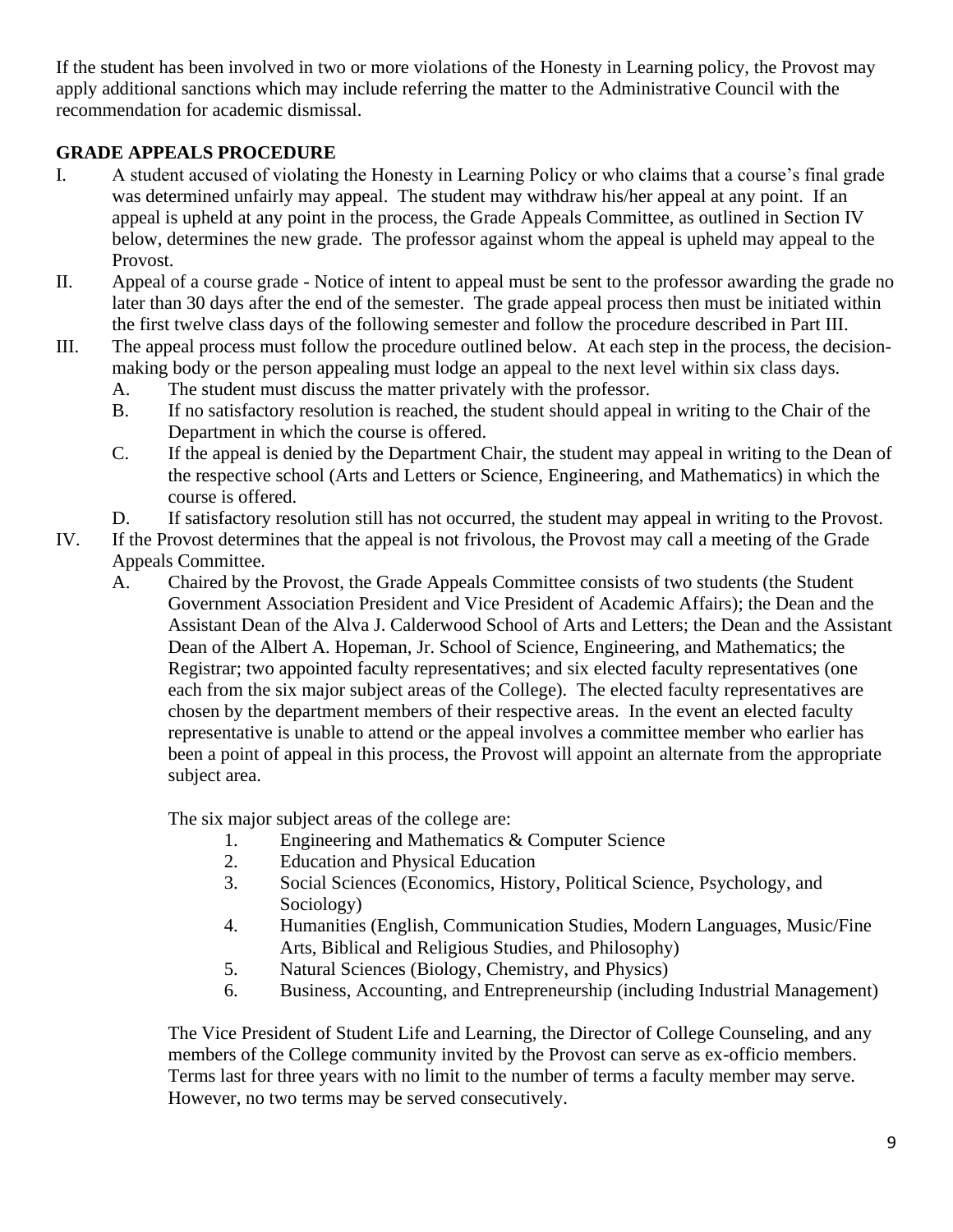- B. The Grade Appeals Committee is responsible for recommending, by majority decision, either to uphold or to deny the student's appeal. The student and professor may present evidence in writing supporting their positions. In the case of a grade appeal, the professor must present the written grading procedure for the course under appeal.
- V. If the appeal is upheld, the Provost, with advice from the Grade Appeals Committee, will appoint a review committee of department personnel who will review the student's work and determine a grade. No further appeals will be permitted.

## **PLEASE SEE THE 2021-2022 BULLETIN FOR ADDITIONAL INFORMATION CONCERNING ACADEMIC LIFE**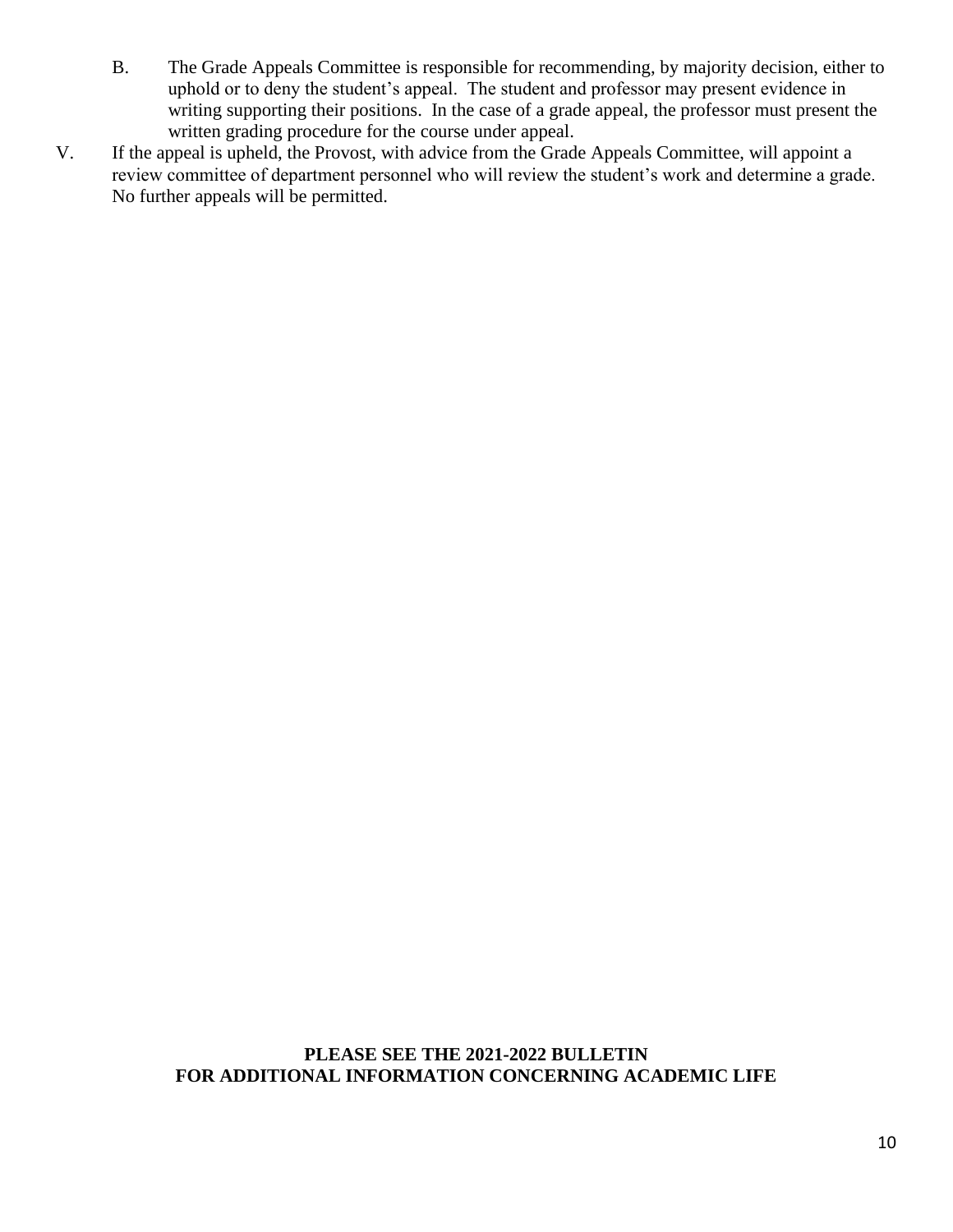## **COMMUNITY LIFE**

In pursuit of its mission, Grove City College seeks to achieve the following goals:

- To provide an excellent education in a college which seeks to be thoroughly Christian and evangelical in character.
- To seek a Christian perspective of life which integrates all fields of learning by communicating the significance of the Word of God for all of life in all disciplines.
- To keep the door of educational opportunity open to all by maintaining low charges, thus minimizing financial burdens on families.

Membership in the Grove City College community is a privilege. Working together, members of the College contribute toward building an atmosphere that promotes excellence in all areas of campus life and learning. Students are challenged to develop intellectually, spiritually, morally, socially, emotionally, physically, and in their responsibility to the larger community and society.

They are also expected to commit themselves to upholding the Community Standards outlined below in order to promote Christian community and further the educational mission of the College. By enrolling in Grove City College, each student indicates his/her acceptance of the responsibilities that come with membership in the College community.

Members of the student body have a responsibility to call into account those students who fail to abide by the Community Standards. If the conduct of any member of the Grove City College student body is found to be detrimental either to his/her personal development or that of others, action should be taken in order to restore him/her to good standing in the community. In some situations this will require students to challenge one another with love and respect. At other times it will necessitate bringing questionable behavior to the attention of the Student Life & Learning team.

## **COMMUNITY STANDARDS DEFINED**

The following standards outline the behavioral expectations of the Grove City College student body and have been adopted for the well-being of both the individual and community at large. While it is our hope members of the student body will see the value of living by these standards, we understand that some students will periodically choose to behave contrary to community expectations. With this in mind, the College reserves the right to take disciplinary action against any student or student organization (represented during the disciplinary process by the organization's president and faculty advisor) that violates the Grove City College Community Standards. In these moments, the actions the College takes are not meant to be an indictment on the student's faith, but rather a means by which the student is challenged and supported in aligning their behavior with their beliefs in a way that honors and glorifies Jesus Christ.

## **The Grove City College student body should be defined by:**

- **1. Honesty and integrity** Members of the student body are expected to demonstrate a commitment to the truth and to personal integrity. Examples of behavior which constitute a violation of this Community Standard include, but are not limited to:
	- a) Academic dishonesty including but not limited to plagiarism, cheating and/or interfering with the academic progress of another. (See the Honesty in Learning Policy under Academic Life.)
	- b) Knowingly making a false statement, either orally or in writing, to any College employee or agent on a College-related matter (this includes but is not limited to lying, forgery, giving a false report, and/or falsely claiming not to have knowledge of a specific incident).
	- c) Initiation or circulation of a report or warning of an impending bombing, fire, crime, emergency, or catastrophe that is known to be false.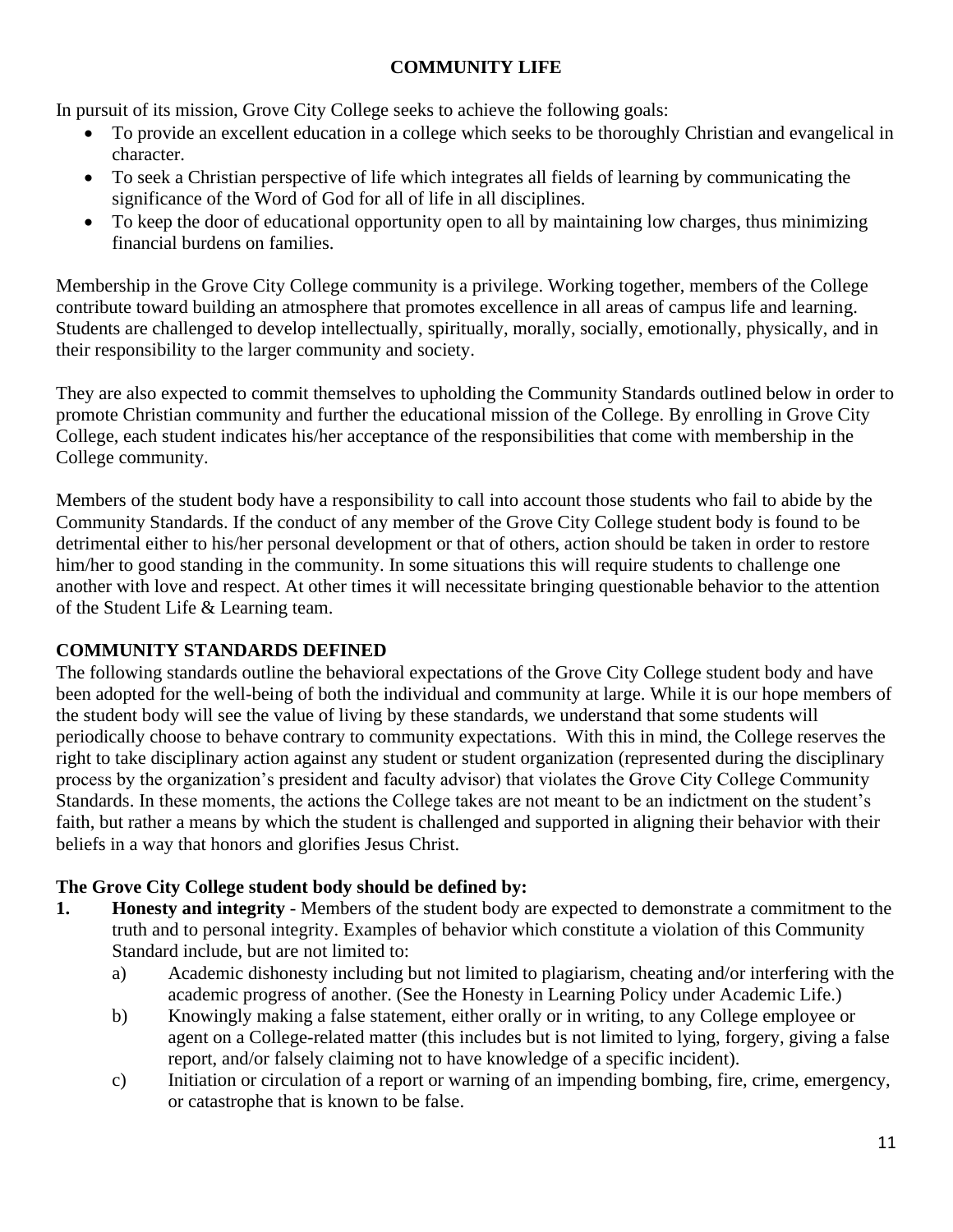- d) Using another person's College ID card or allowing another to use one's College ID card for entrance to residential facilities, to obtain chapel credit, to gain access to the dining hall or for any other unauthorized purpose.
- e) Knowingly being in the presence of a violation by a third party or parties of the Grove City College Community Standards (failing to challenge the behavior, leave the scene or bring the matter to the attention of the Student Life & Learning Team).
- f) Fleeing the scene of a policy violation after having been, or while being, confronted by a College employee.
- g) Violation of the College's off-campus living policy precluding individual students, groups of students and/or campus-based organizations from renting, buying, occupying or living in offcampus residences in the contravention of College policy.
- **2. Civility and respect** Members of the student body are expected to treat others with respect, conducting themselves in ways that promote the physical and emotional well-being of others and demonstrating respect for students, faculty, staff, administration and others in their respective roles and responsibilities. Examples of behavior which constitute a violation of this Community Standard include, but are not limited to:
	- a) Communicating by voice, graphic means, electronically, or by telephone (whether or not a conversation takes place) or using any other information resource that has the effect of harassing and/or alarming another person (intentionally or unintentionally).
	- b) Any unauthorized use of electronics or other devices to make an audio or video record of any person without his/her prior knowledge, or without his/her effective consent when such a recording is intended or likely to cause injury or distress.
	- c) Threatening or actual bodily harm, stalking, harassment, unwelcome bodily contact, and/or the projection of a real or perceived danger to any person.
	- d) Engaging in sexual contact or behavior with another person (sexual intercourse, touching the sexual or other intimate parts of another person, inappropriate disrobing, or any other physical contact or touching of a sexual nature) without the consent of that person or by compulsion through physical force or fear. Consent is defined as a freely given agreement by a competent person. A person is deemed incapable of giving consent when that person does not fully understand the nature of the consent and/or is not competent to give consent (e.g., due to the student's age or use of drugs or alcohol, or because of an intellectual or other disability that prevents the student from having the capacity to give consent).
	- e) Violating Pennsylvania law and/or College policy concerning hazing (See Appendix A).
	- f) Intentional or reckless interference with standard College activities and functions. Examples of such activities/functions include but are not limited to studying, teaching, public speaking, research, administration of the College, or emergency (Campus Safety, fire or police) operations.
	- g) Abuse (verbal, psychological, and/or physical) of a Resident Assistant, Resident Director, or other College official during the fulfillment of his/her job responsibilities and/or in retaliation for fulfilling those responsibilities.
	- h) Abuse (verbal, psychological, and/or physical) of a student who has reported what they believed to be a potential violation of College policy and/or retaliation or a threat of retaliation toward this student.
	- i) Intentionally obstructing or failing to comply with the request of a College official or employee in the lawful performance of his/her duties.
	- j) Failure to abide by any disciplinary sanction imposed as a result of a student conduct hearing (e.g., failure to honor a monetary fine, fulfill a behavioral sanction or satisfy terms of probation).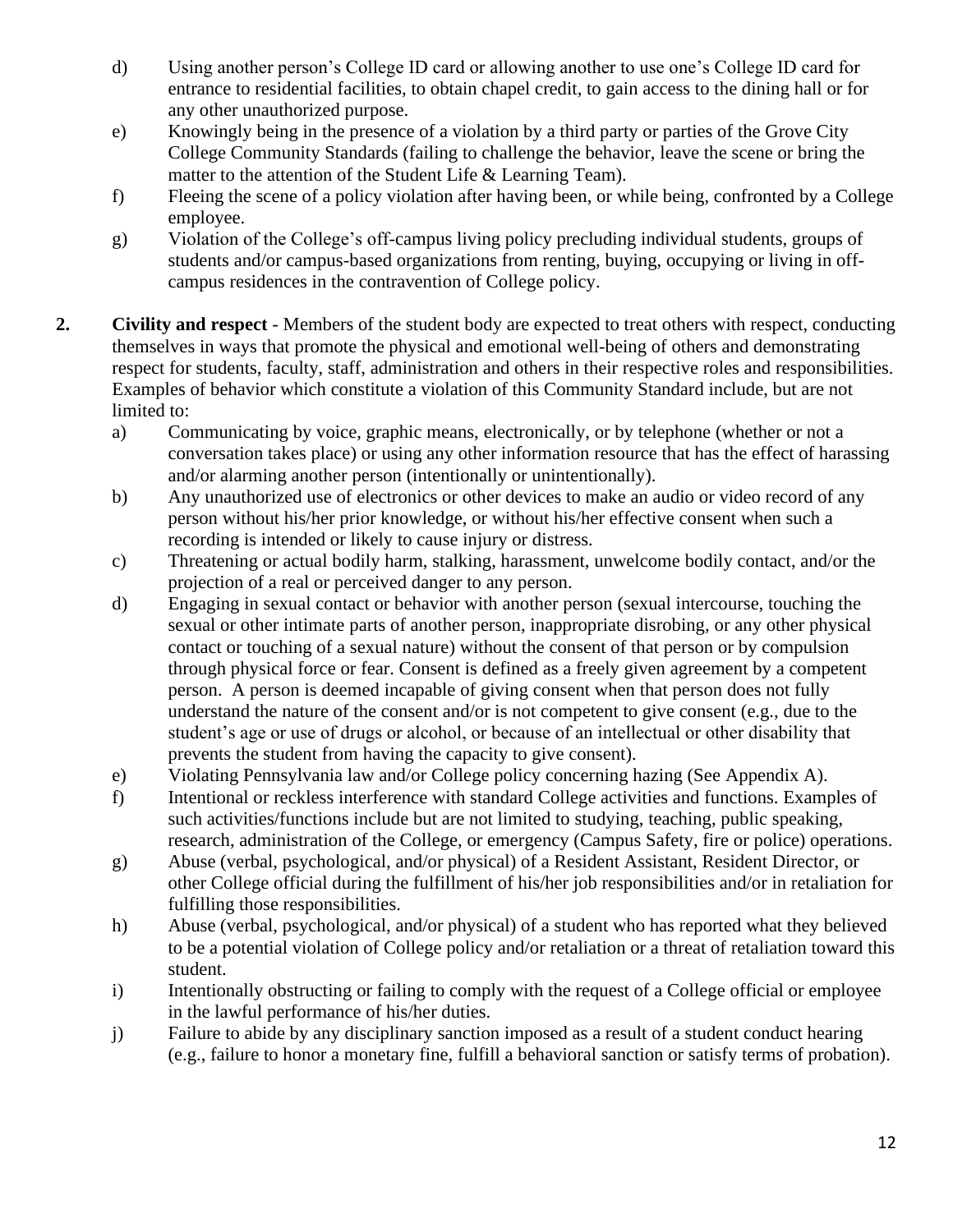- **3. A commitment to Christian community**  Members of the student body are expected to behave in a manner consistent with the College's desire to provide an authentically Christian environment. Examples of behavior which constitute a violation of this Community Standard include, but are not limited to:
	- a) Failure to abide by residence hall open hours and/or procedures (see Residence Life for details).
	- b) Unauthorized taking, use or possession of another's property or services (including the College).
	- c) Sexual misconduct including premarital sex (heterosexual or homosexual) or any other such conduct that violates historic Christian standards or promotes sexual intimacy between unmarried persons (including disrobing).
	- d) Possession, sale, distribution, participation in, production of or use of pornographic material including but not limited to magazines, posters, videos, DVDs, photographs and/or computergenerated images.
	- e) Intentional or reckless behavior which may, or in fact does, deface or cause damage to College property or the property of others. Note: students who are found to be in violation of this community standard will be charged the full amount of restitution (this includes but is not limited to parts, College labor, contractor labor, service fees, etc.). The student(s) may also receive a fine, pending the specifics of that incident.
	- f) Violation of any rule(s) listed in the Campus Computing System Policy section of this handbook (See Information Technology Services) including the sending of mass emails.
	- g) Gambling bidding or waging money for the purpose of monetary gain on campus, at a College-sponsored event, or online through the College network. Please note: recognized clubs and/or organizations may not conduct raffles or raffle type giveaways involving the exchange of money.
	- h) Improper or unauthorized use of the College's brand (name, logo, etc.).
- **4. Wisdom concerning drug and alcohol usage** Members of the student body are expected to abide by state and federal laws concerning the use of alcohol and drugs and to make wise decisions concerning the legal consumption of alcohol. Examples of behavior which constitute a violation of this Community Standard include, but are not limited to:
	- a) Possession, storage, consumption, furnishing, or selling of alcoholic beverages while under the jurisdiction of the College (i.e. on College property, at a College-sponsored event, or on a College-sponsored trip).
	- b) Possession or use of alcohol by persons under 21 years of age in violation of state drinking laws. Contributing to the delinquency of a minor, including but not limited to, furnishing, sale, or the facilitation of underage drinking..
	- c) Creating an on-campus disturbance as a result of off-campus consumption/on-campus public intoxication.
	- d) Use of organizational funds for the purchase of alcohol by any officially recognized student organization.
	- e) The possession, distribution and/or consumption of alcohol at any function of an officially recognized student organization (please refer to "Expectations for Campus Organizations" for more details).
	- f) Possession, production, distribution, use, or sale of illegal drugs or drug paraphernalia.
	- g) The inappropriate use, sale, or distribution of prescription drugs, and/or the use of legal substances to experience psychic alteration. Additionally, students are not to be in possession of medication that is not prescribed to them.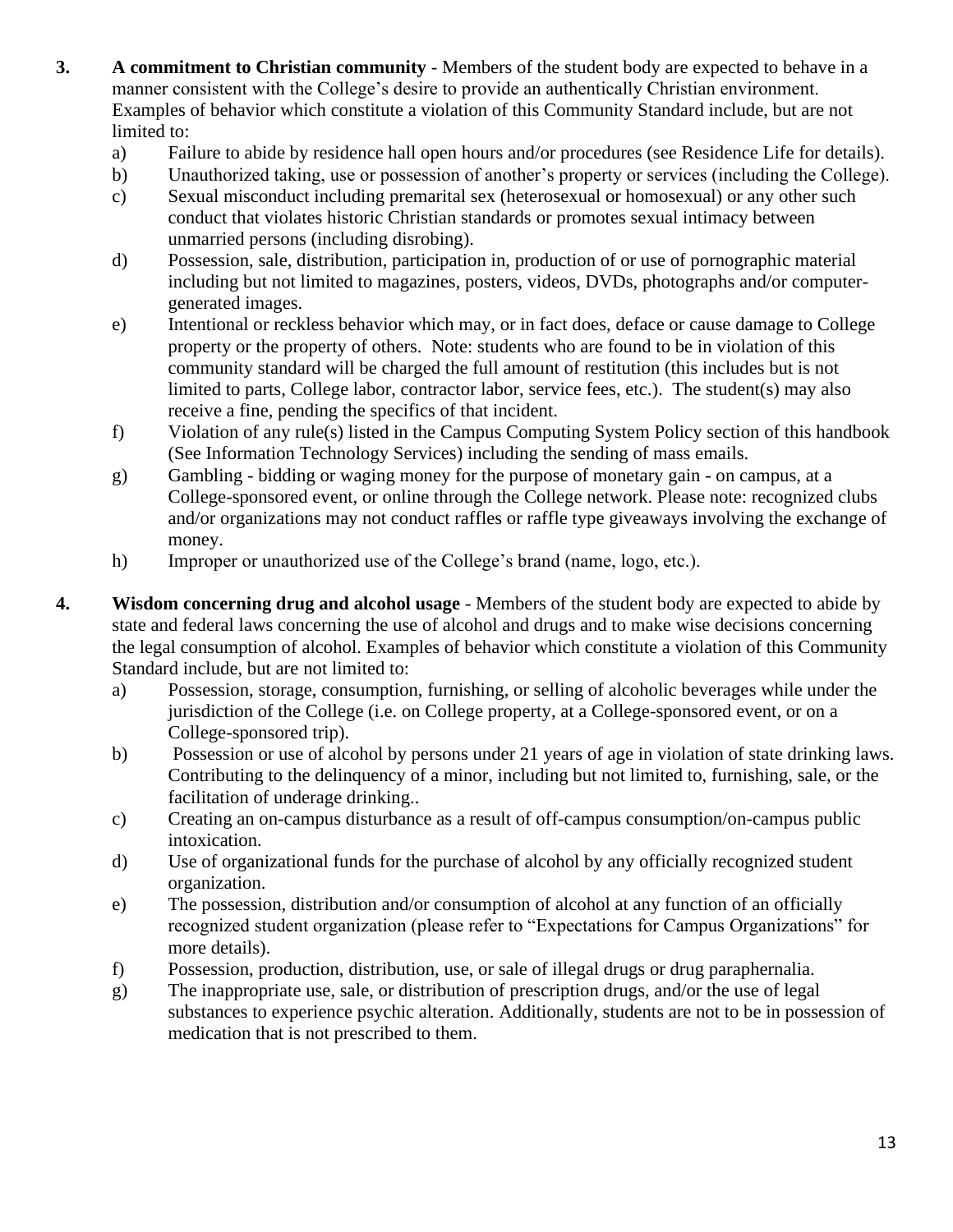- **5. Safety mindedness** Members of the student body are expected to aid in the establishment of a safe and secure campus environment. As a result, students are to refrain from behavior that may pose a risk to others and/or to self. Examples of behavior which constitute a violation of this Community Standard include, but are not limited to:
	- a) Violation of regulations, policies, or provisions in the Residence Life Section of this handbook, including but not limited to the possession of candles, incense, empty alcohol containers or pets other than fish.
	- b) Tampering with fire safety equipment, setting off a false alarm, blocking egress and/or failing to evacuate a facility during a fire drill or emergency evacuation.
	- c) Possession, sale, or use of fireworks or any other explosive or combustible material on College property or in the surrounding community.
	- d) Disorderly, inappropriate and/or obscene behavior on College property or at College supervised or sponsored events.
	- e) Use or possession of a firearm, ammunition, or other dangerous weapon on campus. Knives with a blade longer than 4 inches (approximately the width of the user's hand), and/or fake or spent ammunition are also prohibited on campus.
	- f) The use of Airsoft, pellet, BB and paintball guns, balloon launchers and/or any other recreational projectile device on campus. Additionally, the possession of Airsoft, replica, and/or lookalike weapons is prohibited on campus because of the potential for them to be mistaken for actual weapons.
	- g) Unauthorized possession, duplication, or use of keys, codes, or ID cards to facilitate the unauthorized entry to or use of College facilities.
	- h) Scaling, climbing or repelling off a College building and/or unauthorized presence on the roof of a College facility.
	- i) Unauthorized access to, entry, attempted entry or use of a College facility (including the IM fields after dark and fenced construction zones at any time) or another person's room, vehicle, or private property.
	- j) Reckless driving, which may, or in fact does, endanger individuals or damage property.
	- k) From time-to-time, the College is forced to implement additional safety measures in order to protect the campus community. In those instances, students are expected to comply with all measures the College sets forth.
- **6. Good citizenship** Members of the student body are to conduct themselves in a manner which will positively represent themselves and the College. Students are expected to abide by all local, state, and/or federal laws and to publicly uphold the values and mission of Grove City College. Examples of behavior which constitute a violation of this Community Standard include, but are not limited to:
	- a) Violation of local, state, or federal laws including but not limited to underage drinking, disorderly conduct, trespassing, and public disturbances. (No criminal conviction is necessary for conduct to be subject to disciplinary action by the College, and disciplinary actions may proceed even though the same conduct is the subject of a pending criminal charge.)
	- b) Behavior which may reflect poorly on Grove City College, its mission and its values.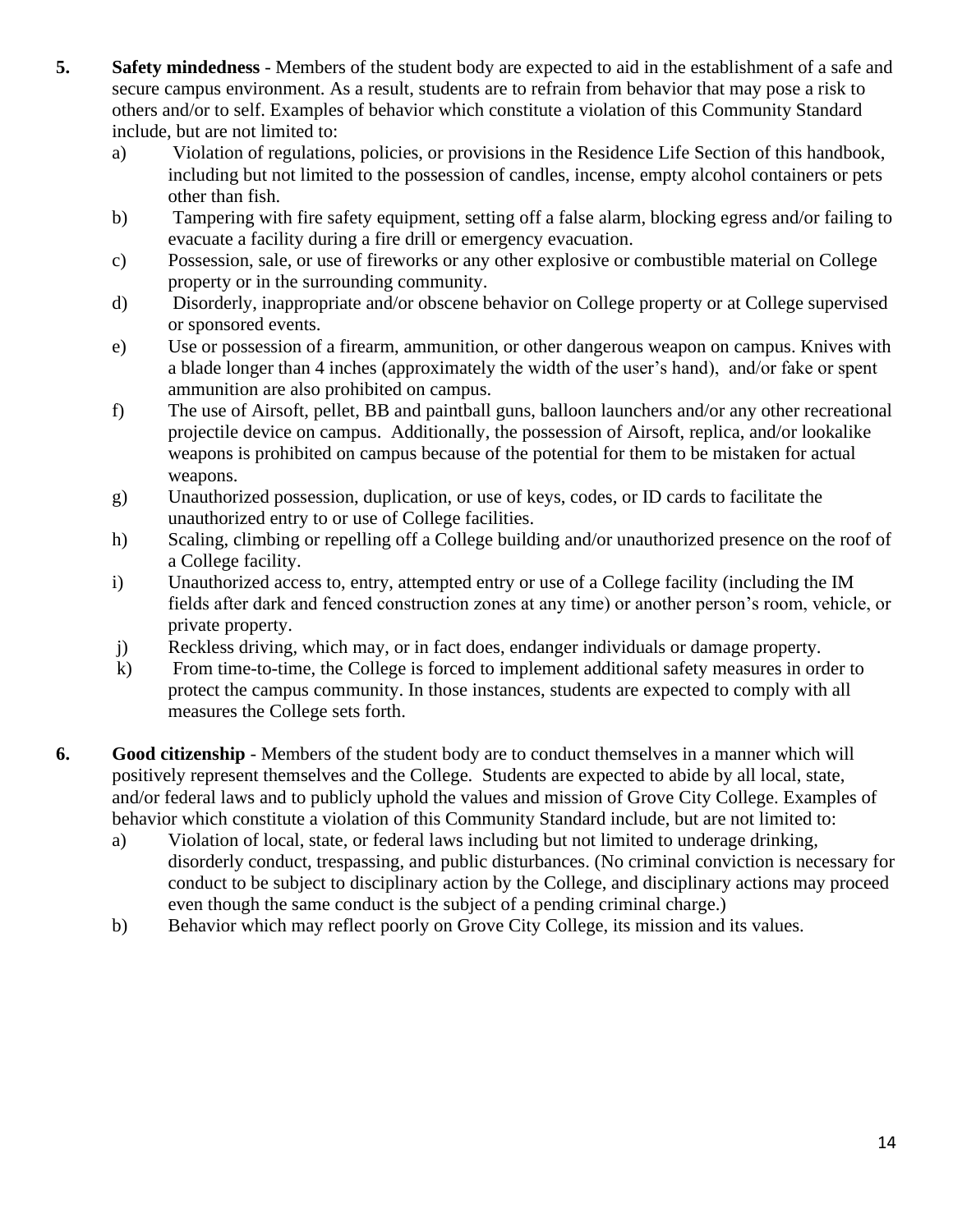## NOTES:

- Although logins are often required on sites such as Facebook, Twitter, Instagram and YouTube– communications on these sites are public and open; they are not confidential or private in any way. Communications on such sites are not monitored by the College. However, as with information available in other public arenas, information found on internet sites is admissible as evidence in student conduct proceedings. Examples of this information include but are not limited to wall postings, journal entries, blog postings, photos, comments, tweets, text messages, instant messages, and other openly accessible communication. This information may, if brought to the College's attention, also be considered in other situations where student conduct is a relevant factor.
- The Vice President of Student Life & Learning and other College officials are given discretion in addressing incidents of violation that are not specifically listed here or anywhere else in this handbook.
- Specific sanctions for violation of the drug and alcohol policies are listed at the end of this section.

## **STUDENT REQUEST FOR ASSISTANCE - NON-DISCIPLINARY POLICY**

Students who struggle with issues including but not limited to sexual relationships, pregnancy, eating disorders, same sex attraction and the use of alcohol, drugs, or pornography are encouraged to seek support and assistance from the Student Life & Learning team regardless of whether the involved behavior violates the Community Standards. Those taking the initiative to seek help, prior to the behavior being reported to or identified by College personnel, will not be subject to disciplinary action for past behavior, where applicable.

Although the College, through the Student Life & Learning Office, desires to assist students in overcoming the above struggles using all means available, students who are not held accountable for past behaviors must demonstrate a good faith effort to change their behaviors. Those failing to do so may be subject to disciplinary procedures for future comparable actions in those cases where the conduct is outlined as a violation of the Community Standards.

Students should be aware the College may take appropriate action in cases where behavior is repetitive, selfdestructive, and/or hazardous to others or involves legal concerns (e.g. harassment, sexual assault, etc.). The College also reserves the right to require the student to enter into a professional counseling setting if it is believed to be warranted.

## **STUDENT CONDUCT**

The following sections outline the normal policies and procedures that guide the student conduct practices of the Student Life & Learning Office. It is important to note that, as a private educational institution, the College is not constrained by many of the legal restrictions that governmental entities (including state-owned colleges and universities) are bound to follow.

Whenever individual students violate College regulations or help other students to violate them, the College has the right and obligation to respond with sanctions up to and including dismissal. In some instances, the College may be required or choose to involve the local authorities. Similarly, whenever campus-based organizations violate College policies or individual members help cause others to violate them, the College has the right and obligation to respond with disciplinary action against the organization and/or the officers of the organization. Sanctions may include the loss of group recognition by the College (formerly referred to as the 'loss of the group's charter"), and/or the sanctioning or dismissal of individual members.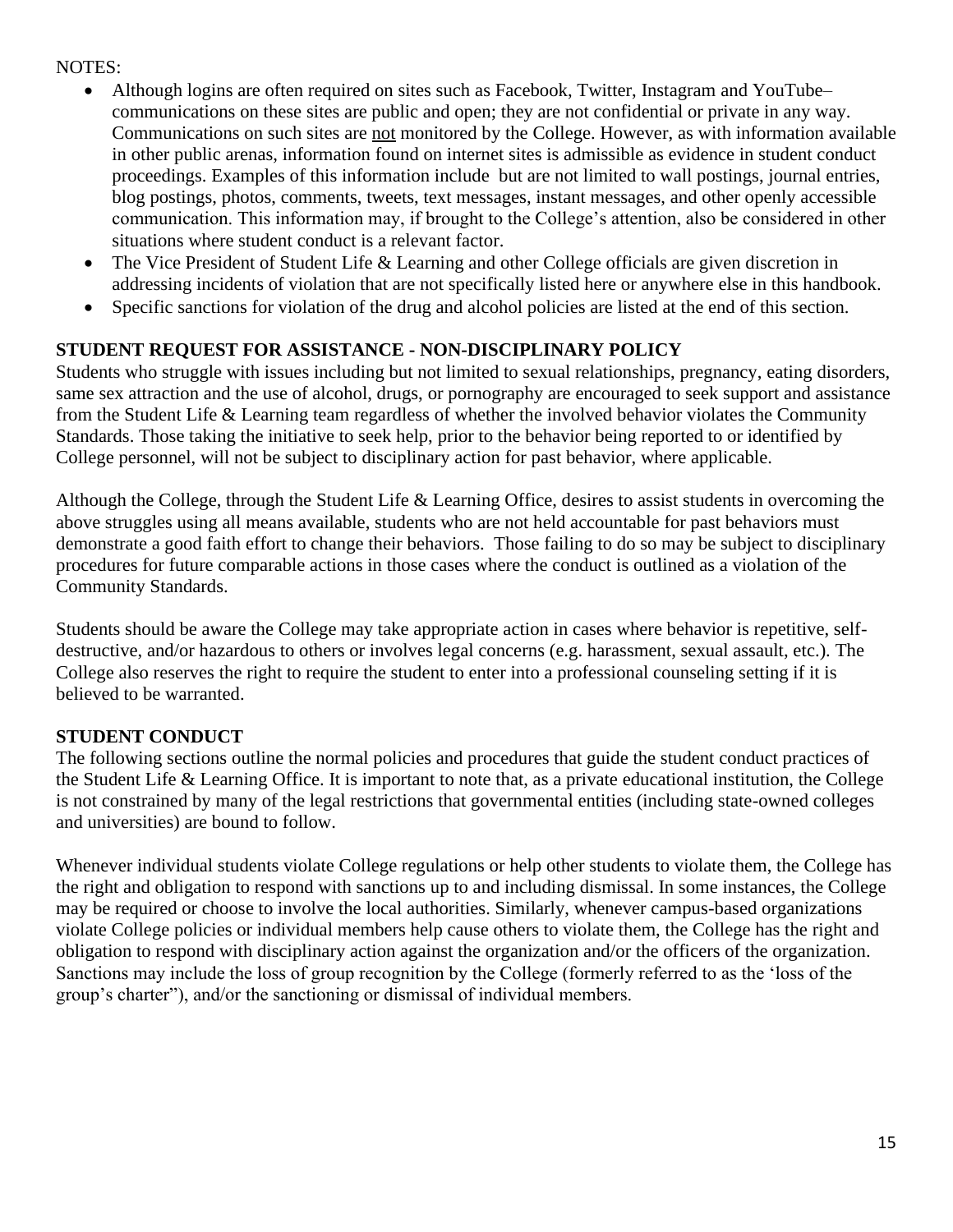## **Redemptive Discipline**

The following goals have been established to guide the Student Life & Learning team in its oversight of the student conduct process:

- To educate students regarding the value of Christian community, the need for community standards and the student's responsibilities.
- To cause change in the student's behavior in order to help him/her develop a solid character.
- To use the disciplinary process as an opportunity to minister to the student, as behavior is often a symptom of a deeper struggle.
- To work intentionally with the student and his/her community to bring reconciliation and restored acceptance.

## **Student Conduct Process Oversight**

The Vice President of Student Life & Learning is responsible for the overall function of the student conduct process. However, day-to-day operations are overseen by the Assistant Dean of Student Life (hereafter referred to as the Assistant Dean) who may either address the conduct directly or assign it to another member of the Student Life & Learning team.

## **STUDENT CONDUCT HEARING**

After receipt of a report of an alleged violation of the Community Standards the Assistant Dean will initiate the disciplinary process by contacting the subject student(s) or assigning the case to another College employee who will serve as the hearing officer and subsequently contact the subject student(s), usually through campus email. Each student will be informed of the offense(s) he/she is alleged to have committed and asked to schedule promptly an individual appointment with their hearing officer. During this meeting the hearing officer will explain the student conduct process, share the allegations made against the student, and let him/her share his/her version of events. After this discussion and any subsequent investigation the hearing officer will determine whether it is more likely than not the student violated College policy. Note: this decision will be made without input from the student should he/she fail to meet with the hearing officer and/or fail to demonstrate an effort to (re) schedule an appointment.

Once a decision has been made the hearing officer will again meet with the student. During this meeting the student will receive a Conduct Violation Assessment Form (CVAF) informing him/ her of the hearing officer's decision and, where applicable, the student's disciplinary sanctions. The sanctions issued will depend on the circumstances and severity of the offense as well as the student's conduct record. At this meeting, the student will need to be prepared to sign the CVAF and indicate either acceptance of the sanctions or a desire to appeal. Their decision to accept or appeal will be considered final after signing the CVAF and the student will not be able to change their decision after this point. A phone call will be made and/or an official notification will be mailed to parents when a decision is made to suspend or dismiss a student.

Please note the College reserves the right to issue immediate suspension or dismissal subject to the review of the Administrative Council and/or the President of the College, and to take appropriate disciplinary action where the safety of life, property, or reputation of the College or its members is at stake. A student charged with a misdemeanor or a more serious criminal charge may be issued a summary suspension by the Vice President for Student Life & Learning subject to review by the Administrative Council. Misconduct that occurs at the end of a semester may result in a student's sanctions being carried over to the following semester. This includes, but is not limited to suspension during all or part of the following semester or the denial of reenrollment. Violations by seniors during the last few weeks of the academic year will not be disregarded. Infractions up until the time of Commencement could result in failure to graduate and/or participate in baccalaureate, commencement, or other graduation-related events.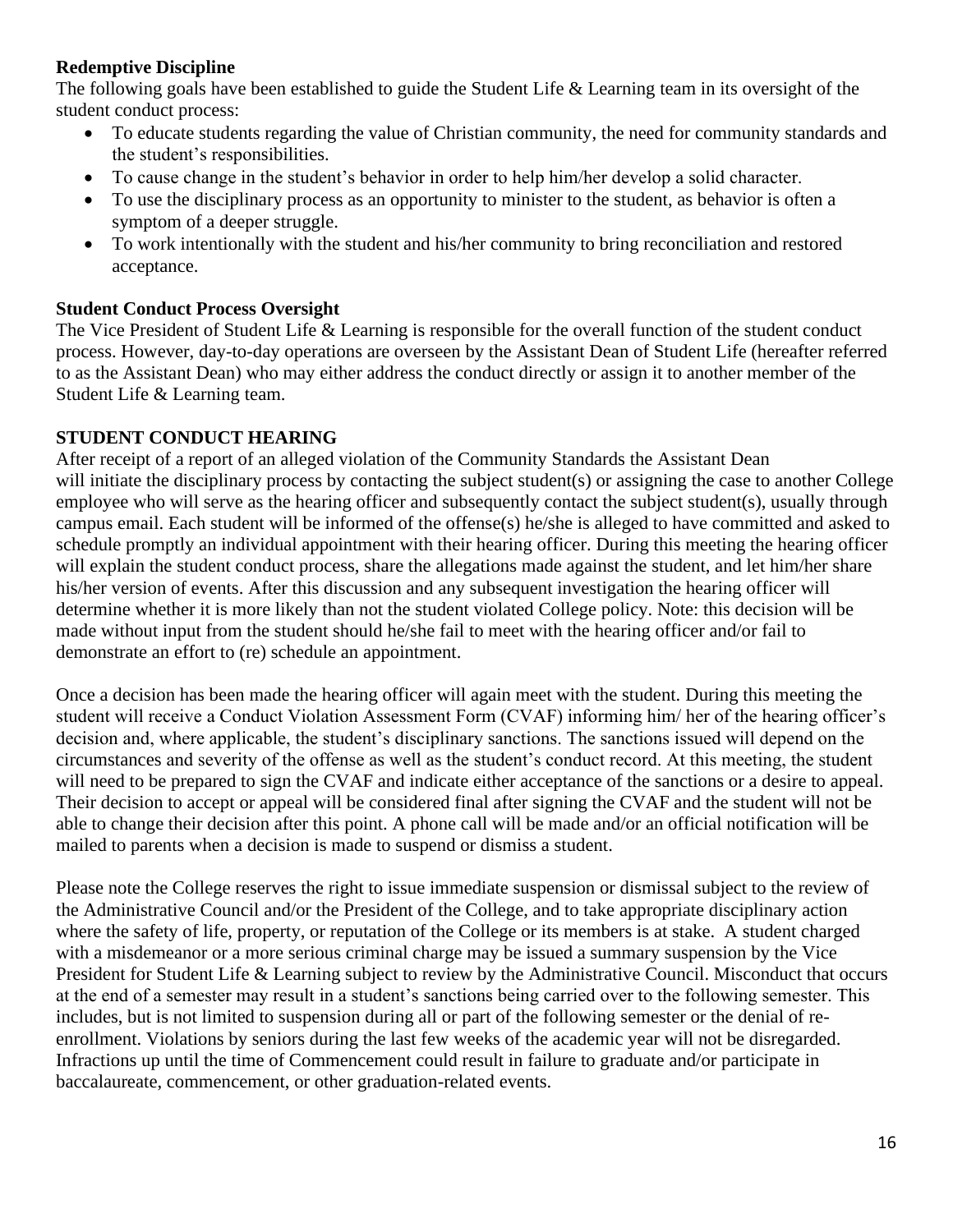## **APPEAL PROCESS**

#### **Initiation**

A student may appeal the results of his/her case to the Appeals Board for Student Conduct (AB) if one or more of the following scenarios applies to their case:

- A. He/she can submit additional evidence, not available at the time of the original hearing, that would support his/her claim that he/she did not violate the Community Standards and, thus, may materially influence the outcome of the case.
- B. The sanctions imposed are too severe for the disciplinary violation. Evidence to substantiate such claims would include, but not be limited to, historical precedence of sanctions that have been imposed for the same or similar violations.
- C. The failure of the Conduct Officer (and by extension, the Office of Student Life and Learning) to follow the appropriate steps of the Student Conduct Process as outlined in The Crimson materially affected the outcome of the case. In order to appeal he/she must:

1) indicate a desire to do so when completing the Conduct Violation Assessment Form, 2) submit a written rationale to both AB co-chairs within 48 hours of his/her initial indication of appeal (signing of the CVAF). If the co-chairs determine the student has grounds for an appeal, they will meet with him/her to further discuss the appeal process. The AB co-chairs will review the rationale for appeal and will determine whether the case will or will not be accepted for review by the full AB.

Please note: incidents involving the use or possession of illegal drugs are not appealable, and requests for appeals received after study day of any semester may not be able to be considered until the following fall, spring semester.

## **Appeals Board**

The Appeals Board is co-chaired by a member of the faculty and a member of the staff, and is comprised of five (5) additional members of the faculty and five (5) students, who will serve on the board for the entire academic year. The Appeals Board consists of the Co-Chairs, the Assistant Dean for the Hopeman School, an Assistant Dean from the Calderwood School, a faculty representative for the Hopeman School, a faculty representative for the Calderwood School, a faculty representative for the Athletic Department, the SGA Executive President, the SGA Executive Vice President for Student Affairs, a representative of Inter Fraternity Council, a representative of Pan Hellenic Council, and a representative from either the Association of Women Students or the Men's Activity Board (decided yearly with the intent of balancing gender).

Upon receiving the written appeal, and within 5 work days or as soon as practicable thereafter, the Appeals Board will meet with the appealing student/organization and any necessary parties for the purpose of gaining additional and relevant information in considering the appeal. A quorum of one co-chair, three faculty members, and three student representatives must be on hand in order for the Board to consider an appeal, and at least 2/3 of the members present must vote in favor of the Board's decision before it will be considered final. The written decision of the Appeals Board may be to sustain or dismiss the decision of the Office of Student Life & Learning. If the Appeals Board sustains the decision of the Office of Student Life & Learning, it may decrease or increase the penalty. The Appeals Boards decision will be final and will be communicated in writing to both the appellate and the Student Life and Learning team.

Note: During the appeal process, the student may continue to attend classes and/or live on campus unless the student's presence on campus is considered a health or safety hazard to the student, the campus population, the College property, or for any other reason deemed to be in the best interest of the College. The student must leave campus immediately after a final decision is made in cases where the suspension is upheld.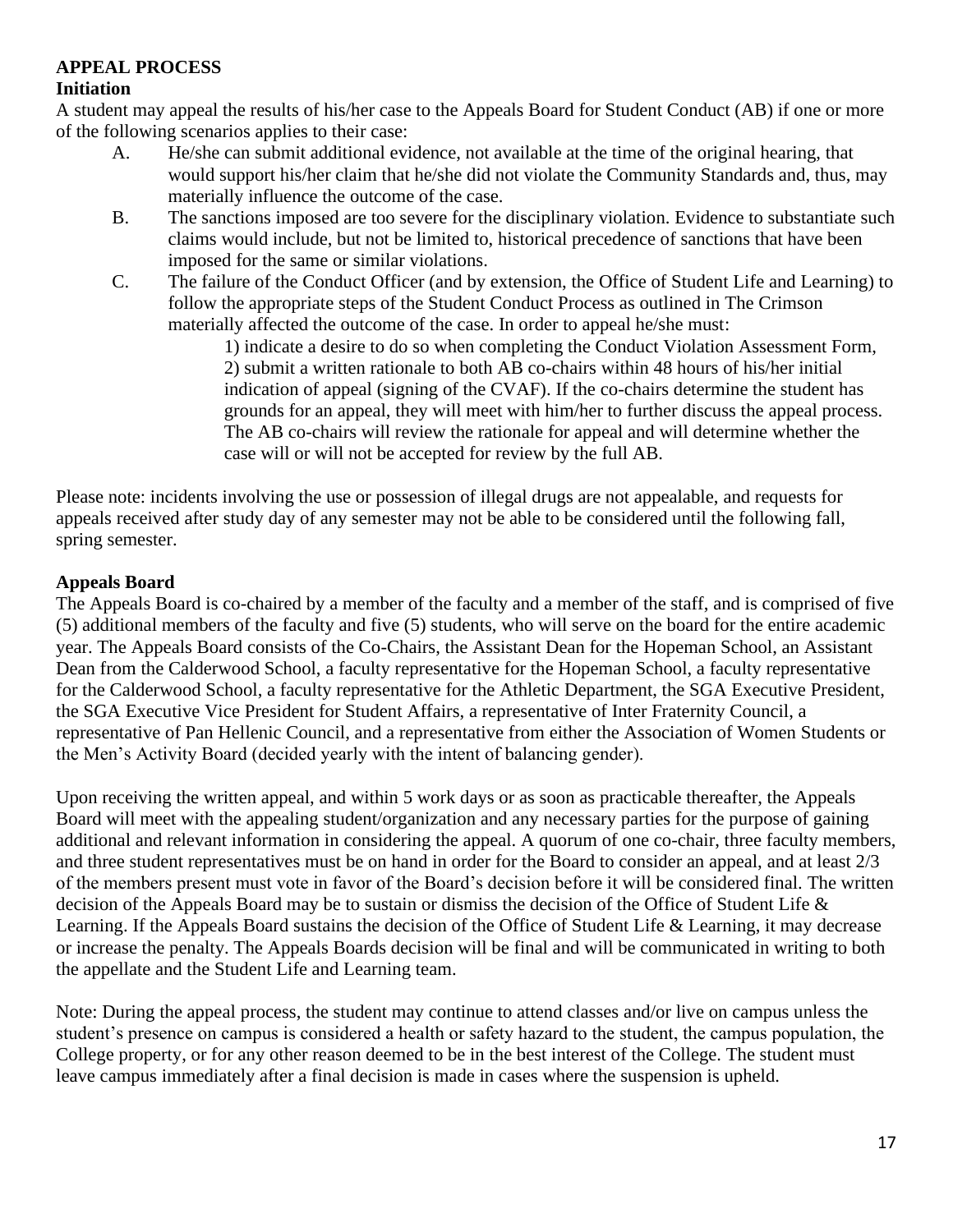## **Student Record**

A student's social record documents conduct reflecting his/her adherence to the Community Standards set forth by Grove City College. This record, maintained in the Student Life & Learning Office, is evaluated periodically. If such evaluation demonstrates a student's social behavior is not consistent with College rules and regulations, the student may be denied re-enrollment. While accumulation of violations during a student's College career, in and of itself, may result in a student's dismissal from the College, it should be noted that some offenses may result in dismissal regardless of the number of previous infractions. The College also has the right at the end of any academic term to deny the re-enrollment of any student when, in the opinion of the College, such action is deemed in the best interest of the College or student. Neither the College nor its officers shall be under any liability whatsoever for such exclusion.

## **EXPLANATION OF DISCIPLINARY SANCTIONS**

One or more of the following sanctions may be given in response to the violation of the Grove City College Community Standards:

**Fines** - Monetary fines will be applied directly to the student's account.

**Restitution** - Payment equal to replacement or repair costs, including labor, for damages or stolen property, or for reimbursement of other losses, such as medical bills or investigative labor.

**Restrictions and conditions of student behavior** - Examples include, but are not limited to: denial of visitation privileges to residence halls, denial of the use of specific College facilities and services, and restrictions from participation in extracurricular activities.

**Referral for counseling** - Students may be required to establish a counseling relationship with a member of the College counseling staff or another counseling professional and required to sign a waiver giving the counselor permission to acknowledge the student's attendance.

**Alcohol evaluation/education** - A student who violates alcohol regulations may be required to attend alcohol education and/or submit to an alcohol evaluation at the student's own expense. Based on the results of the evaluation, the student may be required, at his or her own expense, to successfully complete a prescribed program of education, intervention, and/or counseling approved by the College.

**Developmental/educational assignments** - Examples include, but are not limited to: developing and presenting residence hall programs on behavioral or health-related issues; writing a paper on topical concerns; and/or attending College lectures/seminars on issues relevant to one's disciplinary case. **Service to the community** - Students or organizations may be required to serve the College or local community for a specified number of hours over an assigned period of time.

**No Contact Agreement** - The College reserves the right to issue a "No Contact Agreement" between two or more students in response to alleged contact that is deemed disruptive, harmful, or inappropriate based on the Community Standards outlined in the previous pages.

**Warning** - Issued with the intention of causing the student to consider their behavior and implement necessary changes in the future.

**Social probation** - A student or an organization given this sanction is not eligible to represent Grove City College in any official capacity. An individual or the members of an organization may not participate in extracurricular activities except those of an academic or religious nature or when the Vice President for Student Life & Learning has granted individual permission. When a group is involved, the group's recognition (formerly referred to as "charter") may be suspended and housing privileges may be denied for the next academic year or beyond.

**Disciplinary notice** - Written notification to the student indicating any further violation of the Community Standards during the specified period of time will result in an increase in disciplinary sanction. This increase may result in the student being dismissed from the College community, pending the nature of the specific violation(s) and the student's overall disciplinary record at the College.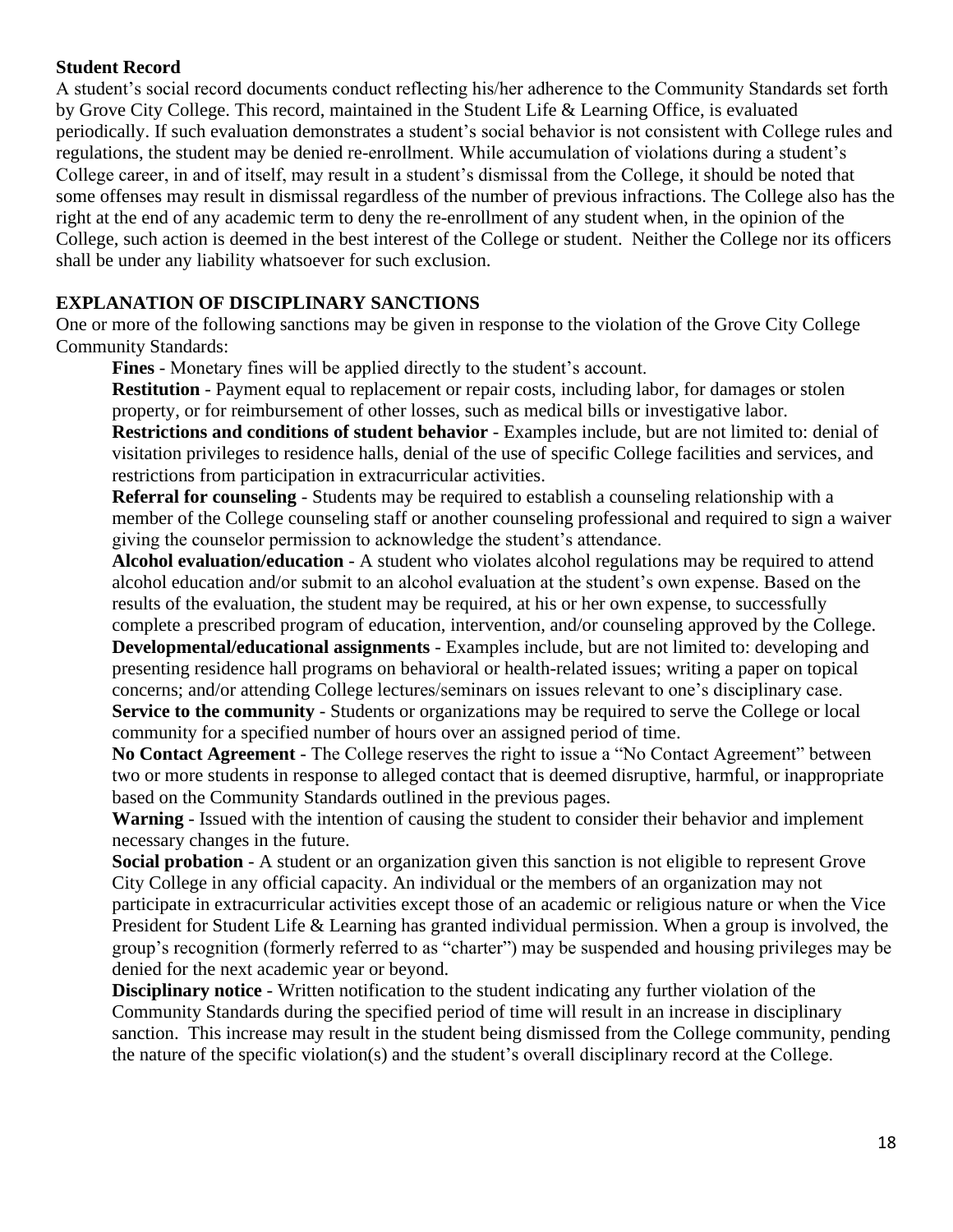**Dean's Probation** - The student is permitted to remain enrolled in the College only upon condition that he/she complies with all College rules and regulations and/or with other standards of conduct which the student is directed to observe for the duration of the probation. Failure to meet these conditions will result in the student being dismissed from the College community. When a group is involved, the group's recognition (formerly referred to as their "charter") may be suspended and housing privileges may be denied for the next academic year or beyond (see Expectation for Campus Organizations for details).

**Temporary Suspension** - The College reserves the right to temporarily suspend a student after an incident has occurred or been reported (whether or not official charges have been filed), if, in the judgment of the Student Life & Learning Team, the student's continued presence on campus would constitute potential harm to College property, the student him/herself, or to the safety of any member of the College community. During the entire duration of a temporary suspension, a student is not to attend class or College functions, participate in College-sponsored events, whether on or off campus, and/or be on College property, unless having been given advanced approval by the Assistant Dean of Student Life or Conduct Officer (i.e., to attend a conduct hearing).

**Disciplinary Suspension** - The student will temporarily lose his/her student status for a specified period of time, with resultant loss of all student rights and privileges. During the entire duration of a disciplinary suspension, the student is not to attend class, College functions, whether on or off campus, and/or to be on College property. Normally the student must vacate the campus to return home no later than 24 hours after the sanction has been levied. By vote of the faculty, students are not permitted to make up missed academic work prior to, during or after the stated period of suspension. In cases of indefinite suspension, which will include the immediate end to the student's current semester and the loss of all rights and privileges associated with being a student, re-enrollment will be contingent upon completion of the suspension, the fulfillment of its terms, and approval from the College. Those returning from an indefinite suspension will do so under a probationary status.

**Disciplinary Dismissal** - The student will be permanently separated from the College and lose all student rights and privileges. A Dismissed student must leave campus immediately and may not attend College functions, participate in College-sponsored events, whether on or off campus, and/or be on College property. No provision will be made for re-enrollment, nor return visits to campus.

**No Decision** - In certain cases, an investigation into an alleged policy violation will not be able to substantiate a preponderance of the evidence (i.e. What is more likely than not to have happened?). In those cases, the Office of Student Life and Learning has the right to issue a No Decision, indicating the student(s) involved in the investigation cannot be found responsible or not responsible for the alleged violation(s). In such a circumstance, the College will only keep a charge on the student's record as a decision could not be reached.

**Organizational Sanctions** - Sanctions may include fines, restitution, developmental/educational assignments, community service, and/or restrictions imposed independent of or in combination with warnings or probation. The College may also determine the organization will lose its recognition as an official College organization, and the privileges associated with recognition, for a specified period of time. Any organization suspended for violating College regulations, if reinstated, may lose its recognition permanently if further violations occur.

## **EXPECTATIONS FOR STUDENT ATHLETES**

Varsity student athletes are expected to uphold all Community Standards and behave in a manner consistent with the College's mission and values. Therefore, at the request of the Athletic Director, anytime an athlete is charged with a violation of the Community Standards, the Athletic Director and the student's coach(es) will be notified. The Athletic Director and respective coach(es) reserve the right to add additional athletic-specific sanctions. These sanctions include, but are not limited to: removal from the athletic team, suspension from practice(s) and/or game(s), etc.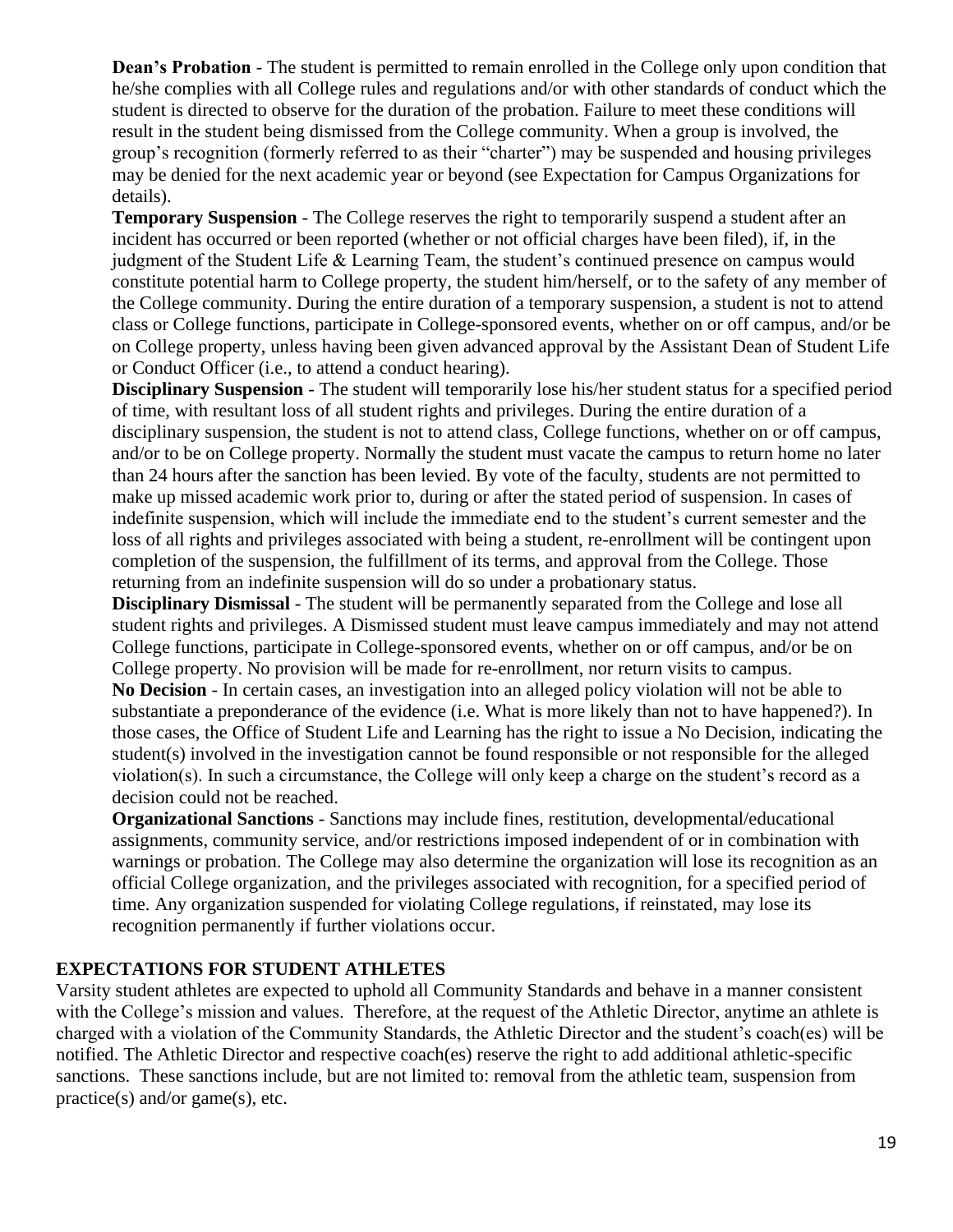## **EXPECTATIONS FOR CAMPUS ORGANIZATIONS**

Permission for an organization to exist rests solely with the College. All organizations at Grove City College are expected to uphold the Community Standards and members are to behave in a manner consistent with the College's mission and values.

Advisors are encouraged to attend all meetings and social functions sponsored by the group, and organizations are encouraged to hold all activities on campus. Organizations that sponsor off-campus functions must assume complete responsibility for the actions of their members and guests.

All group functions are to comply with local, state and federal laws, to adhere to College standards and to reflect positively on the mission and values of the College. The possession and/or consumption of alcohol at an organization's function is not permitted. Those attending, regardless of age, are also not permitted to possess, distribute, or consume alcohol at the group's function. Moreover, the consumption or mere presence of alcohol and/or illegal drugs at or in proximity to and attendant to a group's function (e.g., parking lots, hotel rooms) may constitute a violation of the policy. Immoral behavior or its appearance is also prohibited. Such behavior at group functions shall include but is not limited to members of the opposite sex sharing the same bedroom and inappropriate conduct may be subject to group and/or individual sanctions.

A group function is defined as: Any effort on the part of any group member(s) to plan or organize a function or activity involving other members of the Grove City College recognized club or organization. Thus, phone calls, text messages, chats, flyers, face-to-face and electronic communication (including other social media) will be construed as planning toward a group function.

If individual students or groups of students or campus-based organizations rent, buy, occupy or live in offcampus residences in the contravention of College policy, or if they participate in or organize off-campus events which contravene College policy, the College may impose appropriate sanctions.

The violation of College policy by a campus organization will be dealt with in the same manner as a violation of the Community Standards involving an individual student. Individual members of an organization can receive sanctions in addition to a group sanction for a group violation. The Student Life & Learning Office will be responsible for dealing administratively with all violations and for issuing sanctions as appropriate. The accused organization when found guilty has the right to appeal the decision of the Student Life & Learning Office to the Appeals Board for Student Conduct. Appeals must be made by the officers and must be written and submitted to the Appeals Board within 48 hours.

The recognition (formerly referred to as "charter") of any College-sponsored group or organization which, at any of its gatherings on or off campus, violates or permits the violation of any applicable law or of College rules and standards, including those related to illegal drugs, alcohol, hazing or immoral behavior, may be suspended as follows:

- For the first violation: Recognition suspended for a year.
- For a second violation within a four-year period: Recognition suspended for two years.
- For a third violation within a six-year period: Recognition suspended indefinitely.

Once recognition has been suspended, a period of six years without a violation must elapse before the cycle of increasing sanctions is reset to zero. Recognition (a suspended charter) may be reinstated by the successful completion of a procedure administered by the Office of Student Life & Learning. The printed procedure is available in that office.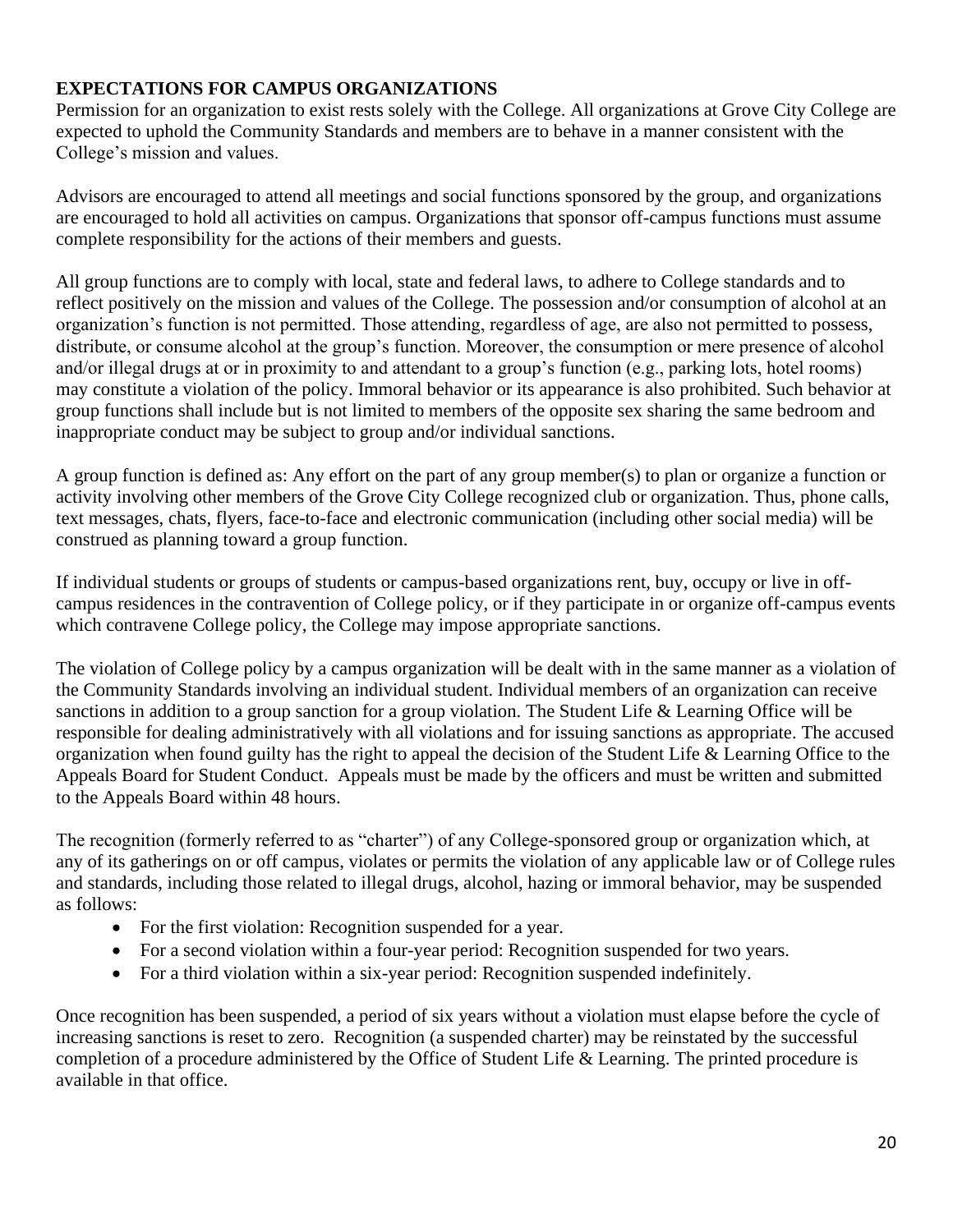## **FURTHER EXPLANATION OF DRUG AND ALCOHOL POLICY**

The use, possession or distribution of alcohol, illegal drugs or other agents having potential for psychic alteration (unless authorized by a physician) is prohibited on campus.

## **Drug policy and sanctions**

Students found in possession of, using, producing, or selling illegal drugs will be suspended indefinitely and without the opportunity to appeal the decision. Paraphernalia for the use, production, and/or storage of illegal drugs is also prohibited on campus. Note: because College personnel are not legally authorized to possess illegal substances, the College will notify local authorities when illegal substances are discovered on campus. The College also reserves the right to refer for prosecution by federal, state and local authorities any person who violates the federal, state, or local law prohibiting the possession, use, production or sale of illegal drugs.

## **Alcohol policy**

On-campus possession and/or consumption of alcohol and/or public or private intoxication is prohibited. Off campus possession and/or consumption of alcohol is also prohibited for those under the age of 21. Students will be held responsible for any alcohol found in their rooms, automobiles, or personal belongings. Furthermore, any student in a College-owned room or apartment where alcohol is present may also be charged with possession of alcohol. Students will be presumed to have consumed on campus when open or empty containers are present and consumption is confirmed.

When College personnel reasonably suspect a student of consuming or possessing alcohol on campus and/or when a student is believed to be publicly intoxicated on campus, the student may be required to take a breath analyzer test. This test will determine consumption (thus providing the student with an opportunity to demonstrate non-use) and help direct the College's response. In some circumstances this response will include the decision to have the student transported to and evaluated by the Grove City Medical Center at the student's expense. Only Campus Safety personnel who have been trained in the procedures for and use of the testing device will conduct the test. Refusal to take or successfully complete the test will be considered an admission of guilt and will result in disciplinary action. It may not be possible for a breath analyzer to be administered in all cases. This does not preclude the College from taking disciplinary action. In conjunction with Pennsylvania State Laws, the smell of alcohol on a person is sufficient cause to charge that person with a violation of consumption of alcohol.

## **Alcohol Emergency Immunity**

The state of Pennsylvania alcohol emergency amnesty law ("Good Samaritan" law) provides "immunity from prosecution for a person under the age of 21 for the possession or consumption of alcoholic beverages if law enforcement, including campus safety police, became aware of the possession or consumption solely because the individual was seeking medical assistance for someone else. The person seeking the assistance must reasonably believe he or she is the first to call for assistance, must use his/her own name with authorities, and must stay with the individual needing medical assistance until help arrives."

Although Grove City College does not have a "campus police force", we see the value in offering this same amnesty to any student meeting the above listed criteria. While our Community Standards are designed to encourage responsible decisions in this and all areas of life, the wellbeing of our students is our first priority.

## **Hosting an event**

Any individual hosting and/or organizing an activity held on or off campus at which alcohol consumption occurs (either by students of legal age or those under legal age) will be suspended or dismissed. Those responsible for buying or distributing alcohol for consumption by individuals will also be suspended for an indefinite period of time.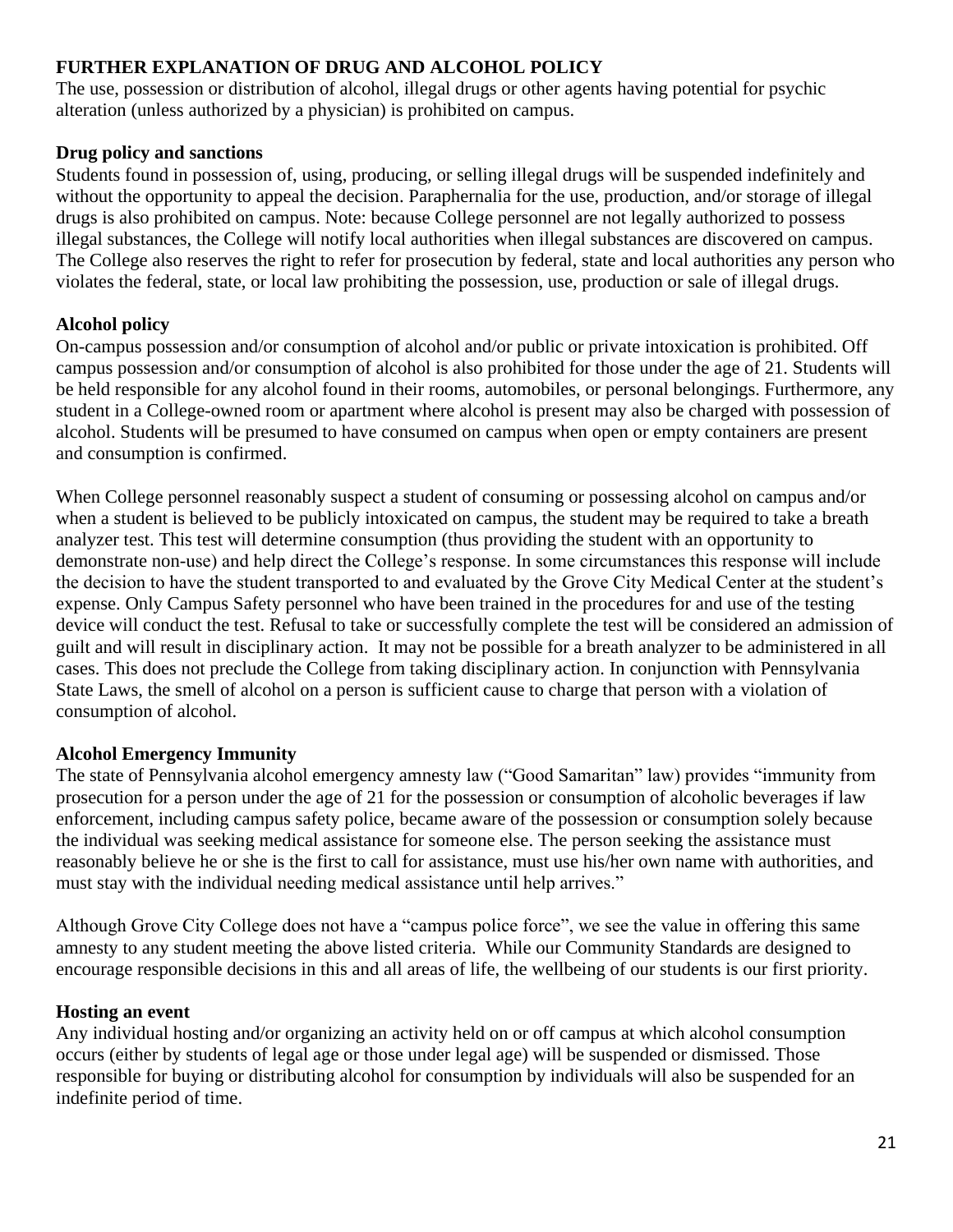## **Drinking and driving on campus**

Any student found drinking and driving while on College property may be turned over to area Law Enforcement for further investigation and possible prosecution. This action will in no way limit the College from taking disciplinary action. Furthermore, no criminal conviction is necessary for conduct to be subject to disciplinary action by the College, and the disciplinary process may proceed even though the conduct is the subject of pending criminal charges. Parents or legal guardians may also be contacted.

## **Sanctions**

Any student found guilty of violating College regulations concerning the possession and/or consumption of alcohol, including private or public intoxication, will be subject to the following sanctions:

- **Underage possession or consumption (on or off-campus):**
	- $\circ$  First offense = One week suspension, alcohol education and one year disciplinary notice (and \$100 fine if on campus)
	- o Second Offense = Indefinite suspension and required participation in an alcohol education program before consideration will be given to the student's return
- **On-campus possession:**
	- $\circ$  First offense = \$100 fine, alcohol education and one year disciplinary notice
	- $\circ$  Second offense = One week suspension and one year Dean's probation
	- $\circ$  Third offense = Indefinite suspension and required participation in an alcohol education program before consideration will be given to the student's return
- **Of age on-campus consumption:**
	- $\circ$  First offense = \$150 fine, alcohol education and one year disciplinary notice
	- o Second offense = One week suspension and one year Dean's probation
	- o Third offense = Indefinite suspension and required participation in an alcohol education program before consideration will be given to the student's return
- **Creating on-campus disturbance as a result of off-campus consumption/on-campus public intoxication:**
	- $\circ$  First offense = \$100 fine, alcohol education and one year disciplinary notice
	- $\circ$  Second offense = One week suspension and one year Dean's probation
	- o Third offense = Indefinite suspension and required participation in an alcohol education program before consideration will be given to the student's return
- **Providing alcohol to persons under the legal drinking age of 21:**
	- o First offense = One week suspension and one year disciplinary notice
	- o Second offense = Indefinite suspension
- **Hosting and/or organizing a party (on or off campus) where alcohol is consumed (of age or underage)**
	- $\circ$  First offense = Indefinite suspension
	- o Second offense = Permanent dismissal

## **Notes:**

1. Violations of the College's alcohol policy will be considered cumulative regardless of the specific infraction. 2. All suspensions will be served off campus. Students are not permitted to be on College property or attend any College functions or events on or off campus during the timeframe of their suspension.

3. As determined by the College's faculty, during the timeframe of a suspension, students are not permitted to make up or turn in any academic work due during that time (i.e., tests, papers, quizzes, presentations, labs, etc.). Absences from classes will be considered unexcused.

4. Parents will be notified by phone and/or mail anytime a decision is made to suspend or dismiss a student.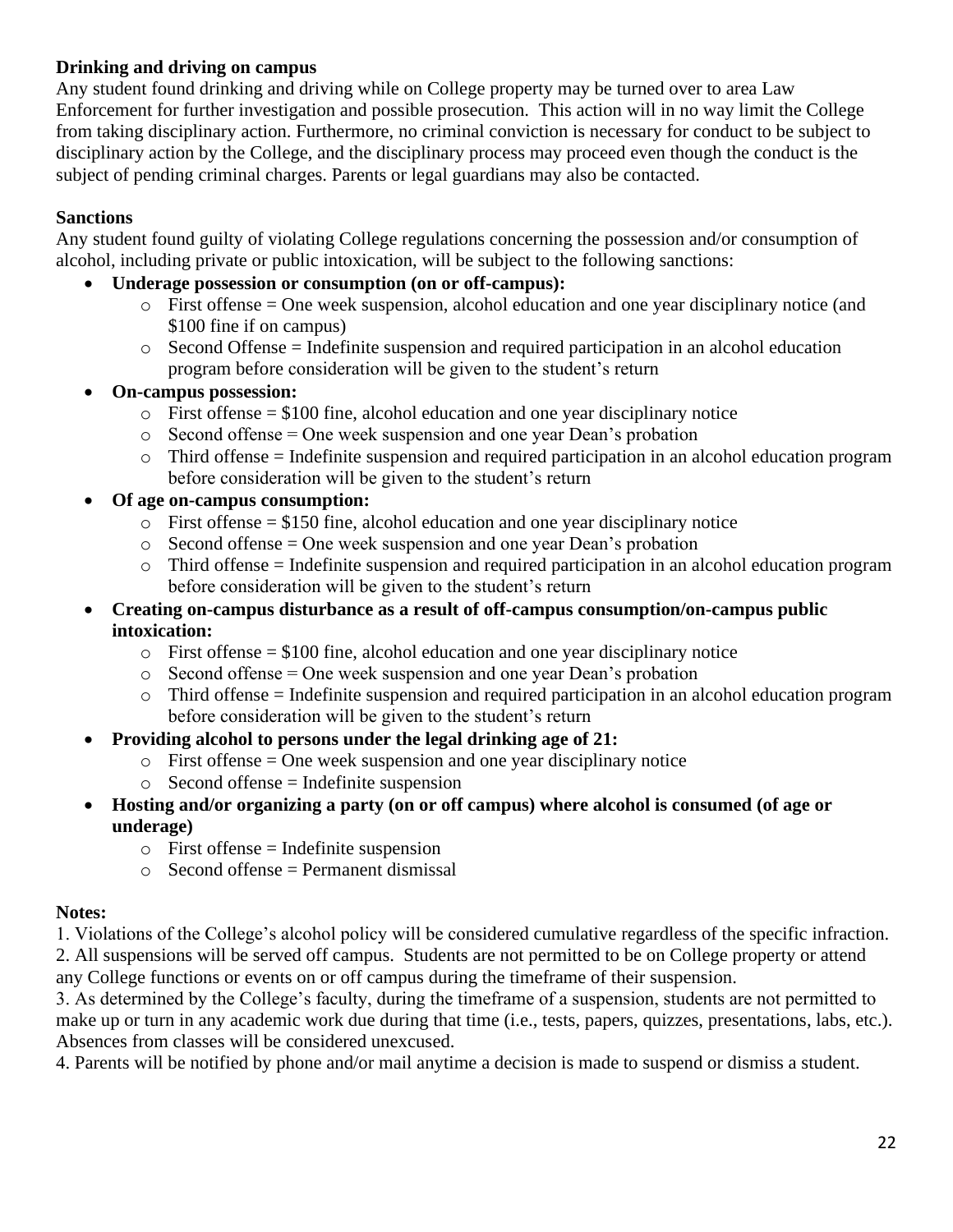## **CAMPUS OFFICES & DEPARTMENTS**

#### **ACADEMIC RESOURCE CENTER Location: Crawford Hall, Lower Level Hours: Monday – Friday, 8 a.m. – noon, 1 p.m. – 5 p.m. Website: http://www2.gcc.edu/arc/ Phone: 724-458-2586 [\(arc@gcc.edu\)](mailto:arc@gcc.edu)**

The Academic Resource Center (ARC) provides services to support student learning, achieve academic success, and attain degree completion. The Center serves students through individual academic counseling, study skills coaching, tutoring, providing services for students with disabilities, and early intervention outreach.

## **Academic Advising:**

Every student at Grove City College works with a faculty advisor within their academic discipline. Students who have entered the College as "undeclared" will be advised by the Director of Academic Advising until they have selected a major.

The academic advising program helps students accomplish their academic, personal, and long-range career goals by providing holistic guidance and support in the decision-making process. The Director of Academic Advising works with faculty advisors to help students assess and formulate achievable academic goals. Students are strongly encouraged to build a relationship with their advisor and should meet with him/her on a regular basis.

#### **Disability Services (disabilityservices@gcc.edu):**

The ARC's Disability Services Coordinator (DSC) works with students who self-disclose a diagnosed disability. According to the Americans with Disabilities Act (ADA) disability by definition is – "a physical or mental impairment that substantially limits one or more of the major life activities, a record of such impairment or being regarded as having such an impairment." This includes individuals who might have a need for academic, social, physical, or dietary needs.

The procedure for obtaining accommodations is as follows:

- 1. Disclose disability
- 2. Complete the online registration form, located on the Disability Services page, of the college website
- 3. Upload, send, or bring documentation of disability from a qualified professional including: a. A diagnostic statement identifying the disability.
	- b. Current functional impact of the condition(s).
	- c. Treatments, medications, accommodations/auxiliary aids, services currently prescribed or in use related to the disability.
	- d. The expected progress or stability over time.
	- e. Recommended accommodations or services
- 4. Set up a meeting either in-person or via telephone to discuss reasonable accommodations.
- 5. The DSC, will assist the student with navigating their responsibilities, based on the approved accommodations.

If you have questions or would like more information please contact the Disability Service Coordinator at 724.264.4673 or DisabilityServices@gcc.edu. Please visit the ARC website for tips for academic success, finding a tutor, disability services, and other important information.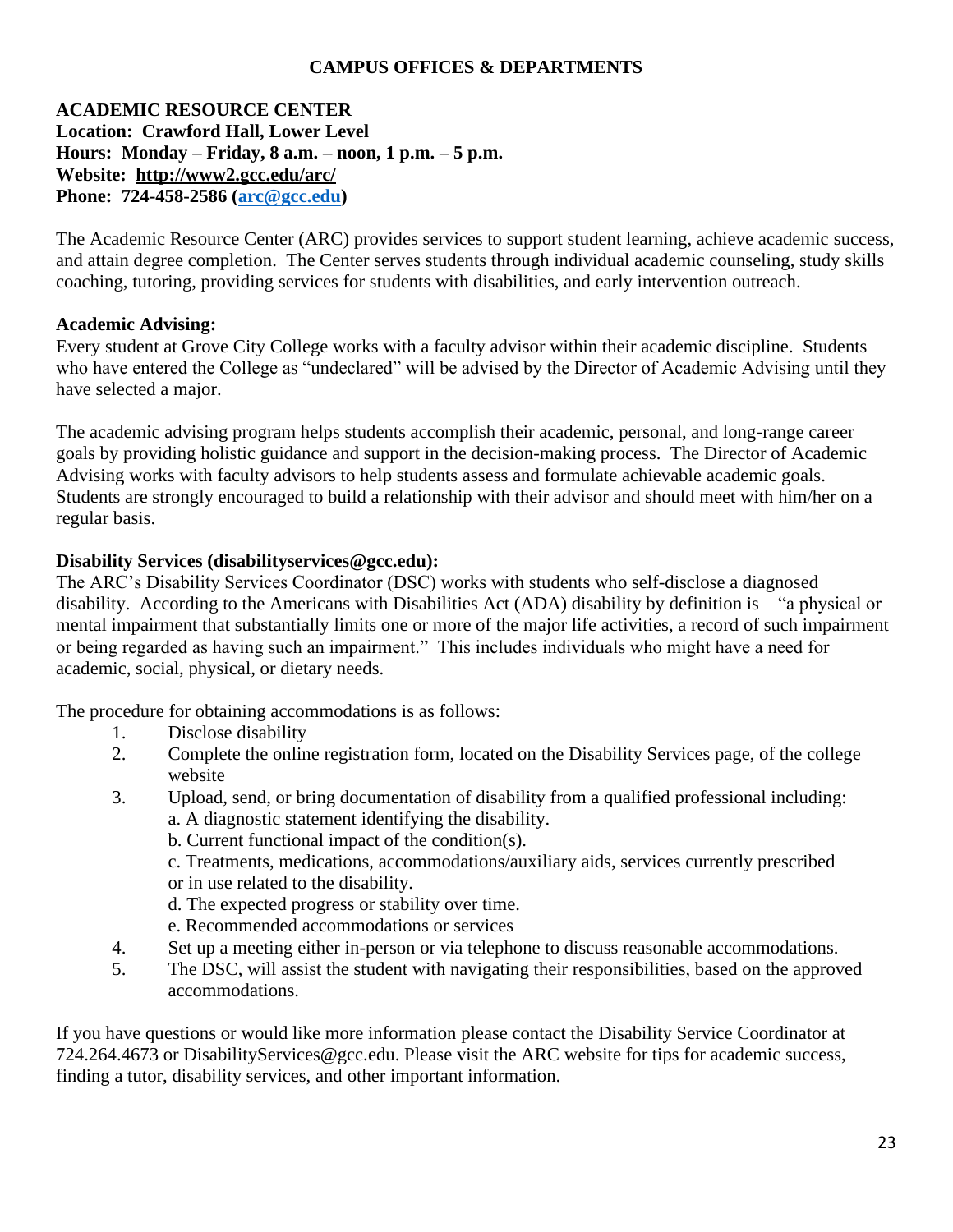#### **BOOKSTORE Bookstore Location: Ground floor of the Breen Student Union Hours: Monday – Friday 8:30 a.m.-5:00 p.m., Saturday 9:30 a.m. - 1:00 p.m. Website: bookstore.gcc.edu Phone: 724-458-2135**

The Grove City College Bookstore strives to be the only place students need to shop for all their college needs. From course materials including textbooks, ebooks, and rentals, to classroom supplies to clothing, health and beauty necessities, students are encouraged to stop by the Bookstore before going anywhere else.

Purchases in the Grove City College Bookstore can be paid for by cash, check, Crimson Cash or credit card (Visa, MasterCard, or Discover). When you purchase with Crimson Cash, you will receive a 5% discount on all of your purchases, including textbooks. Student account credit cannot be extended for Bookstore purchases, but it can be deposited in your Crimson Cash account and then be used at the Bookstore and other campus locations.

Students can order their books on the Bookstore's website, bookstore.gcc.edu, before classes begin and then simply pick up their order when they return to campus. They can also wait until classes begin and bring their schedule to the clerk service desk in the Bookstore, and our workers will gather up their books for them. Either way, students can be sure that they have all of the right books for their classes, at prices competitive with online retailers.

As part of the amazing value of Grove City College, the Bookstore keeps its prices reasonable, and the dollars spent in the Bookstore are invested back into the College to help keep tuition costs down. Extended hours will be announced for special events, such as Homecoming and Family Weekend.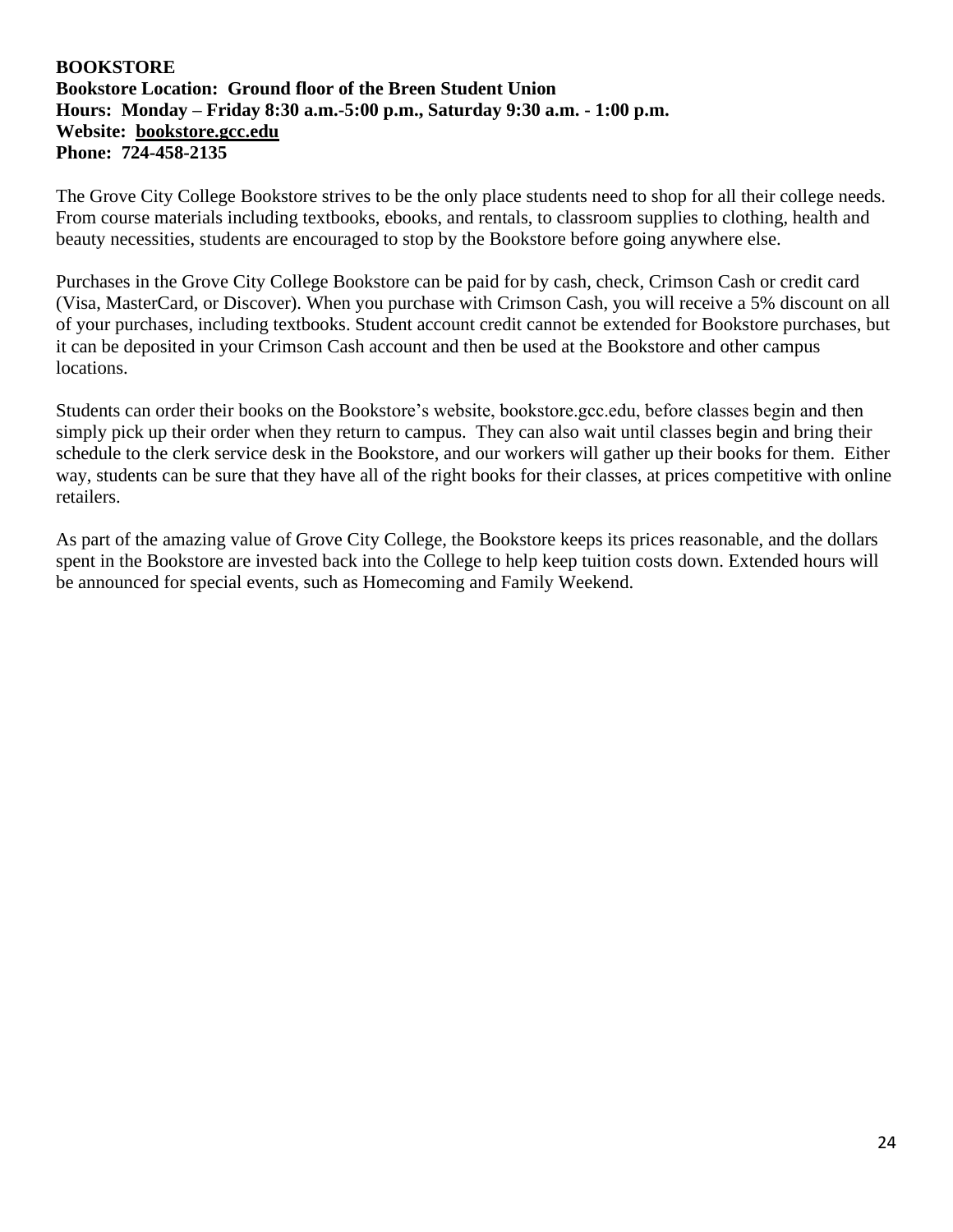#### **CAMPUS EVENTS Office Location: Lincoln Avenue Commons, Operations Suite, Ground Floor Hours: Monday – Friday 7:30 a.m. - Noon, 12:30 p.m. - 4 p.m Phone: 724-458-2211 Email: pjpriester@gcc.edu Web site:<http://info.gcc.edu/offices/operations/eventplanning.htm>**

If you are requesting a room for a meeting and no College resources will be needed (tables, microphones, parking, etc.), you may proceed to the 'Astra Scheduling' system with your request. The link to this system is located on the myGCC website. Choose the link 'GCC Event/Meeting Request' under Quick Links on the left side of the page. This link will enable you to view meetings or events that are currently scheduled on campus and will assist you in the planning of your event. You may also go directly to this system at: http://aais/AstraSchedule/Portal/GuestPortal.aspx. Do not log into this system, as you will be a guest. Be sure to submit your room request before leaving the site. You should receive an email acknowledging that the Astra System has received your request. Note: receipt of the request is not approval of the request. Please allow 1 business day for notice of approval. Once the request has been approved, you will receive a confirmation your venue has been reserved. If further information is needed about your meeting or event, you may be sent an email requesting further details or asking you to speak directly with the Event Scheduling Office.

**Students and organizations planning a new on-campus event** must first obtain approval by completing the campus event request form found at either web address noted above. Requests for new events should be submitted at least 2 weeks prior to the event to be considered. This form requests a detailed explanation of the event and the specific needs of the event. You may not schedule a venue until the event has been approved. There are particular times of the year that are more popular than other times for event scheduling. Advanced planning is important to insure event requests are not declined.

Please see "Dean of Chapel" section regarding limitations for Sunday events. Student events and room requests will not be approved for Study Day or beyond. Please plan accordingly to have your event during the academic semester.

Please be aware that some venues have food restrictions and special conditions for use. The event planning office and room schedulers will communicate these conditions with you as needed.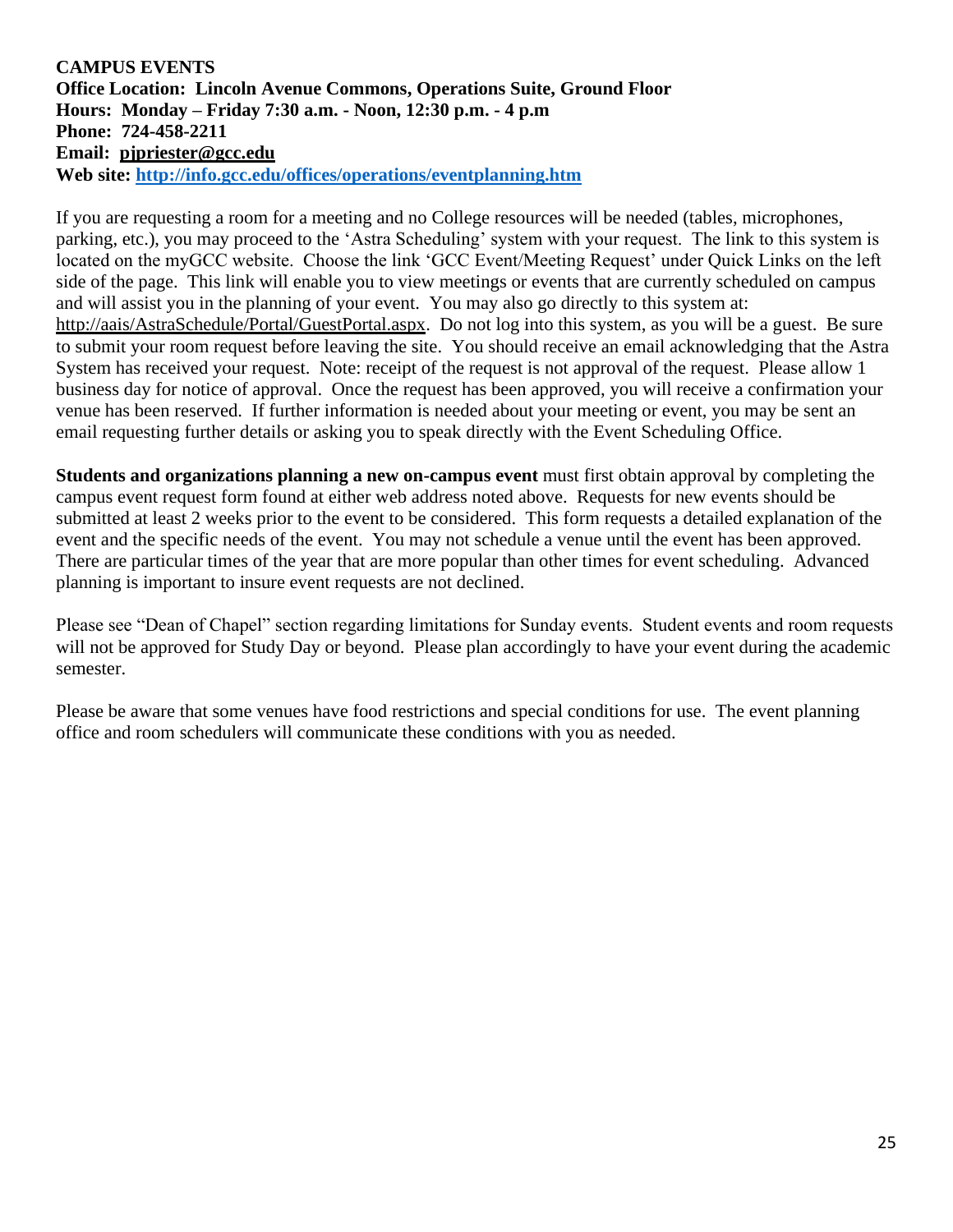## **CAMPUS SAFETY Office Location: Crawford Hall, Ground floor Hours: Open 24/7 Phone: EMERGENCY: (724) 458-3000 Non-emergency: (724) 458-2111 Fax: (724) 458-2979 Email: campussafety@gcc.edu (Not for emergency reporting)**

The Campus Safety Department mission is to maintain a safe and secure campus environment that is conducive to academic, social, and spiritual growth. The department is primarily responsible for ensuring a safe and secure campus community. However, maintaining a safe community requires a cooperative effort between Safety personnel and every member of the student body, faculty, staff, and administration. Every individual should take responsibility for his or her own safety and should immediately report any suspicious person or activity to the Campus Safety Department. In any community, involved and concerned citizens are the most effective means of preventing crimes from occurring.

The campus is monitored and evaluated 24 hours a day by Safety personnel on foot, in vehicles and/or on bicycles. The department answers the campus emergency extension at (724) 458-3000 24 hours a day and they actively monitor fire alarm, sprinkler, and intrusion alarm systems. Electronic card access systems secure all residence halls and most other campus buildings. Emergency phones and CCTV cameras are located throughout campus and in most parking lots.

The Safety Department provides several services to the community. Officers respond to health emergencies or injuries, and when appropriate, will assist in arranging transportation for medical care either at Zerbe Health and Wellness Center or AGH Grove City.

Officers can perform vehicle jumpstarts and lockouts on most vehicles. If requested, officers will also provide a walking escort from dusk until dawn. Please call 724-458-2111 or use outdoor emergency phones to make arrangements.

## **Medical Assistance**

Providing transportation for students who are particularly ill or injured is one of the many public service activities performed by the Campus Safety Department. If you have an urgent need for medical care due to a severe illness, injury, or an accident, contact Campus Safety at 724-458-3000 for an immediate response and assistance with the situation. While Campus Safety will respond and assist with any emergency needs, they are not available to provide transportation for routine to preplanned appointments.

## **Lost and Found**

All items should be turned in at the Campus Safety Office. Items of greater value, such as personal electronics, jewelry, books, glasses, backpacks, etc., are kept in the Campus Safety Office. Lost clothing or items of lesser value may be placed in the lost & found box found in the Crawford Social Room. All unclaimed lost and found items become the property of the College two weeks after the end of each semester and will be disposed of, sold, or donated.

## **Traffic and Vehicle Regulations**

To ensure the safe and efficient use of campus parking and traffic facilities, all vehicle operators are required to comply with the following regulations. These regulations are enforced 24 hrs/day 7 days/week. The privilege of maintaining a vehicle on campus is extended to all upper-class students, and commuters. Freshmen are not permitted to have vehicles on campus except for specific reasons evaluated and approved by Campus Safety. A more detailed explanation of the freshman vehicle restriction is available upon request from the Campus Safety Office or on our my.gcc webpage.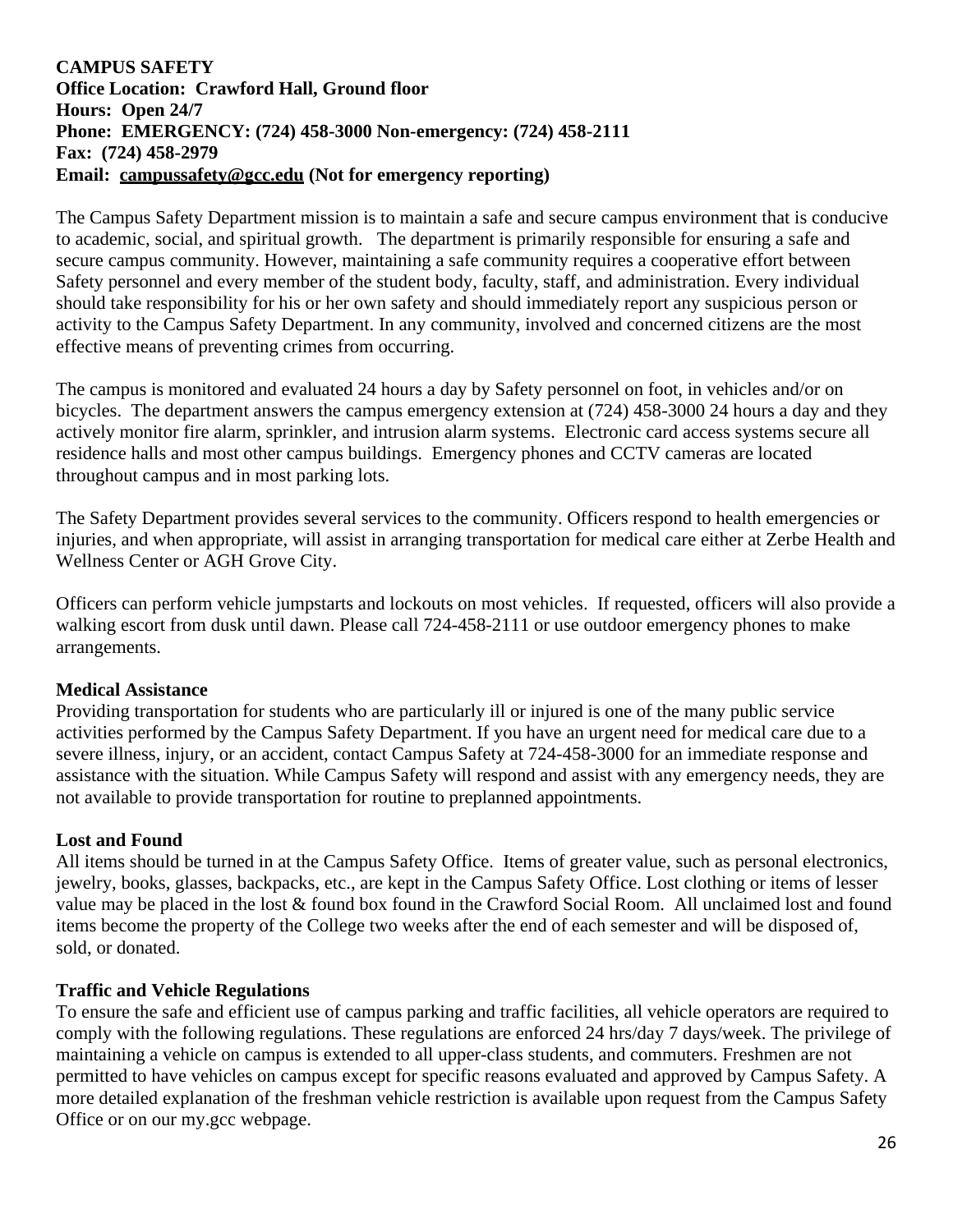## **Vehicle Registration**

All vehicles must be registered with Campus Safety. Unregistered vehicles that are parked on campus may be ticketed or towed at the owner's expense at any time. Permits are available 24 hrs/day 7 days/week via the Parking Permit Application on https://mygcc.edu/ICS.

Students are permitted only one vehicle on campus at any time, and permits are not transferable between vehicles or persons. Students may not register a vehicle belonging to another student unless the second student is a member of their immediate family. If changing primary vehicles or enrollment status (commuter to resident), the original permit, or remnants thereof, must be returned to Campus Safety. Upon receipt, a new permit will be issued at no charge.

Decals must be permanently affixed with their own adhesive backing to the driver's side of the rear bumper, or to the outer surface of the rear window in the lower left-hand corner.

#### **Registration Fees**

Full academic year: \$125.00 (If purchased before January 1st) Spring Semester: \$75.00 (If purchased after January 1st) Temporary permit: \$2.00 per day/\$10.00 per week. No charge for students with current registration. Decal Replacement Fee: \$125.00 (\$75.00 Spring) No fee if old decal is returned. NOTE: Registration fees and tickets will be billed to the student's account if warnings or citations for failure to register one's vehicle are ignored.

## **Permit Refunds**

If a permit is returned for a refund, the refund amount will be prorated to the date the request was received. All refund requests received after the start of spring semester will receive a maximum of \$50 to be prorated monthly to the end of spring semester. Please note that if you turn in your permit early, and still park on campus, you will be subject to a \$50 fine for failure to register plus the cost of any violation. If you choose to purchase another permit, you will be required to pay the lesser of either the cost for a semester permit (\$75) or the cost of a temporary permit for the time you plan to have the vehicle on campus.

## **Visitor Registration**

All visitors must register their vehicle. Visitor permits are available 24 hrs/day, 7days/week at the Campus Safety Office. There is no charge for a visitor's permit.

Under no circumstances can an enrolled student qualify as a visitor, nor will the student's vehicle hold visitor status. Parking in a visitor space will result in a ticket being issued for parking in a restricted area.

#### **Parking and Parking Restrictions**

Parking areas are designated by printed signs. Parking is permitted only in these designated parking areas on campus. If a location is not designated for student parking, it is a "restricted area." Parking is not permitted on any roadway, sidewalk, lawn, truck delivery area or in the vicinity of a NO PARKING or RESERVED PARKING sign, fire lane, traffic cone, barricade, or painted curb. The aforementioned areas are TOW AWAY ZONES...at the owner's expense.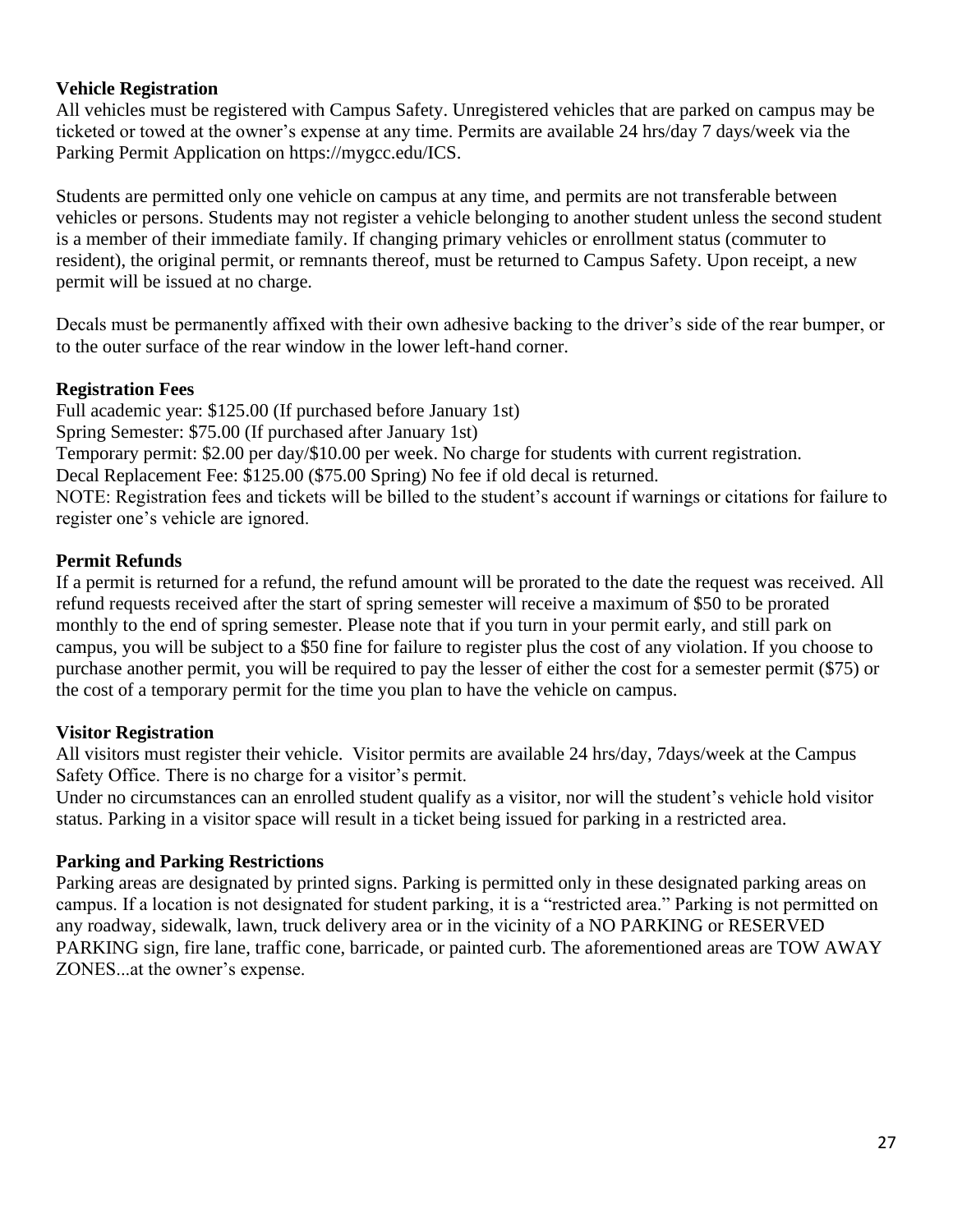The College recognizes students often have business to complete with different offices on campus. As a result, students may park in designated visitor parking for the period needed to complete their business with a given office provided their 4-way flashers are on. This applies only in designated "Visitor" parking spaces (all other designated areas are limited to 15 minutes with 4-way flashers on). If other activities or unforeseen events require special parking privileges or prevent a student from removing a vehicle from a restricted area, contact the Safety Department immediately and explain the circumstances. Also, if permission is requested at least 48 hours in advance, special parking will often be approved for students assisting with academic, cultural, or social events.

Special circumstances such as construction projects may dictate changes to published parking designations or regulations. When this becomes necessary, temporary signs or notices will be placed to notify vehicle operators of the changes. Temporary signs and traffic control devices supersede published guidelines. Please be alert to these changes.

- Crawford Hall Drop-off/pickup: visitors & authorized Crawford Hall administrators only
- Colonial/Field house/Main Street lot: Colonial residents, Faculty and Staff; Other resident students  $(6AM to 12AM only)*$
- Memorial parking lot: Authorized employees and visitors only
- Zerbe Health Center: Emergency vehicles and authorized staff only
- Pew North/ HAL parking lot: Faculty and Staff Parking only\*
- HAL Circle: Early Education Center vehicles only\*
- Ketler parking lot: Handicap and Resident Director parking
- Liberty Street/ Student parking in center section: Visitor parking only in spaces facing Liberty and Main Street
- Broad Street lot: Faculty, Staff, and Special Event parking NO overnight parking
- North Drive Parking: Faculty and Staff parking only
- PFAC Main Street lot: Open to student parking Sunday ONLY, from Noon-9pm; Faculty/Staff all other times
- PLC Visitor: Campus Guests\*
- PLC Lot: Faculty, Staff, Commuter and Colonial Hall Residence parking as designated by parking signs. Please note that spaces facing Madison Ave. are signed "No Overnight Parking."\*
- Gravel lots east of Madison Ave:
	- o Lot 1, 2, 3 Commuters, Resident students, Colonial residents & visitors\*
- Carnegie Staff Parking is Reserved for authorized employees only\*
	- o (Carnegie staff parking is open to registered CHA resident vehicles 5:30 p.m. to Midnight, although this privilege may be suspended temporarily for special needs)

\*Indicate CCTV and/or Emergency Phones present

Commuters and Colonial residents may park in any student lot. Resident students must park in designated resident student parking. Lack of space does not justify parking in a restricted area and will not be accepted as justification for an appeal.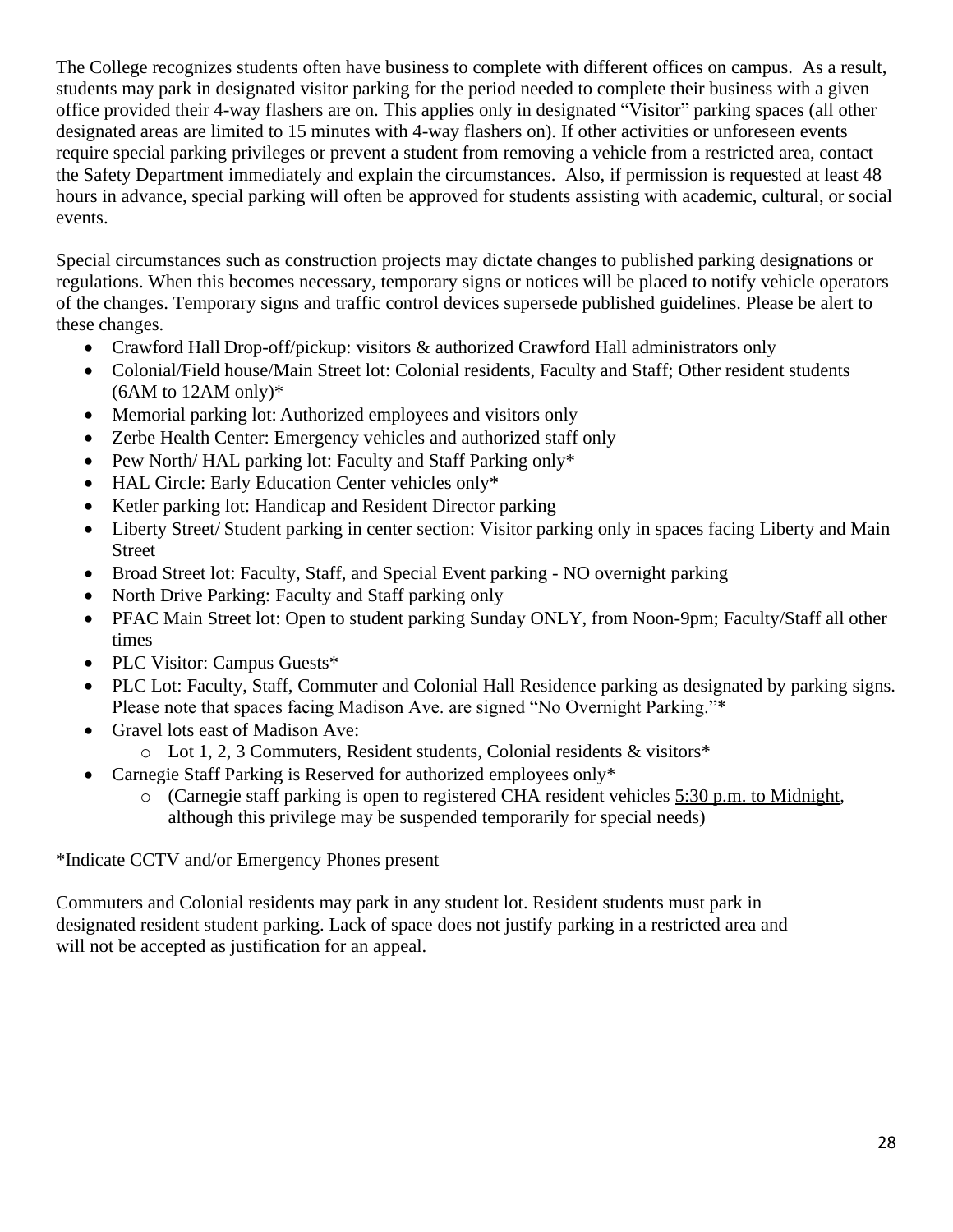## **Colonial Hall Resident Parking**

There is adequate parking provided on lower campus for each apartment resident. Residents will be issued a parking pass specific to Colonial Hall. Colonial Residents are permitted to park in the lot behind the Field House, as well as the lot situated across the street from the Cunningham House. They will also be permitted to park in either resident student or commuter parking on upper campus.

To obtain zoning variances to build the Colonial Hall Apartments, the College was required to comply with the following parking requirements for residents of Colonial Hall: "In registering vehicles of students who will reside at the Colonial Hall Apartments, Grove City College shall require as part of its registration policy that no such vehicle shall be parked upon any public street or in any public parking lot within 1,000 feet of the Colonial Hall Apartments." This restriction encompasses all the parking belonging to Tower Church, East Main Church, Covenant OPC Church, PNC Bank and behind Grace United Methodist Church to the north, and to Elm Street (just beyond Country Fair and including the parking lot behind College View Towers) to the west. It also includes parking on South Broad Street and College Avenue immediately adjacent to the lower campus. (Do not park in the small lot beside Tower Presbyterian Church.) Accordingly, Colonial Hall residents who park in these restricted areas may be fined and those who are repeat violators of parking in this restricted area may be subject to loss of their vehicle privileges at Grove City College.

## **Motorcycles**

Motorcycles must be registered and operators are encouraged to park in designated motorcycle parking in the PLC lot or Field house lot. A motorcycle is a vehicle and students may not have both a car/truck and a motorcycle. If you have a question about placement of your permit, please contact the Safety Office.

## **Handicap Parking Spaces**

Do not stop, stand, or park in designated handicap spaces or the adjoining van access area (designated by hashed marks on pavement.) These may only be used by holders of a state issued handicapped person parking permit. The only valid reason to appeal a violation in one of these spaces is if you can produce a state issued HC permit issued to the driver or owner of the vehicle.

## **Speed limit**

15 miles per hour. Special events/weather conditions may warrant slower travel.

## **Loading or Unloading**

Spaces are reserved near each building for loading and unloading. There is a 15-minute time limit for loading and unloading in these spaces, and four-way flashers must be on. If none of the designated spaces are available, curbside stopping is permitted on the campus provided four-way flashers are on and the vehicle is removed within 15 minutes.

#### **Violations**

Accumulating ten (10) or more parking tickets during your college career demonstrates a conscious disregard for campus vehicle regulations. Individuals accumulating this number of tickets will be assessed a \$100.00 excessive violation fee for each subsequent ticket. Accumulating thirteen (13) or more parking tickets may result in forfeiting the privilege of maintaining a vehicle on campus.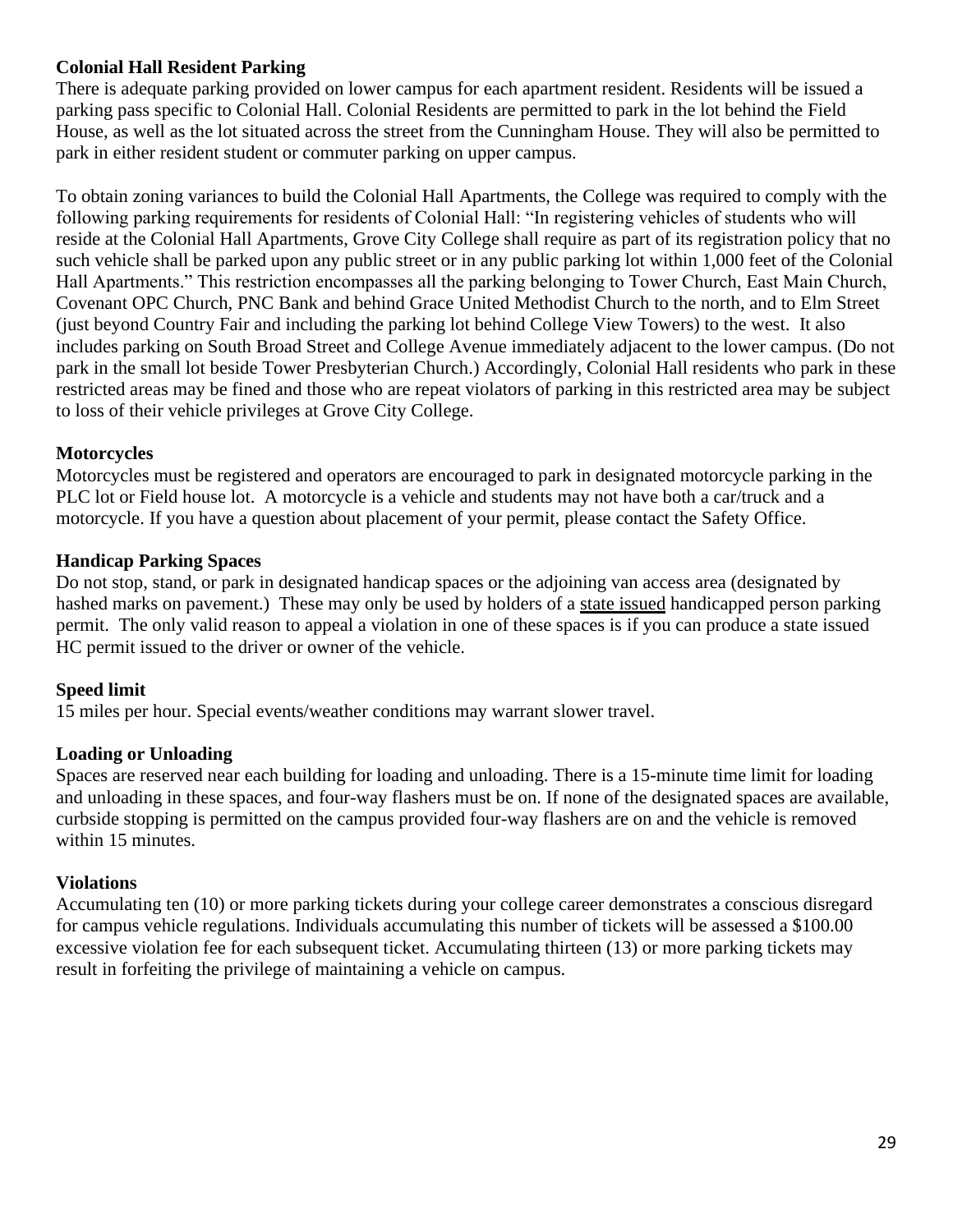## **Violations in Grove City Borough**

Student vehicle operators who attempt to house vehicles off campus and generate parking complaints may be cited by Grove City Police for violation of local ordinances. Additionally, they may be billed for a vehicle registration fee and/or be fined by the College to halt the offending behavior. . This includes Colonial hall residents who violate the above referenced parking restriction. Repeat offenders may permanently lose the privilege to register a vehicle on campus and may be subject to further disciplinary action as outlined in the Crimson.

## **Common Sanctions**

- Parking in a restricted area \$10.00 (including Colonial Hall students in violation of Special Parking Restrictions)
- Failure to register  $-$  \$50.00  $+$  full year registration fee. Students who respond promptly (next business day) to a violation may appeal to have the fine reduced or voided provided they can demonstrate that they have made a reasonable effort to comply with the requirement to register.
- Failure to properly display registration  $$10.00$
- Parking in or blocking a construction/delivery area \$25.00
- Blocking free access of emergency vehicles  $-$  \$50.00, Towing fees or both (e.g., blocking fire lanes, Zerbe entrance, Campus Safety spaces, etc.)
- Parking on campus roadways, or drive lanes \$10.00
- Moving or tampering with parking control equipment  $-$  \$50.00
- Moving violations \$25.00 each violation (including speeding, reckless driving, or any variance from the PA state motor vehicle safety code)
- Displaying fraudulent, or altered permit \$50.00+ full year registration fee
- Handicap parking violation \$50.00-\$200.00 (handicap parking spaces may not be used for stopping, standing or temporary parking unless the vehicle displays a valid state issued disabled parking permit)
- Failure to yield (pull to side of roadway and stop) on approach of emergency vehicles \$50.00

## **Fines**

Payment is due when a ticket is issued. Tickets that remain unpaid for more than 10 days after the date of issuance may be subject to late fees. All fines shall be paid to the Financial Services Office in Crawford Hall. Unpaid fines will result in grades and transcripts being withheld and/or the privilege to continue at Grove City College being denied. Unregistered vehicles that generate unpaid fines may be towed at the owner's expense. Towed vehicle owners will be billed for all outstanding fines and/or permit fees from the date of the first recorded violation to the time it is towed.

## **Appeals**

Fines must be paid promptly regardless of whether the fine is being appealed. Appealing a ticket will not prevent or delay monthly late fees on unpaid student accounts. With that said, questions regarding late fees should be directed to Student Accounts in Financial Services. Ticket appeals must be submitted within 10 days of the date the ticket was issued. After 10 days, the right to appeal is lost and the violator is responsible for all fines or costs associated with the citation. Returning the ticket with an attached note is not a valid appeal and both will be returned to the violator. Towing costs cannot be appealed and must be settled with the towing company.

The following procedure is the only acceptable method of appealing a ticket. All appeals must be submitted on an official appeal form on https://my.gcc.edu/ICS. The appeal will be forwarded to the Director of Campus Safety for a final ruling. Because each ticket is a separately billed item, one form must be completed for each ticket being contested. Up to a \$10.00 processing fee may be assessed for frivolous appeals. No fee will be assessed if the fine is reduced or voided.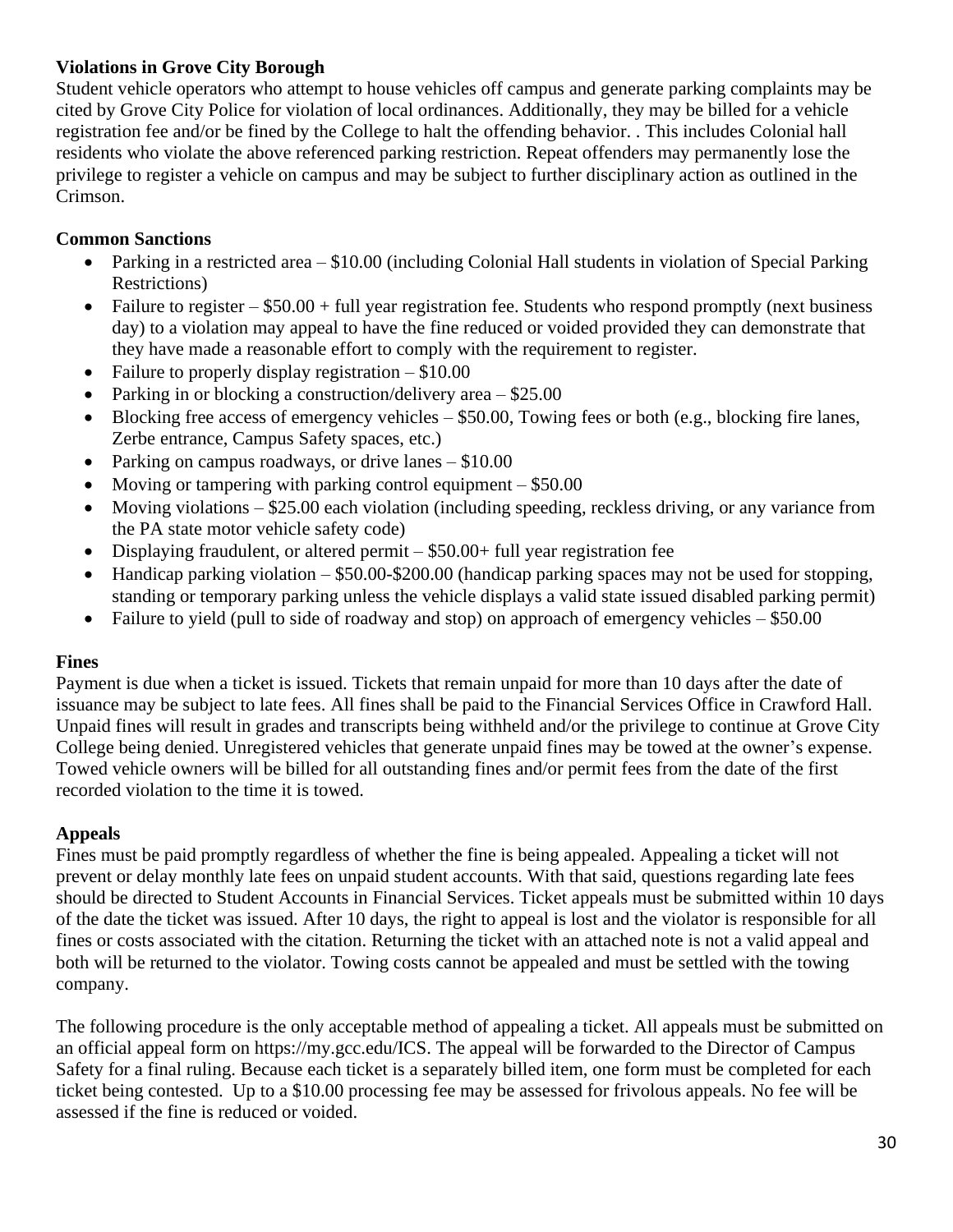Appeals are evaluated in the context of posted/published parking regulations, reasonableness, and mitigating circumstances offered by the appellant. Typically, appeals based upon the following or similar situations will be categorized as frivolous appeals and will be subject to an additional fee for processing:

- Running late/did not have time to find a spot/had a test and did not want to walk
- Could not find any available parking places on campus
- Lost or never received the ticket or e-mail notification of the violation
- Only parked illegally for a short time/there were plenty of other spaces in the area
- Handicap parking violations (handicap parking spaces may not be used for stopping, standing or temporary parking unless the vehicle displays a valid state issued disabled parking permit)
- Ignorance of the regulations
- Other violators were not ticketed/have never been ticketed there before
- Inconvenience of acceptable parking areas
- Unread or misunderstood signs
	- o Financial hardship
- Could not put on flashers due to a weak battery (the poor condition of your battery is not
	- o an acceptable reason for not using 4-ways)
- Equipment malfunction/breakdown/forgot to put 4-way flashers on\*
	- o \*Mechanical problems should be reported to Campus Safety immediately, day or night. Appeals for citations issued to disabled vehicles will only be considered if there is evidence the student reported the problems to Campus Safety immediately and can produce proof repairs were made to the vehicle in question within a reasonable time frame of the citation.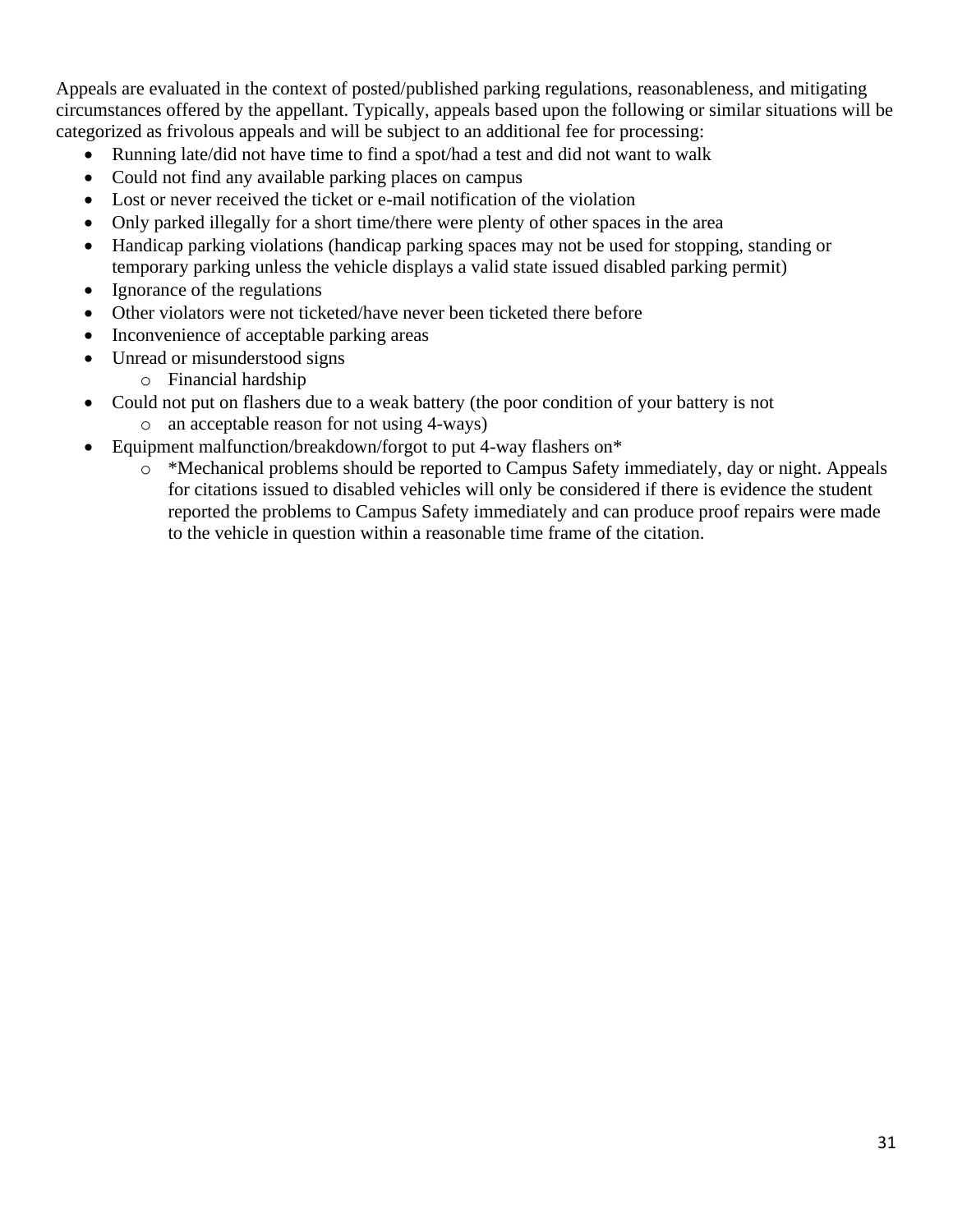#### **CAREER SERVICES OFFICE (CSO) Office Location: Physical Learning Center Hours: Monday – Friday, 8:00 a.m. - 5:00 p.m. (Closed from Noon – 1:00 p.m.) Website: [www.gcc.edu/cso](http://www.gcc.edu/cso) gcc.joinhandshake.com Phone: 724-458-3371 Email: [career@gcc.edu](mailto:career@gcc.edu)**

The Career Services Office's (CSO) mission is to guide students in their realization and pursuit of God's calling for their lives. The foundation of this mission rests upon a desire for students to discover, exercise and steward their God-given talents, interests, and abilities so that they will ultimately thrive and glorify God in their work. A four-step career development plan, beginning freshman year, intentionally focuses on self-assessment, career exploration, career decision-making through participation in an internship or experiential opportunity, and the implementation of a strategic job search plan.

Beginning in the freshman year, students engage in the process of self-assessment. They are given assessments through MyPlan, a web-based resource which evaluates their personality, interests, skills and values. These assessments are made available to all students free of charge and are offered the summer before their freshman year. Additionally, freshmen will be able to take the CliftonStrengths assessment, for free, to learn their top five themes. Once students have assessed their skills, values, interests, personality and potential career fields, the sophomore year is devoted to exploring their vocational interests in greater depth. MyPlan (along with many other resources provided by the CSO) provides further opportunity for career exploration by allowing students the chance to identify and research specific career options associated with their assessment results, interests and major. Students at this exploration stage are also encouraged to engage in activities such as job shadowing and informational interviewing to gain insights into different career possibilities. By junior year, students are ideally prepared to begin narrowing down their focus and honing in specific career decisions by researching employers and fields in greater depth and engaging in an internship experience that will provide real-world experience and help them clarify their career interests. Finally, senior year, students are coached on how to engage in a strategic job search. The office's four-step process of assessment, exploration, decision and pursuit is cyclical in nature, providing students a model by which to engage in career preparation and planning.

During the four years, CSO staff members coach students on the development of professional skills to aid them as they pursue internships and full-time jobs, and to ultimately equip them with the tools/skills they need to successfully manage their careers in the future. Additionally, the CSO hosts a number of workshops and programs on topics such as resume writing, interviewing, professional etiquette/dress, navigating a job fair, and internship & job searching, among others. Students are encouraged to take advantage of the relationships Career Services has with employers who post jobs on their online career platform Handshake, come to campus to attend the annual fall Career Fair, and participate in their On-Campus/Online Interviewing Program during the fall and spring semesters. On-Campus/Online Interviewing allows current students the opportunity to interview right here on campus or virtually for full-time or internship opportunities and is made available to them throughout their college years until they graduate.

The centralized CSO is located in the PLC/Alumni Hall, and Education Career Services (ECS) is housed in the Education Suite in the Hall of Arts and Letters (HAL). In addition to the offices and interview rooms of the centralized CSO, the facility houses a library offering various resources including event directories, career exploration books, and specialized publications to aid students in the job or internship search process. The office also offers students robust online career resources and guides on various topics (resume/cover letter writing, interviewing, the job and internship search, and more) which are accessible on myGCC ("Career Services" tab), and Handshake (in the "Resources" section under "Career Center").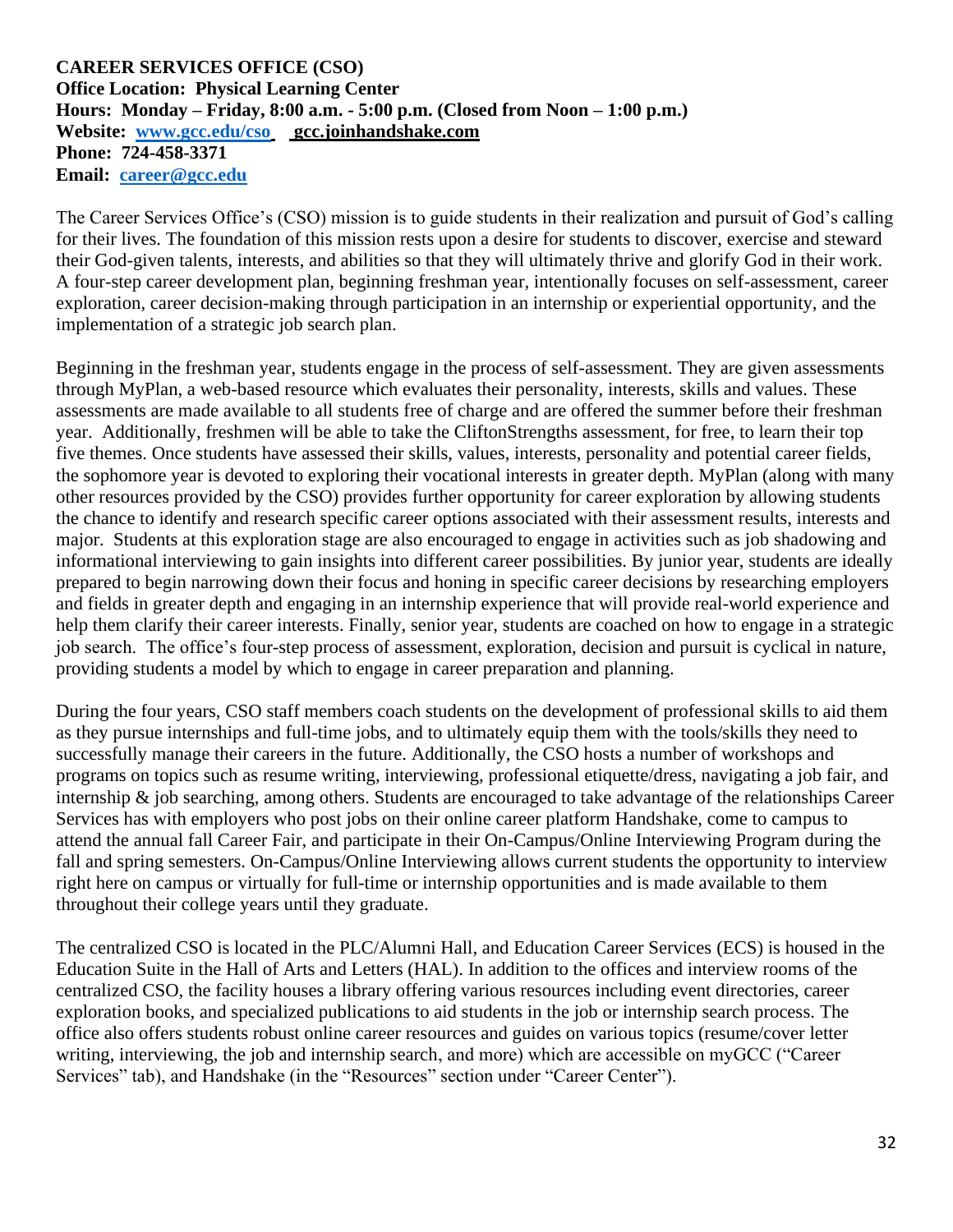Career Services staff members are available for one-on-one counseling appointments for resume/cover letter writing consultations, self-assessment, career exploration, mock interviews, job and internship search strategies, general career guidance and more. To schedule an appointment or if you have any questions about services, you may contact the centralized office at 724-458-3371 or career@gcc.edu. They would be happy to assist you. Education majors may contact the Director of Education Career Development at 724-458-3397 or [fredericksl@gcc.edu.](mailto:fredericksl@gcc.edu)

#### **COUNSELING SERVICES**

**Office Location: Zerbe Health & Wellness Center Web site: http://www.gcc.edu/counselingcenter Hours: Monday – Friday, 9 a.m.-5 p.m. Phone: 724-458-3788 Michelle Hummel, Staff Assistant 724-458-3788 mhummel@gcc.edu Suzanne Houk, Ph.D., Director 724-458-2208 snhouk@gcc.edu Jeff Richter, M.S., Counselor 724-458-3391 jarichter@gcc.edu Denise Wilson, M.A., Counselor 724-450-1540 drwilson@gcc.edu Cara Papay M.S., Counselor 724-450-1513 cmpapay@gcc.edu Jody Vernam M.A., Counselor 724-450-4003 jvernam@gcc.edu Sheryl Anderson M.A., Counselor 724-450-1540 andersonsa@gcc.edu Molly Hepner M.A., Counselor 724-450-3834 [hepnerma@gcc.edu](mailto:hepnerma@gcc.edu)**

The College Counseling Center provides free counseling and consultation services to assist students as they navigate the demands of college life. Stress overload, changes in mood, relationship issues and excessive worry are common reasons students utilize the Counseling Center. Appointments may be made by contacting Michelle Hummel at extension 3788 or by emailing her at mhummel@gcc.edu. Appointments are scheduled between 9 a.m.-noon and 1-5 p.m. Monday through Friday. A limited number of sessions are also available from 5:00-7:00 p.m. Monday through Thursday. In the case of an emergency or crisis, counselors are available after hours by contacting Campus Safety at 724-458-3000. Helpful information may also be found on our website at www.gcc.edu/counselingcenter. In accordance with professional standards, counseling services are confidential.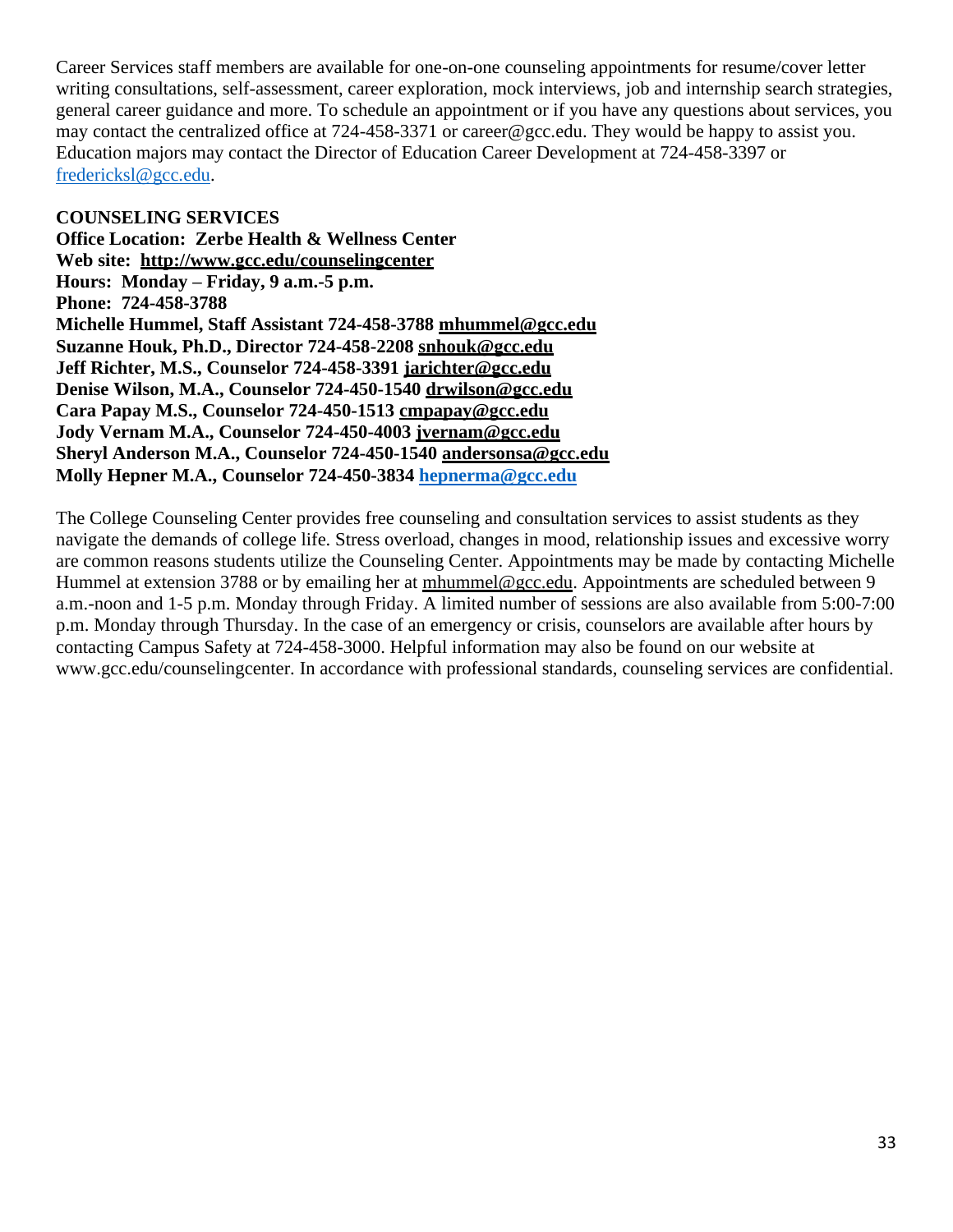**Chapel – Harbison Chapel (Campus Ministries, Morning Chapel, Sunday Evening Vespers) CHAPLAIN: Rev. Dr. Donald Opitz Office Location: Rathburn Hall Hours: Monday – Friday, 8 a.m.-Noon and 1 p.m-5 p.m. Phone: 724-458-2143 Email: [www.info.gcc.edu/services/harbison](http://www.info.gcc.edu/services/harbison)**

The Chapel Ministries Department offers spiritual guidance, direction and formation for the Grove City College student body through weekly Chapel, Vespers and Convocation programs, essential times of worship, fellowship and growth. The Chaplain also provides oversight to the Campus Ministries team and spiritual counseling for students. As a member of a local ministerium the Chaplain can also assist students, regardless of denomination, with a reference for a church or pastoral counseling that fits their particular faith tradition. He is also the Chairman of the Religious Activities Committee. During this transitional period, the Interim-Chaplain will be working closely with the Office of Student Life, faculty and staff to help discern the vision and direction of how the ministries of the Chapel can best serve our college community in whole-life Christian formation.

## **Chapel Attendance**

Grove City College provides a chapel/convocation program to promote each student's spiritual formation during the student's college educational experience. This program is comprised of diverse services and activities, and while it is designed to encourage spiritual growth, the College understands that, ultimately, Christian maturity is the responsibility of the individual student and not the consequence of a requirement. Chapel services are the common expression of our Christian faith as members of the campus community. Thus, chapel/convocation attendance is a core component of the student's experience at Grove City College. There are many chapel options available to students, and each student is free to select from these options according to his/her own interests as long as the student meets the following per-semester attendance requirements (fall/spring terms only):

- 1. Full-time students (12 or more credits) need to attend and participate in sixteen (16) chapels.
- 2. Students enrolled at least half-time but less than full-time (6-11 credits) must attend eight (8) chapels.
- 3. Students enrolled less than half-time (5 or fewer credits) are not required to attend chapel. Enrollment
- status will be determined for each student at the conclusion of the College's course drop/add week.

Withdrawing from courses after that date will not affect the number of chapels owed during a semester. A student studying abroad through an external program; enrolled in the Washington, D.C., Internship Program; attending as a non-degree, post-baccalaureate or second degree student; or student teaching full-time will not be required to attend chapel during the semester of that experience. Students enrolled as an undergraduate beyond the typical four-year degree period will be required to attend chapel within the requirements listed above. There is no additional chapel requirement for a student who graduates early. Chapel requirements not fulfilled in a semester must be made up (this includes any unfulfilled chapel requirements from a previous semester). A student who owes ten (10) or more unfulfilled chapels will not be permitted to register for the next semester until such time that the requirement is met. All grades and transcripts will be held for students who withdraw from the College who have ten (10) or more unfulfilled chapels. Any student who has not fulfilled the chapel attendance requirement by his/her graduation date will not be certified as a graduate of Grove City College until the requirement has been satisfied. Furthermore, students owing more than six unfulfilled chapels will not be permitted to participate in the College's commencement ceremony. Any graduating senior who needs remedial assistance fulfilling the chapel requirement prior to graduation will have his/her transcript and diploma held until after June 1 of that year.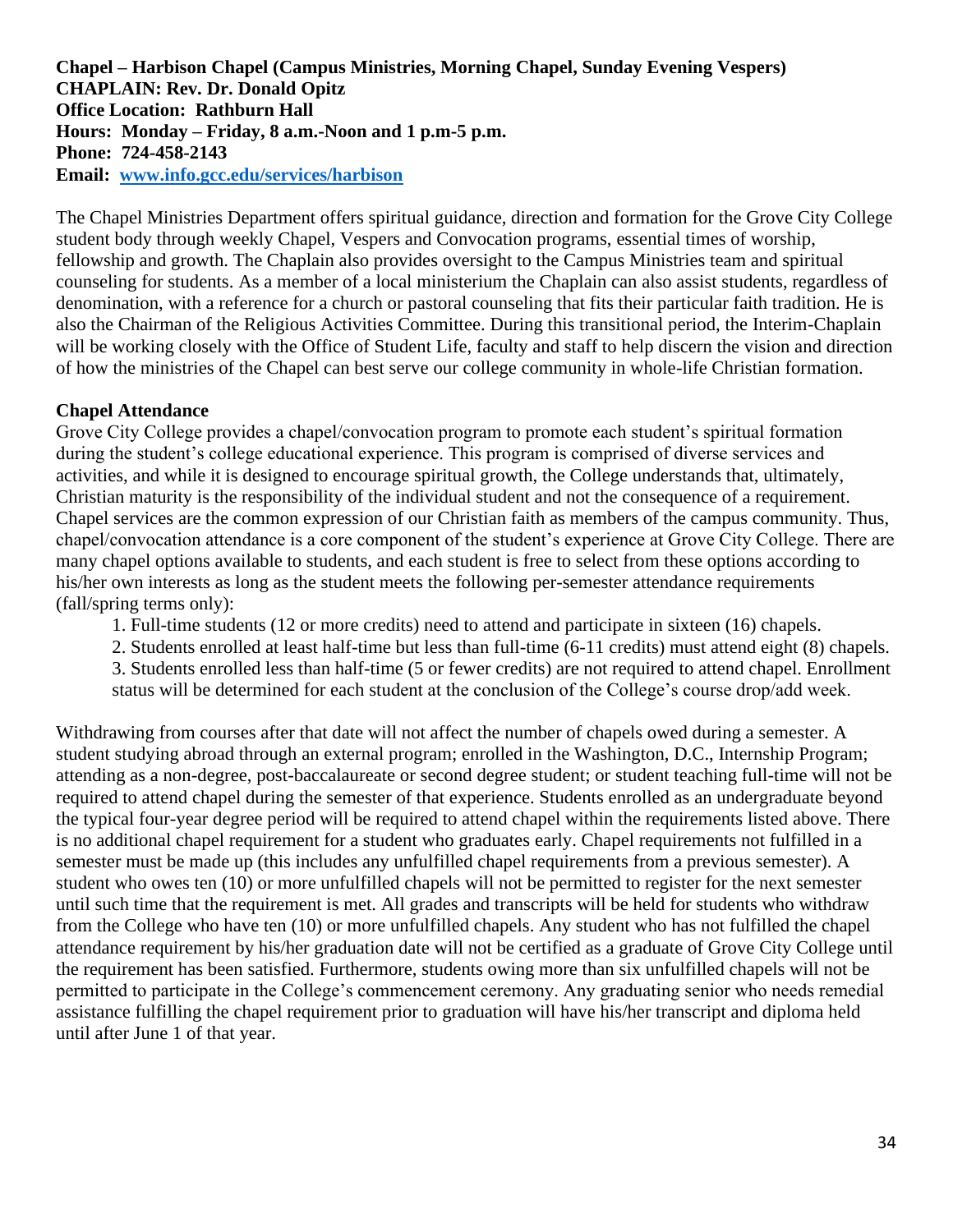Goals of the Chapel Program and Ministry, for which chapel credits are provided, have at their heart, the following objectives:

- To provide occasions where all members of the college community can express a common faith in Jesus Christ. That this shared faith, would have implications for all of life.
- To allow members of the campus community to utilize their talents and gifts in ministry to other members of the community.
- For students to be challenged theologically and spiritually from an Evangelical biblical perspective.
- For students to be affirmed in their particular Christian tradition and experience spiritual maturity in their individual faith expression.
- For students to appreciate and respect other Christian traditions and expressions that are different from their own.
- To provide a context in which prayer can be offered on behalf of those in the campus community who are experiencing tragedy or special need.
- For students to develop sensitivity toward and become responsive to the needs of others in the world.

Sunday Events on campus ordinarily are not to be scheduled until after the Sunday vesper service and then with advanced permission from Chapel Ministries staff. Club sports should not compete on Sundays and varsity teams generally avoid doing so. Grove City College highly encourages students to participate in local churches on Sunday morning and to establish a church home during the student's years at Grove City. All invitations for guest speakers that focus matters of faith and spiritual formation, who are not members of the Grove City College community, should first be approved by either the Chapel Ministries Office or the Office of Student Life.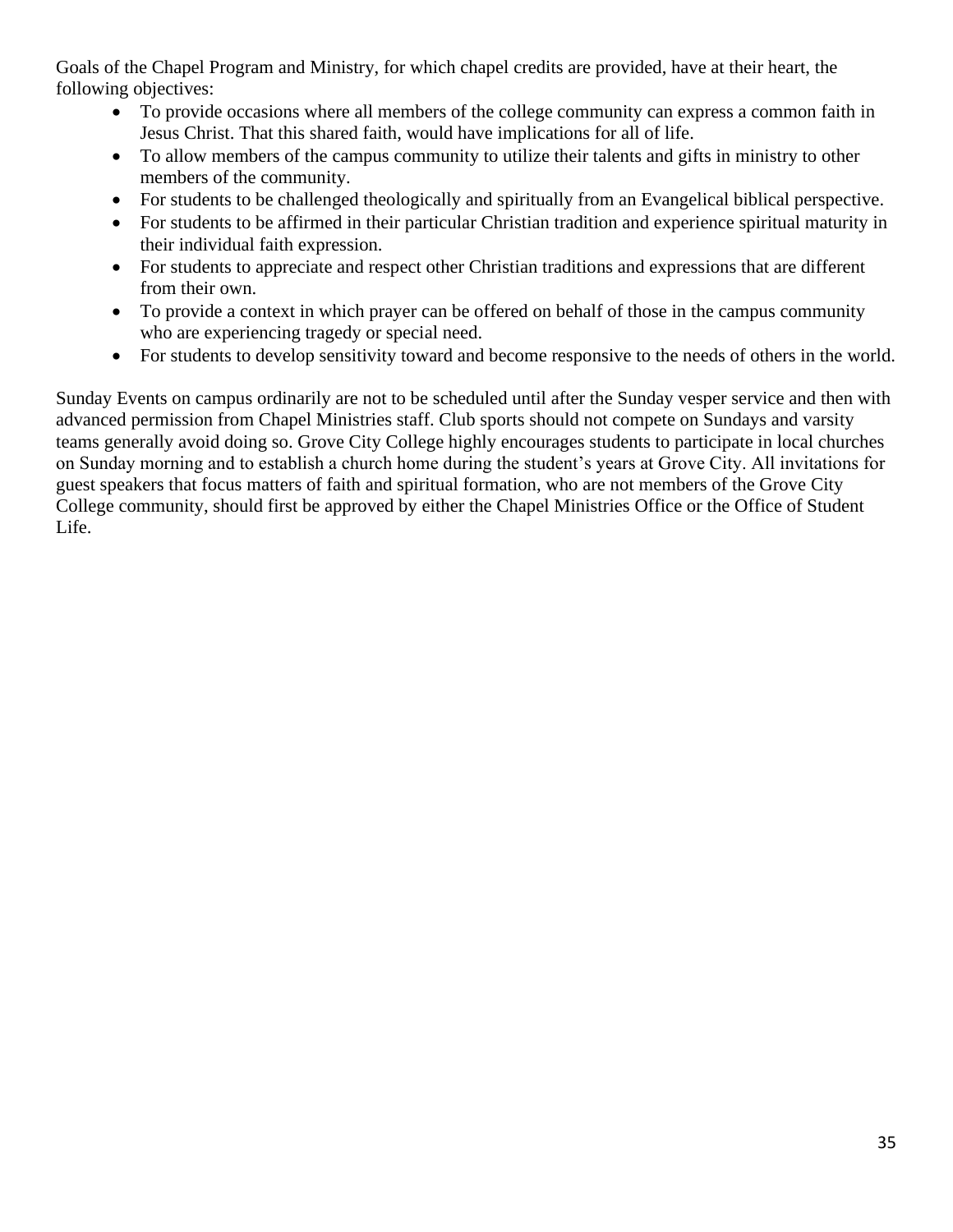#### **Campus Ministries Chapel Ministries Coordinator: Office Location: Rathburn Hall – First floor Hours: Monday – Friday, 8 a.m. – 5 p.m. and by appointment Website:<http://www.gcc.edu/campusministries>**

The Campus Ministries staff seeks to aid students in their spiritual development by providing discipleship and ministry opportunities including campus ministry groups, men's and women's discipleship programs, and missions trips.

Twenty-one student-led ministry groups are coordinated through the Campus Ministries Office, including chapters of Young Life, International Justice Mission, FCA, and other organizations unique to Grove City College. The Chapel Ministries staff can assist students in finding the ministry group that best matches their interests and needs. A full list of ministry groups is available on the Grove City College website.

The Chapel Ministries department also oversees several discipleship programs for both men and women. Women's discipleship focuses on the Women's Discipleship Groups, where small groups of five to seven students are matched with a mature Christian mentor from the community. Freshman women's groups are paired with an upperclassman woman to facilitate peer mentorship and to help freshman women build connections on campus. The men's discipleship program is built around the Mentor Project, a program that connects freshman male students with upperclassmen men for one-on-one mentoring.

The Chapel Ministries Department also hosts two missions programs: Red Box Global Outreach and the ICO missions trips. The Red Box Global Outreach program provides financial scholarships for students who spend a summer in cross-cultural ministry. ICO (Inner City Outreach) trips are 7-14 day student-led short term missions trips. The Chapel Ministries Department provides training and debrief, as well as logistical support for Red Box GO volunteers and ICO leaders.

Students should feel free to stop into the office at any time during office hours to speak with a staff member. The Campus Ministries office has several resources that students can borrow as they lead Bible studies or seek personal spiritual growth.

Staff members are also available to meet with students to talk about issues affecting their spiritual and personal life and to pray. Staff members can also aid students in finding the local church that best matches their faith tradition or church background.

Please visit the website above to learn more about the programs and services provided through the Chapel Ministries Office.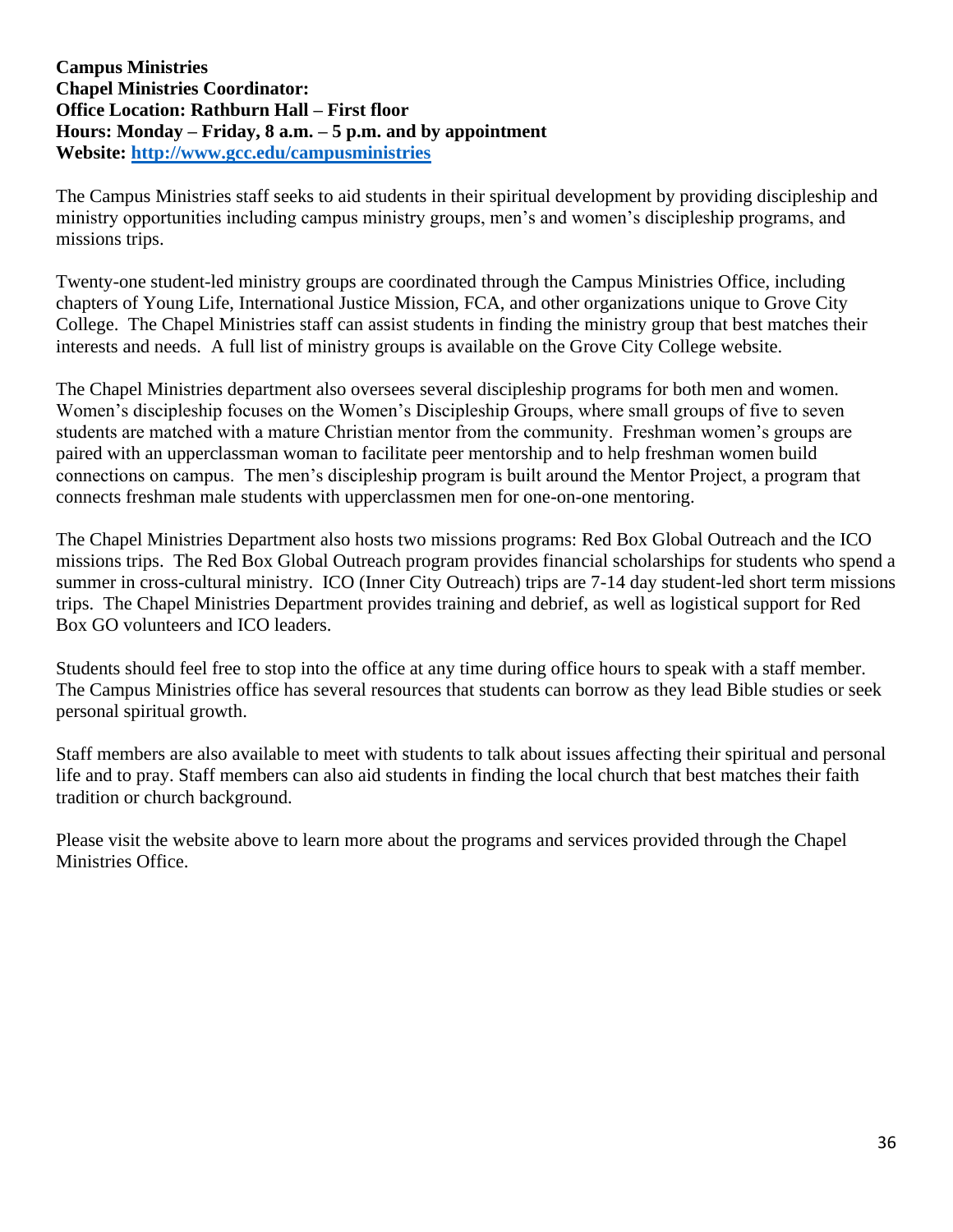#### **FINANCIAL AID Office Location: Ground Floor Crawford Hall Hours: Monday – Friday, 8 a.m. - Noon and 1 p.m. - 5 p.m. Website: http://www.gcc.edu/financialaid Phone: (724) 458-3300 Email: financialaid@gcc.edu Financial Aid Program**

The generosity of alumni and friends of the College has made the Grove City College Financial Aid Program possible. Under the direction of the Board of Trustees, the College administration makes every effort to keep charges as low as possible, thereby, in effect, providing every enrolled student with significant financial assistance.

In addition, a number of scholarships, the Grove City College Student Loan and work opportunities are available to assist qualified full-time students. Scholarship assistance is based on need and academic achievement, and must be applied for each year. Although financial assistance is awarded for the full academic year, if changes occur in the need factor, the College may increase, reduce or withdraw assistance at the beginning of any semester.

Any student or prospective student seeking financial assistance is required to apply each year. Full details are available in the Financial Aid Brochure or on the College website (www.gcc.edu). Every effort is made to provide financial assistance for applicants who meet the academic qualifications and need requirements; however, all applicants must be full-time students who are making academic progress. Grove City College does not discriminate on the basis of age, race, color, creed, sex, marital status, disability, or national or ethnic origin in the administration of its scholarship and loan programs.

Securing financial aid from any source outside the College is a student's responsibility. Upon a student's request, the College will certify a student's enrollment and provide other data with the clear understanding that it is fulfilling a service to its students. The provision of such service, however, does not indicate that the College is a recipient of the grant or loan funds received by the student, that it is in any way administering any portion of the external program, or that it is responsible for decisions made by outside donors or lenders (private or public). The College performs these limited services for all students seeking private or public financial aid, except as stated in the following paragraph:

**Grove City College does not certify any loans under the Federal Family Education Loan Program (Stafford and Parent PLUS loans) or participate in the William Ford Direct Loan Program; the Perkins Loan Program; Pell Grants; Robert C. Byrd Honors Scholarships; Academic Competitiveness Grants; TEACH Grants; SMART Federal Grants; Supplemental Education Opportunity Grants; Federal Work Study; President's Service Challenge Scholarship through the Corporation for National and Community Service (also known as the Americorps Scholarship); Paul Douglas Teacher Scholarships; National Science Scholars Program Scholarships; National Academy of Science, Space, and Technology Grants; Presidential Access Scholarships; ROTC Scholarships; educational benefits from the Department of Veterans Affairs; assistance through the Office of Health and Human Services (such as grants from the Office of Vocational Rehabilitation or Blindness and Visual Services); JTPA; or any other scholarships or loans which may be construed as providing direct or indirect federal aid to the College. The College will also not allow any student to register for classes if it is aware that a student has accepted or received such federal financial aid for that semester.**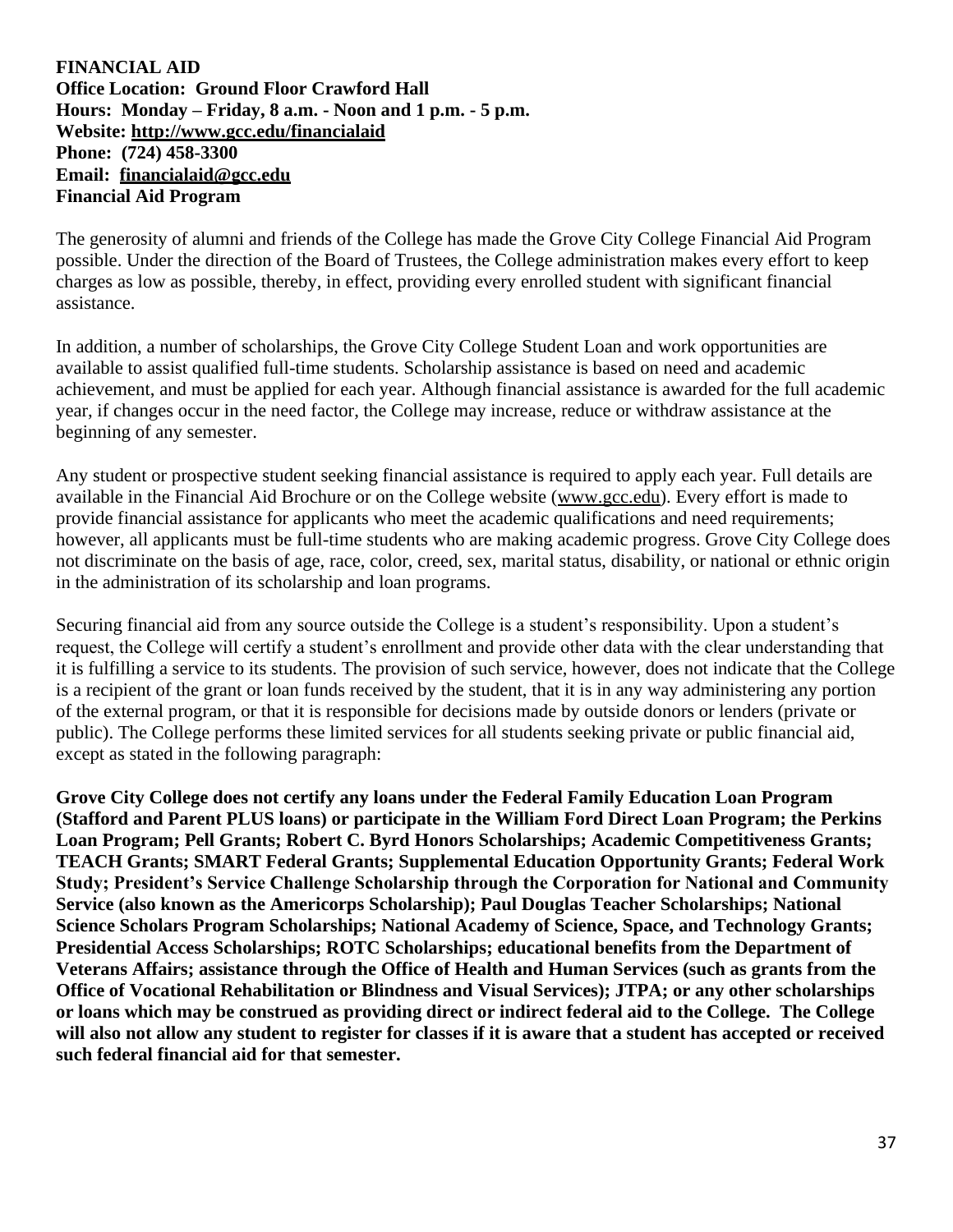**Grove City College has carefully reviewed the legislation pertaining to the New GI Bill, a package of educational benefits available to United States veterans and their dependents. Unfortunately, the College can find no way to accept the benefits offered in this legislation without submitting to the government control that is a requirement for participation in the program. Therefore, Grove City College is unable to certify eligibility, receive funds, or otherwise participate in this program. Scholarships**

The income from a number of endowment funds is available for scholarship aid to students who qualify on the basis of scholarship, financial need, and character. The Scholarship Committee, on a year-to-year basis, awards these scholarships. Applications and supporting documents must be in the Financial Aid Office on or before April 15 preceding the school year for which scholarship aid is requested (January 15 for students matriculating midyear).

A continuing student must have a cumulative QPA of 2.00 to qualify for financial aid. Consult the Grove City College Financial Aid web page on-line at www.gcc.edu or check The Bulletin for complete details.

# **How To Apply for Scholarship Aid**

All students, prospective and continuing, who are applying for scholarship assistance, must submit a Grove City College Financial Aid Application to the Financial Aid Office each year by April 15. The application may be downloaded from the Financial Aid page of the College web site at www.gcc.edu or submitted on-line.

Grove City College does not participate in any federal aid programs, and it does not utilize the Free Application for Federal Student Aid (FAFSA) in applying for College financial aid programs. The FAFSA is generally required in applying for financial aid from non-federal public sources, such as State Grants, in which the College does allow its students to participate. Students should check with the specific aid source to determine which forms are required for consideration by that source.

To expedite the financial aid process, students should apply as soon after October 1 as possible. In order for the College to process a Financial Aid Application, students must include all required documents with the application. Financial aid is awarded annually based on the aid application deadline and available funds. All applications are due in the Financial Aid Office by April 15. Applications received from April 16 to July 1 will receive 50% of the scholarship that otherwise would be awarded. Applications received after July 1 will not receive a scholarship award. Transfer applicants should contact the Financial Aid Office regarding deadlines. Financial aid decisions cannot be made until the student has been accepted for admission. Although applicants must be offered admission to Grove City College to receive need-based financial aid, applicants should not wait for an offer of admission before applying for financial aid. For incoming freshmen who have completed the need-based financial aid application, official award letters will be e-mailed out within five days of their corresponding acceptance dates. For need-based financial aid applications completed after those dates, aid packages will be e-mailed on a rolling basis. Award letters for returning students who apply for financial aid each year are e-mailed in June to the student's Grove City College e-mail address.

### **Loan Funds**

Students who need help in meeting their educational expenses may apply for the Grove City College Student Loan program or any other private loan program of their choice. Grove City College student loan applications will be available on-line at www.gcc.edu on April 1st each year. Please contact the Financial Aid Office to verify the College's participation in the program before applying for other private loan funds.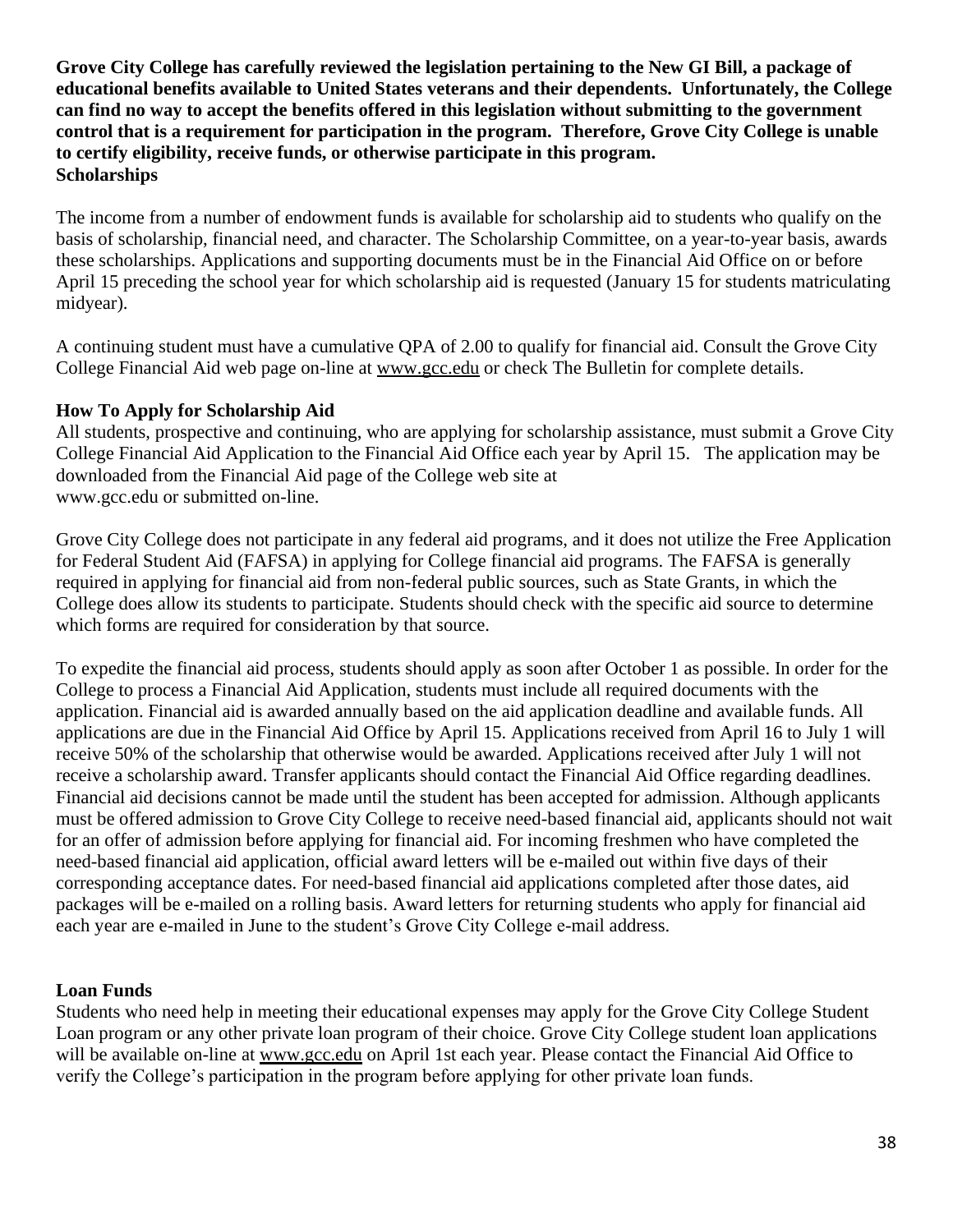## **The Grove City College Student Loan**

Individuals who are at least half-time students of Grove City College and who are US citizens or permanent US residents are eligible to apply for the Grove City College Student Loan Program. The annual amount available for freshmen and sophomores is limited to the cost of education less other financial aid, not to exceed \$12,000. The annual amount available for juniors and seniors is limited to the cost of education less other financial aid, not to exceed \$17,000 per year, for a lifetime maximum of \$58,000. There is no origination fee for loans under this program, and interest is variable quarterly based on the LIBOR plus a margin. Repayment of the loan may be deferred until the student leaves school.

All students who receive a Grove City College Student Loan must attend a College sponsored seminar on debt management after receiving their first loan, in order to receive any additional loans. A second seminar, on credit, is required during their sophomore year.

Please allow 3 weeks for the loan application to be processed.

#### **Other Loan Sources**

Many lenders offer private, alternative student loans to qualified borrowers that can be used to fund a student's college education. Please verify such loan is private, not federal, before applying. Carefully review the terms and conditions of any loan before applying. Securing loans from any source outside the College is a student's responsibility. Upon a student's request, the College will certify, except for federal financial aid, a student's enrollment and provide other data with an understanding that it is fulfilling a ministerial service to its students.

The provision of that service does not indicate that the College is a recipient of the loan received by the student or that it is in any way administering any portion of the loan program, or that it is responsible for decisions made by the lenders.

### **Grove City College E-mail Accounts**

Each student is provided a Grove City College e-mail account. The purpose of this account is to facilitate communication between students, professors and other academic support services. It is essential for each student to maintain and review their account since important communications are sent only by this means.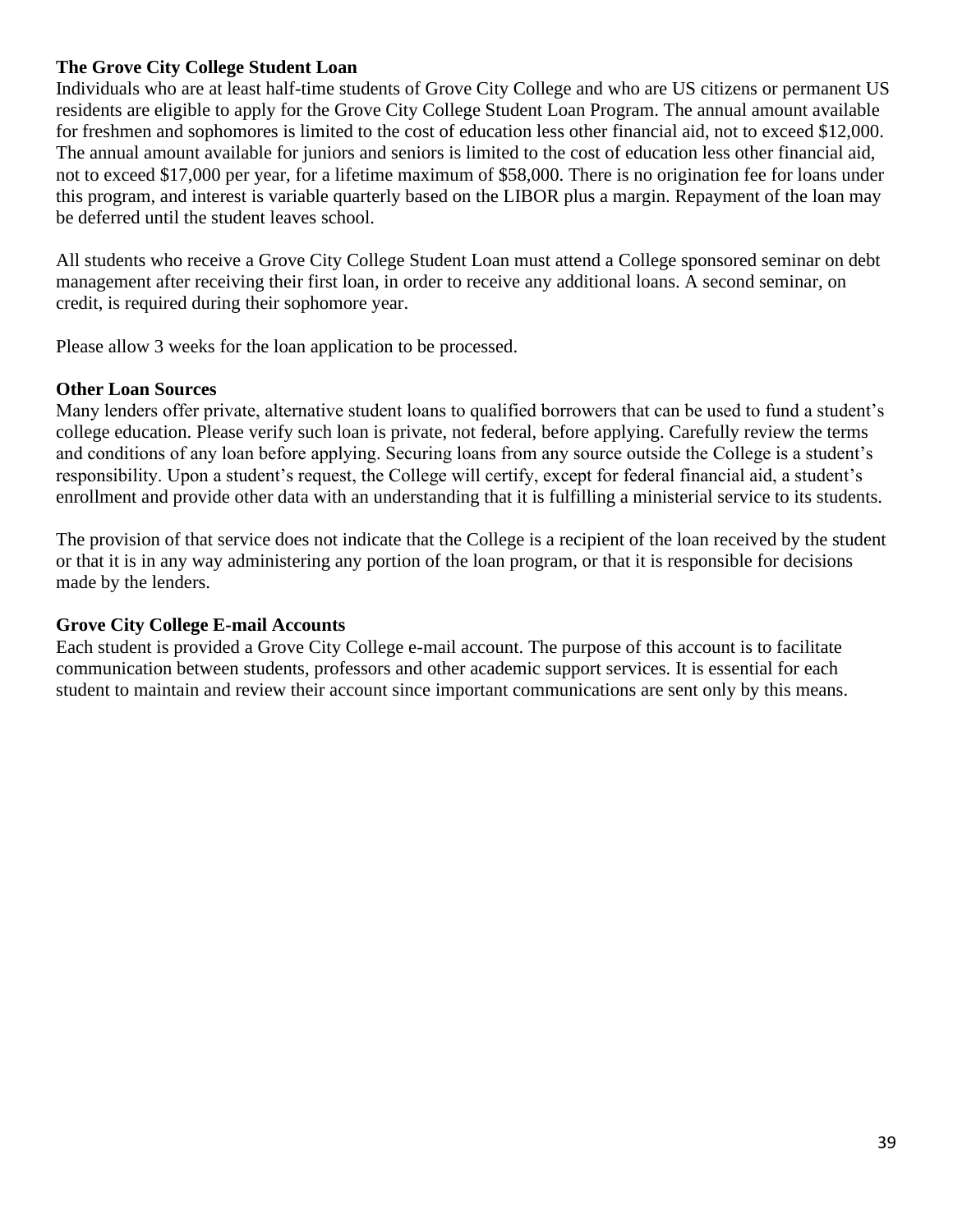## **FOOD SERVICE Office Location: Hicks Hall dining facility Hours: Monday – Friday 8 a.m.-4 p.m. Website: www.cafebonappetit.com Phone: 724-458-2096**

The College's food service is overseen by Bon Appétit Food Management Company. Meals are available in Hicks and MAP Cafe and at the Breen Student Union. Students are permitted one dining hall access per meal period and are required to present a valid college ID card to gain access to the cafes. Student meals are nontransferable. All students residing in one of the ten traditional residence halls on campus are required to have a 21 meal plan each semester. Commuting students and those residing in the Colonial Apartments may purchase meals by logging onto myGCC.edu and clicking on "Dining Options" under the "Sign-Up" tab, or by visiting the student accounts office, 2nd floor Crawford Hall.

# **ID Card**

If your Crimson Card is lost or stolen, you should report it immediately by contacting either the Crimson Card Office or Campus Safety (after business hours). Temporary and/or replacement IDs are available at the Crimson Card Office (TLC) during normal business hours. After hours, Temporary IDs can be obtained from the Campus Safety Office (Crawford). Current card replacement fee is \$20.00 (subject to change).

# **Cafés [Dining Halls]**

MAP and Hicks Cafés (offering all you care to eat) feature prepared from scratch meals using the freshest ingredients, purchased from local sources whenever possible. Menus include home-style comfort foods, hearty soups, vegetarian entrees, all natural burgers and artisan sandwiches, house roasted meats and fresh sustainable seafood. Salad bars showcase the freshest produce. Desserts are baked in house daily.

The Breen Student Union Gedunk offers breakfast, lunch and dinner dining options which are bundled meals. Gedunk retail offers a wide range of made to order options and proudly serves all natural burgers, antibiotic free poultry, prepared from scratch and hand tossed pizzas, eXpress sandwiches and salads, fresh baked goods and desserts. Specialty coffee drinks house-made pastries and freshly ground coffee are offered daily.

| <b>Café Hours</b>      |               |                   |                              |
|------------------------|---------------|-------------------|------------------------------|
| <b>Monday - Friday</b> | <b>Hicks</b>  | MAP               | <b>Gedunk Dining Options</b> |
| <b>Breakfast</b>       | Closed        | $7:15-10:00$      | 7:00-9:00                    |
| Lunch                  | $10:45-1:00$  | 11:30-1:45        | 11:30-3:30                   |
| Dinner                 | $4:30-8:15$   | $4:30-7:15$       | $4:00 - 7:30$                |
| Dinner Friday          | $4:30-8:15$   | (Closed Fri. Dnr) |                              |
| <b>Saturday</b>        | <b>Hicks</b>  | MAP               | <b>Gedunk Dining Options</b> |
| <b>Hot Breakfast</b>   | $8:00-9:30$   | Closed            | <b>CLOSED</b>                |
| Brunch/Lunch           | 11:00-2:00    | Closed            | $11:45-1:00$                 |
| Dinner                 | $4:00-6:30$   | Closed            | $4:00 - 7:30$                |
| <b>Sunday</b>          | <b>Hicks</b>  | MAP               | <b>Gedunk Dining Options</b> |
| <b>Hot Breakfast</b>   | $8:00 - 9:30$ | Closed            | Closed                       |
| Brunch/Lunch           | 11:00-2:00    | 11:00-2:00        | Closed                       |
| Dinner                 | $4:00-6:30$   | Closed            | $4:00 - 7:30$                |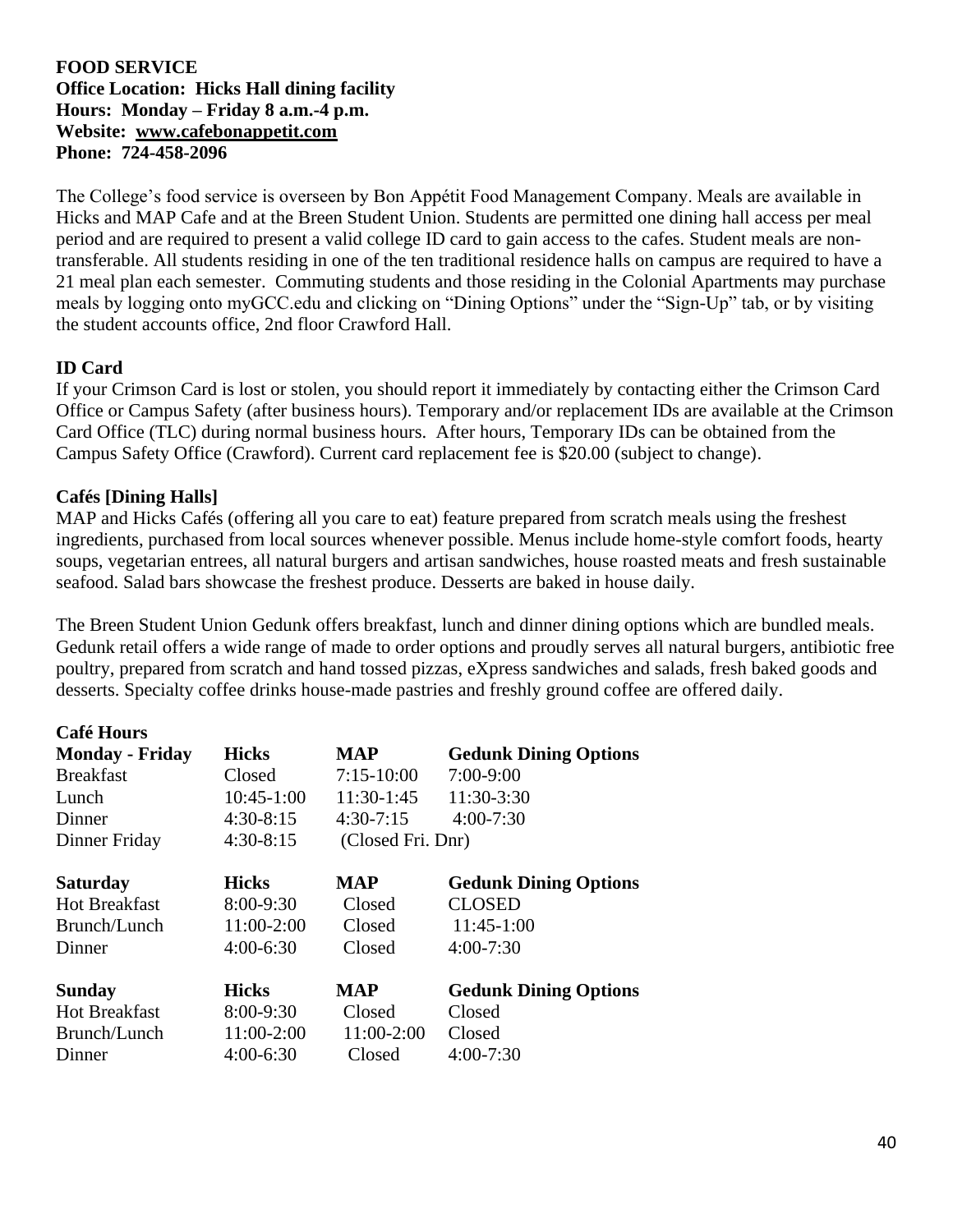#### **Gedunk/Breen Student Union Retail Hours:**

Monday -  $7 \text{ am} - 12 \text{ am}$  Saturday – 11:45am- 12:am Sunday  $4 \text{ pm} - 11 \text{ pm}$ 

#### **Crimson Cash Accepted**

Commuter and Colonial Apartment students using their Crimson Cash account to purchase meals will be charged as follows:

| Breakfast | \$5.40 |
|-----------|--------|
| Lunch     | \$8.00 |
| Dinner    | \$9.50 |

Any retail purchase at the Gedunk using your Crimson Cash account will have an automatic 5% discount applied to it.

#### **Guests**

Guests are also welcome to eat in the dining halls at any time. Cash Meal Prices Adult Children aged 4-12

| Casii nical Prices |                | Adult Children aged 4 |
|--------------------|----------------|-----------------------|
| <b>Breakfast</b>   | $$5.15$ \$2.50 |                       |
| Brunch or Lunch    | \$7.75 \$4.00  |                       |
| Dinner             | \$9.25 \$4.75  |                       |

#### **Sack Meals**

For those rare occasions when a student knows in advance they will not be able to have lunch or dinner at the cafes, we offer a make-your-own sack meal option. This is only available at MAP Café, Monday through Friday, during the breakfast timeframe. Upon entering the café inform the cashier you would like to make a sack meal for your lunch/dinner meal. Your name, ID and which meal is being replaced will be recorded and entered into the system. Should your plans change, you will no longer have access to the cafes for that particular meal.

#### **Order Ahead App**

When there is no time to indulge in the cafes, class schedules are tight or you just want to keep it moving, take advantage of Order Ahead. Simply download the app and install, register and place orders using your (meal card!) All Dining Halls have specific periods and menus available to enjoy; Map has Breakfast & Lunch online, Hicks Lunch and GeDunk has Breakfast, Lunch & Dinner with Retail all day!

#### **Food Allergies**

Students with medically documented food allergies should contact the Disabilities Services Coordinator in the Academic Resource Center at 724-264-4673 or at arc@gcc.edu to seek special accommodation.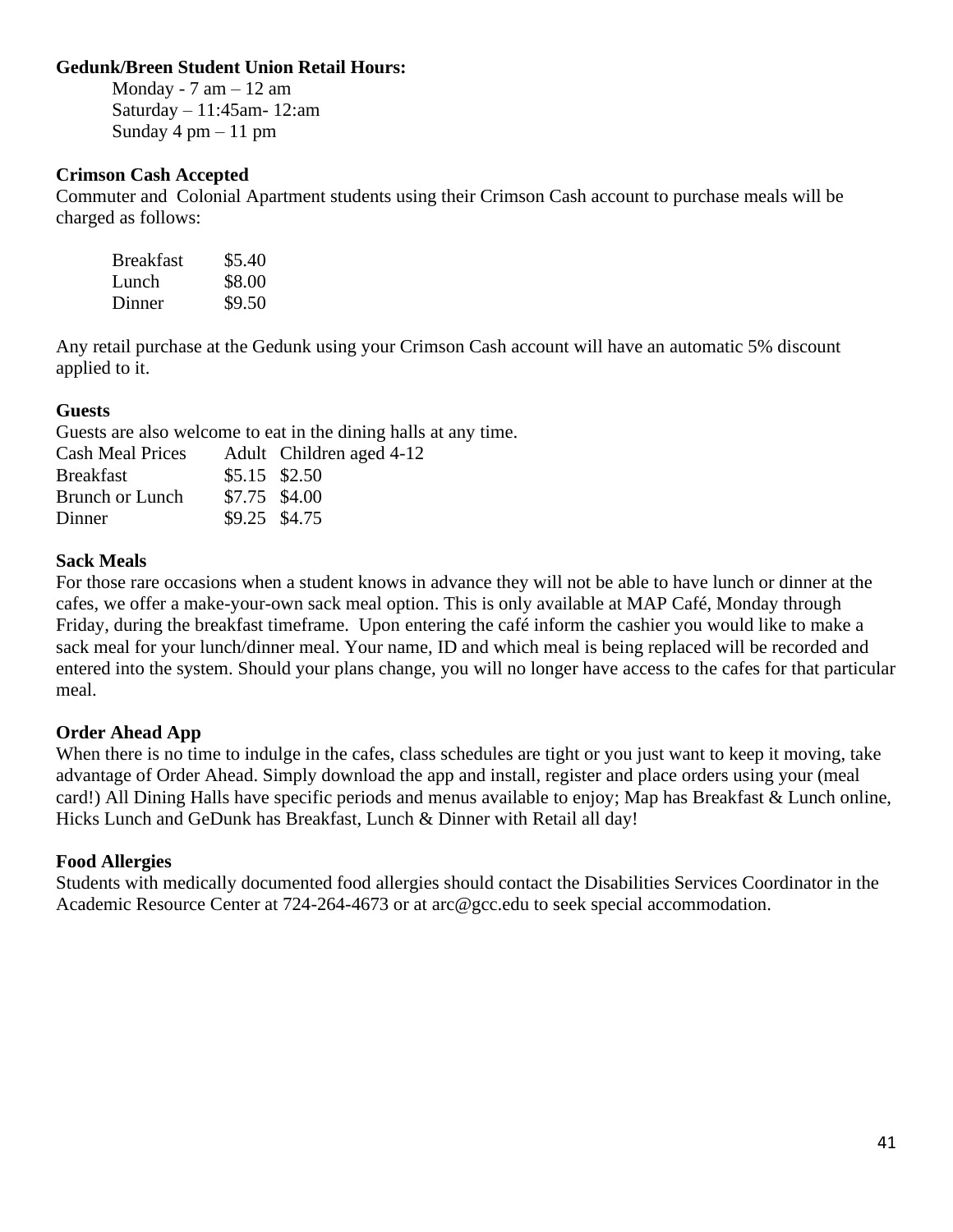# **Café Policies**

Consistent with ID Policy, your Grove City College ID must remain with you (on your person) at all times. Thus, students are discouraged from leaving ID cards on tables for the purpose of reserving a seat. The following partially consumed items may be removed from the café (one per person): one piece of fruit or one dessert portion (example: a cookie, or an ice cream cone, or a brownie). All other food must be consumed in the café.

Personal refillable drink containers of any kind are not permitted in the cafes. Students may drink all they wish while in the cafes using the cups/glasses provided. It is totally inconsistent with campus conduct to remove any food (except as noted above) or service ware from the dining hall, i.e. china, silverware, salt/pepper shakers, trays, dispensers, etc. Removal of these items will be considered an act of theft and appropriate disciplinary action will be taken. Students' full cooperation is appreciated in making the dining experience a positive one for everyone. Food Service and GCC staff are required to monitor and report any infractions.

Commuters and Colonial residents found eating in the café without paying for a meal may be billed for the entire semester's board charge and/or face disciplinary action. Students hosting guests who eat in the café without paying will be held responsible for the meal of their guests and may face disciplinary action. Students not dressed appropriately (no shirt, no shoes or muddy clothes, muddy shoes) will be denied access to the cafes. Cleated athletic shoes and/or soiled clothing are not considered appropriate dress for dining.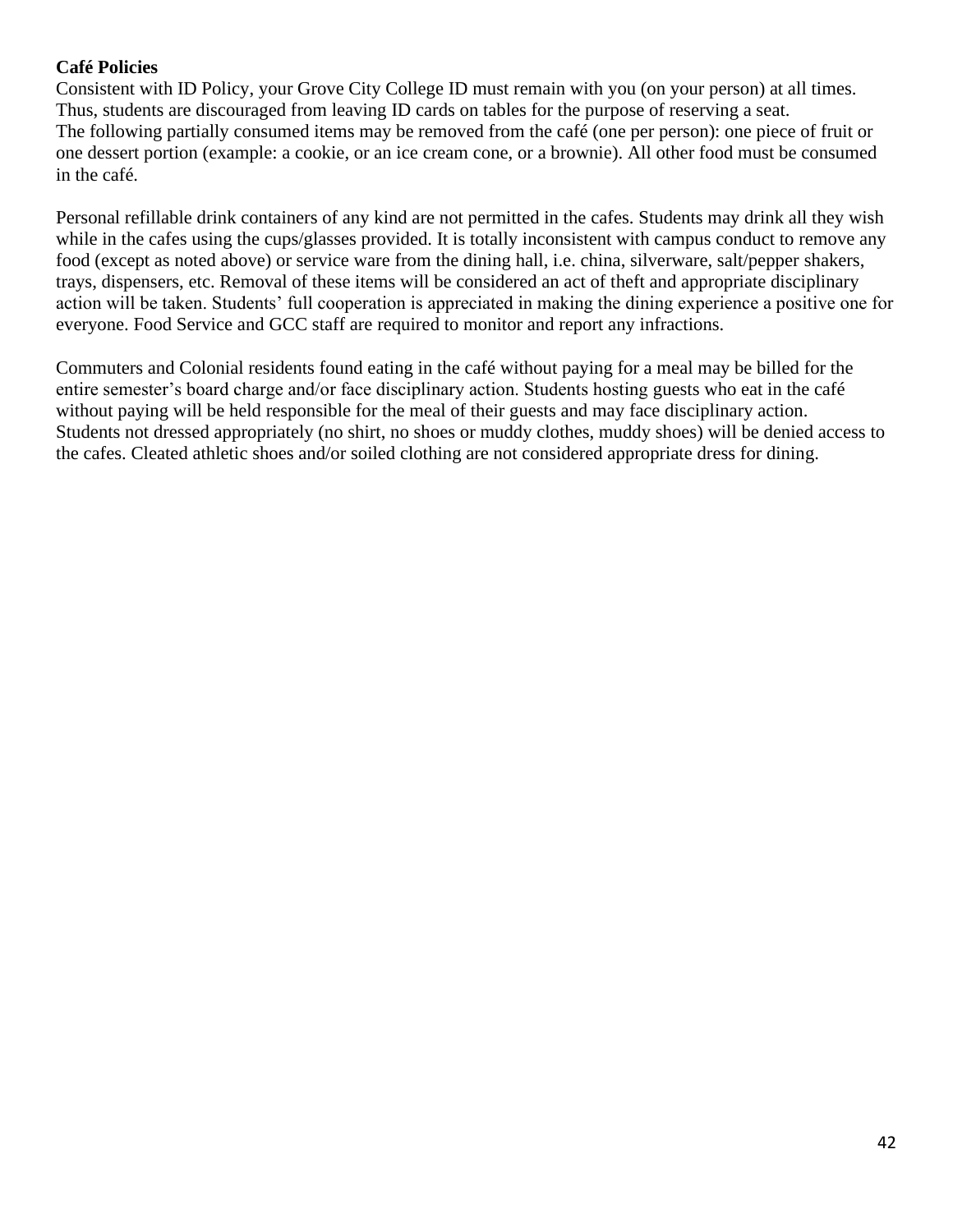#### **HEALTH AND WELLNESS Office Location: Zerbe Health & Wellness Center Clinic Hours: Staffed by registered nurses Monday-Friday: 8 a.m. - 6 p.m., Saturday: 10 a.m. - 4 p.m., Closed Sunday College Physician's Hours: by appointment starting at 3:00 p.m. Monday, Wednesday and Friday and 4 p.m. Tuesday and Thursday Phone: 724-458-3850**

The health center is staffed by registered nurses during open hours. During hours of operation students may come to the Health and Wellness Center without an appointment for evaluation by a nurse. Physician or physician assistant hours are offered by appointment Monday through Friday and are provided by UPMC/ Family Healthcare Partners of Grove City, PA. An appointment may be scheduled by calling extension 3850 during health center hours or by email.

In addition to the physician services, over the counter medications such as Tylenol, Ibuprofen, cough syrup, etc., first aid, and some orthopedic supplies are available free of charge. Maintenance allergy shots can be done, by arrangement, at a cost of \$3.00 per injection (students must provide their own serum). The health center does not do entrance physicals or routine physicals for employment, study abroad, or camps.

### **Medical Records**

The College requires all incoming students to have an entrance physical examination done by their personal health care provider. A report of medical history, a physical examination form and a record of immunizations must be completed during this exam and returned to the health center prior to coming to campus. Pennsylvania law also requires that the College have written proof of the meningitis vaccine or a signed waiver if the vaccine is declined. Required health forms are available on the GCC website.

#### **Outside Services**

Students may be referred outside of the Health Center for additional services; in these instances the student assumes financial responsibility. Any outside services such as lab work, X-Ray, physical therapy, and dental or eye care are the student's financial responsibility. The student's own health insurance carrier should be billed as the primary carrier.

When immediate medical attention is required outside of physician hours, a student may be taken to the Emergency Room of Grove City Medical Center for evaluation and treatment.

#### **Excused Absence**

In the event of illness or injury, students may report to the Health and Wellness Center for treatment. If the illness or injury results in a class or classes being missed the student should notify the professor/instructor by email and make arrangements for missed class or makeup work. If it is determined, after examination at the Health and Wellness Center, that the illness/injury prevents class attendance or requires the student to be confined, a representative of the Health and Wellness Center will issue a medical reason for absence which the student can present to the professor/instructor. Commuter students whose illness does not require a visit to the Health and Wellness Center should notify their professor/instructor. If a student's own health provider issues a medical reason for absence the student is not required to go to the health center. **The Office of Student Life and Learning does not issue medical excuses except in cases of emergency.** In an emergency such as hospitalization, the Office of Student Life and Learning should be contacted at 724-458-2700. Students are responsible for contacting their instructors to arrange make-up work for the classes they miss.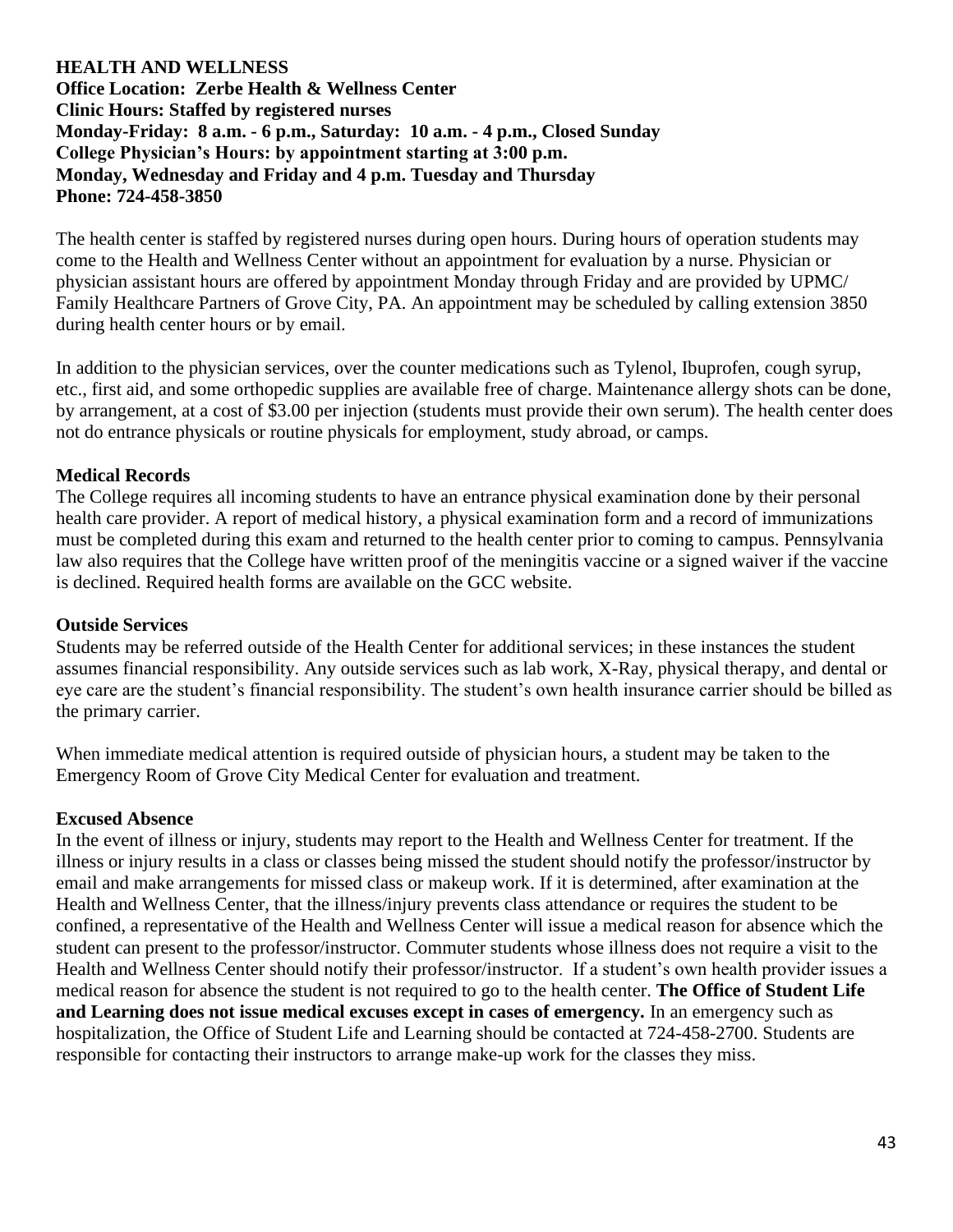# **Home Care**

Students with contagious diseases (e.g., measles, mumps, chicken pox, etc.) are required to go home for medical treatment.

# **Summer Hours**

The Zerbe Health and Wellness Center is closed from the end of the spring semester until mid-August. If Health Center services are required by students attending May intersession, they may call Campus Safety at ext. 2111 to obtain the telephone number of the on-call nurse. In an emergency, Campus Safety should be contacted at ext. 3000.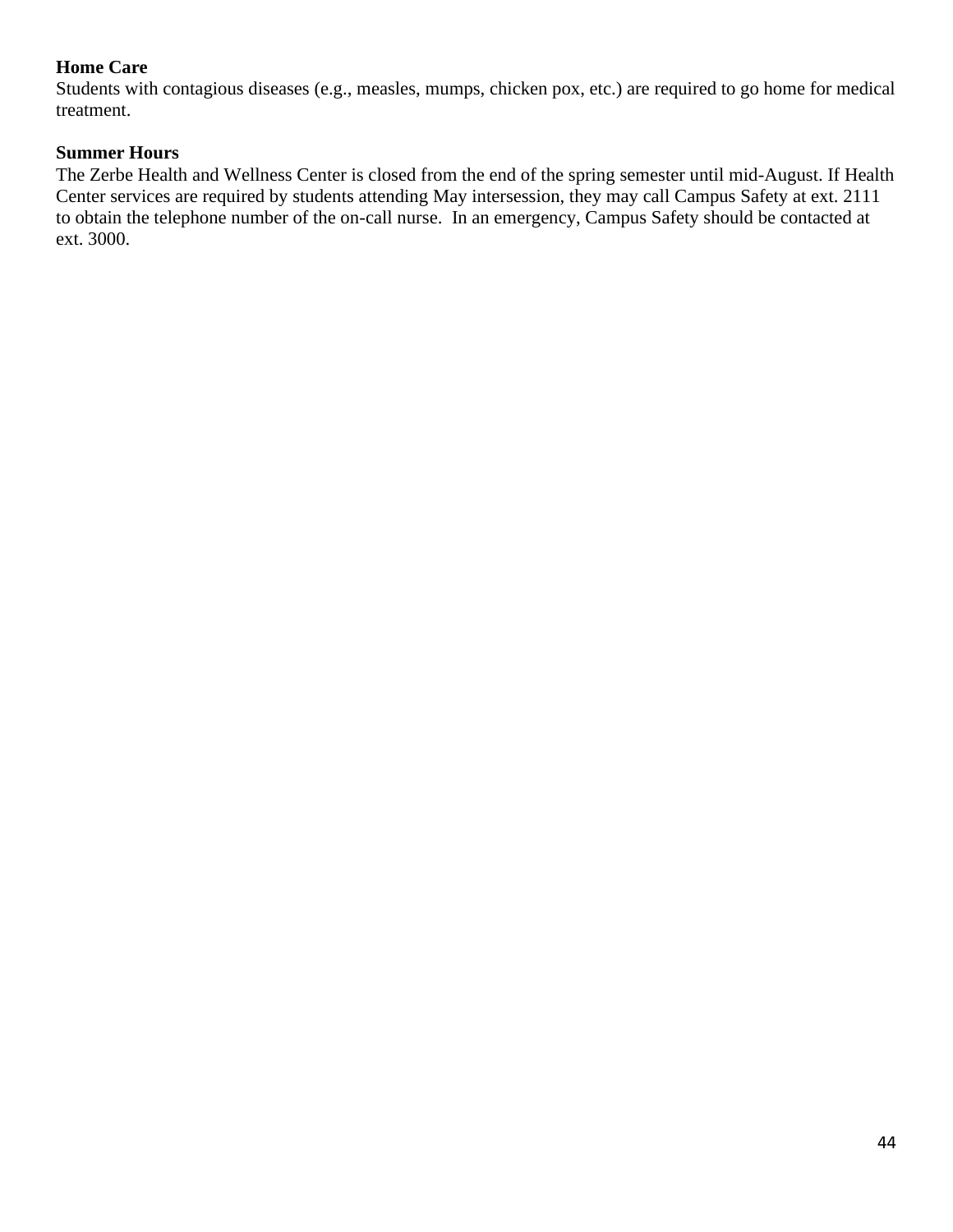**INFORMATION TECHNOLOGY SERVICES Office Location: Technological Learning Center (TLC) Hours: Monday – Friday 8 a.m. –12 pm; 1 p.m. - 5 p.m. ITS Office Phone: (724) 458-2299 Repair Shop Hours: Monday – Friday 8 a.m. – 5 p.m. Computer Services & Support Desk Hours: Monday – Thursday 7:30 a.m. – midnight Friday 7:30 a.m. – 9 p.m. Saturday 8 a.m. – 5 p.m. Sunday 2 p.m. – midnight Service & Support Phone: (724) 458-2255 (on campus dial x2255) Email: [helpdesk@gcc.edu](mailto:helpdesk@gcc.edu) Crimson Card Office (Suite 2) (724) 264-4705 Hours: Monday – Friday 8 a.m. – 12 p.m.; 1 p.m. – 5 p.m. My.GCC.edu – Campus Portal** 

MyGCC (https://my.gcc.edu) is your "Campus Connection." A vast array of on-campus resources can be found on myGCC. The portal contains announcements, your financial and academic information (course schedules, grades, unofficial transcripts, and course offerings), electronic communities, forms, policies, software updates, calendars and other information.

### **Tablet PC's/Laptops**

All full-time students receive the use of a business class Tablet PC and printer/copier/scanner. Students who are full-time when they graduate get to keep the equipment. Students are expected to utilize the computers throughout their college careers, gaining skills which not only will enhance their educational experience but also lay the foundation for success in their chosen professions. More details on the computer system can be found at - [http://www.gcc.edu/Home/Admissions-Financial-Aid/Financial-Aid-Scholarships/No-Fee-](https://nam10.safelinks.protection.outlook.com/?url=http%3A%2F%2Fwww.gcc.edu%2FHome%2FAdmissions-Financial-Aid%2FFinancial-Aid-Scholarships%2FNo-Fee-Technology-Package&data=04%7C01%7CGordonST%40GCC.EDU%7C2344ca7c329649046f8008d94c697d2b%7C8391896022184cd381fe302a8e771da9%7C0%7C0%7C637624838230239283%7CUnknown%7CTWFpbGZsb3d8eyJWIjoiMC4wLjAwMDAiLCJQIjoiV2luMzIiLCJBTiI6Ik1haWwiLCJXVCI6Mn0%3D%7C1000&sdata=IJbmKqNOprSxcdHxD2WjC5Mu%2BYeDjlnttshqg3fT%2BpU%3D&reserved=0)[Technology-Package](https://nam10.safelinks.protection.outlook.com/?url=http%3A%2F%2Fwww.gcc.edu%2FHome%2FAdmissions-Financial-Aid%2FFinancial-Aid-Scholarships%2FNo-Fee-Technology-Package&data=04%7C01%7CGordonST%40GCC.EDU%7C2344ca7c329649046f8008d94c697d2b%7C8391896022184cd381fe302a8e771da9%7C0%7C0%7C637624838230239283%7CUnknown%7CTWFpbGZsb3d8eyJWIjoiMC4wLjAwMDAiLCJQIjoiV2luMzIiLCJBTiI6Ik1haWwiLCJXVCI6Mn0%3D%7C1000&sdata=IJbmKqNOprSxcdHxD2WjC5Mu%2BYeDjlnttshqg3fT%2BpU%3D&reserved=0)

#### **Computer Services & Support (CSS)**

Located on the ground floor of the Technological Learning Center (TLC), trained student associates at Computer Services & Support are ready to respond to computer software questions and hardware repair needs. This is the first place for service on Microsoft products, class-specific applications, printing, hardware problems and repairs. CSS serves as the front-end to all computer system services, networking and communication needs. Computer Services and Support makes every reasonable effort to avoid out-of-pocket expenses related to GCCissued equipment. The Repair Shop is staffed with Hewlett-Packard certified technicians, and we do not charge labor fees for repairs, nor shipping on warranty replacement parts. However, students – not the College – will be held financially responsible for events or situations which are not covered by, or result in the termination of, the manufacturer's warranty or other GCC-issued coverage. Events of this type include, but are not limited to:

- Loss, theft, or fraud
- Fire, Flood or damage caused in vehicular accidents
- Intentional misuse or abuse
- Failure to enact repairs in a timely fashion
- Disassembly or attempted repair by any entity other than the Repair Shop, unless expressly authorized in writing, in advance by the Repair Shop. Students and family members, regardless of skill or certification, are not permitted to perform repairs on GCC-issued hardware.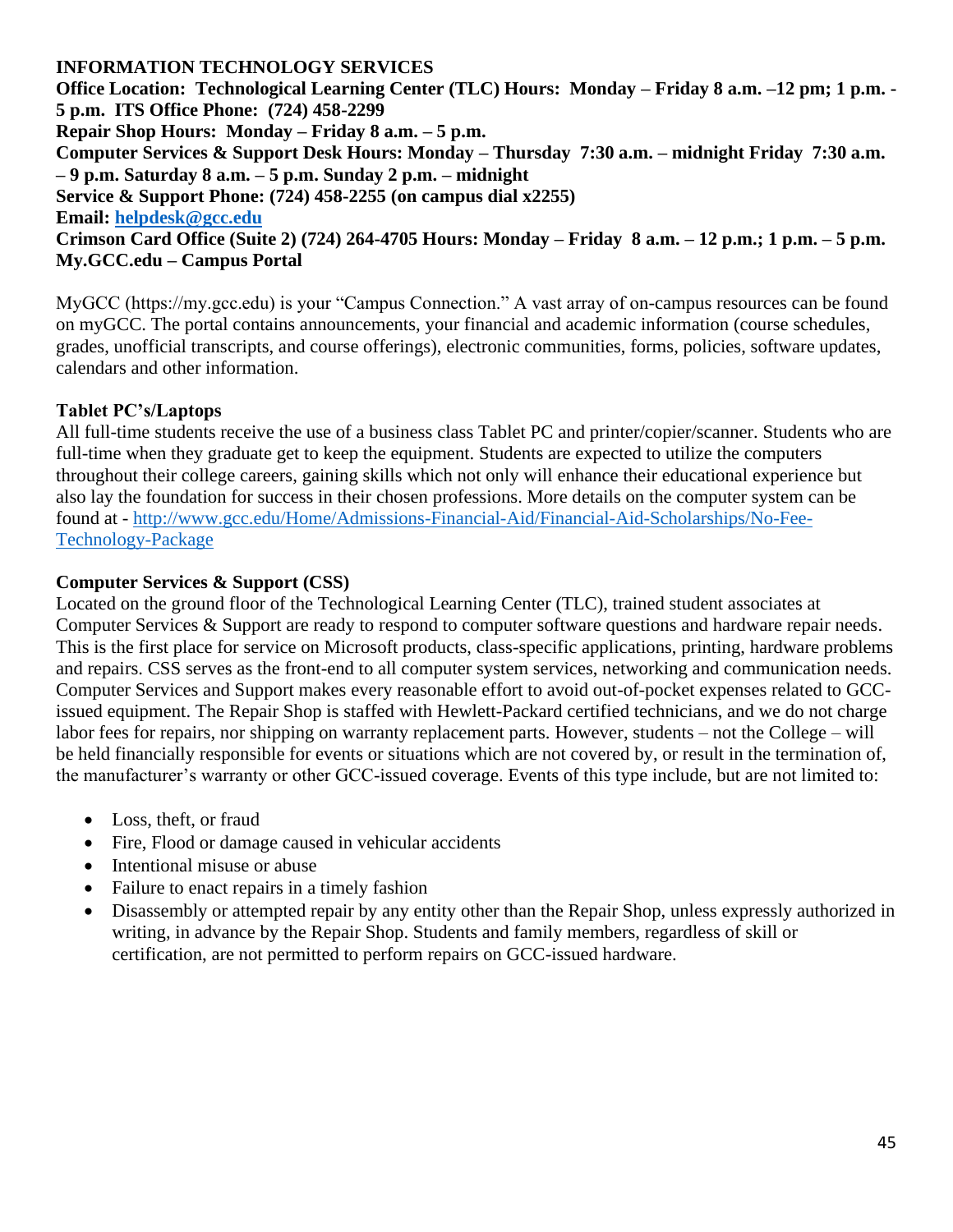Students are responsible for the cost of replacing all consumables, as defined by the equipment's manufacturer. While the Tablet PC has a 4-year warranty, some accessories (such as the stylus) may have a warranty as short as 1 year. Device failures outside the warranty period *may* be at the student's cost. In the event of a warrantyviolating event (such as unauthorized repair), the student will be billed for the current replacement value of the system, regardless of whether it is operational or not. Other uncovered repairs (such as the replacement of a screen due to misuse or neglect or uncovered accidental damage) will incur the cost of the part and shipping fees (if applicable) – no labor charge will be assessed.

## **Repair Shop**

The College's repair shop (manned by full-time technical staff) is responsible for hardware problems relating to all GCC computer and printer systems, coordinating the software configuration for all GCC computers, and other various troubleshooting activities. If you are having trouble with your computer or printing to our network printers, first contact the Computer Services & Support Desk for an evaluation. The desk workers will determine if your computer needs to be referred to the Repair Shop.

# **Mobile Computer Security**

By their very nature, Tablet PC's are designed to be lightweight, easy to transport and simple to conceal. These features, however, which make the Tablet PC's an ideal choice for computer users, also make it extremely vulnerable to theft. There are a few basic rules which should be followed to minimize the chance of theft:

1. Lock the door to your residence hall room whenever you leave - no matter how long you plan to be gone. This is a good rule to follow, even if your Tablet PC is not in your room.

- 2. Never leave your Tablet PC unattended in a classroom, lounge, cafeteria, or any public place.
- 3. Display your name in a prominent place on your Tablet PC, and your backpack.
- 4. Record the serial numbers of the equipment issued to you, and place information in a secure location.

**It is extremely important to recognize that each student is responsible for the security of his or her own computer equipment.** Should a theft occur, the official policy of Grove City College will be to treat the theft (or attempted theft) of a computer in a similar manner to any other type of on campus theft. Namely, an individual found responsible for a theft or attempted theft will be subjected to disciplinary action, up to and including immediate dismissal from Grove City College.

# **Computer System Insurance**

Students are required to purchase insurance coverage for the issued equipment. Students, not the College, will be held responsible in the event of loss, theft, or damage to the computer system. Students assume full responsibility for the security and protection of the computer system and for keeping the equipment in good working order. If the computer system is lost, stolen, or damaged beyond what is typically covered under the manufacturer's warranty (where applicable), the student will be required to pay to the College the replacement value of the computer system or repair cost. Personal Property Insurance can be obtained for less than \$100/year to cover the ITP equipment, and we provide information for a recommended vendor with the equipment.

### **Technological Learning Center Computer Lab**

The Technological Learning Center Computer Lab is open to all students. Microsoft Windows based systems are available with the same software as provided on each portable computer. Students may use these computers if their portable equipment is in for repair.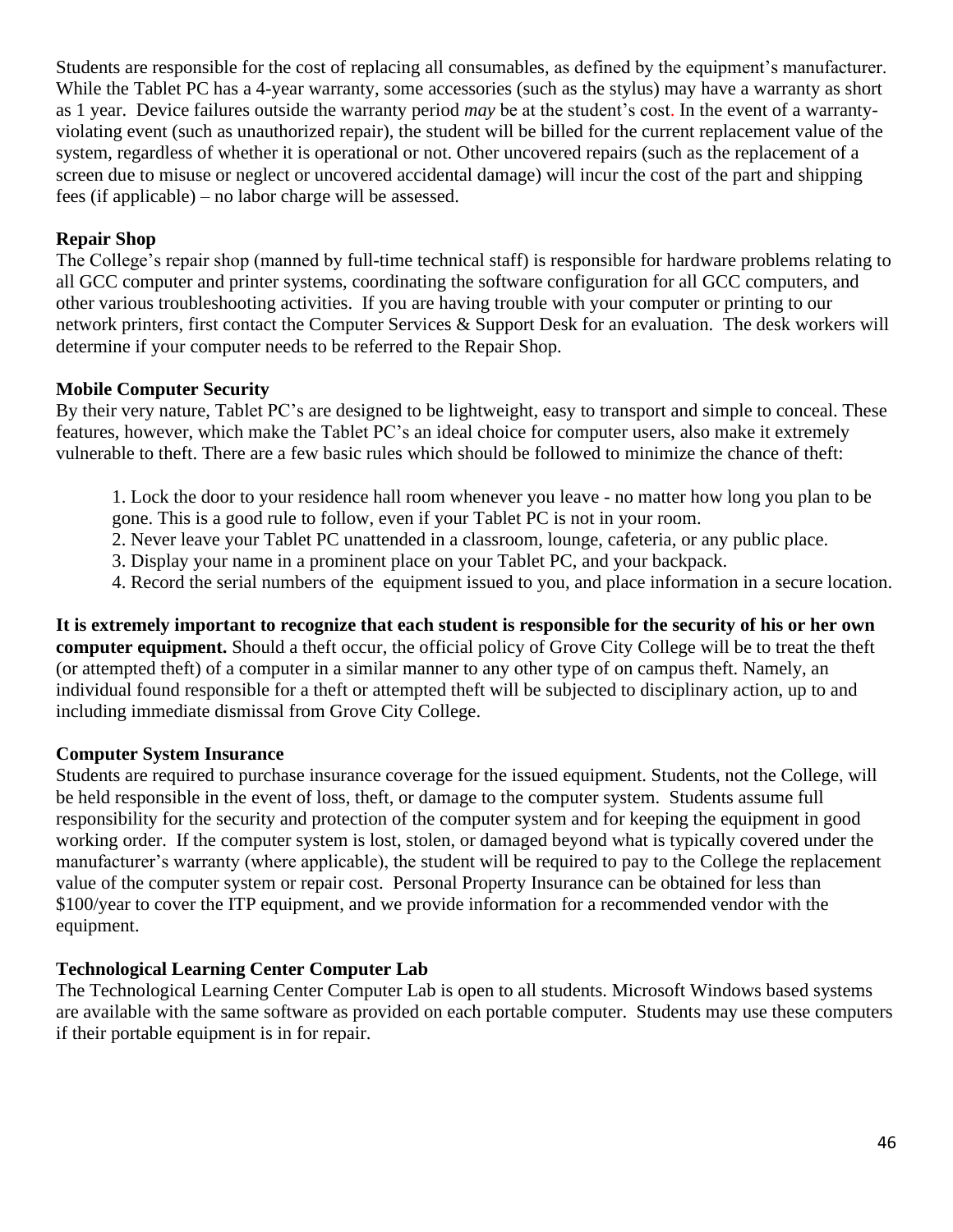# **Ownership**

Upon completion of your degree as a full-time student, Grove City College will assign/transfer ownership of the computer system to the student. The Technology Program Agreement signed in relation to the distribution of the equipment will then be terminated.

There are certain circumstances in which a student must return the issued equipment to the College. If a student no longer maintains full-time, matriculated status, the equipment must be returned, so please keep all issued equipment in good condition. Remember, as a student, you will not assume ownership of the equipment until you have completed a Bachelor's Degree as a full-time student.

# **Networking and Communication**

The campus is fully wired, and you can connect to the College's campus network from any computer as long as you have a valid username and password. Each college residence hall is equipped with networking connections for each resident. These connections provide students with access to Internet, campus e-mail and other College resources. Most locations on campus are also equipped with the College's wireless network. The College highly discourages you from bringing any network device, such as a wireless router, with you. These devices may and have caused problems in the residence halls when connected to the College network. If the ITS staff detects any unauthorized network device you will be instructed to remove it immediately. If the device is connected a second time, the device will be confiscated. Any networking/communication issues should be reported to the Computer Services & Support Desk (x2255).

# **Campus Computing System Policy**

Technology has become an increasingly essential part of College activities. Use of the Grove City College computing resources is intended for purposes in keeping with the mission of the College. Registered students are provided access to appropriate computing resources and are encouraged to make use of these resources for purposes related to their studies and instruction, official business with the College and other College-sanctioned activities. Use of Grove City College computing resources is a privilege to which all registered students are entitled. Acceptable use begins with individual responsibility in adhering to applicable local, state and national laws. Furthermore, in keeping with the College's mission and goals, all use should promote the academic, social, spiritual, and moral development of the campus. The following lists, while not exhaustive, offer guidance on improper usage:

# **What Constitutes Illegal Use?**

- Obscenity
- Child Pornography
- Copyright Infringement It is a violation of federal and state law to reproduce or distribute copyrighted materials such as books, manuscripts, recorded sounds, music, movies and computer software. This includes Peer to Peer (P2P) file sharing of copyrighted material on the College network.
- Threats and Pranks
- Computer Security Violations It is a violation of federal and state law to disrupt the integrity of another's computer system or to compromise any data integrity, confidentiality or availability, including obtaining unauthorized access to government computers, accessing a computer database to disrupt its normal function, or publishing, without the authorization, a password, identifying code or other confidential information concerning a computer or database.
- Export Control Violations Federal law limits the ability of persons to export encryption software to points outside the United States.
- Scams and Pyramid Schemes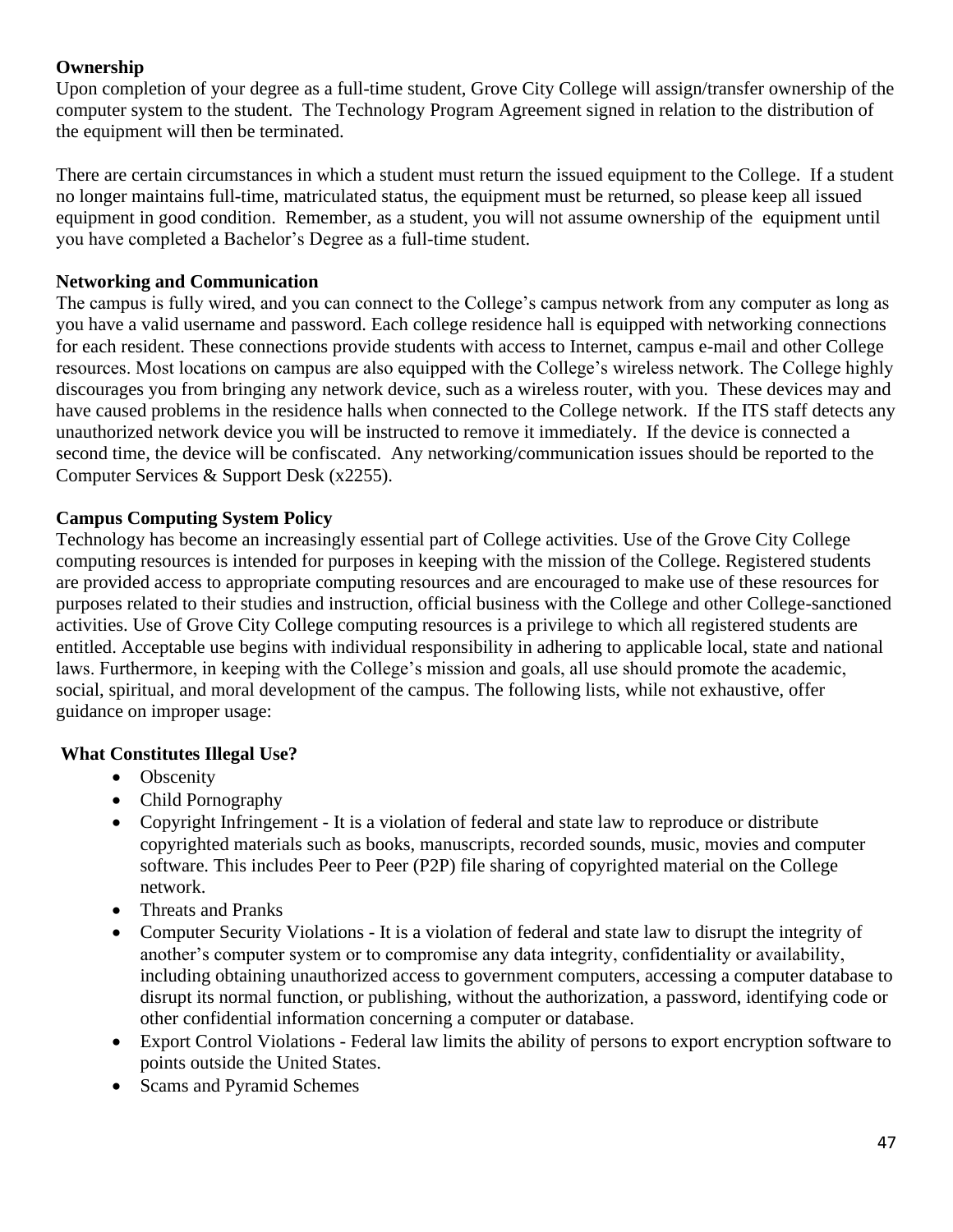# **What are some activities not in keeping with Grove City College's mission and Goals?**

- Obtaining another person's password without explicit consent.
- Probing or querying a computer, network device or computer service without the explicit consent of the owner.
- Improperly using the College's Internet service
- Utilizing the campus computing system for commercial gain or private profit (gambling is strictly prohibited)
- Circumventing software used to block certain Internet sites or to maintain system security
- Attaching unauthorized equipment to the College network
- Using College-assigned network addresses without authorization
- Accessing, copying, modifying, transferring, or destroying other's information without permission.
- Harassing others through the campus computing system
- Using the College seal or logo, or the photographs of any member of the College community, without authorization
- Using College-assigned computer or network names to misrepresent personal computer resources on the College network (Ex."GCC," "Grove City College,")
- Tying up resources through activities such as network gaming and mass e-mailing
- Employing the campus computer system in violation of the College's "Honesty in Learning" statement in the The Bulletin), the "Community Standards" delineated in The Crimson, or standards specified in the faculty and staff handbooks.

# **Guidelines for Personal Web Pages**

As members of the College community, students and faculty have the privilege of constructing their own web pages for campus viewing. The format and content of these pages should be in keeping with the College's mission and goals. Students' personal web pages should meet the applicable standards of conduct as reviewed in The Crimson. Likewise, faculty web pages should be guided by the general obligations of faculty members as described in the Faculty Handbook. The following statement must be placed in the footer of the front page of all personal web page sites in 10 pt. Arial (or similar) font on a highly legible background: "Grove City College permits the publication of personal web pages; however, it is the responsibility of the author to ensure that the format and content of the site comply with College policies and applicable laws."

### **Guidelines for College-Sponsored Web Pages and Official Announcements**

All organization, department, and office web sites are representing the College and must be housed on College servers using the software provided. All information must be approved, as described below, prior to being disseminated.

- **Student organization** announcements, web page design and content must be approved by the organization's faculty advisor. The advisor should consult with the Vice President for Student Life and Learning if there is any question about the appropriateness of the material. Approved announcements should be submitted via the online form on myGCC for posting on the Campus Portal.
- **Academic department** announcements, web page design and content must be approved by the department chair. The department chair should consult with the Dean of the appropriate school if there is any question about the appropriateness of the material. Announcements should be submitted via the online form on myGCC for posting on the Campus Portal.
- **Administrative office** announcements, web page design and content must be approved by the office director. The director should consult with the President or Provost of the College (depending upon which person the office reports to) if there is any question about the appropriateness of the material. Announcements should be submitted via the online form on myGCC for posting on the Campus Portal.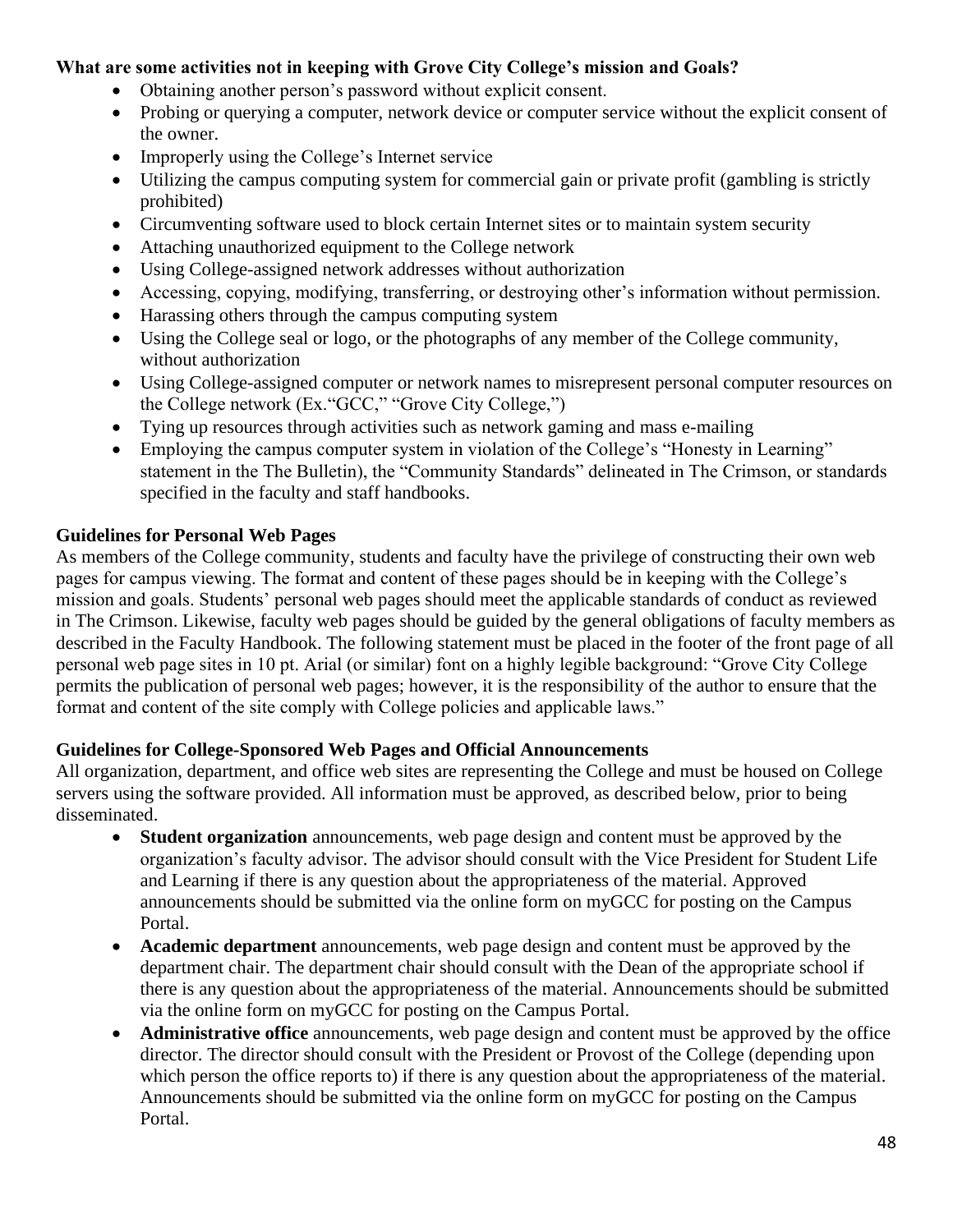Once information has been approved for dissemination, the approver must make sure that an appropriate and responsible person from within the department, office or organization is utilized to post the information. The President of the College has the authority to make final determinations as to the appropriateness of any information posted.

## **Reporting Violations**

Any member of the College community who witnesses or becomes aware of abuses of the Campus Computing System Policy should report the violation to one of the following: Provost, Vice President for Student Life and Learning, Chief Information Officer, Dean of the Albert A. Hopeman Jr. School of Science Engineering and Mathematics, or Dean of the Alva J. Calderwood School of Arts and Letters. Policy violations may result in the immediate loss of the violator's computer and computing privileges and other disciplinary measures ranging from disciplinary probation up to dismissal and criminal prosecution. *Note: Grove City College reserves the right to periodically update, revise and amend the Campus Computing System Policy.* 

# **College ID (Crimson) Card Services**

Each current Grove City College student will be issued a Crimson (ID) card for identification purposes and for use of the Grove City College 1Card services. This card must be carried at all times while on campus and presented upon request. This card gives current students privileges and access to services and events across campus (e.g. door access, dining services, Crimson Cash, library services, PLC fitness rooms, Chapel attendance, printing & copying, etc.)

If your Crimson Card is lost or stolen, you should report it immediately by contacting either the Crimson Card Office or Campus Safety (after business hours). Temporary and/or replacement IDs are available at the Crimson Card Office (TLC) during normal business hours. After hours, Temporary IDs can be obtained from the Campus Safety Office (Crawford). Current card replacement fee is \$20.00 (subject to change). You are responsible for any misuse or abuse of the card until it is reported as lost. You can read all of the "Terms and Conditions" regarding your card and Crimson Cash by logging onto myGCC and going to the "Crimson Cash Deposits" portlet on the Financial Info tab. If you believe you have just "misplaced" your card and believe you will find it, you can get a temporary card from the Crimson Card office during normal business hours. After office hours you can acquire a temporary access card at the Campus Safety Office to get into your residence hall. Temporary cards must be returned when you either find your card or purchase a new card. Temp cards are deactivated after 48 hours. Replacement cards can be picked up at the Crimson Card office in the TLC during posted business hours. The student Crimson Card must be surrendered to Student Life and Learning if you are leaving the College for reasons other than graduation.

You should never allow anyone else to use your card. Any card found in the possession of someone other than its owner, will be immediately confiscated and the holder and owner reported to Student Life for disciplinary action. Crimson Cards are made of PVC and contain an antenna coil and integrated electronic chip. In order to maintain the functionality of your card, follow these handling recommendations:

- Place the card in a wallet, purse or appropriate carrying pouch.
- Do not punch a slot or hole in your card or place it on a key ring.
- Do not use the card for any purpose other than access control, identification and other College services.
- Do not leave in direct sunlight (for example, on the dash of a car).
- Do not expose to extreme heat or open flame (for example, clothes dryers or irons).
- Do not expose to any liquids or cleaning materials.
- Do not crimp, bend or twist card.
- Do not re-laminate.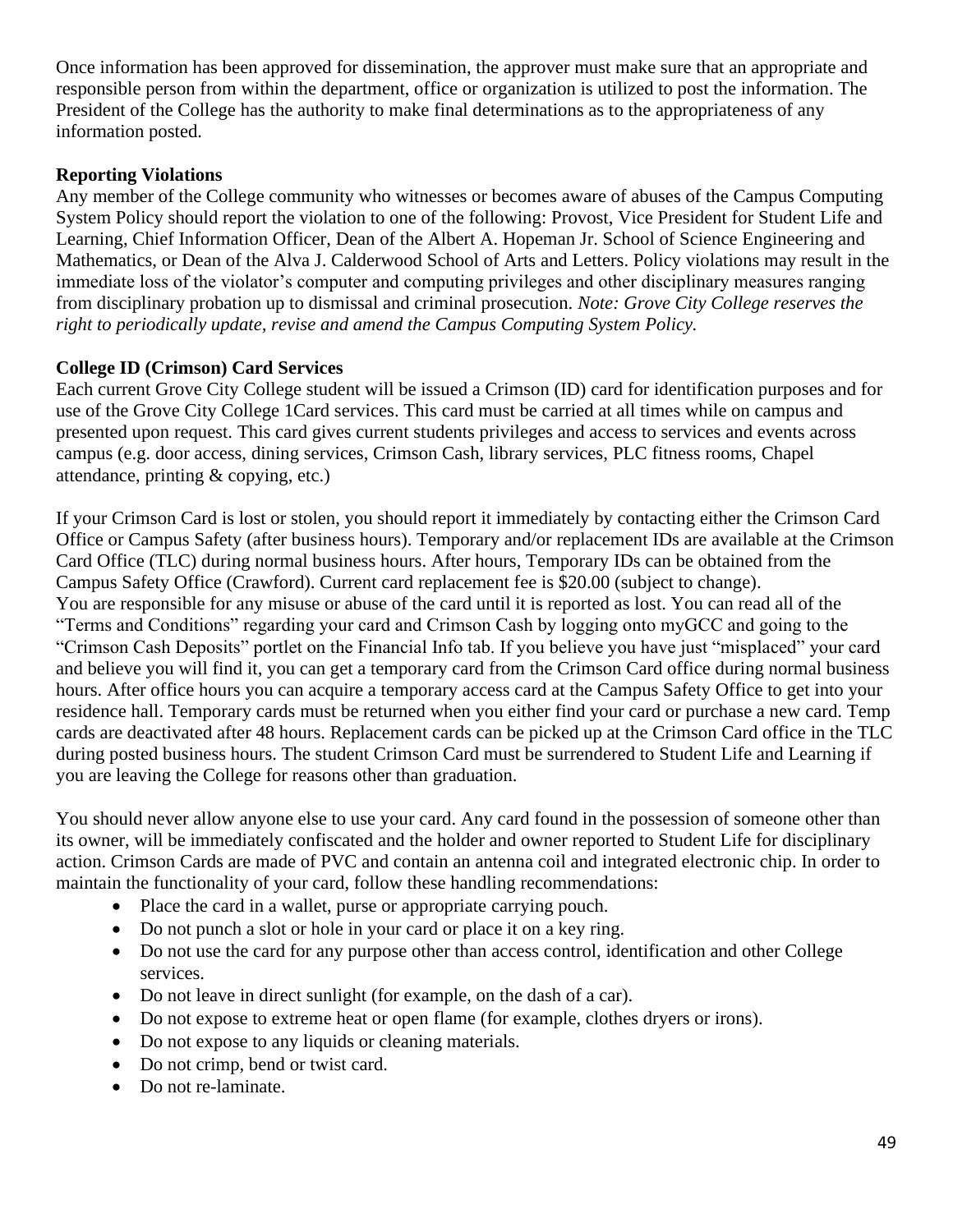**GLOBAL PROGRAMS and STUDY ABROAD Office of Global Programs [OGP]: HAL 319 Summer Hours: Monday – Friday, 9:00 am - 2:30 p.m. Hours of Operation: 8:30 am - 12:00 pm and 1:00 pm - 4:30 pm Website:<http://www.gcc-global-programs.via-trm.com/> Phone: (724) 450-4016 Email: [morinma@gcc.edu](mailto:morinma@gcc.edu)**

The world is your campus! Consider how you can explore the world and learn about other cultures while pursuing your education at Grove City College. An international experience will afford you the opportunity to travel, see the world, study and meet new people. We welcome international students and guests to campus for short stays or for longer term study. Contact the Office of Global Programs for any of the following student opportunities.

#### **Faculty Led Travel Courses**

Grove City faculty lead travel courses in January and May-June Intersessions to many destinations across the globe. This enables students to explore other cultures and receive credit hours at the same time. Each course meets the requirements of an on-campus course and may be taken for credit or audited. Required readings, research, and pre-departure meetings occur the semester prior to the travel portion. Costs for a travel course include tuition, travel, housing, food and some excursions. Passports are required for all international travel and, in some cases, visas and immunizations may be required, as well. Offerings vary from year to year.

#### **Study Abroad**

Students may study abroad for a semester, entire school year, or for a summer. Study abroad options are flexible, although some are less flexible because of major requirements involving program certification and external controls of accreditation. Study abroad courses can be applied to general graduation requirements, electives, or major requirements. Transfer credits are accepted from any accredited college or university program in the U.S. as well as international higher education credits that meet high academic standards and are approved by the Office of Global Programs and the GCC Registrar. Many program fees are comparable to oncampus expenses and GCC financial aid and scholarships are usually applicable. In addition, many programs provide scholarships and financial aid or grants for study abroad. Students typically study abroad in their sophomore and junior years, although doing so in first semester of the senior year is permissible. In addition, there are some exciting three week study abroad international programs during December-January and May. Opportunities are available all over the world with ample support from our program provider partners and partner institutions. Notary services for international travel purposes are also provided free of charge. Explore our website at **<https://gcc-global-programs.via-trm.com/>** to learn about the hundreds of study abroad programs available to GCC students.

#### **Medical Missions Opportunities**

We believe hands-on experiences and shadowing trained professionals in different cultures is a great way to prepare students for medical challenges they will face in the future. Students minister to bodies and souls as they travel to work domestically or internationally from two weeks to two months.

#### **International Internships**

International internships provide work opportunities abroad for experience in most majors. Internships generally occur at the junior year and range in duration for 4-12 weeks. Research internships are available at the junior level status for prospective careers in research after undergraduate training. Costs may include passport/visa, work permit, housing, food, travel, and, in some cases, an internship fee. Credit may be obtained from internships and is an additional cost. It is unusual for international internships to provide monetary stipends.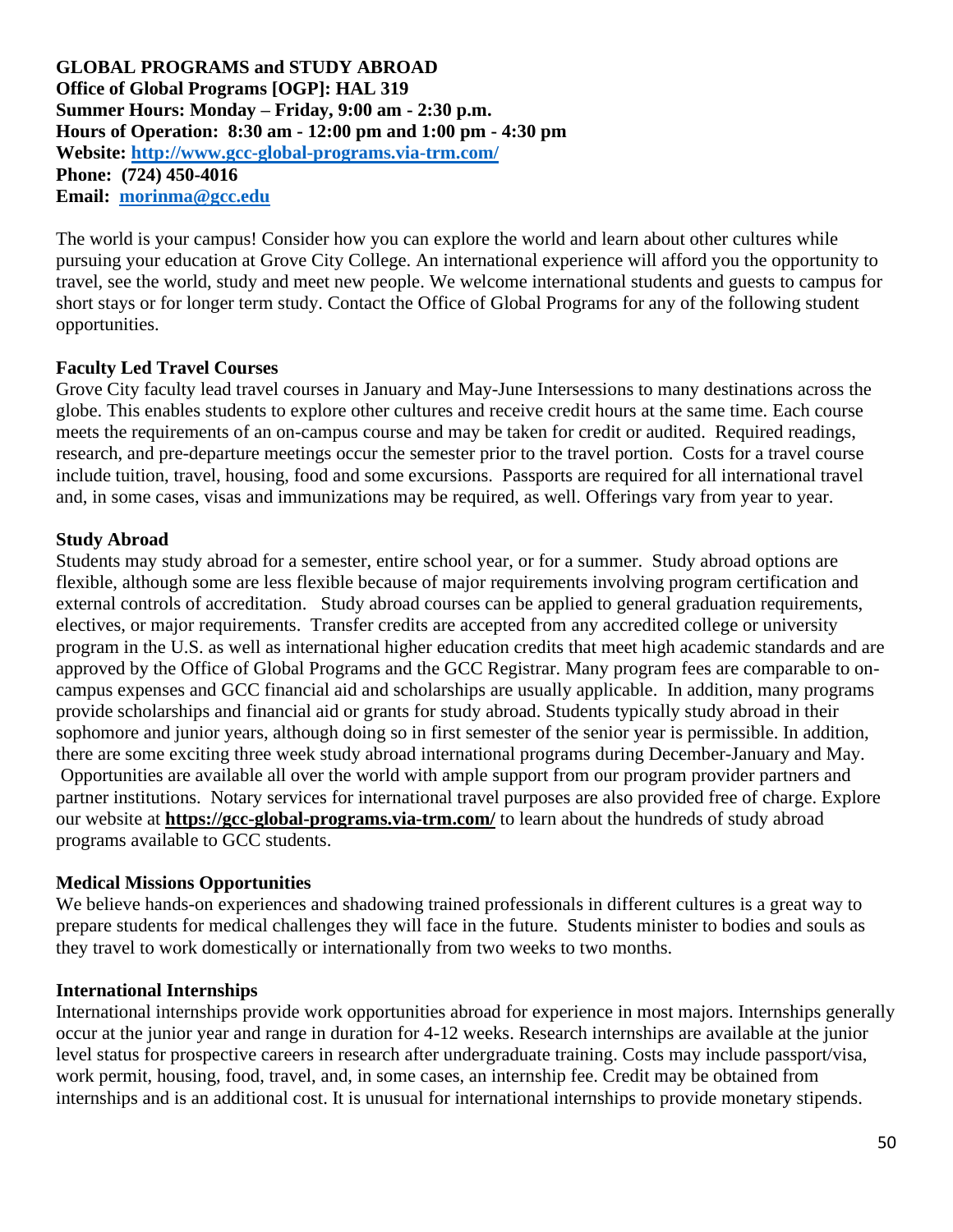## **Service Learning and Volunteer International Experiences**

Students may elect to complete a volunteer experience or internship in an international destination any time after freshman year. These experiences generally occur during breaks or in the summer, ranging in duration from 2-12 weeks. All costs are at the expense of each student for all components of the experience. Credit may be obtained for service learning, with the approval of the OGP and the assigned professor for the service learning experience.

## **GO (Global Outreach) Missions**

Each year, students are selected to go on summer-long individual mission trips to preapproved locations of their choosing. Students apply for this opportunity through Campus Ministries. The College assists by providing preparation seminars, and for funding for most travel expenses. The OGP partners with these participants and provides resources for them.

# **ICO'S (Inner City Outreach)**

ICO's are student led service and missions opportunities to domestic and internationally approved sites during a Christmas Break, Spring Break, or Intersession. The Office of Global Programs works closely with Campus Ministries, giving oversight to international locations, cultural training, travel plans, insurance, and health and safety concerns.

### **International Students**

OGP plays a vital role in receiving international students to the campus. We welcome, orient, and assist international students with academics, cultural understanding, and in becoming a vital campus participant through special events and personal advising.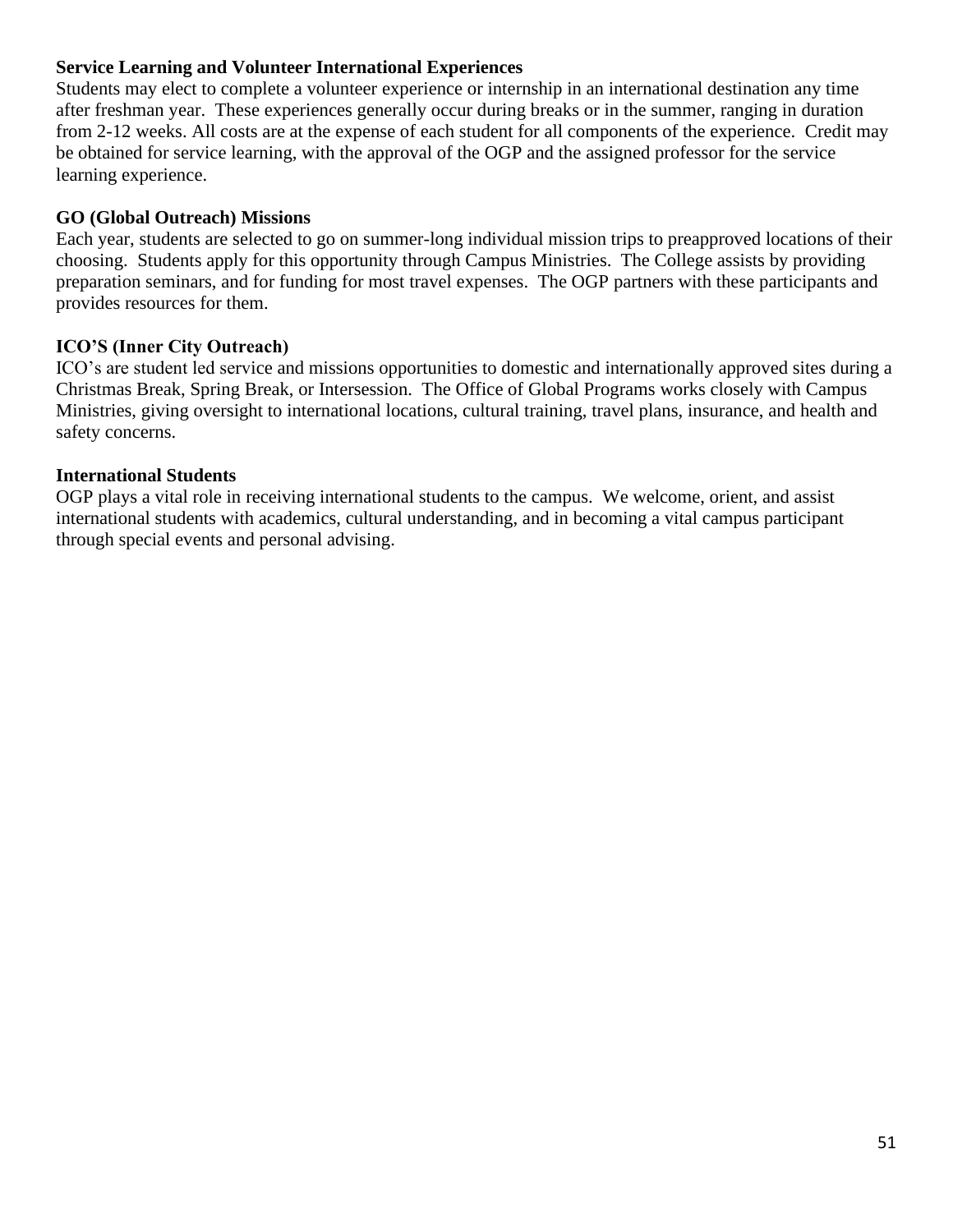#### **INTRAMURAL AND CLUB SPORTS Intramural & Club Sports Office: PLC A116 Summer Hours: Closed during the summer months Hours: Monday-Friday 10:00 to 4:30 (24 hr on call) Phone Numbers: Ext. 2170 or 724-967-5642 Email: AAToncic@gcc.edu**

The aim of IM and club sports is to encourage fellowship with other students through competition while building healthy relationships, glorifying God and staying active. Students are able to participate as regularly as interest, ability and time permit. Additional benefits are physical development, good health, sound state of mind, great competition and a lot of fun! At this time we offer approximately 35 intramural sporting activities. These sports vary year to year, but usually include:

#### **Women:**

| Bowling          | Flag Football           | Volleyball          |
|------------------|-------------------------|---------------------|
| <b>Badminton</b> | Tennis                  | Indoor soccer       |
| Racquetball      | <b>Basketball</b>       | Ping-pong           |
| Dodgeball        | <b>Ultimate Frisbee</b> | Swimming            |
| Kickball         | <b>Bocce</b>            |                     |
| Men:             |                         |                     |
| Football         | Frisbee                 | Ping-Pong (singles) |
| Soccer           | Volleyball              | Racquetball         |
| <b>Badminton</b> | <b>Basketball</b>       |                     |
| Bowling          | Softball                |                     |
| Bocce            | Dodgeball               |                     |
| Coed:            |                         |                     |
| Tennis           | Table Tennis            | Euchre              |
| Ping-pong        | Racquetball             | Volleyball          |
| <b>Badminton</b> | Bowling                 | Quidditch           |
|                  |                         |                     |

There are also numerous tournaments sponsored throughout the year, such as 3-on-3 basketball, ultimate frisbee, dodgeball, wiffleball, and many more! Contact Mr. Toncic if you are interested in having a tournament!

#### **We also have five officially recognized club sports:**

Coed Fencing Coed Ultimate Frisbee Men's Rugby Men's Volleyball Women's Field Hockey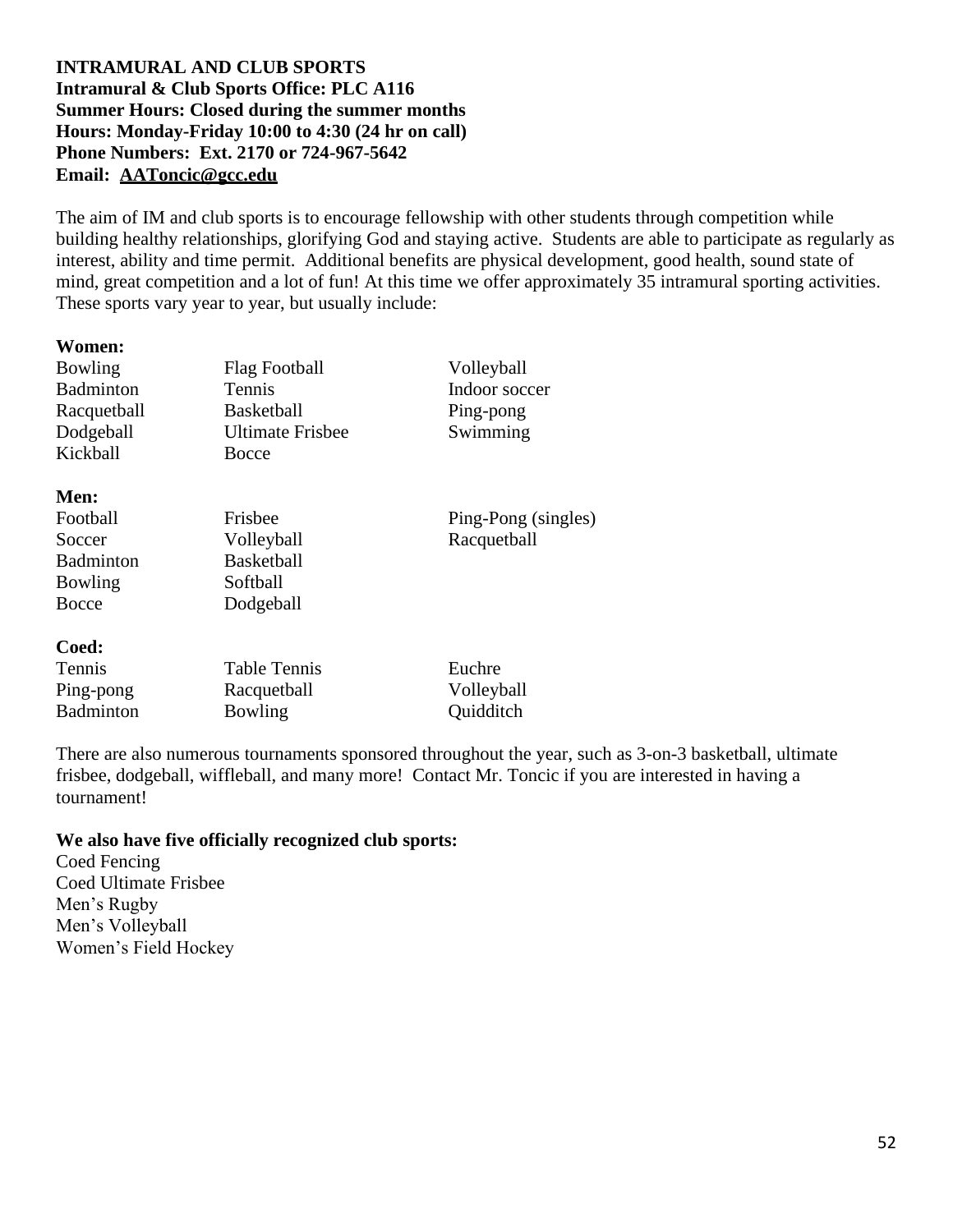## **LIBRARY**

**Office Location: Henry Buhl Library Semester Hours: Monday – Thursday 7:30 a.m. -1 a.m. (9 p.m. – 1 a.m. ID card access only) Friday 7:30 a.m. – 7:30 p.m. (5:00 p.m. – 7:30 p.m. ID card access only) Saturday 8 a.m. – 6 p.m. Sunday 2 p.m. – 1 a.m. (9 p.m. – 1a.m. ID card access only) Hours during break will be posted on the door and the webpage. Webpage: hbl.gcc.edu Reference Desk: 724-264-4729 Services**

Assistance with library resources and research is available from the reference desk. Questions may also be emailed to the reference desk at any time - refdesk@gcc.edu.

Books and journal articles not available in the library may be obtained through the services of interlibrary loan and document delivery.

Access to the library's databases is available from off campus through a Virtual Private Network (vpn). If you are unable to connect to the library's databases or e-resources, please contact the TLC HelpDesk for assistance. Fax service (724-458-2181) is available for students in the library Monday through Friday from 8am to 5pm. Rates are posted on the library's webpage.

For more information on these and other library services, visit the library's webpage.

#### **Courtesies**

Cell phone use is not permitted in the library. Phone calls are permitted only in designated areas of the building. Drinks with secure lids and light, contained snacks are permitted. Please use caution and common sense when having food and drink in the library.

The study tables in the book stacks and the quiet study room located in the lower level of the building are reserved for quiet independent study. Conversation in the large study areas on the main level should be kept quiet and brief. Courtesy and respect for others is expected. As the work on the renovation continues there will be construction noise and changes to areas as work progresses. Please be patient and attentive to restricted areas and all posted signs.

#### **MAIL ROOM Office Location: Ground Floor, Breen Student Union Hours: Monday – Friday, 8:30 a.m. – 5 p.m. & Saturday, 2:30 p.m. – 5 p.m. Phone: 724-458-2131**

#### *(Emergency or unexpected closings will be posted outside the mailroom window.)*

Students have access to their mailboxes in the Breen Student Union 24/7 during the academic year and are encouraged to check them regularly. The Mail Room accepts and distributes incoming campus mail, U.S. Mail, UPS, Fed Ex, and packages. Those receiving a package will be notified via e-mail and must scan their ID at the mailroom window during regular business hours before the package can be released. Outgoing packages that do not have an authorized return label need to be shipped through the U.S. Post Office or similar shipping services as they cannot be shipped through the College Mail Room. The College Mail Room can take and ship packages that have an authorized return label for USPS, UPS or Fed Ex. The replacement cost for a lost mailbox key is \$20.00. Mailbox keys are distributed each August and must be returned to the Mail Room yearly, prior to leaving campus for the summer.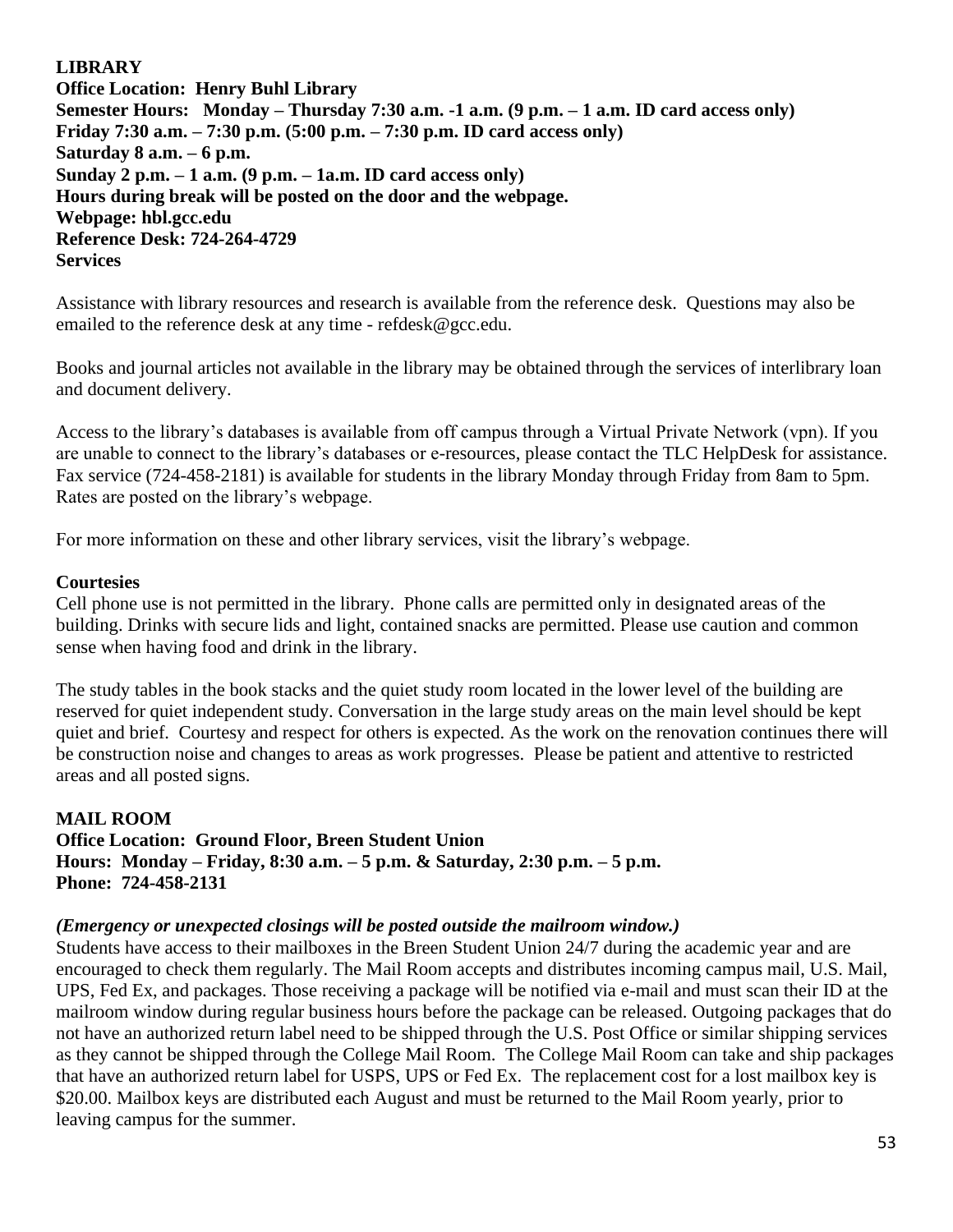### **MEDIA SERVICES Office Location: HBL Lower Level (around the corner from the TLC HelpDesk) Hours: Monday – Friday 8:30 a.m. – Noon & 1 p.m. – 4:30 p.m. Website: www.gcc.edu/media**

GCC Media Services, a subunit of the Information Technology Services (ITS) department, is responsible for all campus multimedia needs, including technical and audiovisual services, providing:

- technical assistance at campus events
- classroom and auditorium AV support
- chapel services with TV simulcast overflow
- audio and video recording for lectures or special events
- Promotional/informational video production
- web-based streaming media, both live and archived
- web conferencing resources and support
- equipment loans, including projectors/screens
- summer conference technical support

For more information, or to access on-demand streaming audio and video files, please visit www.gcc.edu/media. To request live technical support, equipment rentals, videorecording, or other AV resources for an event you are planning, please notify the campus events manager (x2211) at the time you reserve the campus venue. Due to high-demand, all resource requests must be made at a minimum of two weeks in advance. Common loaned items include portable projectors and screens, DJ sound and lighting systems, and digital recording equipment, all of which are available free of charge. Any other AV-related inquiries should be directed to [mediaservices@gcc.edu.](mailto:mediaservices@gcc.edu)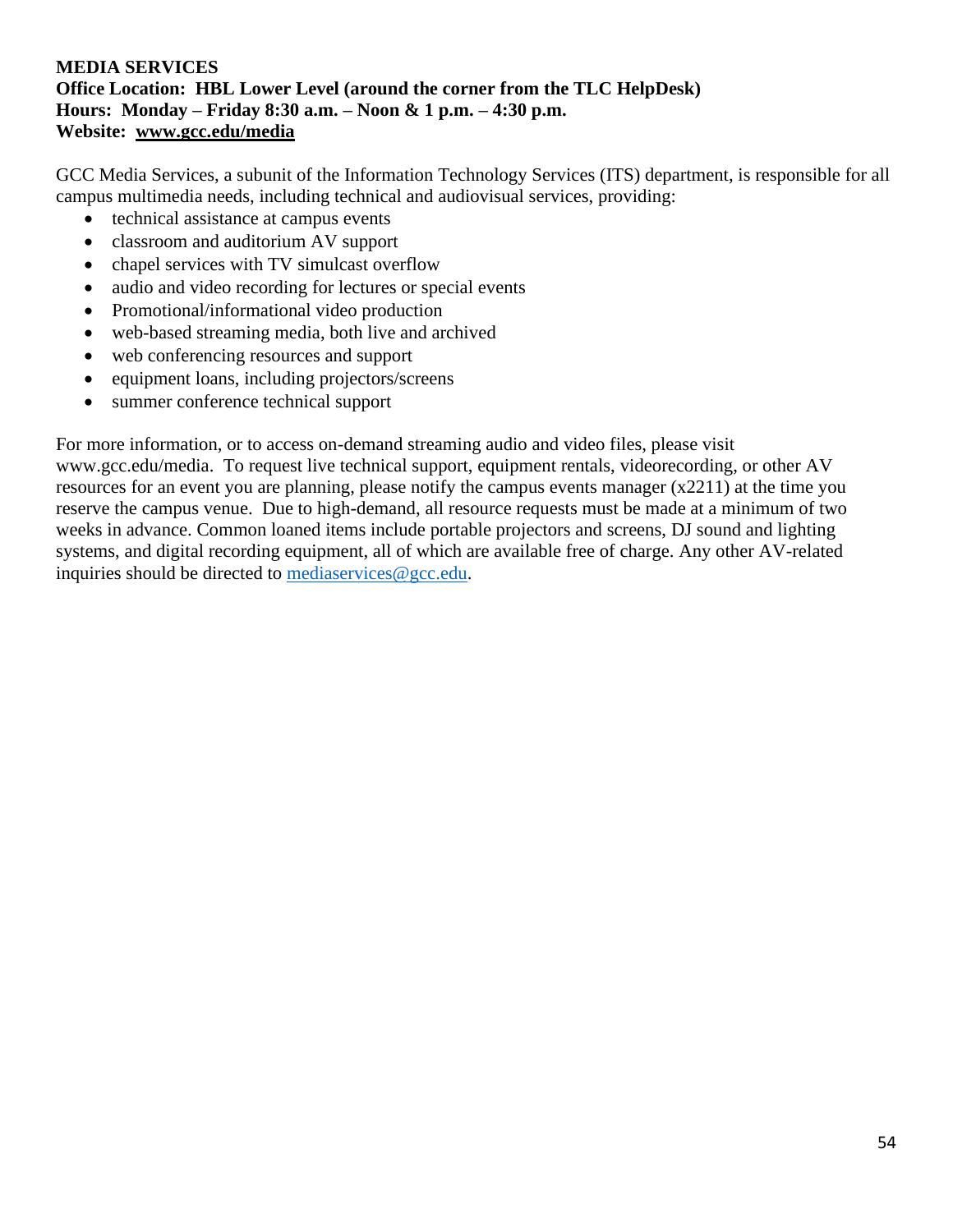#### **OPERATIONS DEPARTMENT Office Location: Crawford Hall, Ground floor Hours: Monday – Friday 8:00 a.m. – Noon, 1:00 p.m. – 4:00 p.m. Email: [Operations@gcc.edu](mailto:Operations@gcc.edu)**

The Operations Department is responsible for three areas of the College's physical plant: repairing/refurbishing the existing campus, maintaining the current beauty of campus buildings and grounds, and overseeing the construction of new projects.

### **Facilities**

Housekeeping and maintenance staff are tasked with keeping the public areas of each campus building clean and in working order. Students are requested to help with these efforts by cleaning up after themselves and returning furniture to its original location when moved. Resident students are responsible for the cleanliness of their individual rooms or apartments and are expected to treat the residence hall facilities and furniture with the utmost care. Maintenance and housekeeping requests should be emailed to the Residence Director, not the Operations Office. Please call 724-458-3000 (non-business hours) if you encounter a building maintenance emergency.

### **Smoking in Facilities**

All buildings on the campus are smoke-free. This policy recognizes the need to maintain an environment that sustains the general health and safety of all members of the College community. The use of E-cigarettes (vaping) is prohibited indoors. Those who smoke outdoors are encouraged to be considerate of those entering and exiting buildings and to avoid blocking building access. Smokers are also asked to refrain from smoking directly outside of doors and windows and may be asked to move further away from a building at any time. In order to maintain the beauty of the campus, receptacles have been placed strategically and smokers are asked to dispose of tobacco waste appropriately.

### **Dehumidifiers**

As a safety precaution, dehumidifiers are not allowed in student rooms.

### **Hoverboards**

In addition to serious injuries caused by collisions with pedestrians, some hoverboards pose a serious fire risk. As a result, hoverboards are not permitted on Grove City College property, including residences, classroom and office buildings and the Breen Student Union. Those found on campus will be subject to confiscation and disciplinary action may be taken against the owner/user.

### **Requirements for Hanging Signage in College Facilities**

Anyone wishing to hang signs/advertisements on campus, whether members of the College or larger community, must first receive approval from the Office of Student Life & Learning (located on the 2nd floor of the Breen Student Union) prior to posting materials in College facilities. Approved items will be stamped with both the date of approval and a date through which the item should remain posted. Signage without a stamp will be removed. Note: Those making multiple copies of an advertisement may bring the original to be stamped before duplicating or submit the piece to Print Services electronically (leaving space for it to be stamped electronically). In an effort to preserve the wood, glass and paint surfaces of the College's buildings, all publicity hung in College facilities must comply with the policies established for that particular building. Scotch and duct tape are prohibited in order to limit damage to College facilities.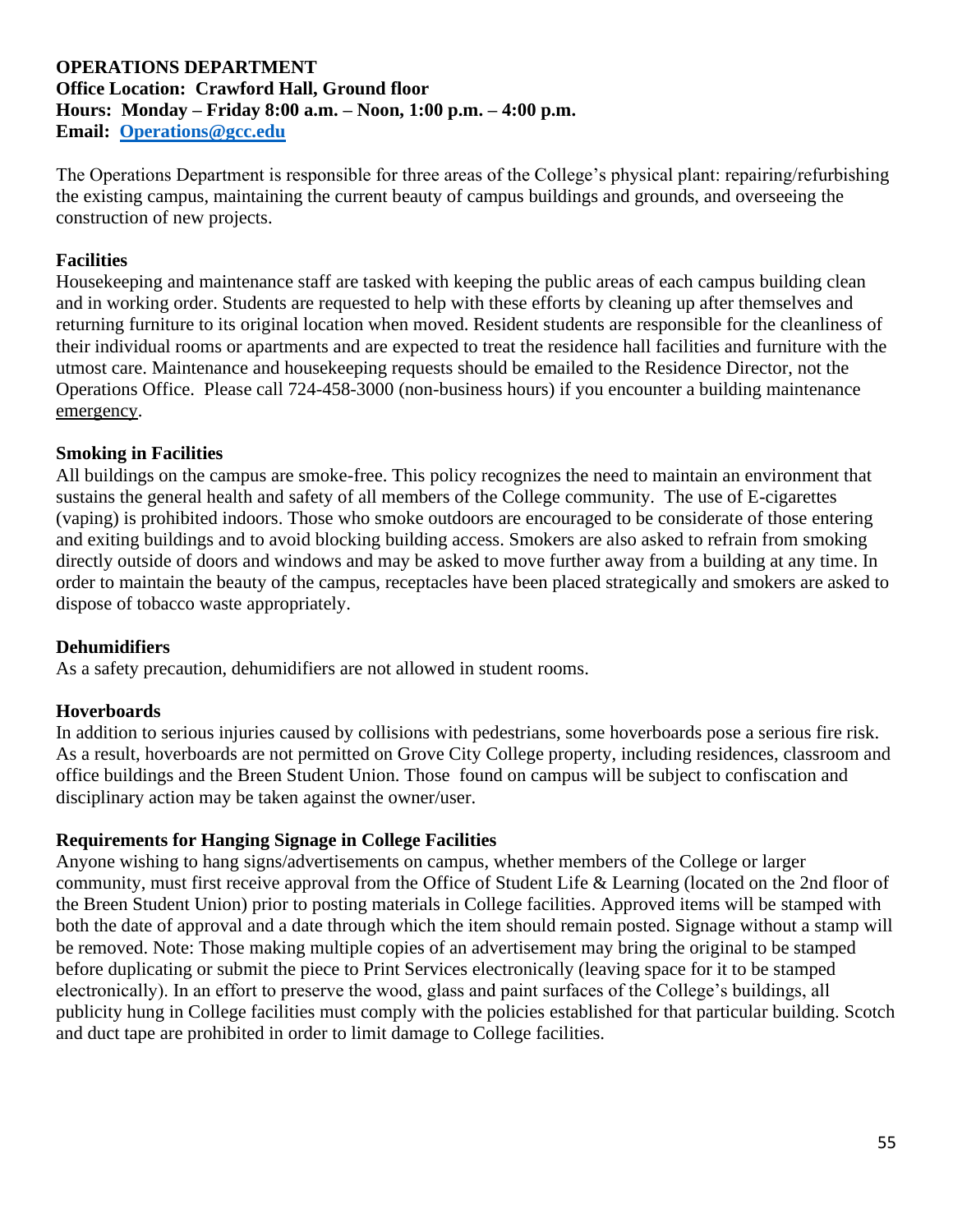# **Campus Grounds**

Since the founding days of the College, this statement of Joseph N. Pew has served as a guide to the entire campus community, "Make the College beautiful for that, too, is an education." Each member of the campus community, including students, staff, faculty, and administration, is encouraged to take pride in the beautiful campus they enjoy. This can be accomplished by adhering to the following campus-wide policies and using the established walkways throughout the campus.

Campus lawn areas may be used for casual play (e.g., Frisbee, baseball, football) using non-cleated shoes. **For safety reasons, golf is not to be played on College property. Students are asked to avoid Frisbee use in moderate to heavily used locations, also the use of Frisbee golf discs is prohibited.** Students are encouraged to use the intramural playing fields for recreational purposes. Teams and large groups are required to use the intramural playing fields or other approved fields. Where evidence exists that casual play is causing damage to the lawns, students may be asked not to use those areas for a period of time in order to restore the lawns. **Use of the Quad for recreation:** The Quad can be used for casual recreation with the following guidelines and restrictions:

- Casual play or recreation is defined as individual or small group activities that do not inflict foreseeable damage to the grass and/or ground. Examples include but are not limited to:
	- o Tossing a frisbee, football, or baseball.
	- o Picnicking, sitting, or studying on the grass.
- Where evidence exists that such casual play is causing damage to lawns or where particularly wet or dry weather has damaged the grass, students may be asked NOT to use the Quad for a period of time so that the lawn can be restored.
- The following activities are not permitted on either half of the Quad at any time:
- Pick-up, club sport or intramural athletic competitions (please use the IM fields instead)
- Activities involving cleated shoes
- Golf
- Batting baseballs, softballs, tennis balls
- Sunbathing (please see General Policies section)
- Any other activity (individual or group) that has strong potential for damaging the Quad in anyway
- Please continue to use the sidewalks for pedestrian traffic, so as not to develop "cow paths" as a result of cutting across the Quad en route to chapel, residence halls etc.

### **Outdoor Fireplaces**

Student groups and organizations may schedule use of the Carnegie outdoor fireplaces through the College's Event Coordinator (see Campus Events). College staff will set up the fireplaces for use including wood in the hearth, starting bricks and a limited amount of additional wood for the fire. College staff will also start the fire for the scheduled event. The cost for the use of one or both outdoor fireplaces is \$10. College functions will carry priority.

Please note: portable fire pits are not to be used on campus, and permission for organizations to host a bonfire should be requested through the Student Activities Office well in advance of the function.

### **Thorn Field**

Thorn field will be closed annually from Thanksgiving Break until February 15th. Students and student organizations are asked to refrain from use of the facility during this time and students are asked to refrain from cutting across the field.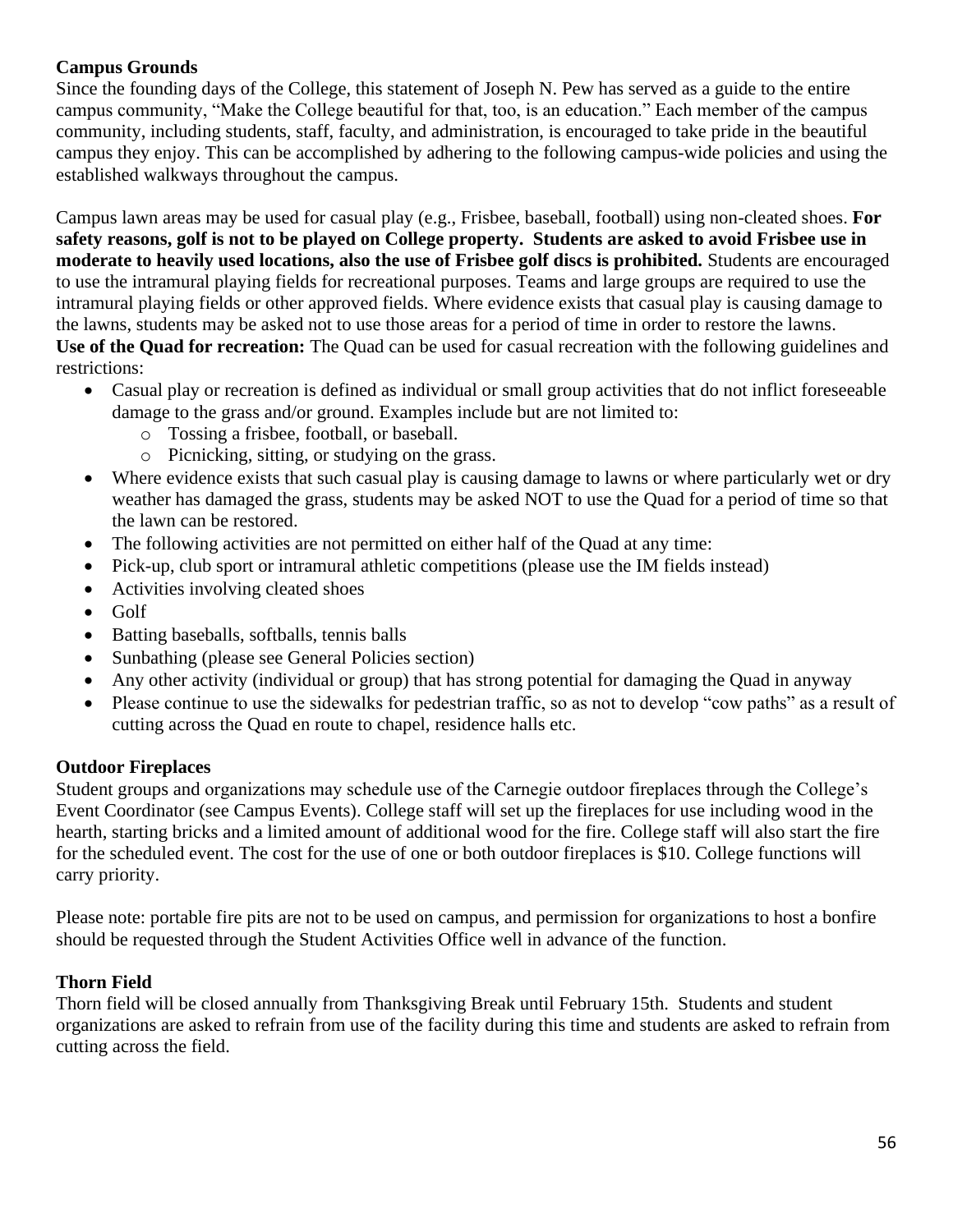# **Skate Boards, Scooters and Similar Conveyances**

Over the years, the College has experienced repeated property damage and several personal injury accidents involving both students and non-students on skateboards. Because of these incidents and recognizing that the campus grounds are not designed for skateboarding, these and similar boards ("rip stiks," wave boards, long boards, etc.) are not permitted to be used on campus.

Human powered scooters designed with handlebars and to be ridden while standing are permitted. At the moment, it is illegal to operate unlicensed electric and gas powered scooters on any roadways or sidewalks in Pennsylvania. Motorcycles, mopeds and scooters that bear valid state license plates are permitted on campus roadways, but they must be registered with the Campus Safety Department.

# **Drones**

Please be advised that due to privacy and safety concerns, recreational use of Unmanned Aerial Vehicles (UAV's) – commonly known as drones - is not permitted in any location on Grove City College's Campus. The College's full UAV policy can be obtained from the College's chief risk management officer, but the concerns noted above prohibit exception.

# **Overnight**

Students, and others, are asked not to sleep in College lobbies, lounges or other common spaces. Sleeping out, tenting and camping on College grounds or in College parking lots is also not permitted. Finally, construction of and/or sleeping in igloos or enclosed snow caves is prohibited for safety reasons.

# **Wild or Unknown Domestic Animals**

Students are strongly encouraged not to feed or approach wild or unknown domestic animals on or around campus as rabies have been reported in the Grove City area in the past. Given the severity of this disease, we ask that all members of the campus community take steps to safeguard themselves and others by strictly adhering to the following guidelines.

- 1. Do not feed or approach any wild or unknown domestic animals (raccoons, skunks and feral cats are the leading carriers of rabies, but the disease can also affect many other animal species).
- 2. Contact Campus Safety at 724-458-3000 immediately if you see any animal behaving unusually.
- 3. Help limit food sources on campus by disposing of leftover food or scraps in covered or indoor trash cans. If you see a food spill requiring clean up, please contact the Operations Department (x3200 or [operations@gcc.edu\)](mailto:operations@gcc.edu).

### **Trees**

In an effort to limit personal injury and damage to campus trees, students are asked to refrain from climbing and/or hanging synch straps or ropes from the trees found on campus. Hammocks may be hung from the trees found in the Wolf Creek nature trail area, but are not to be used elsewhere on campus.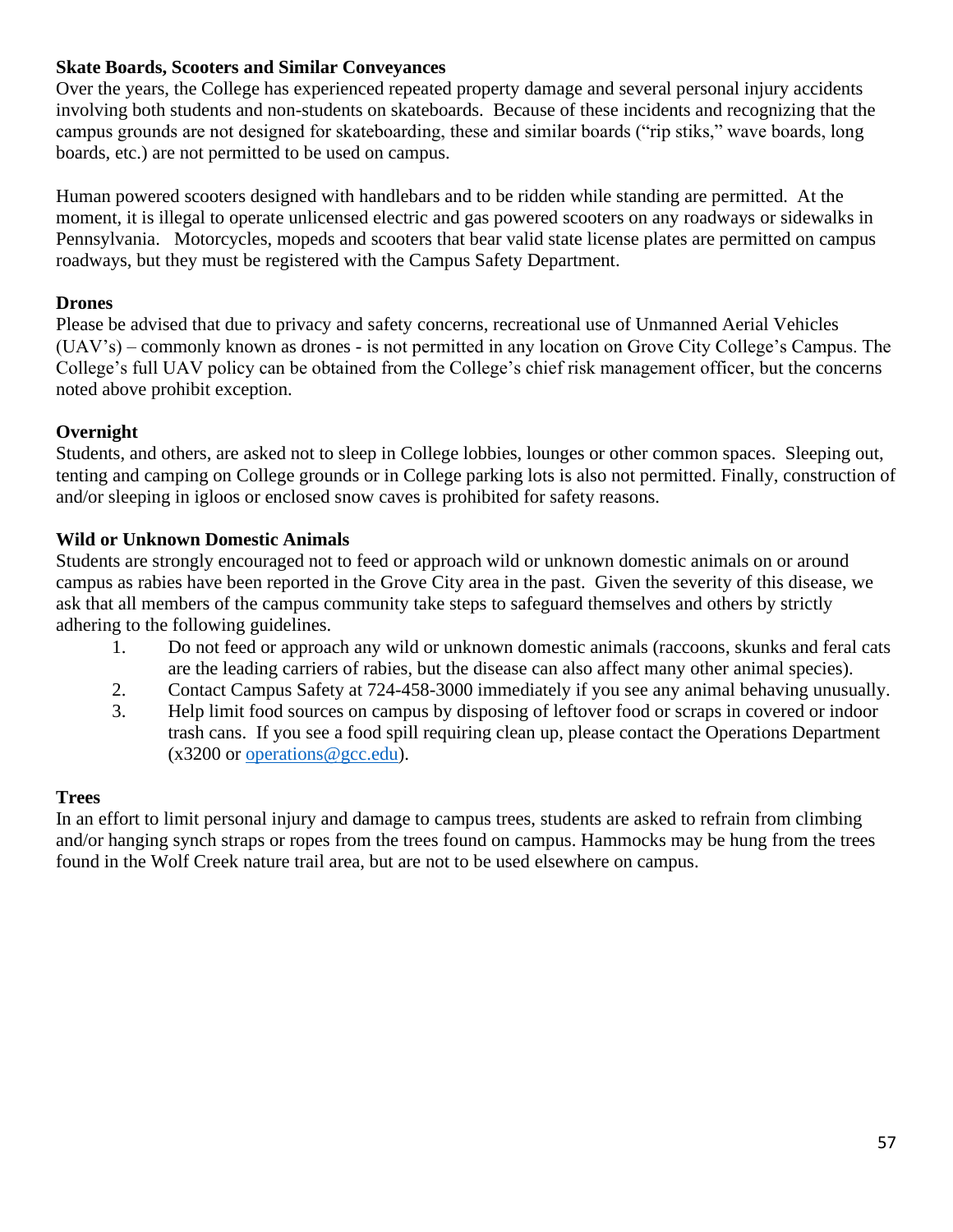#### **PRINT PRODUCTION SERVICES Office Location: TLC (near the HelpDesk) Hours: Monday – Friday, 8 a.m.– 5 p.m. (break and summers hours will be posted) Phone: 724-458-2160 or 724-458-2161 or 724-458-2046 Email: [printrequest@gcc.edu](mailto:printrequest@gcc.edu)**

Print Production Services in the TLC offers printing for College employees and students. Both color and Black & white printing are available. Various stocks and sizes are also available. Please see the Print Production brochure for details. Forty-eight hours lead time for all work is requested, but not required. Please plan in advance. Send all requests with attached files in PDF format to printrequest@gcc.edu. Questions can also be sent to this e-mail address.

Accepted form of payment for printing in the Print Production Services Center is Crimson Cash or check. Money can be added to your Crimson cash account at the two ADM machines (TLC and Student Union), at the Financial Services Office in Crawford Hall or on myGCC using a credit card.

Large format poster printing (larger than 11x17) is also available. Poster pricing is based on size and ink coverage. Estimates can be provided on request.

#### **REGISTRAR'S OFFICE Office Location: Crawford Hall, Ground floor Hours: Monday – Friday, 8 a.m. - noon and 1 p.m. - 5 p.m. Website: http://www.gcc.edu/registrar Phone: 724-458-2172**

The Registrar's Office is responsible for course registration and schedules, the academic calendar, grades, transcript requests, enrollment verification, transfer credits, and other items pertaining to records and registration. The Registrar's Office also completes degree audits to certify students for graduation. Upon matriculation, all new students are advised to review the current issue of the Grove City College *Bulletin* available on the College website. This is the College's official document for academic policies and regulations. Students are responsible for reading and abiding by the official requirements as stated in the *Bulletin*. Please visit the website above for information about ordering transcripts, enrollment verifications, registration, forms, internships, major status sheets, AP, CLEP, minors, and Registrar Office staff contact information.

### **Course Registration**

Course registration for the following semester occurs midway through each semester. Students register for courses online through myGCC according to their designated class day (registration days are shown on the academic calendar posted on the website). A student who has a balance on his/her student account or who owes ten (10) or more chapel requirements will not be permitted to register until such time his/her account balance is zero or the chapel requirement is met. Students may enroll, change class schedules, or switch between audit and credit status, up until the end of the drop/add period each semester.

Although sufficient academic counseling is given through the advising program at Grove City College, the responsibility for proper registration for each semester rests with the student. He/she is ultimately responsible for planning his/her program in order to satisfy graduation requirements.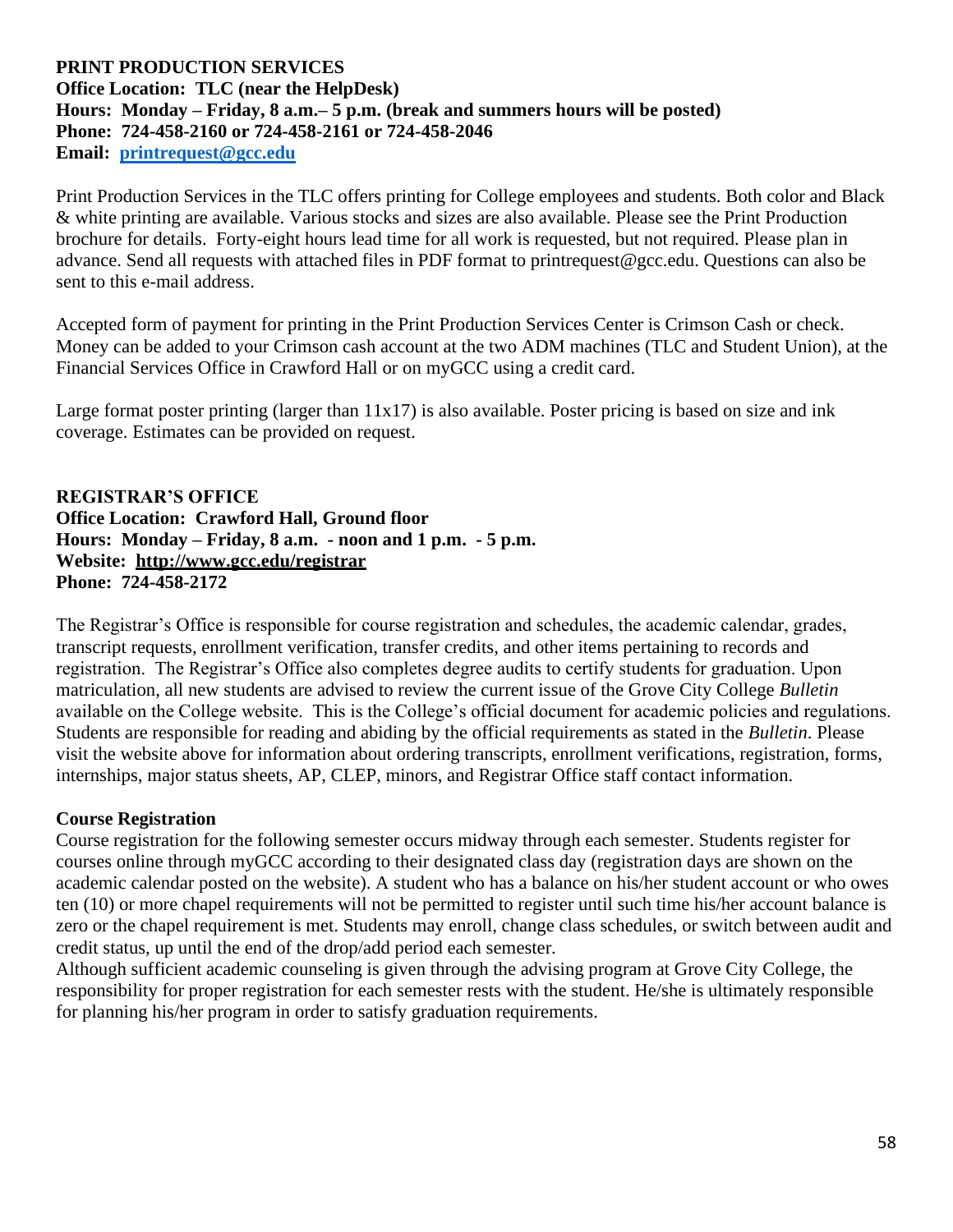**RESIDENCE LIFE Office Location: Breen Student Union, Second floor Hours: Monday-Friday, 8 a.m. – 5 p.m. Phone: 724.458.2171 Email: [studenthousing@gcc.edu](mailto:studenthousing@gcc.edu)**

#### **Administrative Staff**

Director of Residence Life: Thomas Biro 724.450.4045 Assistant Directors of Residence Life: Tori Wright 724-458-3317 Chris Merrick 724.458.3356

#### **Philosophy of Residence Life**

The Residence Life team strives to form meaningful relationships that support and challenge our students, with the intent of creating communities that flourish and helping individuals thrive.

#### **Resident Directors**

The Resident Director is the full-time professional staff member residing within each residence hall who is responsible for cultivating and sustaining a safe and positive student living learning environment. Residence Directors oversee and manage a staff of Resident Assistants (student staff) who assist them in providing for the emotional, spiritual, and physical needs of their residents.

| <b>Colonial Hall Apartments:</b> | Liz Jose              | 724-264-1250 |
|----------------------------------|-----------------------|--------------|
| Harker Hall:                     | Naomi Hollgrath       | 724-458-3312 |
| <b>Hicks Hall:</b>               | Zach Lavalla          | 724-458-3316 |
| Hopeman Hall:                    | <b>Bennett Potter</b> | 724-458-3311 |
| Ketler Hall:                     | Chris Merrick         | 724-458-3856 |
| Lincoln, Alumni Halls:           | Ben Meekin            | 724-458-3310 |
| <b>Memorial Hall:</b>            | Josiah Mitchell       | 724-458-3309 |
| <b>MEP Hall:</b>                 | Lindsey Minchen       | 724-458-3314 |
| <b>MAP North Hall:</b>           | Abby Kehr             | 724-458-3315 |
| <b>MAP South/West Hall:</b>      | Tori Wright           | 724-458-3317 |

#### **Resident Assistants**

Resident Assistants are returning students who are selected by the Residence Life team for their leadership, character, maturity, and commitment to the Grove City College community. Resident Assistants aid the Resident Director in cultivating and sustaining a safe and supportive atmosphere for all students. They are responsible for maintaining and encouraging adherence to Grove City College's Community Standards and creating opportunities for student learning, engagement, and thriving on campus.

#### **Resident Director On Call**

A Resident Director, is on call at all times, when the residence halls are open. Should a student encounter an emergency or desire to be connected to a Resident Director On-Call for emotional or in-person support, they should **call the Campus emergency number at x 3000** (724.458.3000).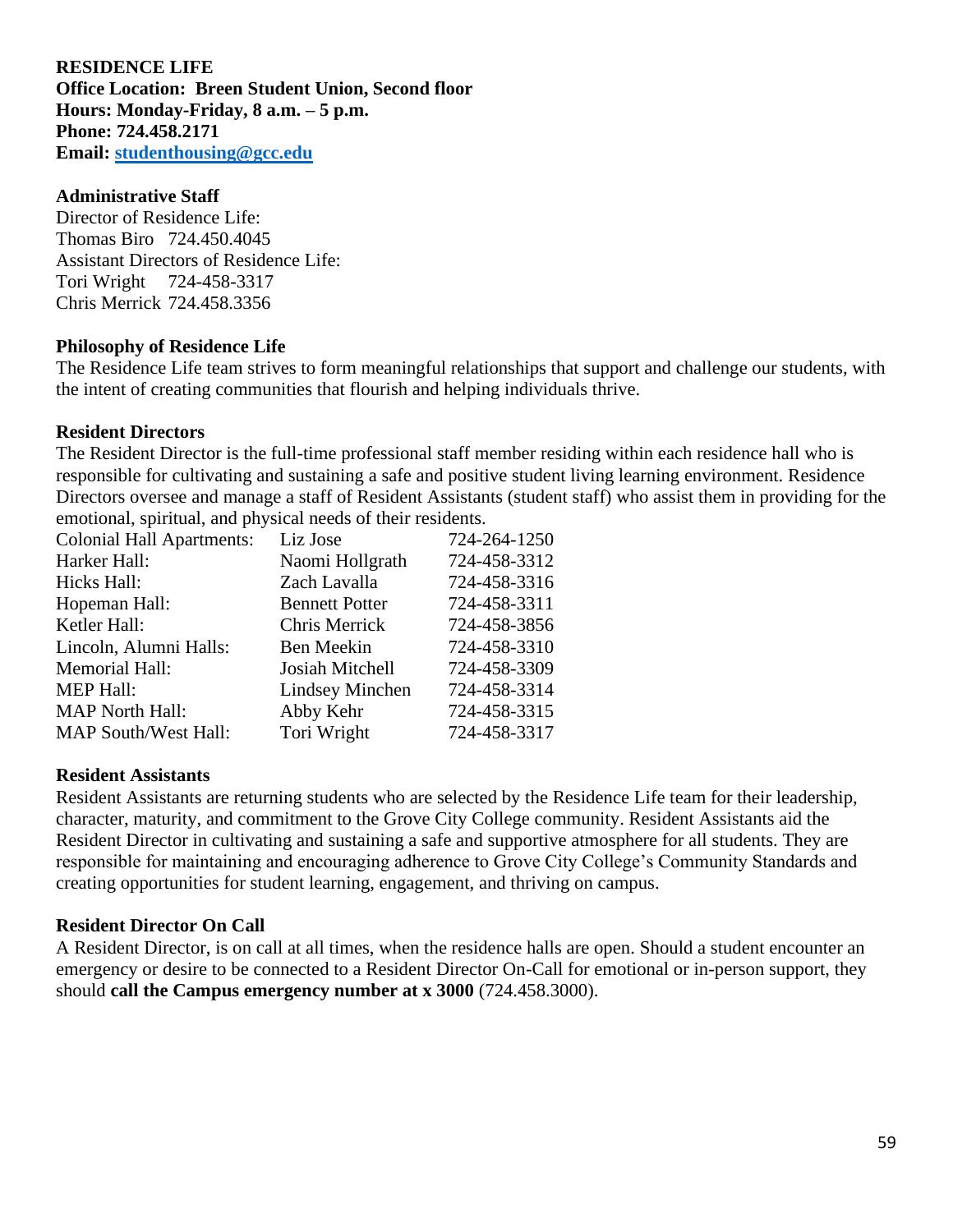# **Residence Halls**

Grove City College has eleven traditional residence halls in addition to the on-campus Colonial Hall Apartments. Each residence hall is gender-specific, using birth gender, including the Colonial Hall Apartments where men and women occupy rooms on opposite sides of the building separated by a main lobby and cardaccess doors. Each student room on campus is furnished with one bed, dresser, desk, chair, and wardrobe (or closet) per student. Residence halls are open when classes are in session, including fall break and Easter break. The residence halls are closed during the Thanksgiving, Christmas, and Spring breaks as well as during summer break.

# **Off-Campus Living**

Grove City College is committed to the holistic development of its students. In fulfilling our mission to be "authentically Christian" Grove City College puts great value on the intellectual, social, moral, spiritual, and emotional development of our students. We affirm that students thrive within the context of community, and that the communal nature of these formative years genuinely enhances the undergraduate experience. Thus, all full-time students are required to live on-campus unless they fall under one of the following exceptions:

# **Qualifications for Off-Campus Housing**

- **Commuter:** Students may commute from their parent or guardian's full-time legal place of residence provided that residence is located normally within a 40-mile radius of Grove City College.
- **Commuter by exception:** Students desiring to commute from the full-time legal residence of a primary non-peer relative (aunt, uncle, or grandparent only) located within a 40-mile radius of Grove City College must seek permission to do so by emailing studenthousing@gcc.edu. These arrangements must be completed no later than one month prior to the first day of classes in the semester for which the student is applying to live off campus.
- Marriage: Grove City College does not provide housing for married couples. As a result, married students simply need to provide confirmation of their marital status in order to live off campus.
- **Medical:** Students may qualify to live off campus based on a documented medical condition which clearly demonstrates the need for off campus housing. Please see the "Accommodations" section below for more information on how to request such permission.
- **Military:** Students returning to Grove City College from active duty in the armed forces may opt to live off campus. This exception is limited to those students coming directly from deployment to campus at the start of a semester.
- **Over the age of 23:** Students who will be 23 years of age, or older, prior to the scheduled first day of fall classes may opt to live off campus. Students should not assume they may live off campus for the spring semester if they have chosen not to live off campus in the fall. Please see the "Changing Housing Status" section below for further information.
- **Over the age of 25:** Students who are 25 years of age, or older, prior to the scheduled first day of fall classes are **required** to live off campus.
- **Part-time:** The College does not provide housing for those with part-time student status. (11 credits or less per semester)
- **Super-senior:** Students who have attended four or more years (eight semesters) of undergraduate education, **(including time abroad and/or at other colleges or universities)**, are permitted to live off campus, as enrollment numbers allow. In order to allow super-seniors to go through the spring semester housing process, students who have been living on-campus during their senior year will be assumed to be continuing to live on campus as a super-senior unless the College is informed otherwise. Requests to live off campus must be submitted to the Student Life & Learning Office by submitting a student status change from on my.GCC. Student class status is determined by the Registrar. Post-baccalaureate students are required to live off campus.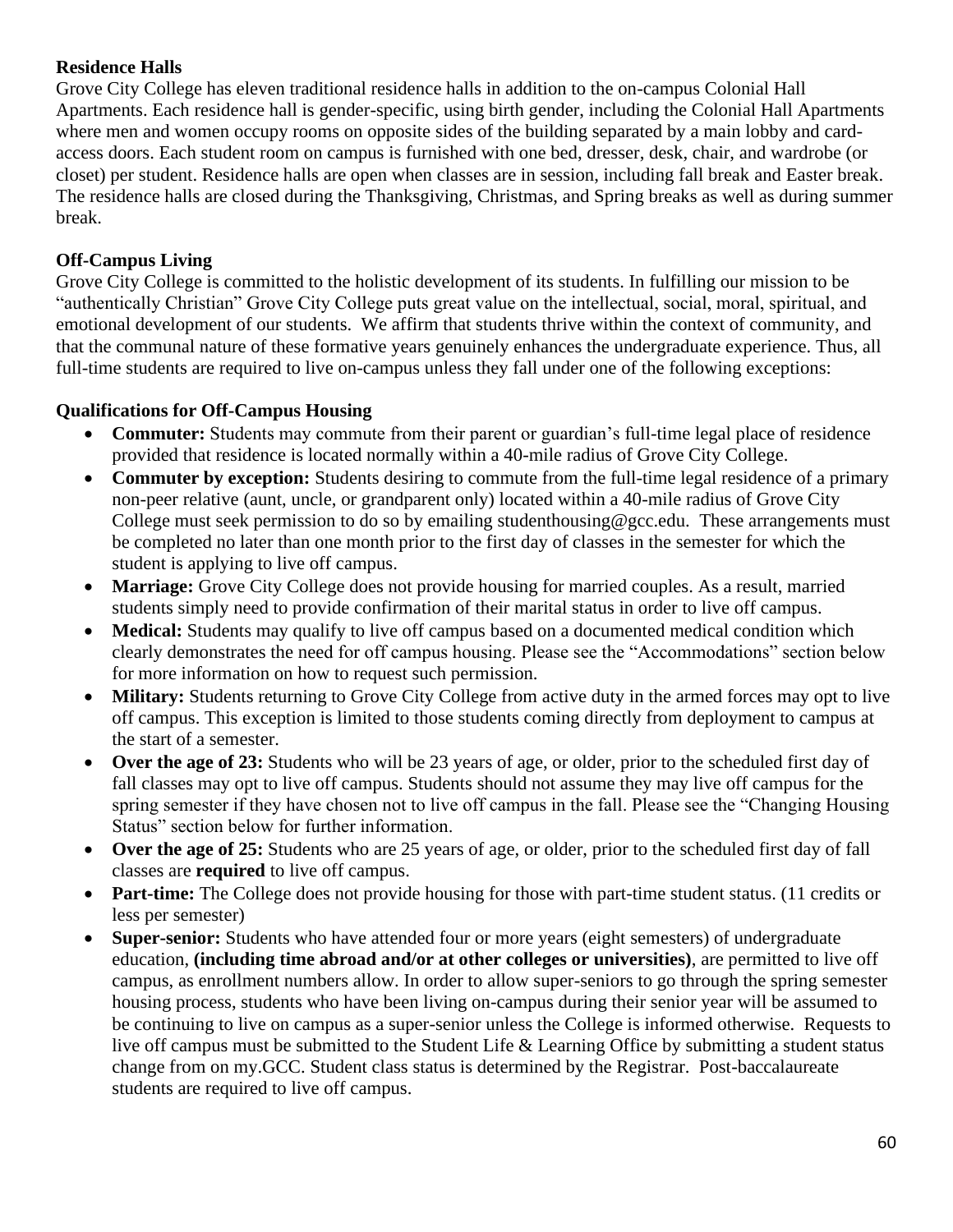**Students with super-senior status for Spring semester only:** Students who are listed as having "Super-Senior" or "Fifth-Year" standing with the Registrar **for only the spring semester** of a given academic year may live off campus for the entire academic year. However, this decision must be made prior to the scheduled first day of fall classes. Students should not assume that they may live off campus for the spring semester if they have chosen not to live off for the entire academic year. Please see the "Changing Housing Status" section below for further information.

# **Expectations for off-campus living**

- Students approved for off-campus housing must commute from the address for which they applied and from which they were approved to live. Students are also required at all times to maintain their current address on file.
- The College reserves the right to require a student to move to another off-campus location or to move on campus if the College determines there to be a sufficient health, safety, academic or moral concern with the student's off-campus living situation.
- All students permitted or required to live off campus are still recognized as members of the Grove City College community and as such are obligated to honor their commitment to Grove City College's Community Standards and expectations as outlined in *The Crimson* and other related Student Life & Learning policies. In addition to these College standards, off-campus students are reminded they are also required to abide by the local laws and ordinances of the communities in which they reside.
- Students living off campus are expected to be good neighbors, respectful and considerate of the rights and needs of their neighbors, and sensitive to issues regarding noise, parking, guests, upkeep of dwelling, etc.

# **The Discretion of the Office of Residence Life and the Office of Student Life & Learning**

The Office of Residence Life, or designee, retains the right to grant or require exceptions to any residence life housing policy or requirement as stated in the Residence Life section of *The Crimson*. If an exception to a student's housing status or other housing policy is desired, a timely request should be made in writing to studenthousing@gcc.edu.

Requested exceptions will be granted on a case-by-case basis and only if the exception is in the best interests of the College, the requesting student, and the entire campus community.

In addition, the College, while endeavoring to provide safe and effective housing for resident students, retains all rights of ownership and therefore considers all who reside in its facilities to have agreed to abide by all College regulations applying to campus housing. As a result, the College reserves the right to require a resident to move to a new housing assignment or to revoke on-campus living privileges whenever the best interests of the College appear to demand such action.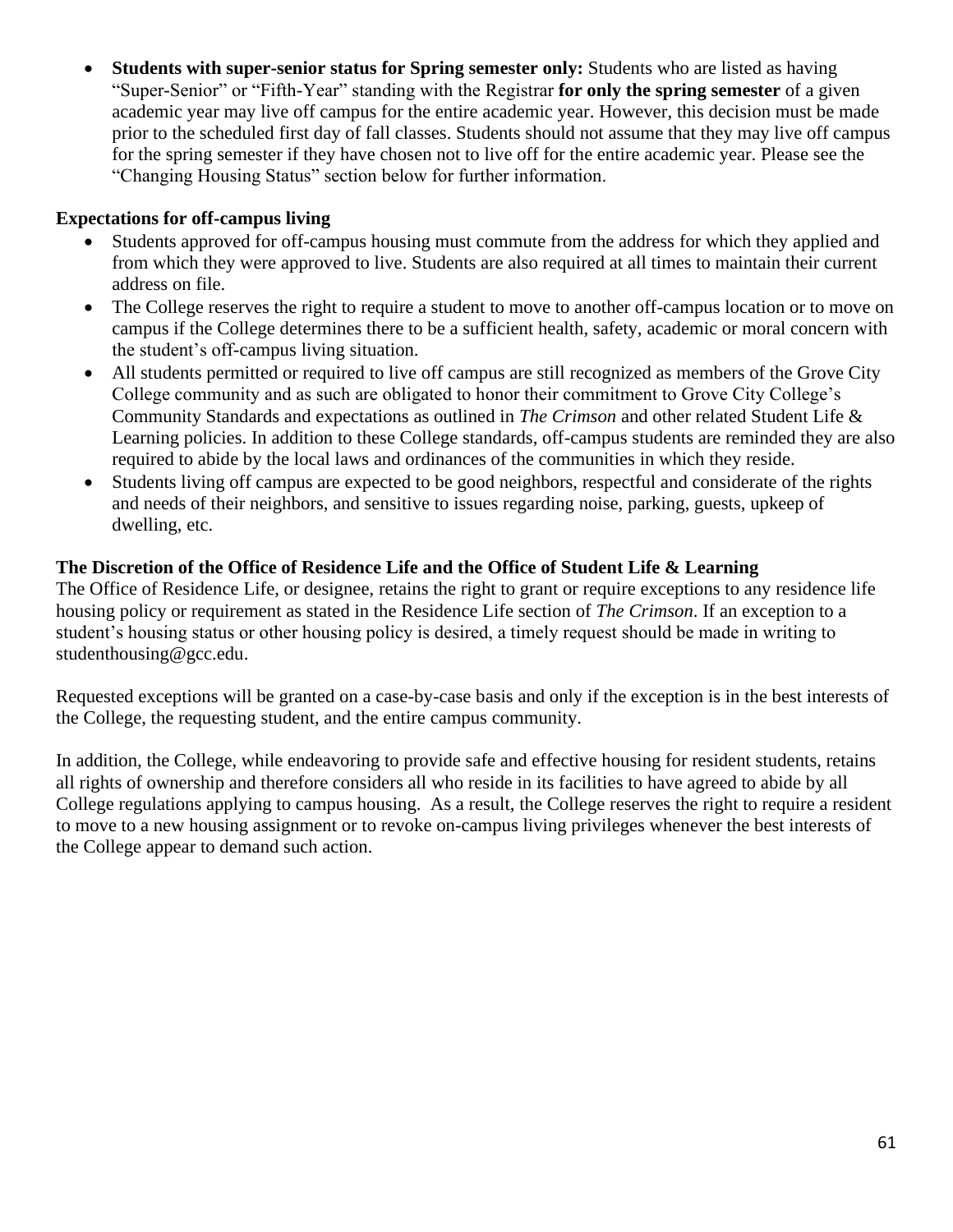#### **Accommodations**

Students with a documented medical need who require specific housing accommodations must contact the Disability Services Coordinator in the Academic Resources Center at 724.264.4673 or at arc@gcc.edu. The health form that is required for incoming freshmen does not satisfy the documentation needed to request specific housing accommodations as it is kept confidentially on file with the Zerbe Health Center.

Please note that we are unable to meet any medically-related housing need unless the accommodation is properly requested through the Disability Services Office in the Academic Resources Center. Your timely accommodation request is appreciated and ensures our ability to provide the best housing situation possible.

Please note that accommodation requests made after the start of an academic semester are more difficult to meet based on bed availability and our need to serve our entire student population well.

Upperclassmen with ongoing special housing needs are responsible for reaffirming those needs annually with the Disability Coordinator in the Academic Resources Center. In order to ensure suitable housing arrangements for the fall semester, current students should submit official documentation before **March 1st**.

### **Renter's Insurance**

The College **strongly encourages** every student to carry insurance protection against loss and/or damage to personal property. The College cannot be held responsible for loss of the personal property of residence hall students due to theft, fire, disruptions to electrical service, naturally occurring catastrophes such as wind, rain and/or flooding, or if the negligence or willful conduct causing the loss is that of another student and/or another individual not acting as an employee of and/or without specific authority of the College.

Please note that occupancy of a College-owned residence does not establish a landlord-tenant relationship between the student and Grove City College. Residents are encouraged to check with their parents regarding their homeowner's policies and insurance coverage.

### **Changing Housing Status**

A student desiring to change his/her housing status, i.e., a student desiring to change from resident to commuter or vise versa, may do so by completing a *Student Status Change Form*, available on my.gcc.edu The request to change status must be approved by the Office of Residence Life before the change is official. Students are encouraged not to make changes in their housing arrangements until the request has been officially approved. Students seeking to change their status from commuter to resident in the year to come are strongly encouraged to complete the required form at least two weeks prior to Room Draw in the spring semester to ensure the ability to participate in the housing selection process.

### **Meal-plans**

All students residing in one of the eleven traditional residence halls on campus are required to have a 21-meal plan each semester. Students residing in the Colonial Hall Apartments are not required to have a meal plan as their apartments contain kitchens. However, those residing in the apartments, as well as commuter students, may purchase dining options for a given semester by logging onto myGCC and clicking on "Dining Options" under the "Sign-Up" tab.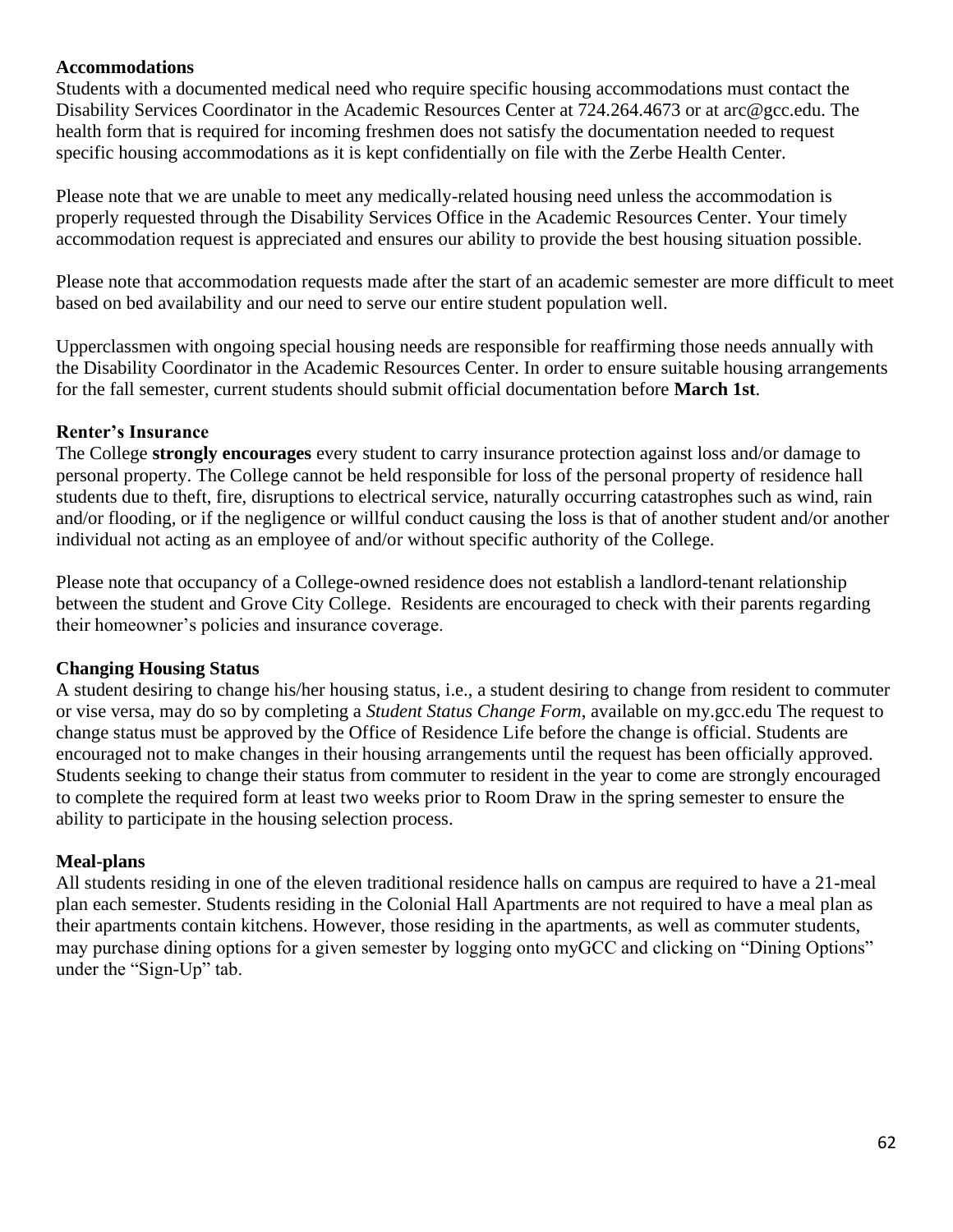### **Room Draw (for Fall Semester)**

Each spring, non-graduating enrolled students will have the opportunity to participate in the housing selection process for the following fall semester. Students who are not residing on campus but who wish to do so for the current or following academic year must fill out a *Student Status Change Form* (please see above). Prior to Room Draw, students will be sent an email confirming their housing status for the fall semester as shown in the school's central database, i.e. commuter, resident, off campus, abroad, etc. If this status is incorrect contact the Student Life & Learning Office for instructions. A housing deposit is charged to the student account of students who have a housing status of resident for the following semester. This deposit will be posted on March 1st, and is refundable if the student notifies the College of their withdrawal or changes their housing status to nonresident prior to June 30th. The deposit is non-refundable if notification is made on July 1st or later.

#### **Room Draw Eligibility**

Eligibility for participation in Room Draw is contingent on each of the following having been fulfilled in advance of Room Draw:

- The student must be enrolled at Grove City College during the spring semester in which Room Draw takes place. Students who are studying abroad or who are enrolled in a College approved internship are eligible to participate
- The student must be listed in the College housing database as "resident" status for the fall semester.
- The student must have his/her fall housing deposit paid by the appropriate deadline.
- The student must have no outstanding balance due on his/her student account at the time of Room Draw.

#### **Room Draw Process**

Students will receive their housing lottery number via their Grove City College email at least twenty-four hours in advance of Room Draw. Please note these random numbers are created for all students at the same time and are based on class level.

Room Draw is conducted by class seniority, beginning with the current senior with the lowest housing lottery number. There is no requirement for a student to fill his/her room with members of his/her own class, i.e. a senior could room with a junior or sophomore. As a result of the desire to provide freshmen with the opportunity to live together, currently enrolled upperclassmen may not choose an incoming freshman student as a roommate.

#### **Housing Selection Process (for Spring Semester)**

Students entering Grove City College in the spring semester, students returning from a fall semester studying abroad, students returning from a fall off-campus College-approved internship, and students being readmitted to the College after a temporary leave of absence will be contacted by the Office of Residence Life in early December to discuss housing arrangements for the spring semester. The Office of Residence Life will do its best to meet individual requests regarding housing placement, but please note bed availability in the spring is limited. The College reserves the right at any time to assign students to a room with one or more open beds.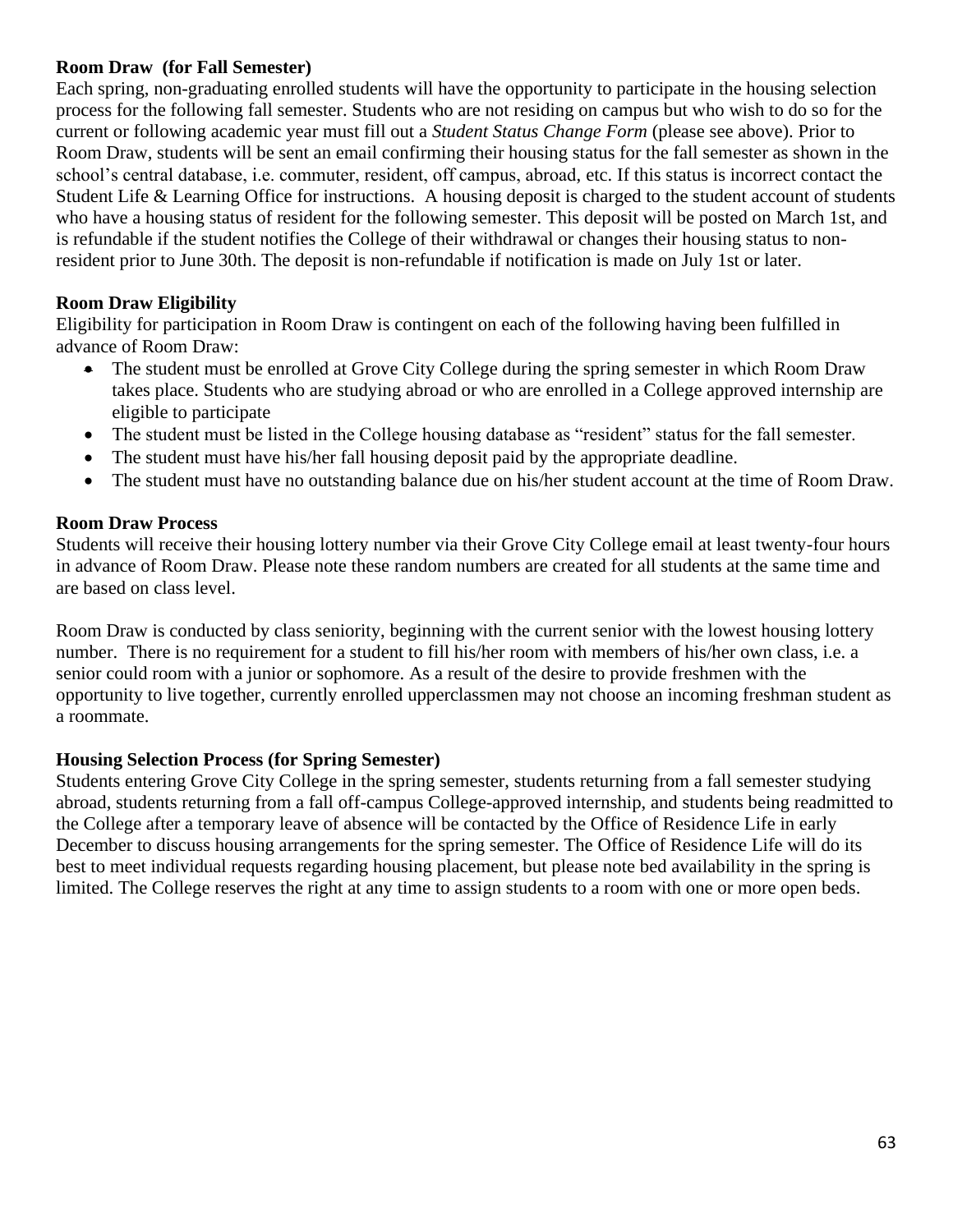# **Room Changes**

The College views living and interacting within the residence halls as part of the student's overall learning experience. Working through a relational issue within the context of a living situation helps to build invaluable communication and conflict management skills that are transferable later in life (in the work-place, your church, local communities, and other relationships). As a result, the Residence Life team is committed to assisting students in developing and utilizing these skills in the context of the residence hall experience. In the case of a roommate conflict, Residence Life's commitment is to helping all parties involved resolve the conflict and, when possible, restore the relationship. If a student finds him or herself involved in a roommate conflict the following procedure should be followed:

- The students involved in the conflict should first talk to each other, working to achieve reconciliation in an open, honest, and caring manner. Issues should be directly, but tactfully addressed.
- If the students themselves are not able to resolve the conflict, they should involve the Resident Assistant to mediate the situation. There should be a good faith attempt on the part of the students to meet the conditions of a compromise, should one be attained.
- Should the conflict remain unresolved, the students should involve the Resident Director to mediate the conflict. Here, too, a good faith attempt should be made to bring the disagreement to a fair and equitable resolution.
- If the conflict still cannot be resolved, the Residence Life Staff will confer with respect to employing other means to resolve the conflict. If the Residence Life staff deem a room change is necessary, such a change will typically occur at the conclusion of the semester.
	- o In light of our educational goals and facility needs, we ask that students partner with the Residence Life team in addressing any struggle or concern that may arise in their living situation.
	- o Students who change rooms without the prior approval of Residence Life will be required to move back to their original room assignment and will be charged a minimum fine of \$100.00.

# **Opening of the Residence Halls**

Students should go directly to their residence halls upon arrival in the fall semester. The Residence Life staff in each hall will provide students with their room assignment, and their *Room Condition Inventory Form* (first year residential students will also receive their Grove City College ID and a copy of *The Crimson* from their residence hall staff). Students should go to their room prior to moving in their belongings and carefully compare the condition of their residence hall room (and furniture) to the information on their *Room Condition Inventory Form*. If a student feels the form is not complete he/she should add the appropriate information to the form and discuss the matter with a Residence Life staff member in their hall. Once the student has checked the condition of their room and is satisfied that the information listed on the form accurately reflects the condition of the room, he/she should sign and date the form and return it to the Residence Life staff. At this time the student will receive the key to his/her room.

**Please note it is crucial that the** *Room Condition Inventory Form* **reflect any room or furniture damage, as well as the general condition of the student's room, upon check-in.** This form is the sole record of the room condition prior to a student's arrival. As a result, **we strongly encourage students to be extremely detailed in reviewing and completing the form.** Students will be held accountable at check-out for all damage not previously listed on this form (please see below for more information regarding the closing of the residence halls).

Students are not permitted to move into their residence halls earlier than the designated move in dates without prior permission from the Office of Residence Life. Moving in some or all of your belongings early is also not permitted and could result in fines.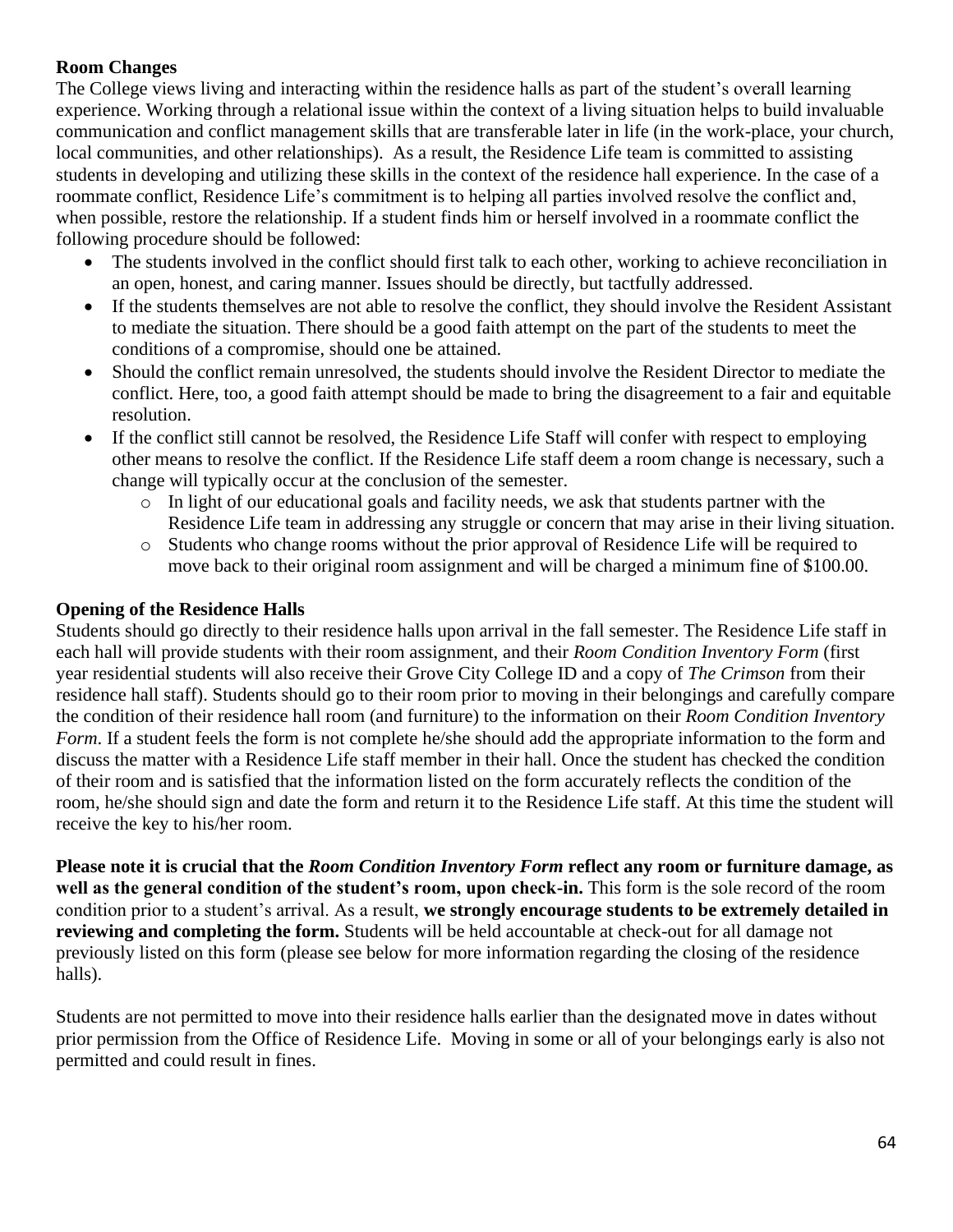### **Closing of the Residence Halls - Breaks**

The residence halls, including the Colonial Hall Apartments are officially closed during the Thanksgiving, Christmas, Spring, and summer breaks. Students should review the Grove City College academic calendar in advance and make appropriate travel arrangements in regard to the closing of residence halls.

All students and their belongings must be out of the residence halls by the scheduled closing time for extended breaks. The College will leave the Breen Student Union open for a short time to accommodate those students whose transportation may be delayed. Students are expected to make all reasonable efforts to adhere to the residence hall closing times. It should be noted that at the conclusion of the Fall and Spring semesters, students must also vacate their residence hall within 24 hours of their last final exam, or by the scheduled hall closing time, whichever comes first, with the exception of seniors preparing to graduate in the spring semester.

Students should pay close attention to the Residence Life staff's instructions concerning proper check-out when leaving their residence halls for a break or year-end closing. **Time of year and varying length of closure may necessitate different check-out procedures from break to break with students expected to adhere to the specific protocols in place for each.**

# **Closing of the Residence Halls - End of Year**

Year-end residence hall closing procedures include completion of a room check-out with a member of the Residence Life staff. Those leaving the College prior to the end of the year are also expected to complete this process prior to leaving campus. Failure to check out properly in either case will result in a fine for improper check-out.

Students will be held responsible for all damage found to the room or furniture that is not previously listed on the *Room Condition Inventory Form* provided to the student upon arrival. A final check of each room will be made by Student Life & Learning staff within one week of Commencement. Please note that student staff (RAs) do not have the authority to assess a fine or determine that a student will not receive a charge at the time of check-out. Only an RD or member of the staff of Student Life & Learning can determine whether a charge will or will not be assessed to a student at the time of closing. Further damage or cleaning needs assessments will be made at this time. Notifications will be sent to students during May intersession. Any appeals must be received within 7 days of delivery of the e-mail, or the posting of the fine to a student's account, whichever comes first.

# **Graduation Week Housing**

Graduating seniors and enrolled undergraduate siblings are permitted to stay in their rooms through residence hall closings on graduation day. Siblings of graduating students who desire to stay on-campus through graduation must register at least two weeks prior to the day residence halls close to non-graduating students in order to guarantee their ability to stay on-campus through graduation. Sibling requests to stay on campus must complete the delayed check-out request from on my.GCC.

Please note: the roommates and friends of those students who have a College-approved reason to be in the residence halls are not permitted to stay on-campus. This includes, but is not limited to, the roommates of graduating seniors, the roommates of siblings of graduating seniors, friends of those graduating, and the roommates of those who are approved to stay because of their involvement with graduation ceremonies, i.e., band, choir, ushers. Please also note that housing for graduation will not be provided for family and friends other than siblings currently attending Grove City College.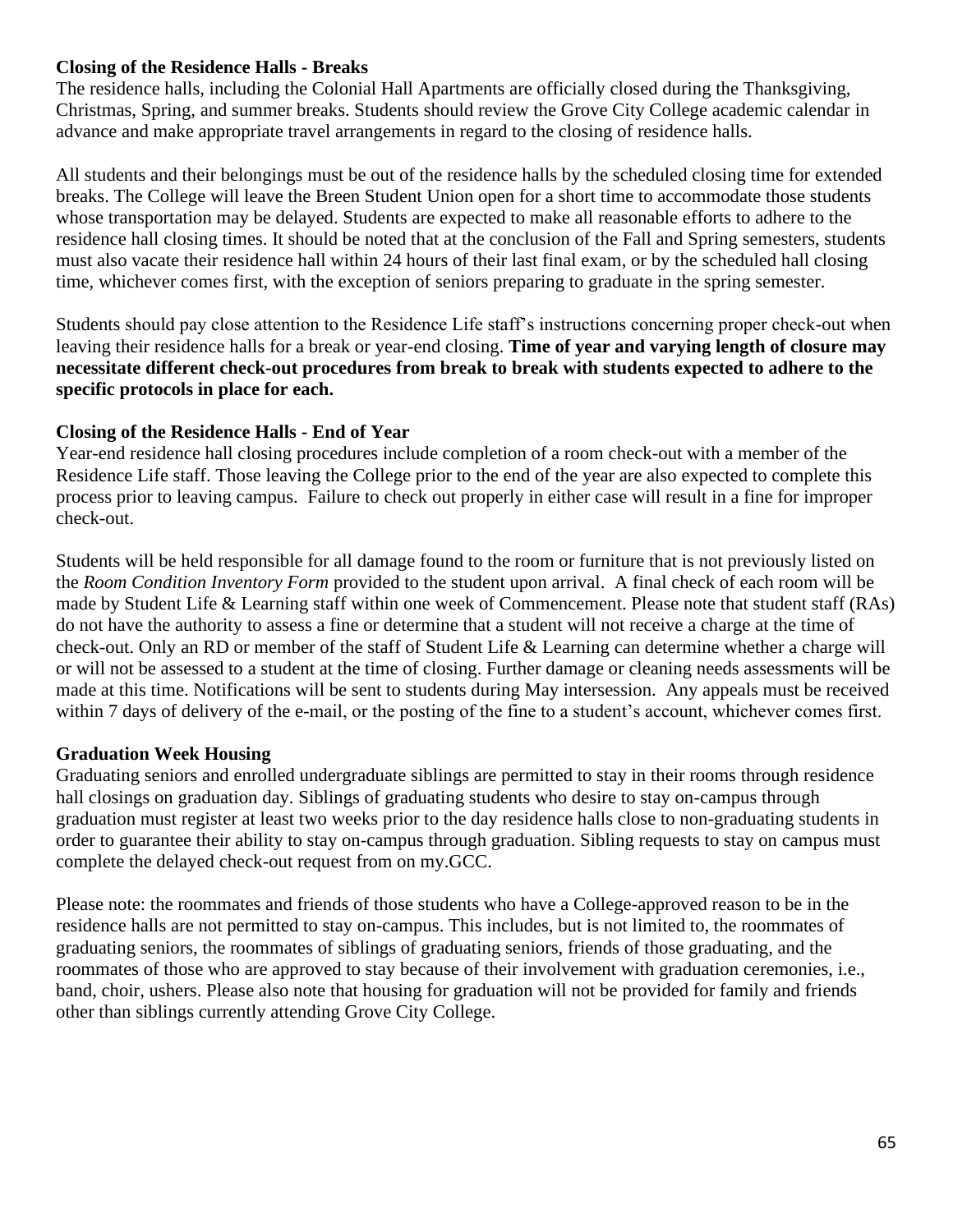## **Pre-Intersession & May Intersession**

Students who are enrolled in May Intersession and desire to live on campus must sign-up for May intersession housing. Those students registered for May Intersession class and who are listed as a resident student for that time period may also request to stay on campus between the closing of the residence halls to underclassmen and the beginning of intersession by signing-up for pre-intersession housing. Those who are not signed up for May Intersession housing may not sign up for pre-intersession housing.

Please note, the Residence Life staff reserves the right to modify hours of availability for checking students in and out of the residence halls on the specified dates listed on the College academic calendar.

#### **Summer Housing**

Based on the number of beds available, the College may be able to provide on-campus housing for currently enrolled students who are working for the College over the summer months. Supervisors of students desiring on-campus housing should contact the Assistant Director of Residence Life to make such requests.

#### **Early Arrivals**

Requests to arrive on campus prior to the official opening of the residence halls will only be granted on a **limited basis** (and will require an overnight fee). Students desiring to enter the residence halls prior to their official opening should fill out the early arrival request form on my.GCC. Please note that granting these requests are very limited. This includes returning to campus early from Thanksgiving, Christmas, and/or Spring breaks. It is important to note that students are **not permitted to move in some or all of their belongings early**, even if their roommate or friend has been granted permission to move in early. Failure to comply will result in an improper check-in fine. All requests to arrive early with an incoming freshman or transfer sibling must be made **no later than two weeks prior to the desired arrival date**. Siblings of incoming freshmen or transfers who live beyond a reasonable radius of the College may request permission to arrive on the first day of new student orientation. Early arrivals granted permission to be on campus are not permitted to have overnight guests, all policies remain in effect, and there are no open hours. Failure to abide by any of these requirements will result in a substantial fine.

#### **Inclement Weather**

Due to staffing limitations, residence halls will not be opened early for students returning from break prematurely in order to avoid inclement weather. Students are encouraged to plan accordingly and may desire to consult the list of local accommodations found in the Admissions or Student Life Offices.

The Director of Residence Life, or designee, in consultation with Campus Safety and other College personnel, may alter hall closings in situations where weather-related travel concerns may arise. In handling these weather concerns the College will focus on the immediate travel radius from campus and not the student's final travel destination.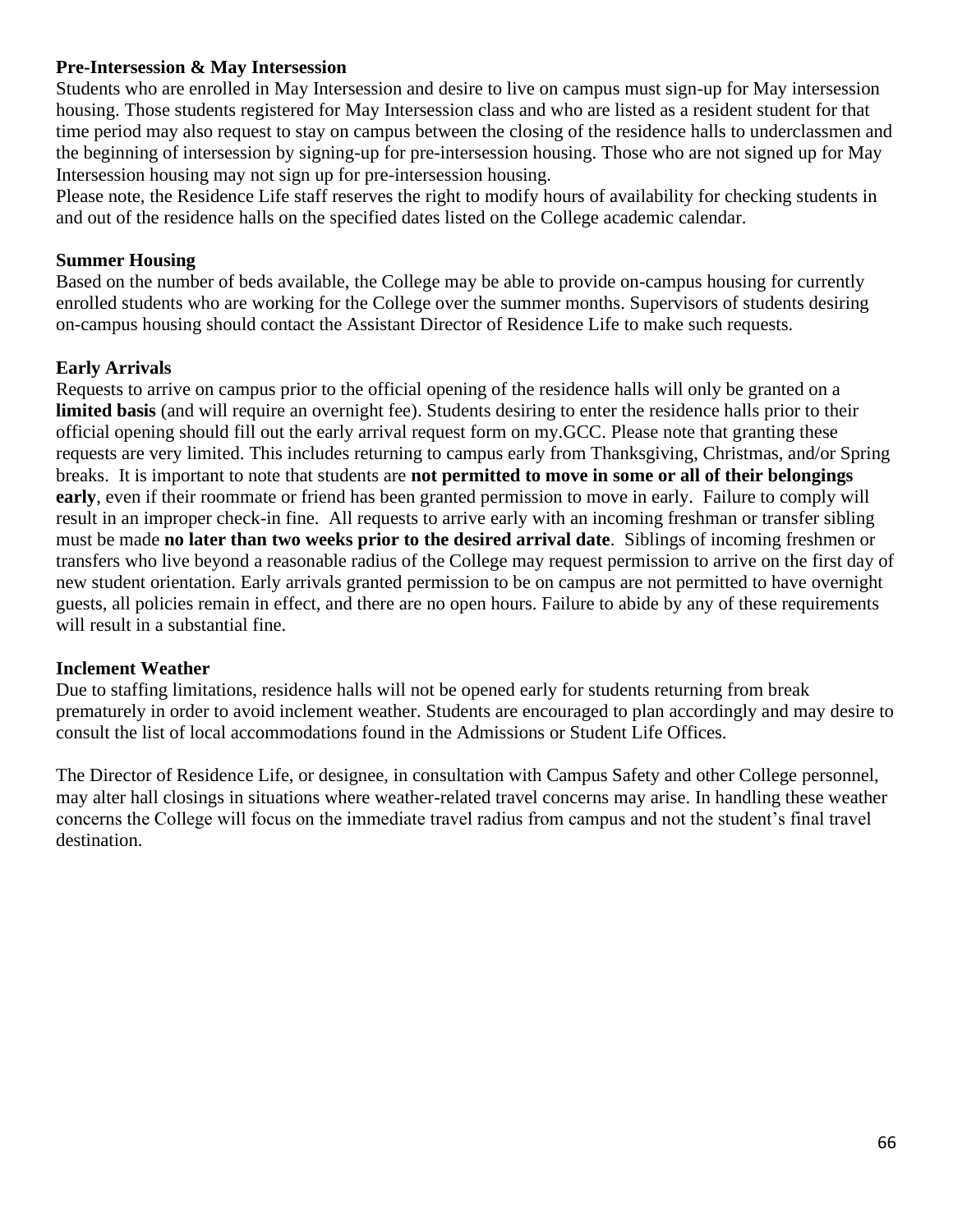## **Commuter Life**

As a commuter you are encouraged to make the Rathburn Commuter Lounge, located on the upper level of the Breen Student Union, your home away from home. The lounge provides commuters with a place to study, watch TV, prepare a meal using the microwave, toaster oven and sink, and hang out with friends. Commuters desiring the use of a locker should speak to the Student Life and Learning Office upon arrival in the fall. The student will need to provide a padlock for usage during the semester.

Commuters are welcome to purchase meals in the College dining halls either by purchasing a semester meal ticket (valid for 21 meals a week while school is in session), by purchasing the meals separately, or by participating in a customized commuter meal program. Food is also available in the Student Union for cash and Crimson Cash purchase.

We strongly encourage you to fully embrace your college experience, to develop relationships with commuter and resident students and to be involved. Students who are commuting are encouraged to address questions and concerns to the Student Life and Learning Office.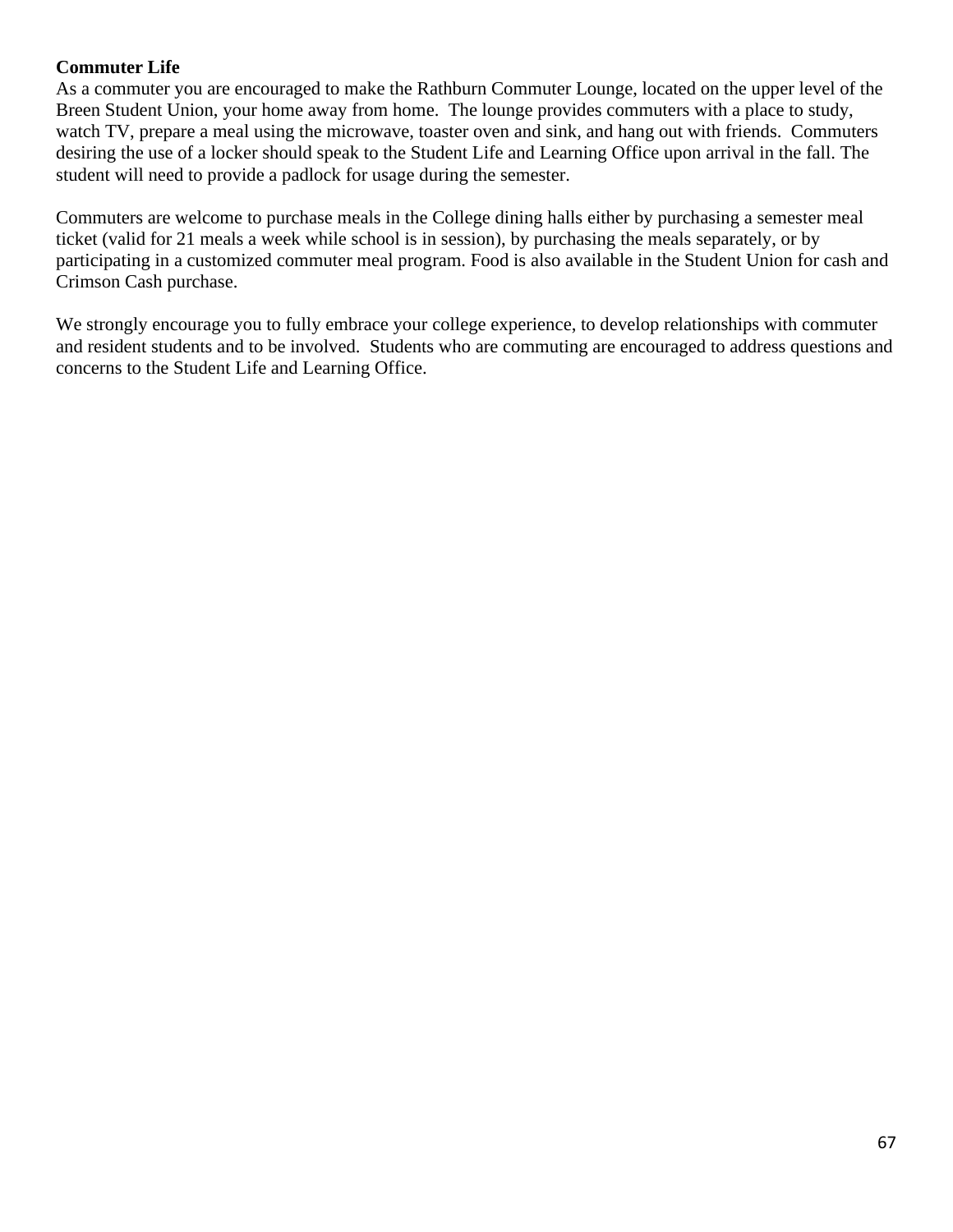## **Residence Life Standards, Expectations, and Services**

# **Alcohol & Other Drugs**

In accordance with the Grove City College Community Standards, alcohol and all illegal drugs are prohibited in the residence halls. Alcohol containers, empty or full, and all drug paraphernalia are prohibited and may not be used for decorating a residence hall room. In addition, glassware, posters, clothing, and all other personal belongings that contain any alcohol or illegal drug branding or reference are prohibited. Responsible behavior by those of legal drinking age is expected at all times.

# **Appliances**

In the effort to reduce circuit overloading and potential fire hazards, the types of electrical appliances allowed are limited to UL approved irons, hair dryers, curlers, and coffee makers without an exposed hot plate or coil (automatic shut-off preferred). Refrigerators which are 4.5 cubic feet or smaller and microwaves (900 watts or less) are also permitted. Please note that refrigerators may not be stored in residence hall closets. All items with an exposed heating element such as toasters, George Foreman grills, toaster ovens, hot plates, etc., are not permitted. Deep frying is not allowed in any residential unit under any circumstances. Such items as space heaters and heating fans are not permitted in residence hall rooms unless placed in the room by authorized Operations personnel.

# **Babysitting**

Babysitting is not permitted on campus. Siblings twelve years old and older may stay for a maximum of two nights when registered with the Resident Director.

# **Bed Risers**

Bed risers are allowed to create additional under bed storage for residents. In order for bed risers to be used the following criteria must be followed:

- Bed risers must be made of high density polyethylene that holds at least 1,200 lbs.
- Bed risers may only be used on single beds, and are not permitted to be used on beds that are bunked.
- Beds may not be raised more than 6 inches.
- Bed risers made out of plastic, cinder block or PVC pipe are prohibited.

# **Bicycles**

Bicycles are permitted on campus and the safe usage of bicycles is encouraged. However, for safety concerns bicycles may not be used or stored in public areas such as lounges, hallways, stairwells, entrances/exits, or other non-designated areas. The College has provided bicycle racks for your convenience at a variety of campus locations. In addition, bicycles may be stored appropriately in your residence hall room provided they do not impede safe exit from the room. Bicycles may not be hung from walls or ceilings. Bicycle riding in the residence halls is prohibited. Residents may be charged for damage caused by transporting and storing bicycles in the residence halls. Failure to abide by these bicycle policies could result in fines or loss of privilege to store a bicycle in the residence halls. Bicycles cannot be locked to trees, railings, or fences; use of bicycle racks is required if your bike is not being stored in your room. No summer storage for bikes is available on campus. Bikes left on campus at the end of the academic year are considered abandoned property and will be disposed of, sold or donated two weeks after Commencement.

### **Candles & Other Incendiaries**

Candles or any other incendiaries (such as incense) are strictly prohibited.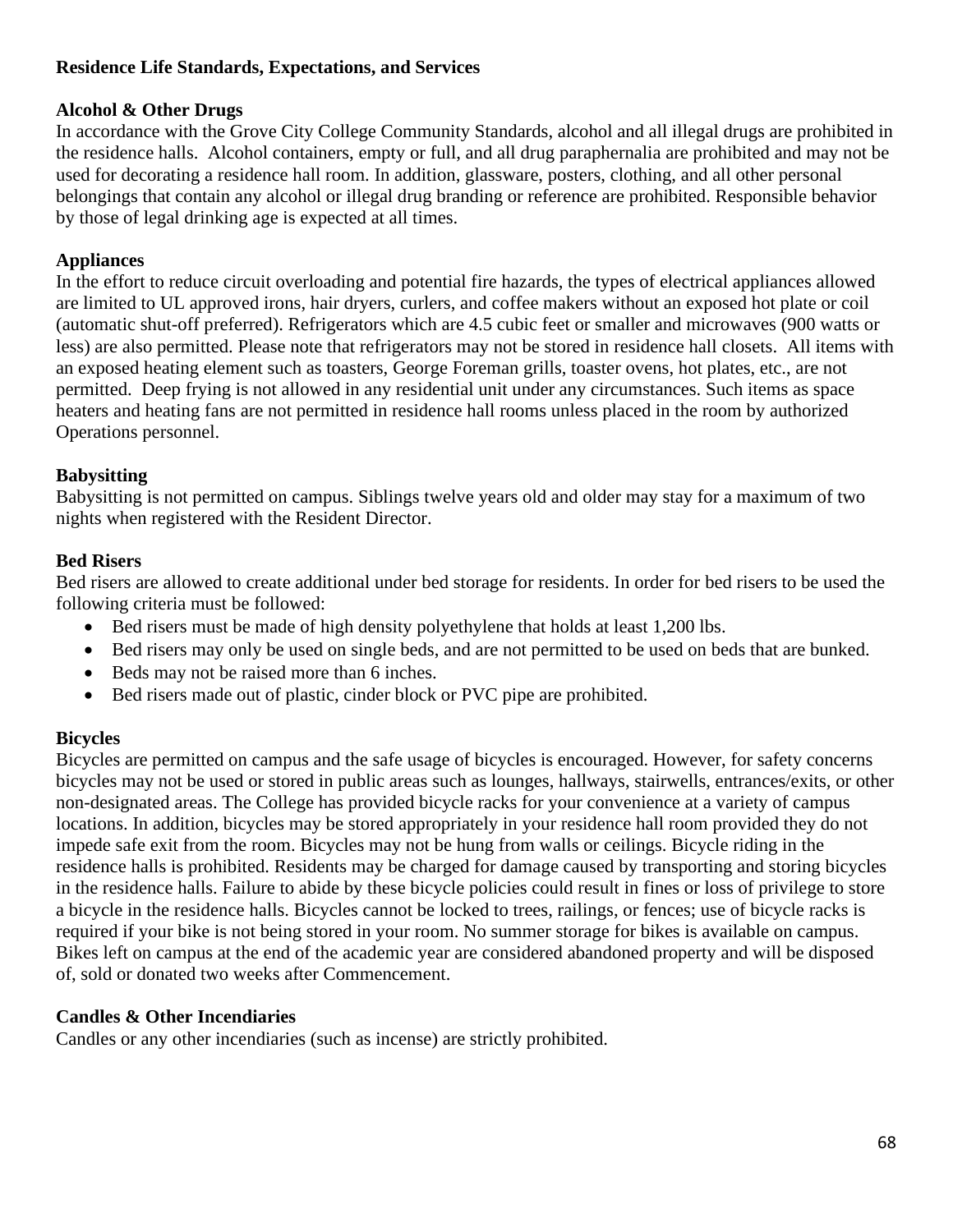# **Card Access System**

All external residence hall doors and some hallway doors require the use of an ID card for access. Students have access to same-gender residence halls. All doors are accessible by card during the day; some doors may not be accessible at night. Both male and female students have open access during Open Hours and to common lobbies from 9:00 a.m. - midnight. The card access system in such spaces is activated at midnight. Improper use of an ID card may result in a fine of up to \$100 and is considered a student conduct violation. See more information under the Community Standards and Information Technology Services.

### **Cleanliness of Residence Hall Rooms**

Students are responsible for the cleanliness and order of their residence hall room and furniture. Rooms are to be free of all trash including empty food and beverage containers. Perishable food items should be stored in sealed containers in order to limit the likelihood of insect concerns.

The floors of all residence hall rooms should be neat and easily navigable. Refrigerators should be cleaned regularly and free from mold or outdated food or drink. Clothes should be put away in drawers and/or closets. Clothes, sheets, and towels should be washed regularly to prevent odor and other health concerns. Vacuums are available for student use in each residence hall.

Rooms will be inspected periodically and over holiday breaks for health and safety concerns. Rooms of first year students may be inspected by the Residence Life staffs of Memorial, Hicks, West and North Halls on a more frequent basis in the first semester to ensure cleanliness standards are up to par.

If concerns exist as to the condition of a student's room the student will be given a window of time to remedy the issue. However, if the student fails to respond to the staff's cleaning requests a fine may be levied. Students in residence halls with two or fewer rooms sharing a suite bathroom are responsible for the cleanliness of the bathrooms as well.

While the College will deep-clean these bathrooms over Thanksgiving, Christmas, and Spring Break, the expectation is that students are cleaning the bathrooms throughout the rest of the academic year. Failure to appropriately clean the bathroom could result in fines being levied. For questions regarding appropriate room conditions, please contact your Resident Director.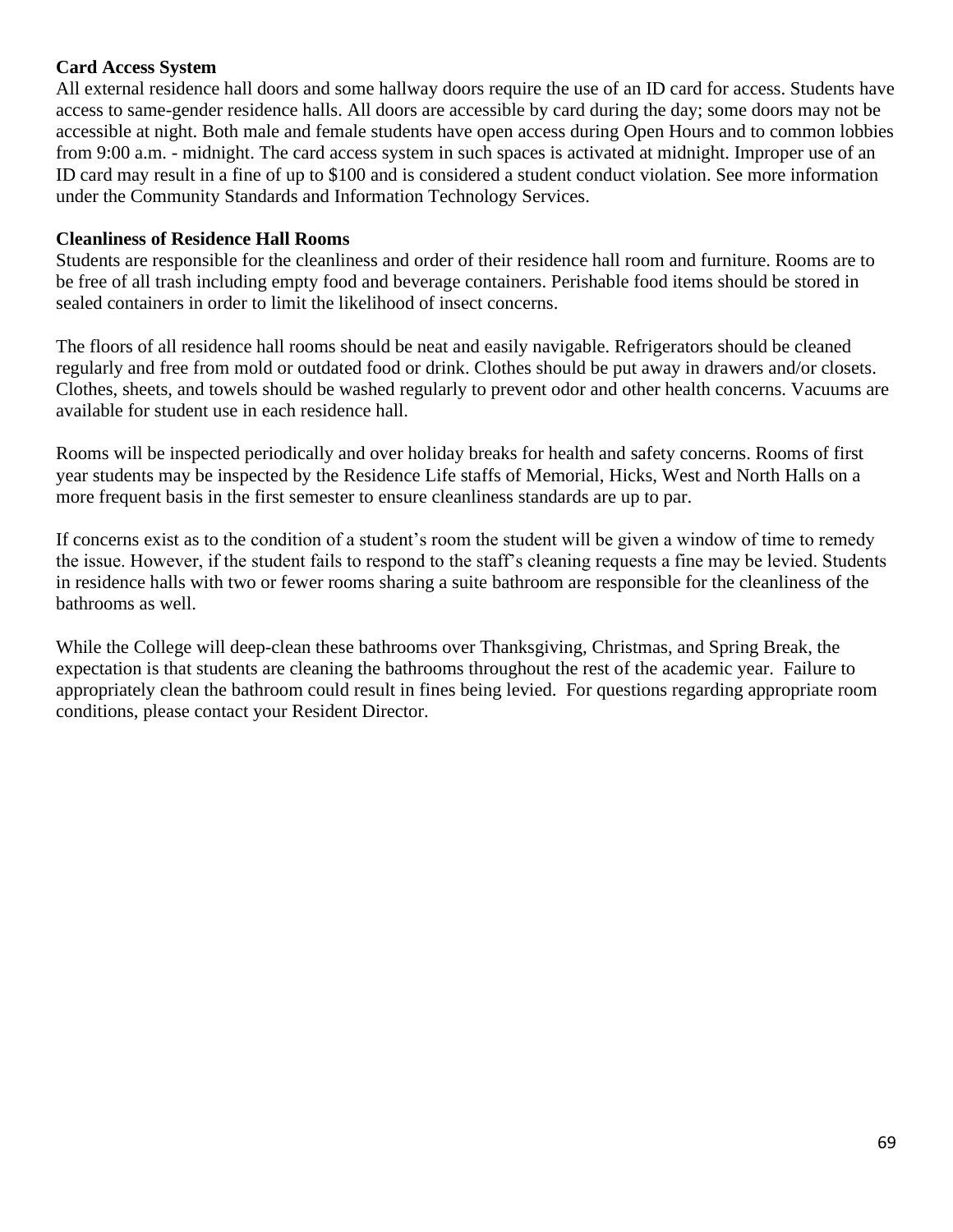# **Confiscation Policy**

Certain items are prohibited in the residence halls. These items are subject to confiscation by Residence Life and Campus Safety personnel. When appropriate, confiscated items will be turned over to the Campus Safety Office and disciplinary action taken by the Office of Student Life & Learning. Items include, but are not limited to:

- Alcohol
- Alcohol or drug paraphernalia
- Adjustable arm lamps with all plastic shades and all halogen lamps
- Candles and incendiaries
- Coffee pots, mug warmers, and/or other appliances with a hot plate, open flame or exposed heating surface.
- Curtains and drapery other than those provided by the College
- Explosives (including fireworks)
- Extension cords failing to meet the minimum standard of 14-gauge wire
- Firearms
- Grills and/or flammables
- Heaters, air conditioners, and ceiling fans
- Helium Tanks
- Illegal Drugs
- Knives with blades larger than 4 inches
- Live Christmas trees
- Multiple outlet adaptors without surge protectors
- Obscene or Pornographic materials
- Pets (other than fish)
- Road signs, road cones, or other public property without proof of purchase
- Satellite dishes
- Surveillance cameras
- Unapproved air conditioners or space heaters
- Weapons of any sort, including water balloon launchers, air soft guns, and spent munitions.
- Wireless Routers

In some cases, Residence Life staff will issue a fine and place the item in storage, allowing the student to take it home at a later date. At the discretion of the Resident Director, storing items will only be allowed on a very limited basis taking into consideration safety, space, length of time in storage, etc.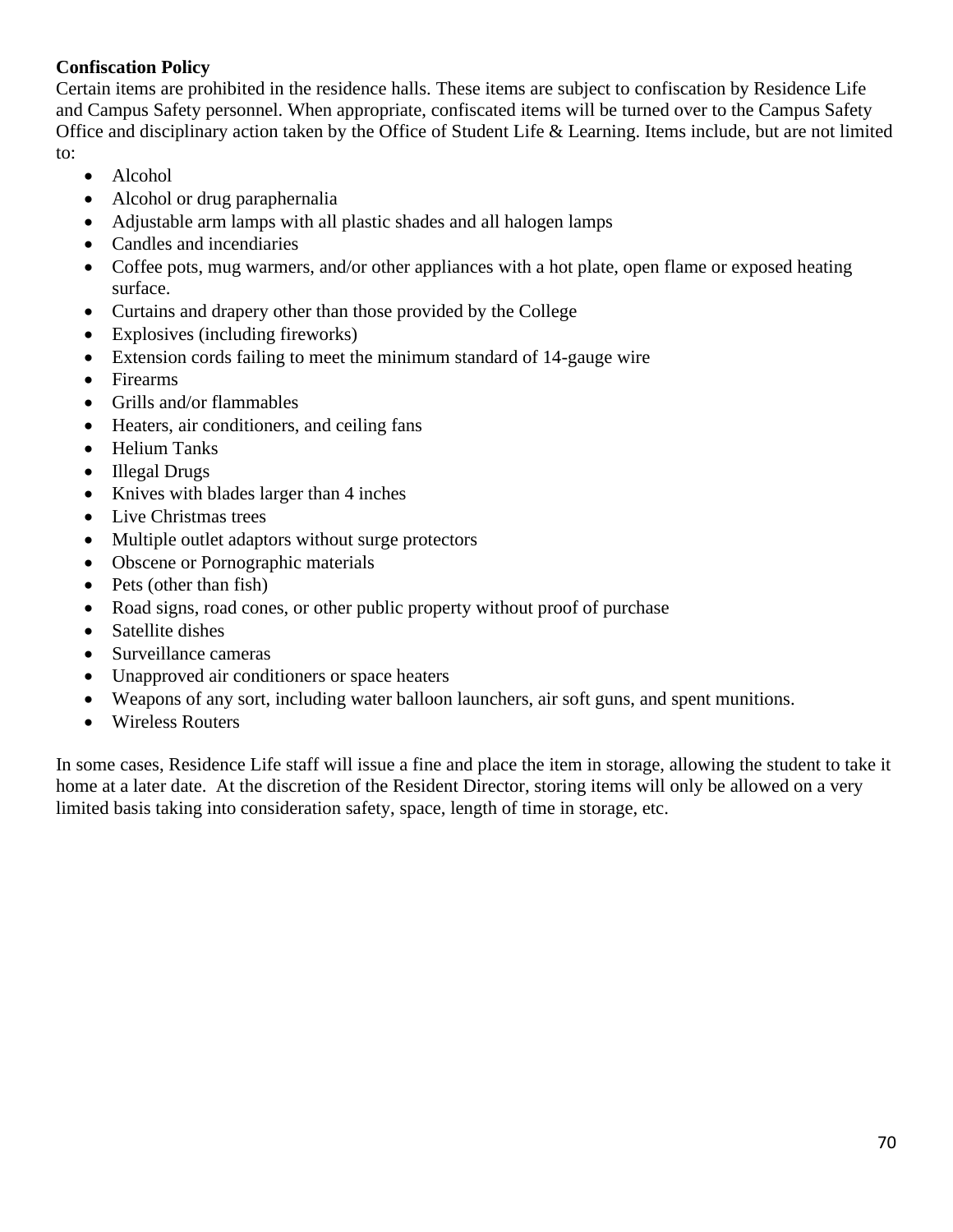# **Cooking**

For environmental, health, and safety reasons, cooking is not permitted in residence hall student rooms. Cooking is allowed in the approved kitchens present in some halls, i.e. South Recreation Hall, Ketler Recreation Hall, and in the Colonial Hall Apartments. (See "Appliances" for UL approved appliances permitted in your residence hall room.) Ketler Recreation Hall Kitchen can be reserved through my.gcc.edu or may be used as available.

# **Courtesy & Quiet Hours**

To ensure a safe and healthy living and learning environment the College has provided that **"Quiet Hours" will be observed from 11:00 p.m. to 7:00 a.m. Sunday night through Thursday morning and from 12:00 a.m. to 7:00 a.m. Friday night through Sunday morning** in each residence hall. During final exams, 24-hour quiet hours are in effect. During Quiet Hours all students and other persons in and around the residence halls are expected to refrain from making or causing noise, or any other disruption, which infringes upon the rights of residents to study, reflect, and sleep. For purposes of clarity, any noise from student rooms or apartments which can be heard in adjoining rooms or apartments will be considered a violation of Quiet Hours. Likewise, any excessive noise in the hallway, residence hall common areas, hall or outside a residence that disturbs someone in a residence hall room will be considered a violation of the Quiet Hours policy.

Because of the diversity of student schedules and lifestyles, individual needs for study, reflection, or sleep do not always correspond with enforced quiet hours. In the spirit of courtesy and in light of the academic nature of Grove City College, the need and/or desire for a quiet atmosphere will take precedence over an atmosphere of noise. As a result, Courtesy Hours will be in effect at all times.

In any situation involving differences of opinion regarding Quiet Hours and/or Courtesy Hours, all parties involved should demonstrate understanding and civility toward one another and should attempt to resolve conflicts among themselves prior to involving the Residence Life staff. Students are encouraged to share responsibility in upholding quiet hours.

# **Damages & Billing**

Any damage that occurs to College facilities or property will be billed to the responsible individual(s) via student accounts. Disciplinary action is also possible if the circumstances resulting in the damage so warrant. When damage cannot be attributed to the responsible person(s), all appropriate students may be held responsible for the cost of repair, i.e., residence hall floor. In the case that a floor is held responsible, the cost billed will be the actual cost of materials and labor.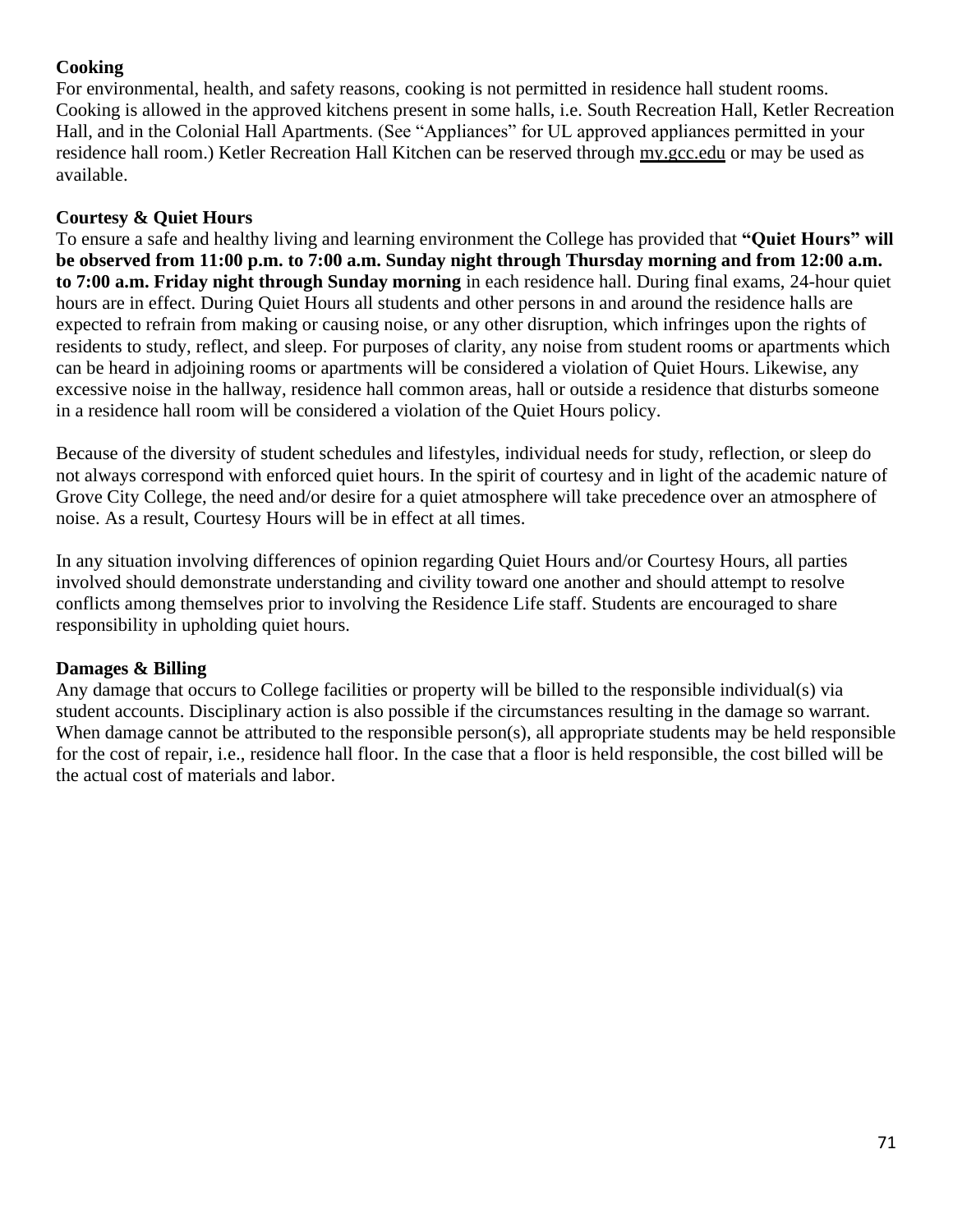## **Decoration & Personalization of Room**

The College desires that its students view their residence halls as a "home away from home" and encourages personalization of residence hall rooms. However, for reasons of safety and upkeep students are expected to adhere to the following guidelines while doing so:

- Door numbers must be visible at all times.
- Nothing may hang from or be affixed to the ceiling or sprinkler heads.
- Flame retardant draperies or blinds are furnished by the College in residence halls and may not be removed. No additional curtains may be hung.
- Fabric may not be hung on the ceilings or walls or around windows and doorways.
- Paper or cloth decorations hanging in doorways are prohibited.
- Windows and all access doors must be clear from obstruction.
- Doors must be able to open to the maximum radius.
- Paint of any kind is not to be used on Residence Hall or Apartment walls.
- White mounting putty or Scotch 3M Command Adhesive strips may be used on traditional residence halls walls and doors. The use of nails, screws, or tacks on residence hall furnishings, doors and walls is prohibited. Please note 3M strips need to be removed per the instructions on the package to prevent facility damage. No adhesives are permitted (such as the above) on Colonial Hall Apartment walls. Posters may be hung with thumb-tacks and small nails only in Colonial Hall Apartments.
- The College reserves the right to require the removal of decorations deemed to be inappropriate. All decorations are subject to the approval of the Residence Director and/or Student Life & Learning personnel. Decorations may not contain nudity, foul or abusive language, alcohol or drug references, pornography in any form, or any image or language associated with the occult. All decorations must be in good taste.

#### **Donations**

If a student, family member, or friend of the College desires to donate an item such as a piano or furniture to the residence halls, they must contact the Director or Assistant Director of Residence Life for instructions on how to proceed.

## **Doors, (unauthorized propping, or tampering with)**

Exterior, stairway, attic, and any other security doors are not to be propped or tampered with in any way. Student cooperation in this matter is imperative in ensuring the safety of residents and the residence hall facilities.

## **Evacuation**

Emergency evacuation procedures are posted in each residence hall room. All fire alarm soundings should be treated as an actual fire, and the building must be evacuated immediately. During an evacuation, students should proceed to their residence hall's designated meeting location. Students who fail to evacuate during a fire alarm or emergency evacuation will be subject to disciplinary action. After an evacuation, students are not to return to the building until a Campus Safety Officer or Resident Director has granted permission, even if all fire alarms have been silenced.

## **Extension Cords**

All extension cords used in the residence halls should be a minimum 14-gauge wire. Only power strips and multiple outlet adaptors with surge protectors may be used in order to prevent power outages and fire hazards. Electrical cords should not be run underneath carpets or doors.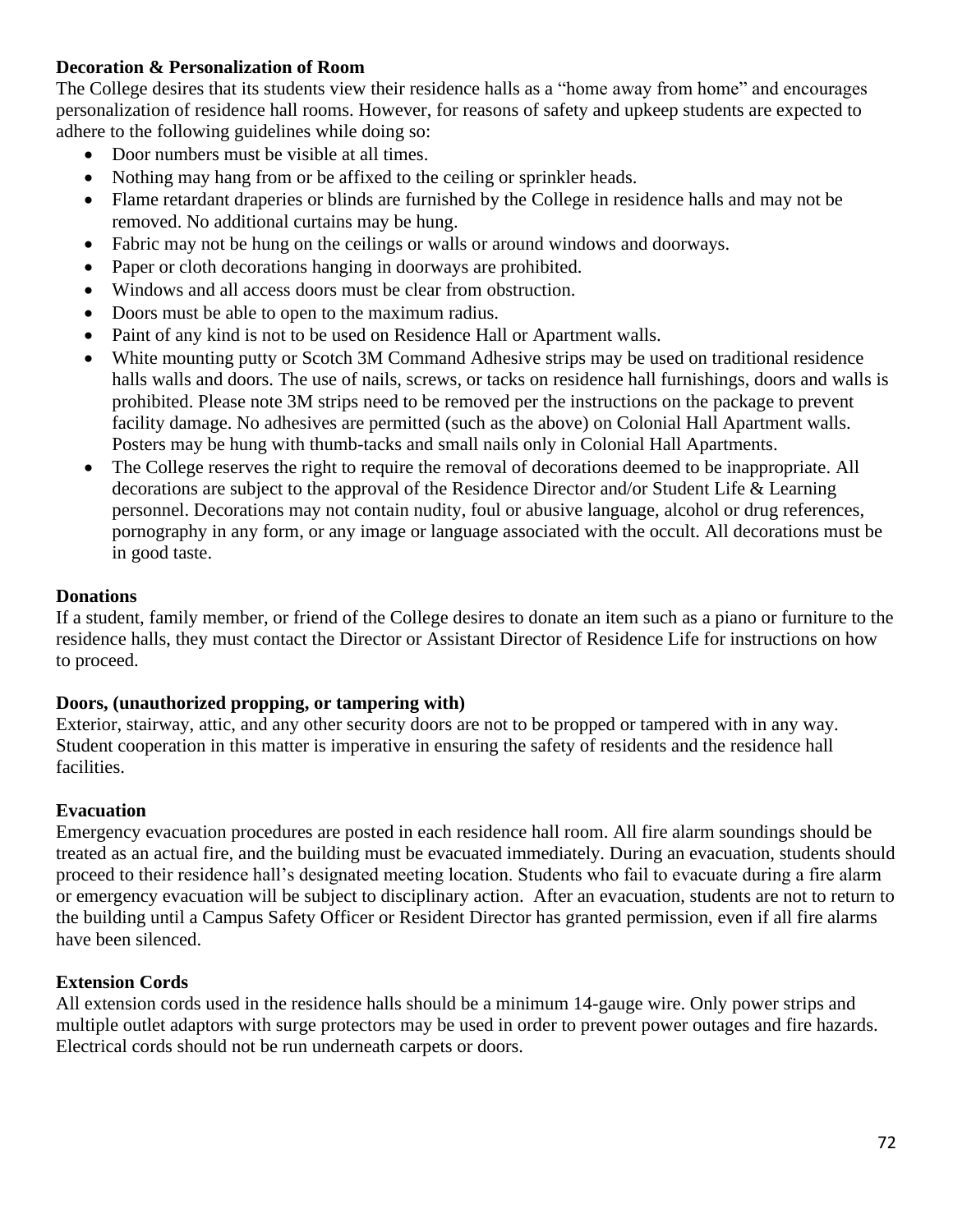# **Fire Equipment, Signs, & Fire Doors**

All fire-related equipment, including fire extinguishers, hoses, alarms, exit signs, emergency lights, and notices are available for the purpose of saving lives. The equipment is to be used for fires only. Unauthorized use of or tampering with any safety equipment is a serious violation of College policy and local, state, and federal law and may result in disciplinary action from the College as well as criminal prosecution. See Sprinkler System section below for further fire safety information.

## **Furniture**

Each resident student is provided with a bed, mattress, dresser, desk, chair, and closet or wardrobe. Students will be held accountable for the following standards regarding residence hall furniture usage:

- Furniture is to remain in the room at all times. Residence hall furniture should not be stored in hallways, hall closets, attics, or other locations within or outside of the residence hall other than the residence hall room for which it was originally assigned.
- Furniture should be used for the purpose for which it is intended. For example, wardrobe doors should not be removed and used to construct bookshelves.
- Furniture is not to be disassembled nor be permanently altered in any way.
- Furniture that is not manufactured for stacking may not be stacked. Beds designed for bunking may not be stacked more than two high. Stadium seating of couches and all other furniture is not permitted.
- Non-College issued furniture that is added to the room by the student must be in good condition, and fit the room in such a way that the beds, center of the room, and access doors are clear of all obstructions. Large/Heavy pieces of furniture (Pool tables, Safes, etc.) should be examined by the RD before entering the residence hall Students are encouraged to use extreme caution in bringing in outside furniture to ensure that it is free of pests such as bed bugs, cockroaches, fleas, ticks, etc. Any pests brought in by outside furniture (and/or other belongings) will be removed by the College at the responsible student(s) expense using what the College determines to be appropriate methods and/or outside resources to treat and eradicate the problem. Water beds, lofts, or platforms are not permitted and shelves may not be placed over beds or access doors.
- All problems with or damage to College-issued furniture should be reported to the student's Resident Assistant or Resident Director as soon as possible upon discovery of the concern.
- Should pest (roaches, bed bugs, etc.) be transported into College facilities via student owned furniture (an or other belongings) treatment and eradication will be conducted via a College-approved pest control service provider at the full expense of the student(s).

## **Garbage Removal**

Trash receptacles within the room, suite or apartment are to be provided by the residents, and residents are responsible for removing their own garbage. Garbage disposal sites are located within the vicinity of each residence hall, and all personal trash must be taken to these sites. A fenced-in dumpster with card access is located outside the northwest end of the Colonial Hall Apartments for apartment residents' use. Failure to properly dispose of garbage, including placing personal trash in common areas such as bathroom receptacles, hallways or lobby trash cans may result in disciplinary action. See also recycling.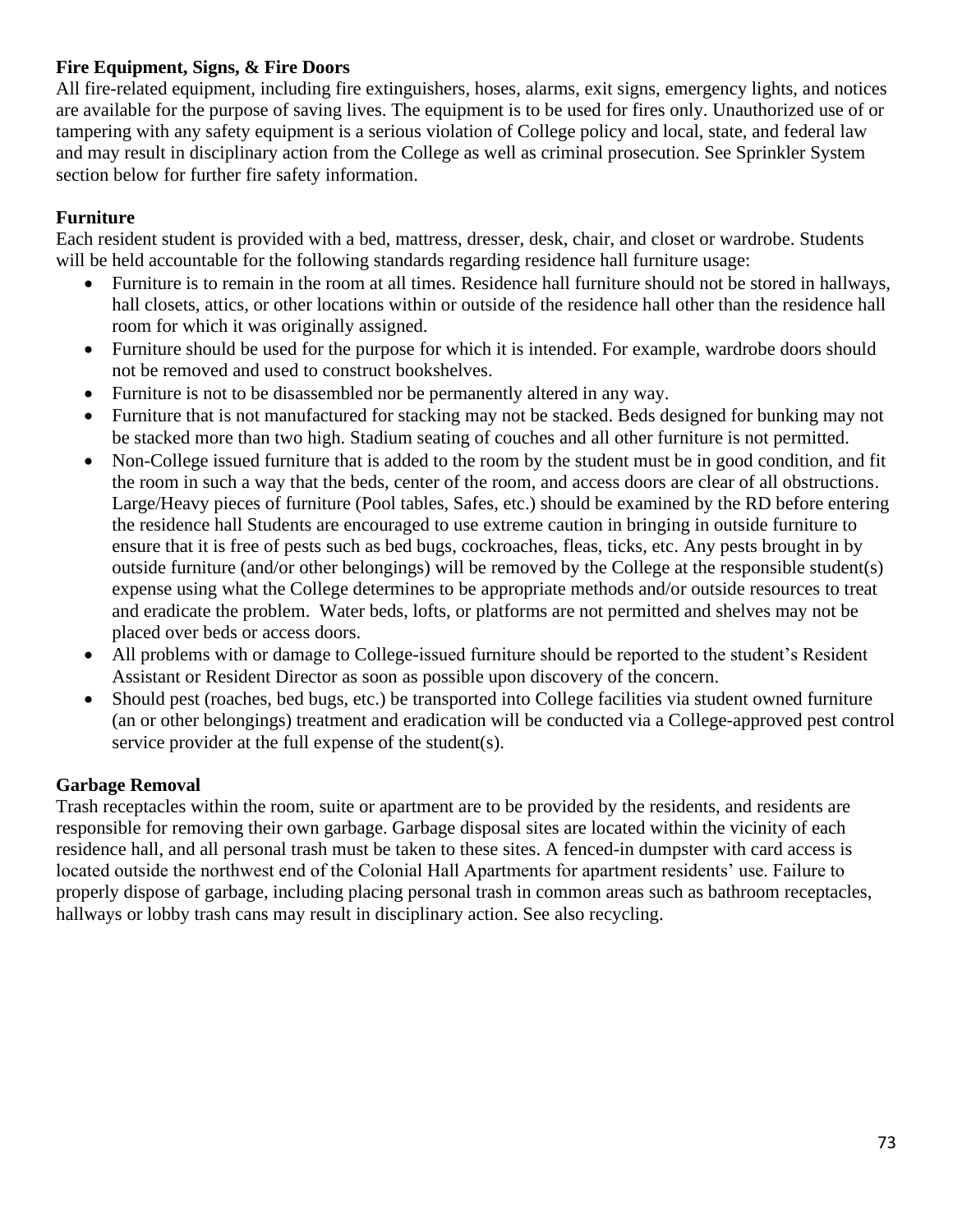## **Guest(s) and/or Overnight Guest(s)**

Guests are expected to abide by all campus policies. The assigned occupant of a room assumes responsibility for the actions of his/her guests and any violation of College policy taking place in the room independent of his/her personal involvement. Guests who fail to adhere to College policies and expectations are subject to removal from College premises. In addition, guests with vehicles parked on campus must secure a visitor's parking pass from Campus Safety upon arrival.

Overnight guests of the same gender are permitted in the College residence halls if they are invited and accompanied by a resident of the building. **Residents are required to register their overnight guests with the College.** Adult guests may stay overnight for up to two nights in a row. A guest may stay no longer than seven nights in any semester. Overnight guests of the opposite gender are not permitted. Children under the age of eighteen (legal minor) may not stay as overnight guests in the residence halls without prior written permission from the minor's parent or legal guardian. See also Babysitting.

An enrolled resident student may not be considered the guest of another student. However, commuter students will be treated as overnight guests. In the case of inclement weather, a commuter may be granted permission for a one-night stay with a resident.

Guest(s) may not stay overnight with students who are being housed during a break for which the College is closed. Guests are also prohibited during breaks and during Intersession.

Out of respect for one's roommates, invitations to overnight guests should always be made after consulting with all the residents of the room/suite/apartment where the guest(s) will be staying.

# **Hallways**

Hallways must be kept clear at all times. No shoes, clothes, umbrellas, trash, rugs, furniture or other personal and/or group items may be left in the hallways at any time. This ensures hallways are navigable during emergencies and assists our housekeeping staff as they maintain the cleanliness of the residence halls.

# **Keys & Lock-Outs**

Resident students are provided a key to their room when checking into the residence halls. If a resident is locked out of his/her room, the residence hall staff can provide access. In the case of a lock-out the student requiring access to their room should contact his/her Resident Assistant. If the Resident Assistant is not available the student should contact his/her Resident Director. If the Resident Director is unreachable then the student should contact Campus Safety. Please note a student may be charged if he/she has made repeated requests to be let into his/her room.

Resident students are responsible for their residence hall rooms and the activities that take place in them. As a result, residents are encouraged to make every effort to ensure that their rooms are locked when they are out of the room and to have their room key on them at all times.

Any loss of a key should be reported immediately to the Resident Director. A replacement charge of \$50.00 will be assessed to the student's account for each lost key. A charge will be incurred by the student to replace a bent or otherwise unusable key. Duplication of keys is prohibited.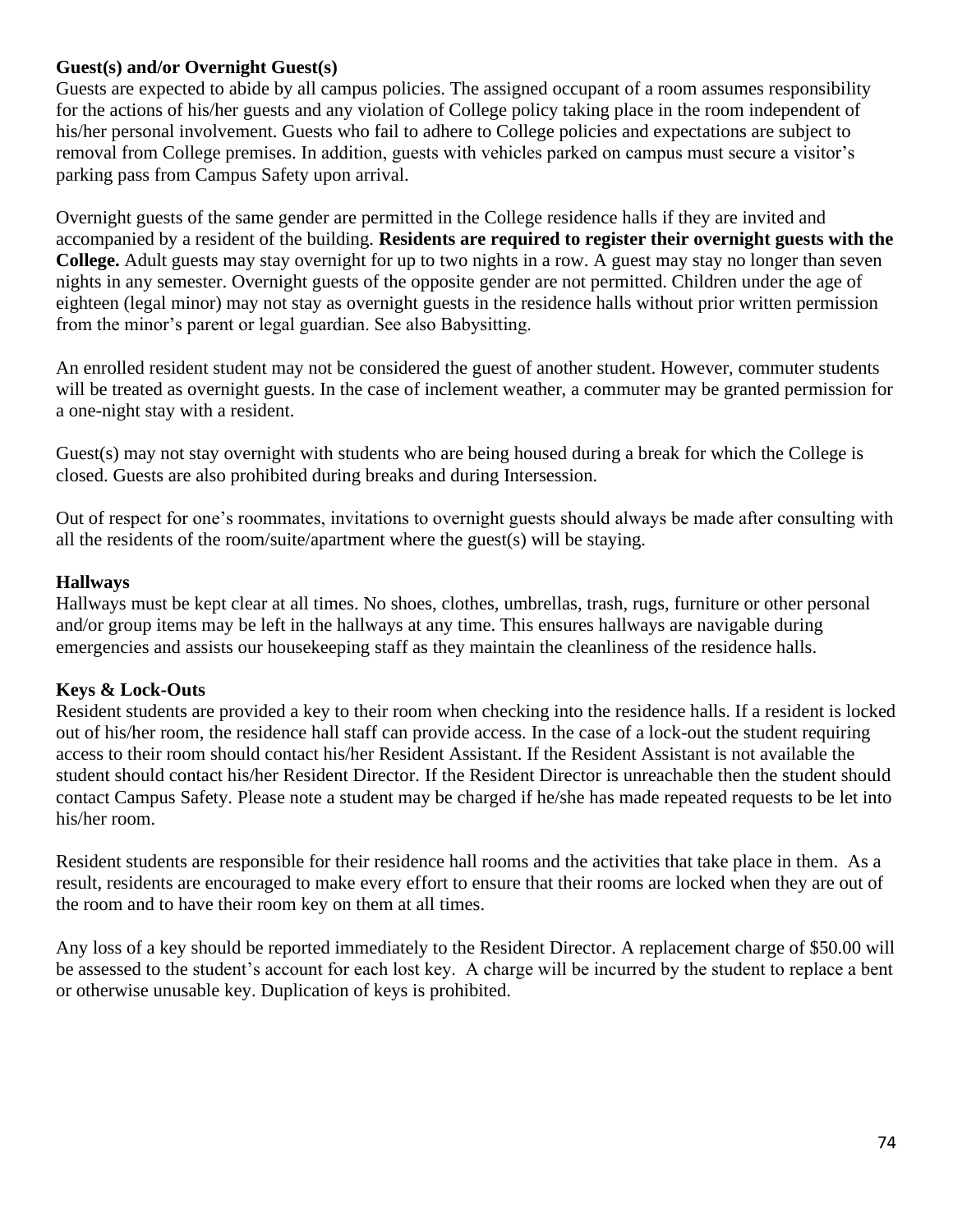# **Laundry Facilities**

Laundry facilities are available in all traditional residence halls and service is free of charge. These laundry machines are owned and managed by ASI Campus Laundry Solutions. Service issues with this equipment should be immediately reported to your Resident Director since laundry equipment can typically be handled in one business day. Please note: the washing machines require high-efficiency detergent.

# **Lobby and Public Areas**

The use of lobbies and public areas in the residence halls for studying, recreation, or group meetings is encouraged. Public areas include, but are not limited to, lobbies, hallways, bathrooms, stairwells and study areas. To ensure that these spaces are an asset to the entire residence hall:

- Furniture is provided in residence hall public areas for the use of all residents in the building. removal of furnishings from these public areas is prohibited and will be considered theft.
- Televisions are located in many common areas. Residents are encouraged to show respect for the members of their community by avoiding the public viewing of content that may be considered offensive and inconsistent with the College's community standards in these areas. Students who rent or own films should abide by the Federal standards with regard to the public showing of such films. Published guidelines are available in the Student Life and Learning Office.
- Residents are asked to show respect to College housekeeping staff by assisting staff in keeping public areas clean and by returning furniture to its original location after use.
- Lobbies in the women's residence halls and Memorial Hall are open to all students from 9:00 a.m.-12:00 a.m. seven days a week. Ketler Rec will be open 24 hours, unless otherwise specified. South Rec will be open until midnight.
- No food or drink is permitted in South Lobby due to the formal furnishings and the desire to maintain the traditional atmosphere of the area.
- Out of respect for members of our community, sleeping in residence hall lounges is prohibited..
- See also Public Display of Affection

# **Lofts**

Self-constructed or purchased lofts are not permitted in the residence halls. College-provided loft equipment is only available in certain residence halls. Consult your Resident Director with further questions.

# **Maintenance and Housekeeping**

Grove City College makes every effort to keep its facilities in good condition. Housekeeping and Maintenance staffs work in every residence hall to keep the public areas clean and in working order. Residents are responsible for the cleanliness of their individual rooms and apartments and are expected to treat residence hall facilities and furniture with the utmost care. Maintenance and Housekeeping requests need to be submitted using the Student Work Order Request form on my.GCC. Please do not direct requests to Operations.

Please note that maintenance and housekeeping personnel (often of the opposite gender) may enter the residence halls and resident rooms as early as 9:00 a.m. In the case of a facilities emergency, they may need access prior to this time. Please plan accordingly. Maintenance and Housekeeping reserve the right to enter student's rooms to complete work order requests, whether or not a student is present in the room. If a student is present, Maintenance and Housekeeping will confirm with the student that completing the work order at that time works for the student and, if not, arrange for a different time if need be.

Maintenance and Housekeeping workers are permitted to enter residence halls common areas prior to 9am, but will not enter living areas or residential hallways prior to 9 a.m. unless it is an emergency.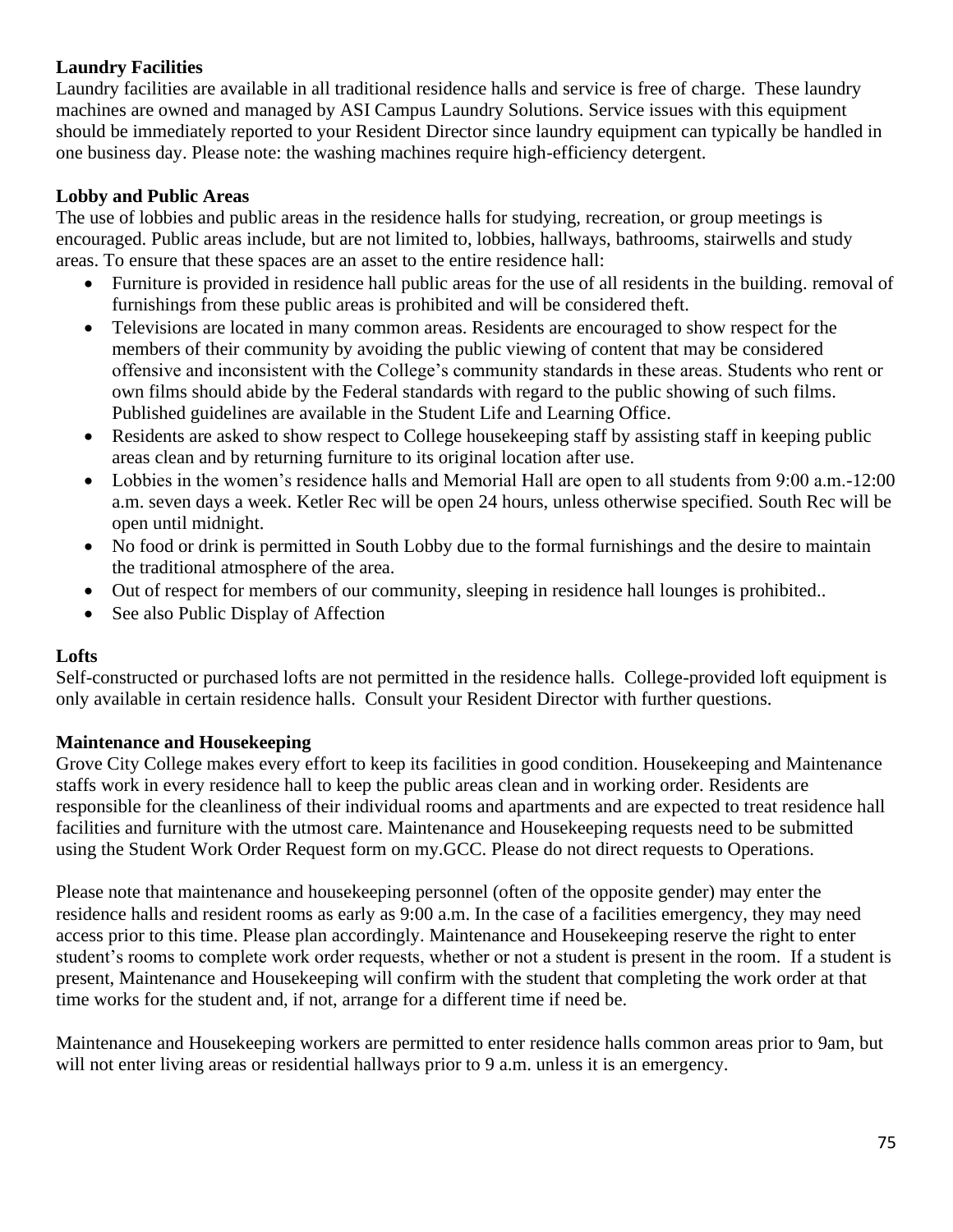## **Medical Transportation**

Transport to medical appointments cannot be the responsibility of the College or the Residence Life team. Students are encouraged to arrange transportation for routine medical appointments with Superior Ambulance Services (724-458-5350). Superior provides non-emergency transportation via van shuttle at a minimal fee. Arrangements must be made at least 24 hours in advance. Students may also want to contact Airport Orbit, Inc. at 724.794.4833 for possible taxi services . Those facing extreme circumstances may contact the Student Life and Learning Office for additional help.

Please note: Students should call Campus Safety at 724-458-3000 in the event of a medical emergency. While Campus Safety may transport a student to the Grove City Medical Center or the Zerbe Health Center, the College's default for medical emergencies is Superior Ambulance Services.

#### **Noise**

Because of the close proximity of the residence halls, noise outside the halls must be maintained at a reasonable level. For this reason, loud music (including stereo speakers in room windows), the playing of musical instruments, and other noise (including sports activities) are not permitted in the residential areas, unless special permission is granted by the Resident Director. (For more information regarding noise in the residence halls please see the above section entitled "Courtesy & Quiet Hours").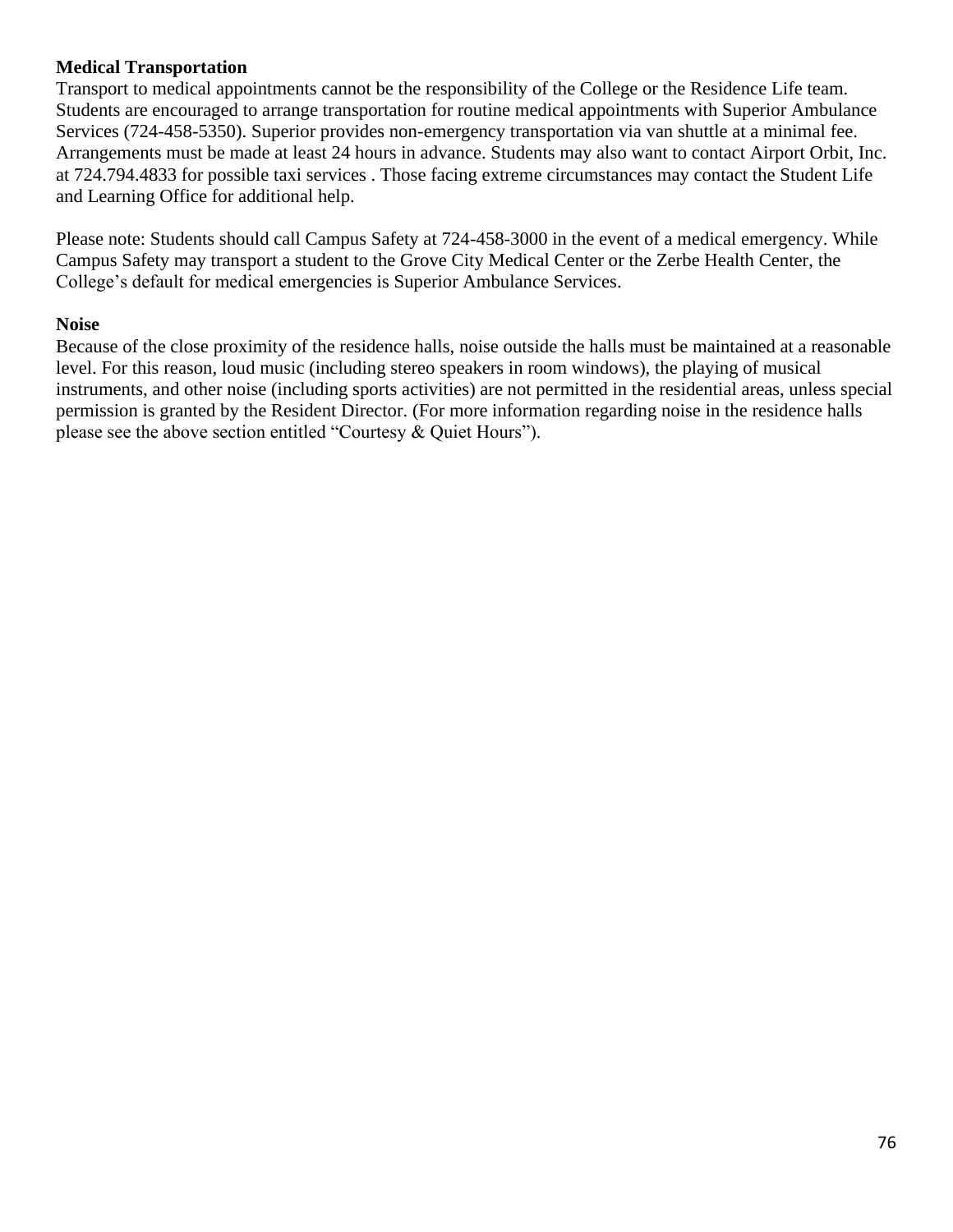# **Open Hours**

Open hours are the opportunity for members of the opposite gender to visit individuals' rooms in accordance with the policies and hours established by the Office of Student Life & Learning. Only invited guests are permitted in the residence halls. At no other times are members of the opposite gender permitted beyond the lobby of any residence hall unless they have permission from the Resident Director.

A visiting student of the opposite gender who is currently enrolled at the College must sign in to the floor that they are visiting on the provided Open Hours Log sheets located on each floor of the residence halls. When leaving, the visitor must also sign out using the same log sheet they signed in on. This is important since some floors have multiple log sheet locations. After signing in, currently enrolled student visitors are free to visit multiple rooms on that particular floor as long as their presence is welcomed by the residing student(s) and as long as they have signed into the floor upon entering and sign out upon leaving. Guests (visitors who are not currently enrolled students) need to specify on the Open Hours Log which particular room they are visiting and the name of their host/hostess. These guests must also be escorted through the building by their hosts or hostesses at all times. Guests also must sign-in and sign-out on this same Open Hours Log.

At no time are guests of the opposite gender permitted to use hall bathrooms during Open Hours, but may instead use lobby bathrooms.

Doors to rooms where visitors of the opposite gender are present must remain open a width of at least four inches. In suite areas, doors to the suite hallways, as well as the door to the room, must remain open. A light other than the TV must be on in the room. It is further expected that men and women will act in a way that shows respect for themselves and others.

Open hours in traditional residence halls:

Wednesday 7 p.m.-10 p.m. Friday 7 p.m.-12 a.m. (midnight) Saturday 1 p.m.-12 a.m. (midnight) Sunday 1 p.m.- 10 p.m.

Open hours in Colonial Hall Apartments are different from the rest of campus. See the "Colonial Hall Apartment Life" below.

Note: Permission to have non-student family members of the opposite gender in one's room during nonvisitation hours should be sought in advance from your Resident Director. Failure to do so may result in the Resident Director being unavailable and consequently, no authorization for such visitation.

## **Pets**

No pets, other than fish in an aquarium no larger than ten gallons, may be kept in the residence halls.

## **Pranking and Vandalism**

Students should respect the property of the college and of fellow students at all times. It is important that residence halls be welcoming and safe spaces for students. Students are strongly encouraged to be mindful of the impact of their decisions on their fellow students and on the College staff in Residence Life, Housekeeping and Operations. Vandalism under any circumstances is unacceptable. If vandalism or pranking cause damage(s) to college property or requires labor for cleaning, the students involved will be charged for labor and replacement or repair costs. When deemed necessary, additional sanctions may be applied through the student conduct process. In some instances where the individual(s) involved is not known, a hall or building may collectively be held responsible.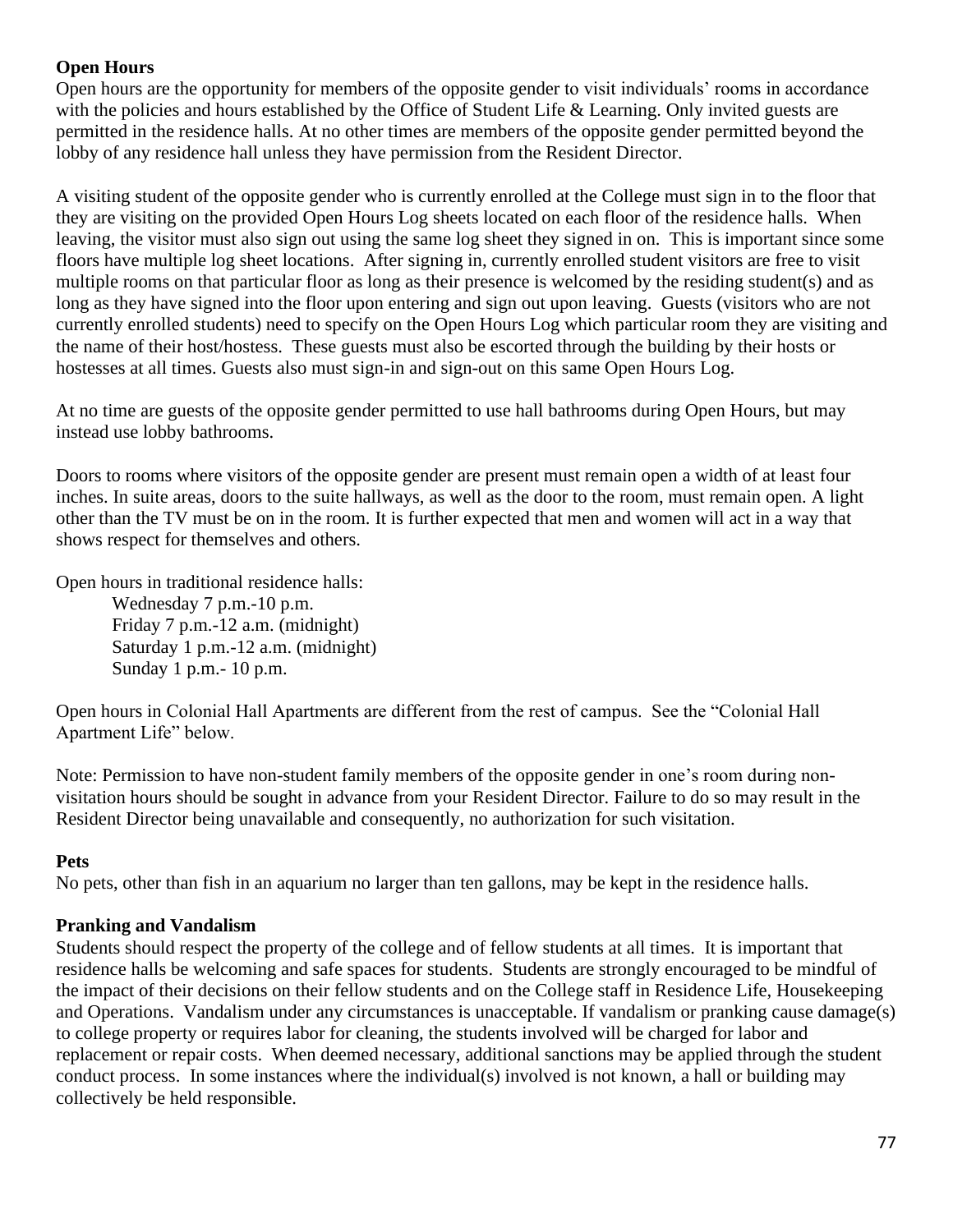## **Public Displays of Affection**

Men and women on campus should act in a way that shows respect and honor toward each other and toward those around them. If students are acting in a manner that is not in accordance with Christian standards or that is making others uncomfortable such that the lobby's public nature is threatened or disrupted or if there is concern for the behavior taking place, College personnel may ask them to stop or leave a particular area. The same applies in a student's room.

# **Recreation**

Lawns outside of the residence halls may be used for casual play by small groups of students. Students must use shoes without cleats when playing on residence hall lawns. Only wiffleballs should be used in the immediate area surrounding the residence halls. Tennis balls, baseballs, handballs, etc., are not appropriate for residence hall lawn play. Golf is not to be played on College property. Students are encouraged to use the intramural playing fields for recreational purposes. Teams and large groups are required to use the intramural playing fields or other approved fields. Again, where evidence exists that casual play is causing damage to the lawns or residence halls, students may be asked not to use those areas, for a period of time or permanently in order to restore the lawns.

# **Recycling**

Recycling receptacles are available in each residence hall for student use. Although recycling is not mandatory, it is strongly encouraged. Each residence hall follows its own procedure regarding the emptying of recycling receptacles on a weekly basis. If you would like to assist in our recycling efforts, please contact your Resident Director.

## **Room Access, Inspections and Searches**

Although the College values a student's right to privacy, in an effort to maintain an educational atmosphere, safe and effective living conditions, and in furtherance of the College's mission, the College reserves the right to enter any residence hall room, suite, apartment, or other related facility for the purposes of periodic inspection, repair or routine maintenance, health or safety concern, or where there is a reason to believe that College policy is being violated.

Please note: during Thanksgiving, Christmas, Spring/or Easter breaks, Residence Life staff will conduct routine health and safety inspections of all residence hall rooms. In addition, periodic health and safety inspections may be done in all first year students residence hall rooms. Please note that the College reserves the right to inspect student refrigerators at any time due to the need to maintain clean and healthy living conditions for all residents.

If a concern exists that a College policy violation is taking place, the College reserves the right to inspect and search any room on campus at any time with or without the presence or knowledge of the students living in the room. An inspection or search includes all areas of the room and/or apartment, including equipment within the premises, such as computers and their contents, even if the equipment is not owned by the College.

If a College official finds any improper or illegal material, items, and/or persons within the room during the course of a search, the official will remove such items and/or persons from the room and make a full report to the Student Life & Learning Office.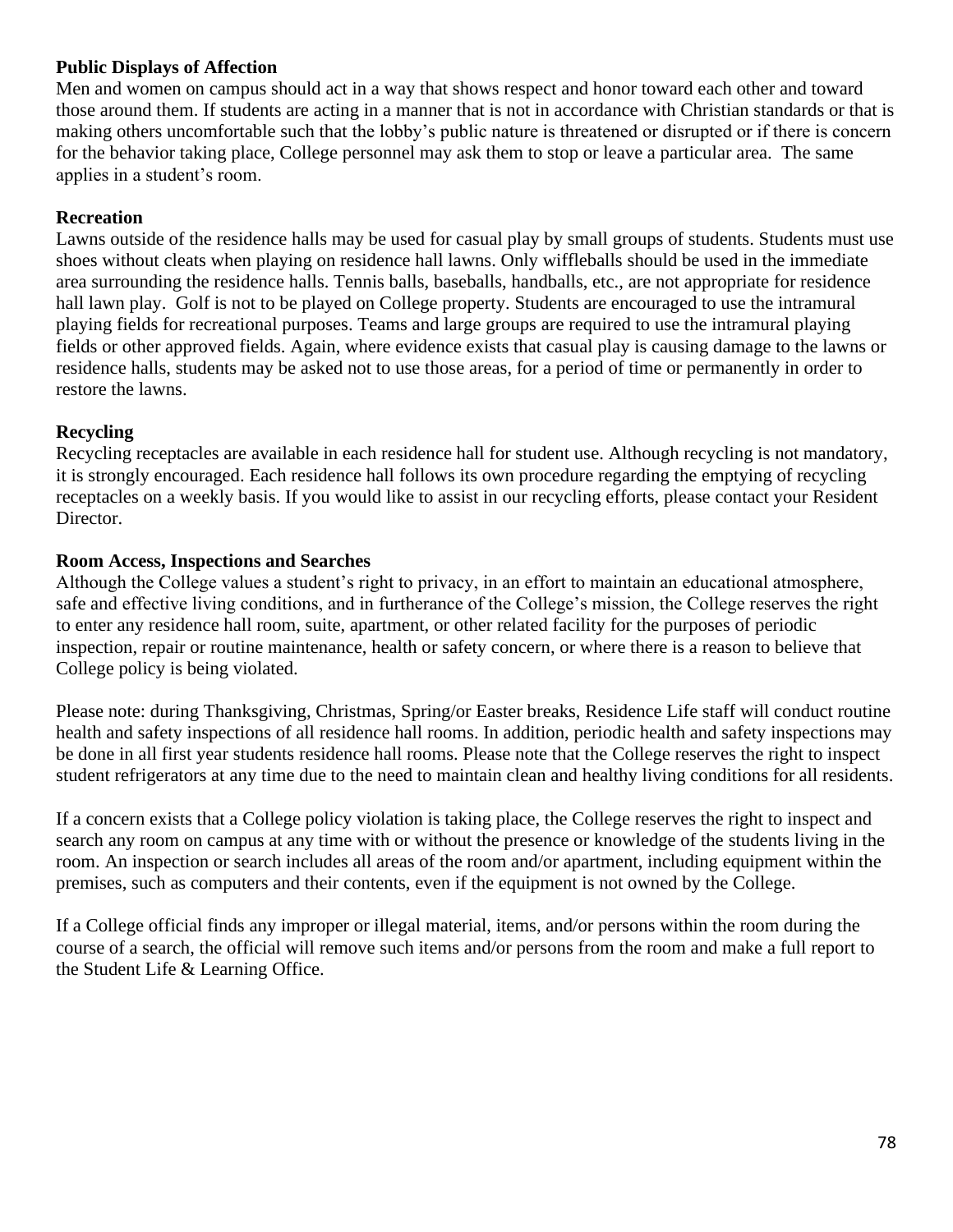## **Sales & Solicitation**

To protect each student's right to privacy in our residence halls, door-to-door sales and/or solicitation by students and/or outsiders are strictly prohibited. Advertising of private products by students is permitted only with approval from the Resident Director and only in appropriate locations as time and space permit. Students who observe sales and/or solicitation occurring should contact a Residence Life staff member or Campus Safety at 724-458-2111.

# **Smoking**

Smoking and the use of e-cigarettes (vaping) are not permitted in the Residence Halls. Those who smoke outdoors are encouraged to be considerate of those entering and exiting Residence Hall buildings and are asked to avoid blocking building access. Smokers are also asked to refrain from smoking directly outside of doors and windows and to be considerate of noise levels at night. Finally, smokers may be asked to move further away from the building at any time. In order to maintain the beauty of the campus, receptacles have been placed strategically and smokers are asked to dispose of tobacco waste appropriately.

# **Sports in the Hall**

For safety, noise and potential damage or injury reasons, students are not permitted to engage in sports in the hallways. Additionally, scooters, skateboards and rollerblades are not to be used inside the residence halls. Students who cause damages to college property due to sports being played in or around residence halls could be charged accordingly.

# **Sprinkler System**

Objects may not be hung from a sprinkler head or its casing. Obstructing sprinkler heads or pipes in any way may result in a \$100.00 fine for each violation. Carelessly or negligently activating a sprinkler head may result in disciplinary action and damage costs. Since sprinkler systems have possible bacterial contamination, students coming into contact with water from the sprinkler system should report to Zerbe Health Center immediately.

# **Storage**

Several residence halls have storage areas for student use. Only approved items such as luggage and plastic bins with lids may be stored in these areas. So that all residents may take advantage of storage spaces, students are limited to two items in a storage area unless otherwise posted; any additional items must be approved by the Resident Director. All stored items must be properly identified with the owner's name and room number. Other stipulations on storage may be put in place by the Resident Director. Please contact your Resident Director if you have questions regarding availability of storage and/or proper usage of such space.

The College does not store students' personal belongings over the summer break. However, there are several local storage companies that will provide reasonable rates for students who desire to store their personal belongings locally during the summer months.

At the conclusion of the academic year, any items left behind will be considered abandoned. Students will have approximately two weeks from the date of graduation to claim and retrieve personal items left behind at checkout. Items determined to be of appropriate quality will be auctioned off (with proceeds going to on-campus groups and/or charities), or donated to local charities. All other items will be disposed of by the College.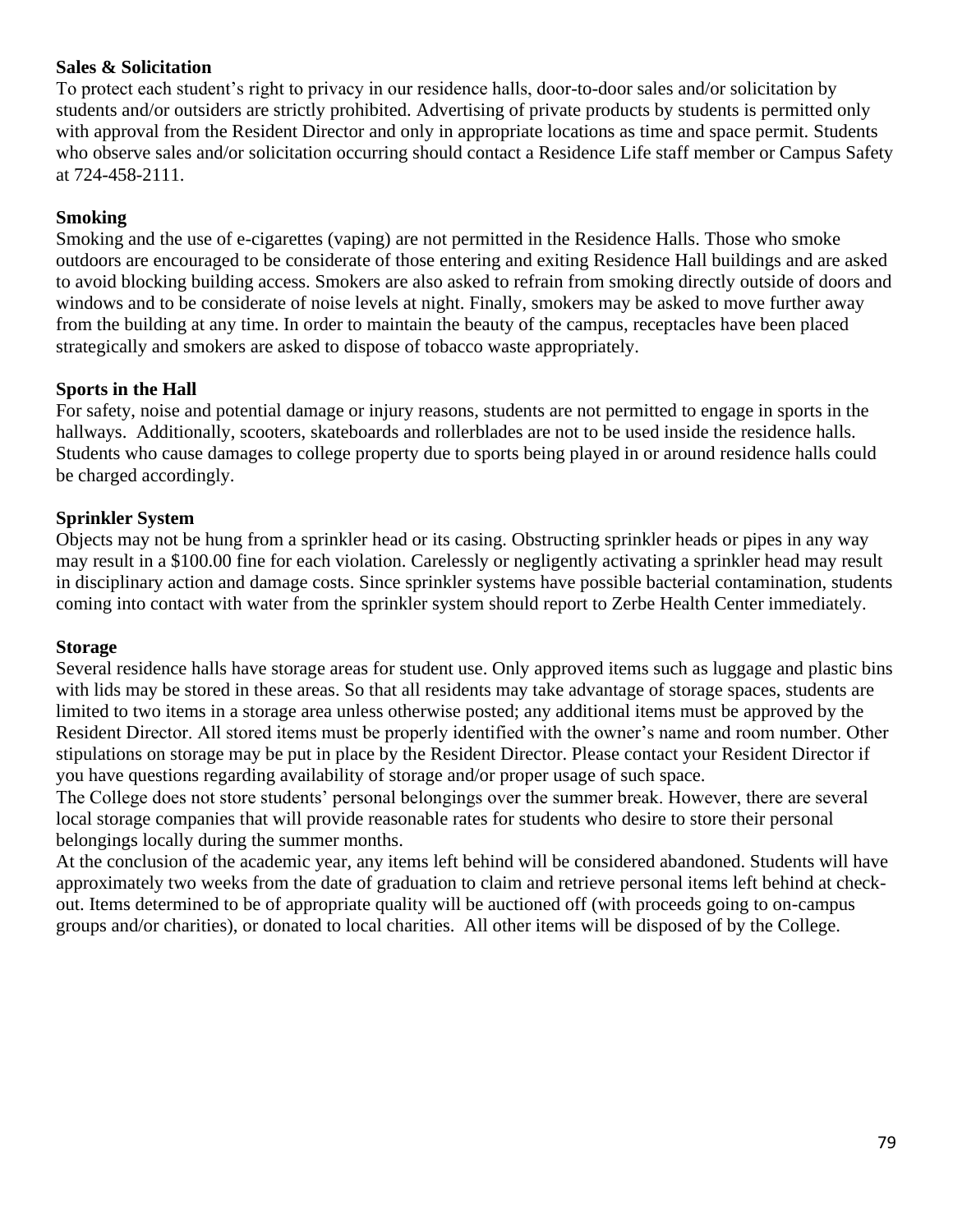## **Telephones**

Each residence hall room has phone capabilities if students desire to have a land-line telephone in their room. Students desiring to use the extension in their room must provide their own phone and contact the I.T. Department to have their line activated. Although the College does not provide long distance phone service, students are welcome to use a calling card or credit card to make long distance calls from their extension. Students will not be charged for local calls or incoming long distance calls.

**On-campus Calls:** Dial the four-digit extension only.

**Local Calls:** 9 + Area Code + Exchange (3 digits) + Number (4 digits). **Operator-Assisted Calls:** Dial  $9 + 0 +$  Area Code + Exchange + Number or  $9 + 0$  to speak directly to an operator.

Please call ITS at 724-458-2080 if you experience telephone problems.

# **Unattended Belongings**

Any personal property left unattended in the common spaces of the residence halls including, (but not limited to), hallways, lobbies, lounges, and areas immediately outside of residence hall rooms will be considered abandoned and will be collected and taken to the College "Lost & Found" located in the Campus Safety Office or other designated location determined by the Resident Director of that building. Personal property left in the residence halls after the halls have closed for the academic year will be held for approximately two weeks after graduation before it is disposed of or donated to local charities. If you believe you left items behind, you should immediately contact your Resident Director to arrange to pick up the item if it was not already donated.

# **Unauthorized Persons**

Residents play a vital role in the safety of the residence halls. Residents should not provide unauthorized or unknown persons access to the residence halls for any reason. All guests are to be escorted by their host/hostess. All unknown, unescorted visitors should be directed to the Campus Safety Office.

# **Withdrawing**

A student who finds it necessary to withdraw from the College before the end of a semester must contact the Enrollment Coordinator in the Academic Resource Center in the basement of Crawford Hall. Upon completion of the withdrawal process, the withdrawing student should contact his/her Resident Director to set up an appointment to check out of the residence hall. Failure to check out of the residence hall in an appropriate and timely manner will result in an improper check out charge being assessed to the student's account. Outstanding charges on a student's account may impact a student's ability to return or have his/her transcript sent to another institution.

## **Windows & Screens**

Window screens are to remain securely attached to room windows as designed, and removal will result in receipt of disciplinary action. Throwing, shooting, spraying, or hanging any object out of a window is strictly prohibited. Individuals may not enter or exit residence hall rooms through windows for any reason other than emergency evacuation. Individuals should never enter or exit residence hall rooms through windows at any time. For the safety and security of all residents, ground floor and first floor residents should take extra care in locking their windows when rooms are not occupied.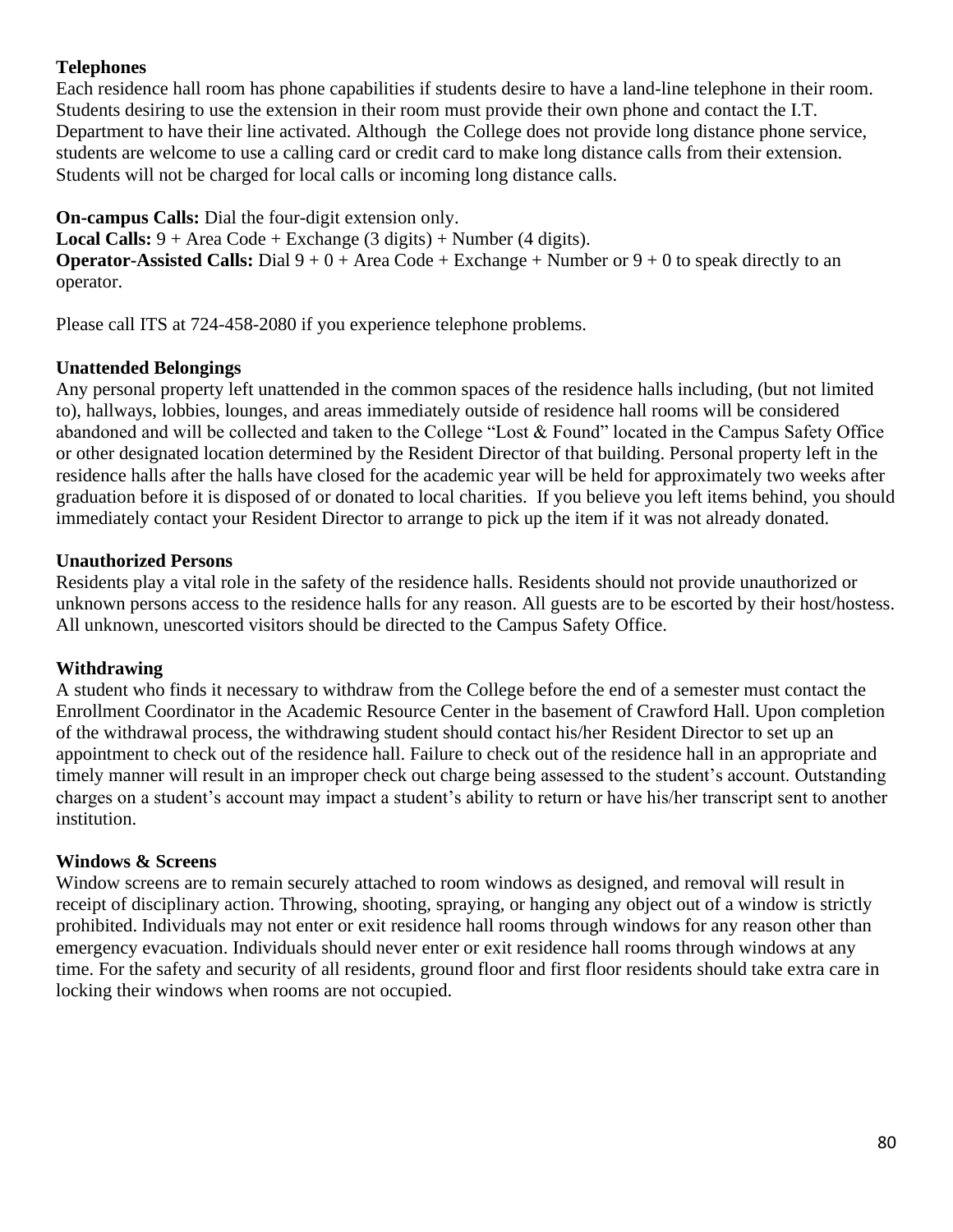# **COLONIAL HALL APARTMENT LIFE**

The Colonial Hall Apartments are a living-learning community that is designed to equip students to be leaders and responsible citizens as they transition from college to their post-college experience. The apartment community is built upon a system of responsible freedom, peer accountability, and commitment to the missions of the Colonial Hall Apartments and Grove City College.

Apartment residents agree to play an active role in developing this community by participating in transitional life skills programs, abiding by all Residence Life and campus policies as outlined in *The Crimson*, and by encouraging other residents in their personal and collective growth.

# **Apartment Upkeep & Cleaning**

As part of preparing students for their post-college experience, apartment residents are expected to maintain and clean their own apartments. The following is a non-exhaustive list of guidelines for apartment upkeep & cleaning:

Items and areas to clean:

- Kitchen: stove (including drip pans), oven, refrigerator, dishwasher, floor, counter tops, sink, and cabinets.
- Living Room: furniture, floor, couches/chairs, windows
- Bedrooms: furniture, floor, windows
- Bathroom: sink, shower, toilet, floor, mirrors
- Washer/Dryer
- All carpets

# **Hanging wall decorations**

Only sticky tack and command strips are allowed on the walls. No nails are allowed. If nails are found in the walls they will be removed immediately and a charge for the holes will be issued during the checkout process.

## **Door Access/Security**

Only Colonial residents should use side entry doors to gain access to their respective gender's hall. All Open Hours guests should enter through the main lobby.

## **Laundry**

As a courtesy to our Colonial residents, laundry is provided free of charge in each apartment. Laundry usage is limited to residents. Non-residents are not permitted to use laundry facilities in Colonial Hall.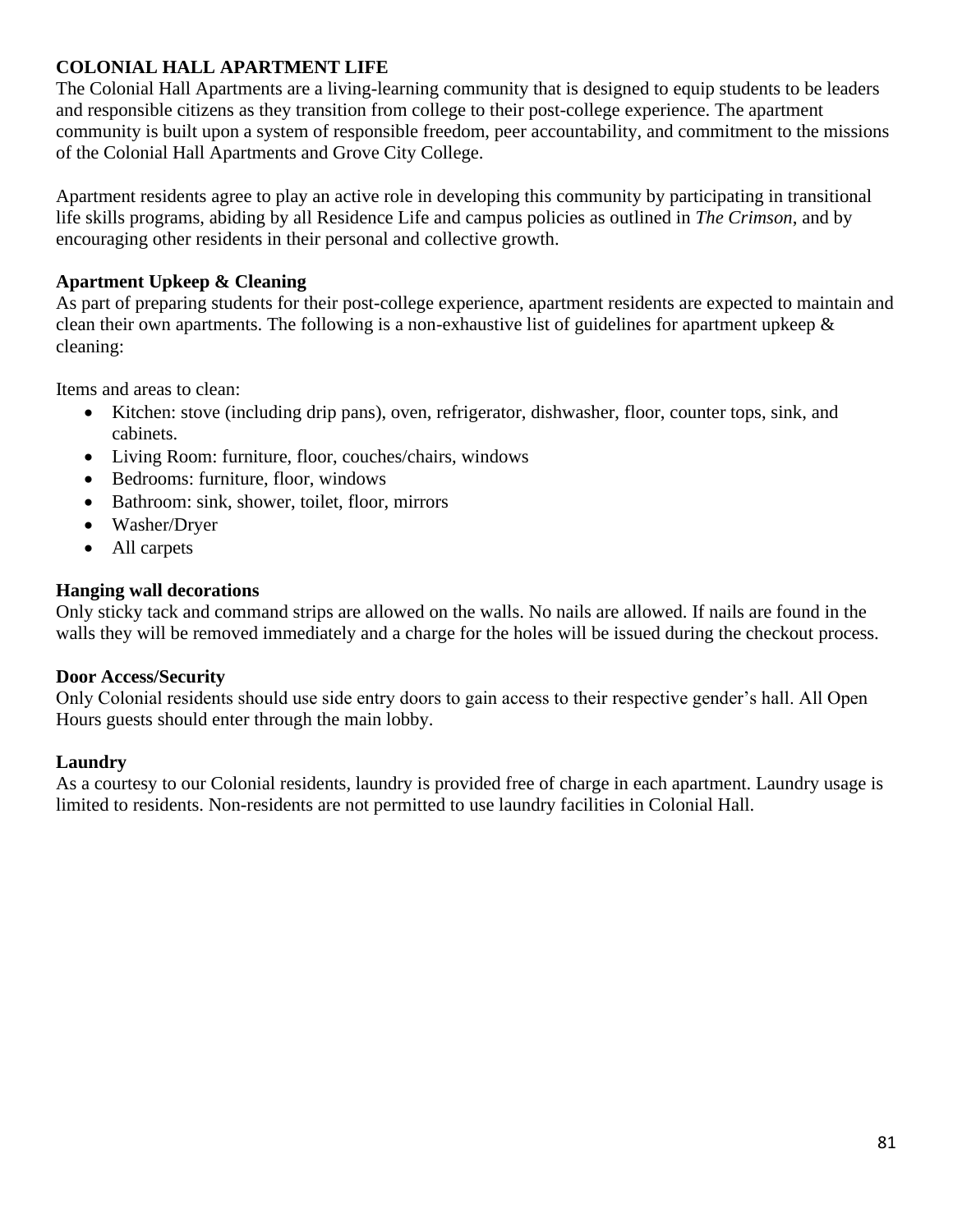## **Colonial Open Hours**

Open hours are the opportunity for members of the opposite gender to visit individuals' apartments in accordance with the policies and hours established by the Office of Student Life & Learning. **Only invited guests are permitted in the apartments.** 

A visiting student of the opposite gender who is currently enrolled at the College must sign in to the floor that they are visiting on the provided Open Hours Log sheets located on each floor of the residence halls. When leaving, the visitor must also sign out using the same log sheet they signed in on. This is important since some floors have multiple log sheet locations. After signing in, currently enrolled student visitors are free to visit multiple apartments on that particular floor as long as their presence is welcomed by the residing student(s) and as long as they have signed into the floor upon entering and sign out upon leaving.

Guests (visitors who are not currently enrolled students) need to enter through the lobby and must be escorted through the building by their hosts or hostesses at all times. Guests must sign in and out of the floor they are visiting and need to specify on the Open Hours Log which particular apartment they are visiting and the name of their host/hostess.

At no time are guests of the opposite gender permitted to use apartment bathrooms during Open Hours, but may instead use lobby bathrooms.

Doors of suites in which visitors are present must remain open at least 4 inches. Guests of the opposite gender must remain in the common areas of the apartment (living room and kitchen); individual bedrooms and bathrooms are off-limits. A light other than the TV must be on in the common area of the apartment at all times while entertaining guests.

# **Open Hours in Colonial Hall:**

Monday – Thursday 5 p.m. – 10 p.m. Friday 5 p.m.  $-12$  a.m. (midnight) Saturday 1 p.m.  $-12$  a.m. (midnight) Sunday 1 p.m. – 10 p.m.

# **Colonial Parking**

There is adequate parking provided on lower campus for each apartment resident. Residents will be issued a parking pass specific to Colonial Hall. Colonial Residents are permitted to park in the lot behind the Field House, as well as the lot situated across the street from the Cunningham House. They will also be permitted to park in either student or commuter parking on upper campus. To obtain zoning variances in order to build the Colonial Hall Apartments, the College was required to comply with the following parking requirements for residents of Colonial Hall: "In registering vehicles of students who will reside at the Colonial Hall Apartments, Grove City College shall require as part of its registration policy that no such vehicle shall be parked upon any public street or in any public parking lot within 1,000 feet of the Colonial Hall Apartments." This restriction encompasses all of the parking belonging to East Main Church, Covenant OPC Church, PNC Bank and behind Grace United Methodist Church to the north, and to Elm Street (just beyond Country Fair and including the parking lot behind College View Towers) to the west. Please especially refrain from utilizing Tower Presbyterian Church's small lot. It also includes parking on South Broad Street and College Avenue immediately adjacent to the lower campus. Accordingly, Colonial Hall residents who park in this restricted area may be fined and those who are repeat violators of parking in this restricted area may be subject to loss of their vehicle privileges at Grove City College. Please see details regarding Colonial parking in "Campus Safety" section.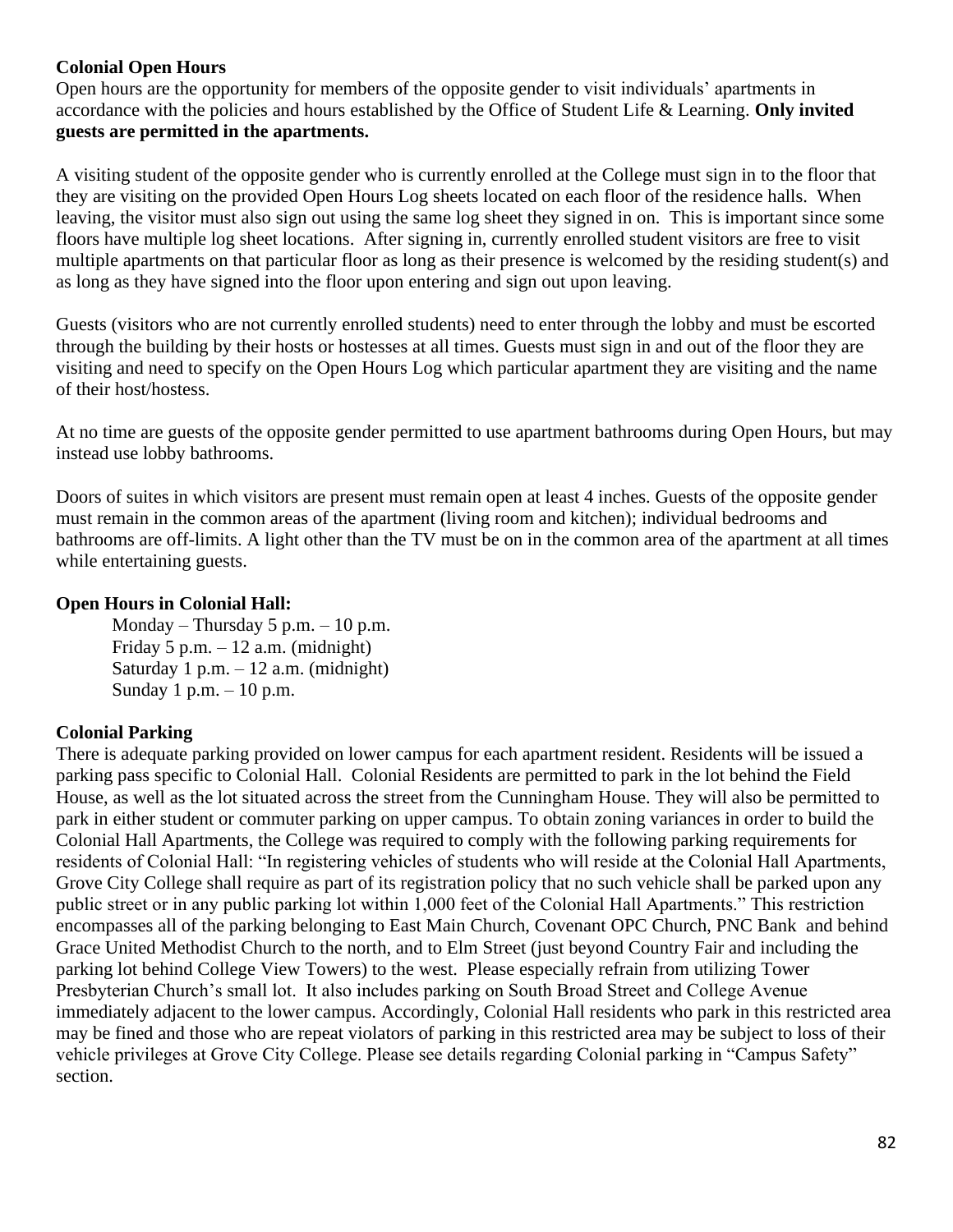## **Room Changes**

If you desire to change your room assignment (ex. bedroom A to B) permission must be sought and received from your Resident Director prior to making changes. Failure to do so could result in being charged and having to move back to your original room.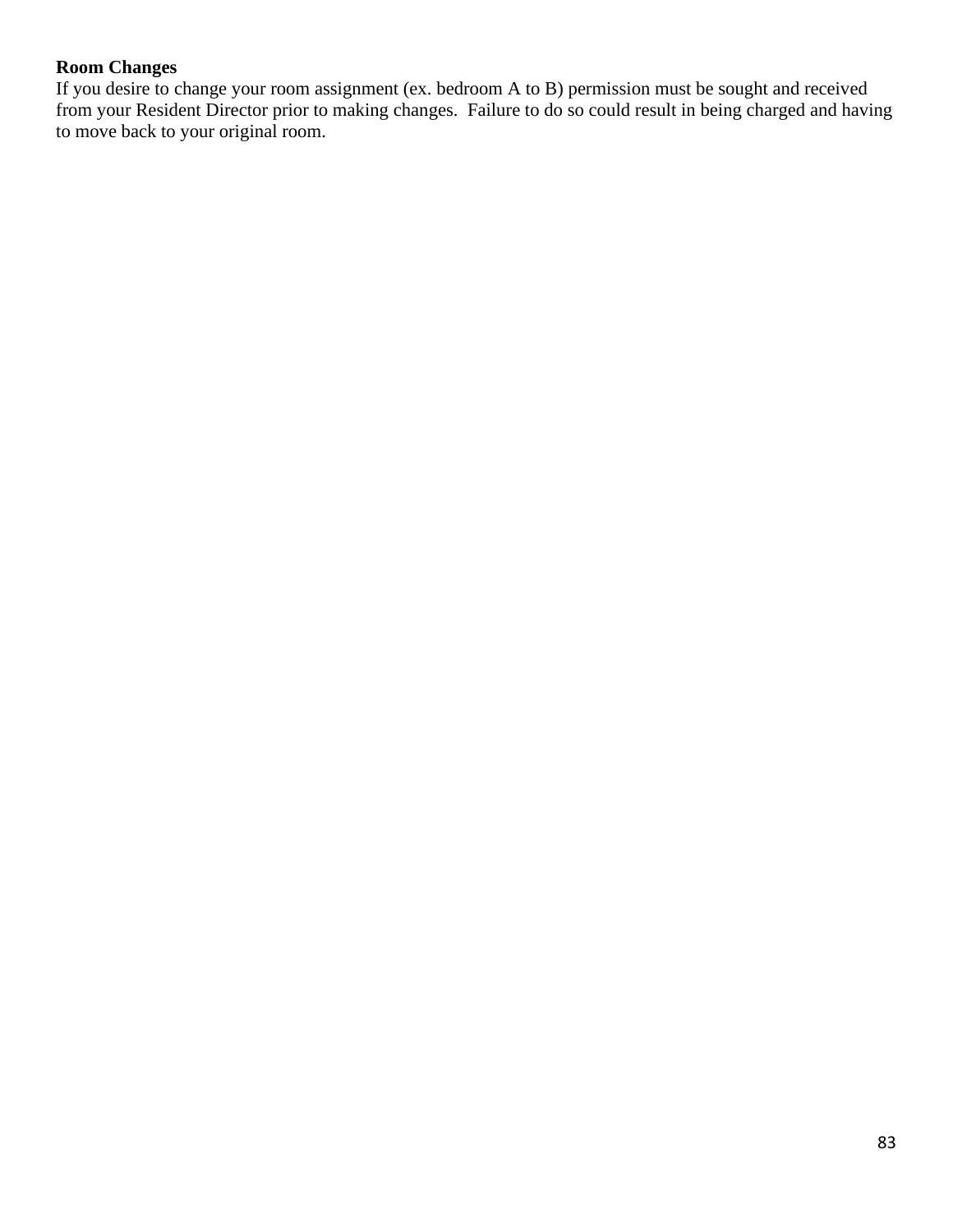# **GROUP HOUSING**

Grove City College has a rich history of Greek Life and Independent Housing Groups. Students have the opportunity to join one of the 8 local women's sororities, 10 local men's fraternities and 9 independent men's housing groups. These communities are often committed to specific goals and philanthropic activities and are evaluated on a yearly basis to ensure alignment with the educational objectives of the College. Areas of assessment include scholarship, spiritual and moral development, service and philanthropy, campus involvement, leadership, and fulfillment of the organization's mission and purpose. At the discretion of the College, sororities, fraternities, and men's housing groups may be granted the privilege of living together in a specific section of a residence hall.

# **Community Living Privilege (CLP)**

Community Living Privilege is the term used to refer to block housing awarded to fraternities, sororities, and men's housing groups. Housing is assigned to these groups before the general student population goes through room selection. Because this is a privilege, the Office of Student Life and Learning oversees a process through which groups demonstrate their support for the mission and values of the institution and earn the privilege of living together.

Those groups completing this process must also meet the following guidelines and expectations:

- Each group must have ten members living on their block in order to receive block housing. A group with only ten active members may have up to ONE member serving as an RA or completing a Study Abroad program (reducing the number of active members on the block to no less than nine) and still receive block housing privileges.
- Each group will be permitted to have one independent OR one social member living in its block. This person must live in a room with a member of the group and is not permitted to live in a single. This person does not count as one of the ten members the group must have in order to receive block housing privileges. Example of non-active members are, but not limited to social, pref. bids, etc.
- All group memorabilia including, but not limited to composites, mascots, paddles, etc., must be kept within the designated block of rooms, and must be in alignment with College standards and expectations. Groups wishing to display large homecoming signs on the exterior of their building may do so, but must adhere to the following protocol and procedures. One, the signs may be hung the Monday before Homecoming. Two, the signs must be taken down the Monday following Homecoming (groups who do not adhere to this policy will be fined \$50 for each day the sign remains after Monday) three, the sign must be hung in a safe and secure manner.
- The College will not be responsible for providing storage (during the academic year or summer months) for group memorabilia and other items. Groups are responsible for finding adequate off-campus storage locations. Group memorabilia and other items are not permitted to be stored in residence hall attics, hallways, or stairwells. At the discretion of the College, limited space may be available for group storage on campus.
- For safety purposes, floor hallways must be kept clear at all times.
- The addition of new CLP groups is simply unfeasible given the large number of groups already found on campus (27). It is also our belief that the physical constraints of our residence halls would make the addition of another CLP group detrimental to the residential experience of our independent student population.

Please note: individual students living within a CLP housing section will be held responsible for their personal conduct. If irresponsible conduct involves sufficient numbers of the students in widespread damage or disruption, group sanctions may be levied. As a general rule, the first offense will carry, at minimum, a formal warning from the Student Life & Learning Office, and any subsequent violations could result in the loss of CLP group housing privileges or a change in group or individual housing assignments.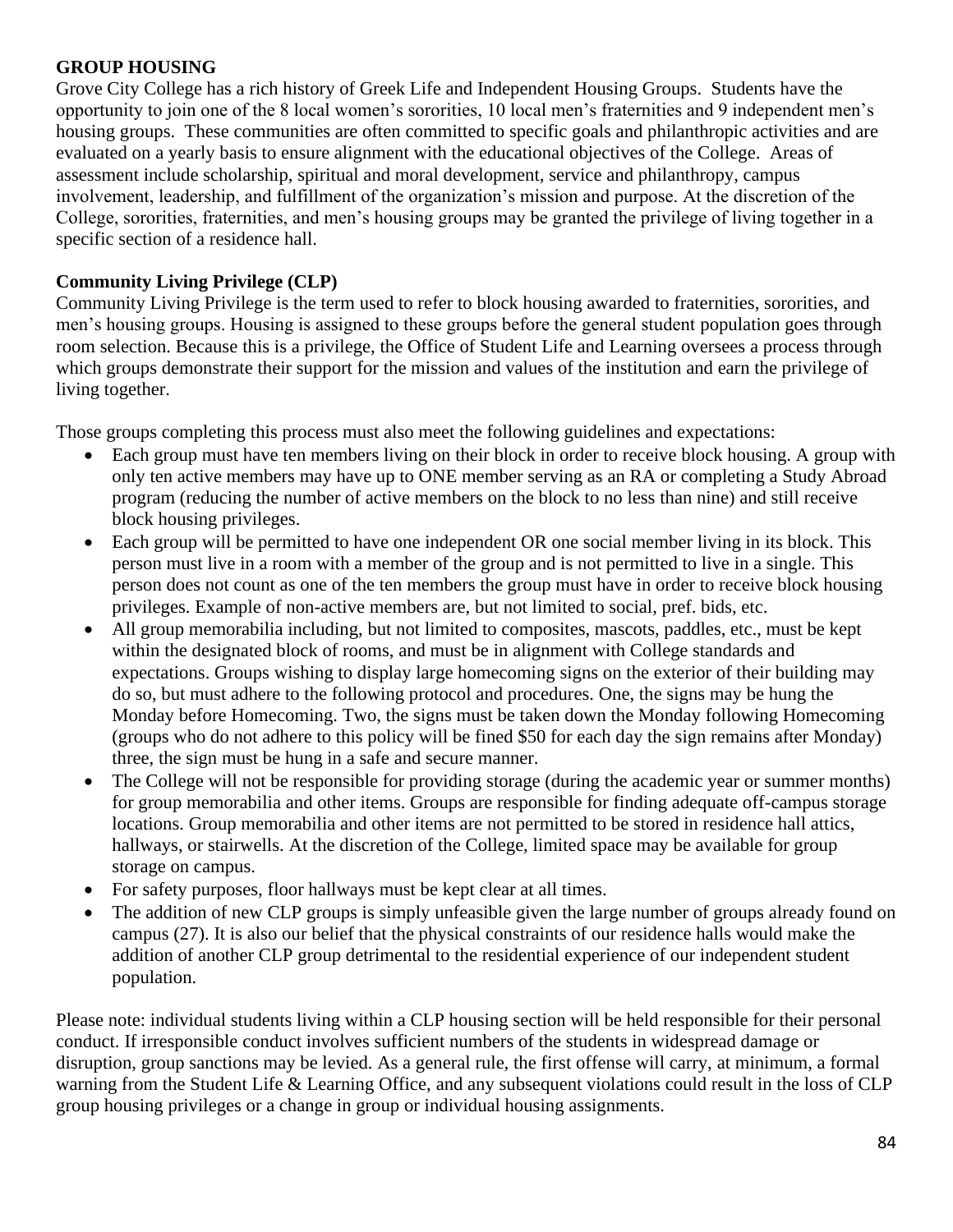#### **STUDENT ACCOUNTS: BILLING AND PAYMENTS Office Location: Crawford Hall, Second floor Phone: (724) 458-2209 Fax: (724) 450-1554 Email: studentaccounts@gcc.edu**

## **EXPENSES — 2021-2022**

| (See Admission section for detailed explanations.) |  |
|----------------------------------------------------|--|

# **Fall and Spring Semester Charges – Undergraduate Students:**

#### Full time:

| Room and Board, Residence hall, 21 meals per week. 5,340.00 |  |
|-------------------------------------------------------------|--|
|                                                             |  |
|                                                             |  |
|                                                             |  |
|                                                             |  |
|                                                             |  |
|                                                             |  |

# **May/January Intersession and Winter/Summer Online Charges:**

| Undergraduate Student: |  |
|------------------------|--|
|------------------------|--|

| January Intersession, Residence Hall, Room and Board  725.00     |  |
|------------------------------------------------------------------|--|
| January Intersession, Colonial Hall Apartments, Room only 710.00 |  |
| May Intersession, 13 days, Residence Hall, Room and Board 670.00 |  |
| May Intersession, 17 days, Residence Hall, Room and Board 875.00 |  |
|                                                                  |  |
| Dual Enrollment Program student, per credit hour 180.00          |  |
|                                                                  |  |

#### **Fees for Special Services:**

| American Red Cross Lifeguard Training Fee (Exer. Sci. 223) \$40.00  |  |
|---------------------------------------------------------------------|--|
| American Red Cross CPR Certification Fee (Exer. Sci. 251)  35.00    |  |
|                                                                     |  |
|                                                                     |  |
|                                                                     |  |
| Independent Research (per approved application) 150.00              |  |
|                                                                     |  |
|                                                                     |  |
| Laboratory Materials Fee (per course – see page 49) 150.00          |  |
|                                                                     |  |
| Music Group Class (Guitar, Organ, Piano and Voice)  150.00          |  |
|                                                                     |  |
| Official Transcript (expedited shipping is an additional fee)  5.50 |  |
|                                                                     |  |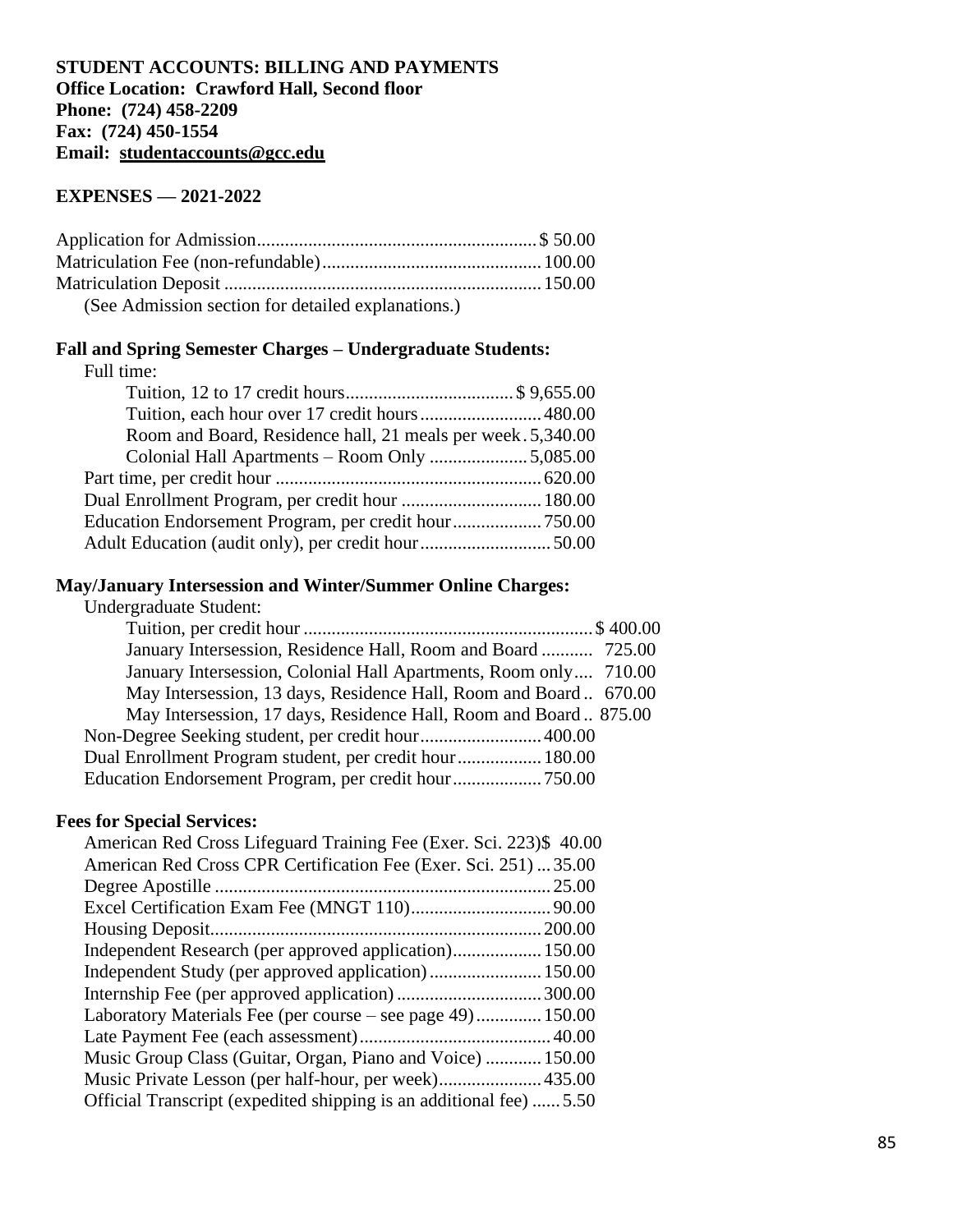| Print Making, Sculpture, Ceramics Materials Fee  150.00              |                                                                                                      |
|----------------------------------------------------------------------|------------------------------------------------------------------------------------------------------|
|                                                                      |                                                                                                      |
|                                                                      |                                                                                                      |
|                                                                      |                                                                                                      |
|                                                                      |                                                                                                      |
|                                                                      |                                                                                                      |
| Study Abroad Fee (Abroad 300 - fall or spring semesters only) 300.00 |                                                                                                      |
| Technology Fee (Part-time undergraduate students)300.00              |                                                                                                      |
| Travel Course Participant Fee (non-credit participation) 500.00      |                                                                                                      |
|                                                                      | Bon Appetit Dining Options (available to Colonial Hall residents, Commuters, and Off-campus students |
| only)                                                                |                                                                                                      |
|                                                                      |                                                                                                      |
|                                                                      |                                                                                                      |

The total College charge for one year covering tuition, room and board for new students is \$29,990. Books and fees for special services are in addition to these totals. The College reserves the right to adjust its charges prior to the beginning of any semester, although every effort is made to maintain its stated charges throughout the academic year.

75 Meals................................................................................500.00

\*For certain courses, e-books or other online resources will be assigned through a program called Inclusive Access. By all students participating in the program, the cost is significantly reduced for everyone. These materials will be charged to the student account as an Online Materials Fee.

#### **Student Account**

The student account reflects all tuition, room and board, course fees and other charges. Payments and financial aid (scholarships and loans) are recorded as credits that reduce the student account balance. The College considers the student financially responsible for his/her student account. Accordingly, all correspondence is addressed to the student and will be sent to the student's GCC email address. If the student is receiving financial assistance from a parent or guardian, it is the student's responsibility to forward all correspondence regarding the student account.

Grove City College utilizes electronic student account billing through the myGCC portal. Notification is made to the student's GCC email address that the Student Account Statement is ready to be viewed online on myGCC approximately three weeks before the semester payment deadline.

#### **Online Student Account Access**

Students can log into their myGCC account at https://my.gcc.edu/ics using their student ID number and password. Once logged in, the student should click on the Financial Info menu, and then My Account Information portlet. To view the student account statement, the student will need to click on Course and Fee Statement, Generate my Course and Fee Statement, and then View my Course and Fee Statement.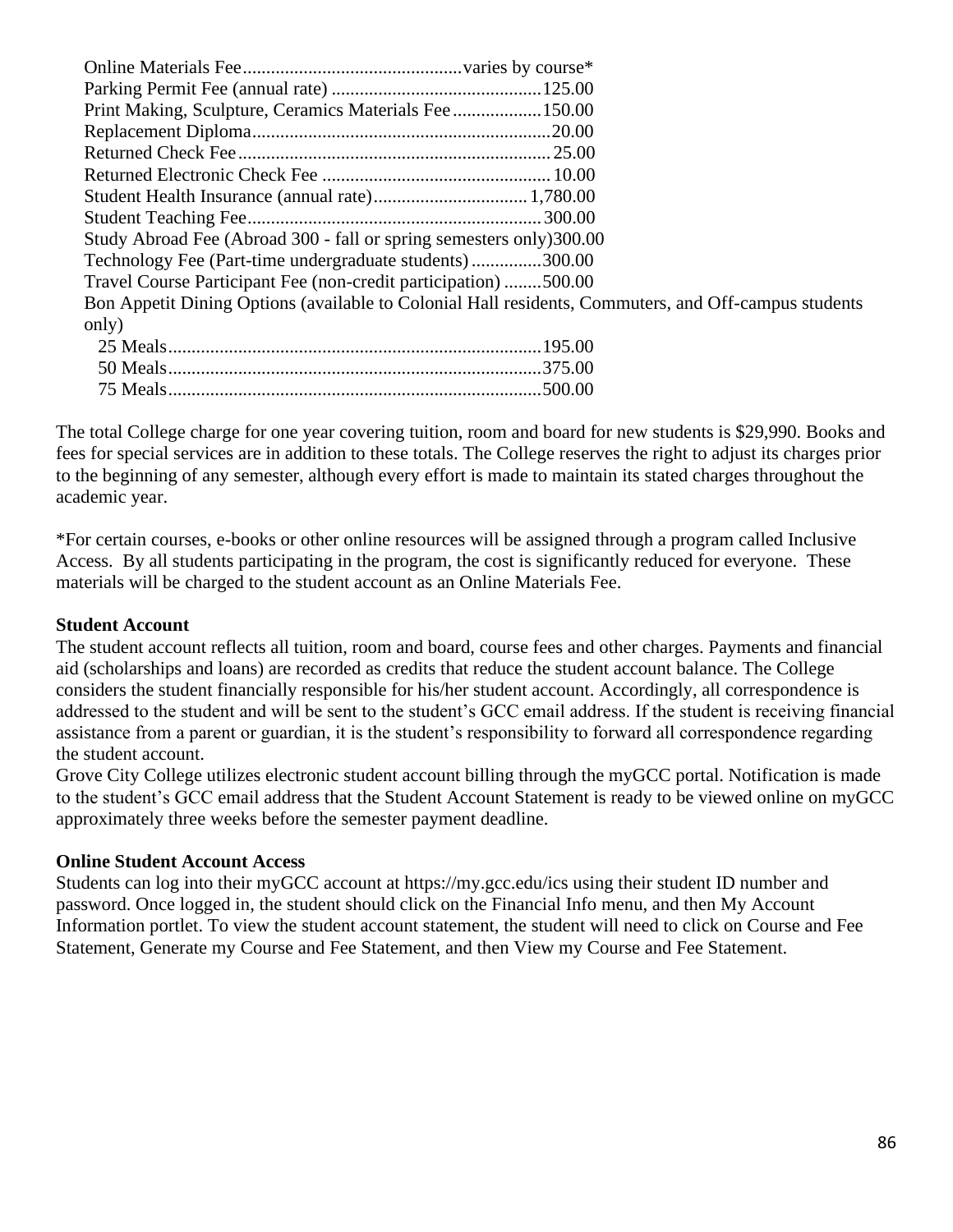## **Payment Deadlines and Policy on Payment**

Payment for student account charges are due according to the following schedule. Fall Semester August 2, 2021 Winter Online Session December 14, 2021 Spring Semester / January Intersession. January 4, 2022 Housing Deposit to be announced May Intersession May 13, 2022 Summer Session (commencing in June) June 1, 2022 Summer Session (commencing in July) July 1, 2022

Charges other than tuition and room and board that are assessed during the semester, such as security fines, library fines, and computer repairs, etc. are due and payable within 10 days of initial assessment. If you are unable to pay your account in full prior to the payment deadline, contact the Student Accounts Office at 724- 458-2209 or visit the Financial Services Office on the second floor of Crawford Hall to discuss your situation before the payment deadline.

In no case will a student be permitted to register for any semester if he/she has unpaid charges from the prior semester. Students are not officially registered until tuition, room and board and all other required fees are paid in full. The College reserves the right to withdraw a student from classes and dismiss him/her if the account balance is not paid in full by the payment deadline. The Student Accounts Office Director may grant a student an extension beyond the semester payment deadline for extenuating circumstances.

However, in such cases the student will be charged a \$40 late fee. The Student Accounts Office may waive this initial late fee for transfer students who are accepted within a three-week period prior to the first day of class and for students who have been awarded state grants, outside scholarships and loans for which the Financial Aid Office has received written notification from the funding body but has not yet received funds.

Late payment fees of \$40 per month will be charged for any unpaid balance in a student's account on the 1st business day of each month. In no case will a student receive grades, transcripts or diplomas during any period in which he/she has any unpaid student account balance.

A fee of \$25 will be charged to the issuer of any check returned by the payee's bank, and a fee of \$10 will be charged for returned electronic check (e-check) payments.

All outstanding debts to the College remaining unpaid after 30 days from billing may be subject to all legal collection costs, fees and practices.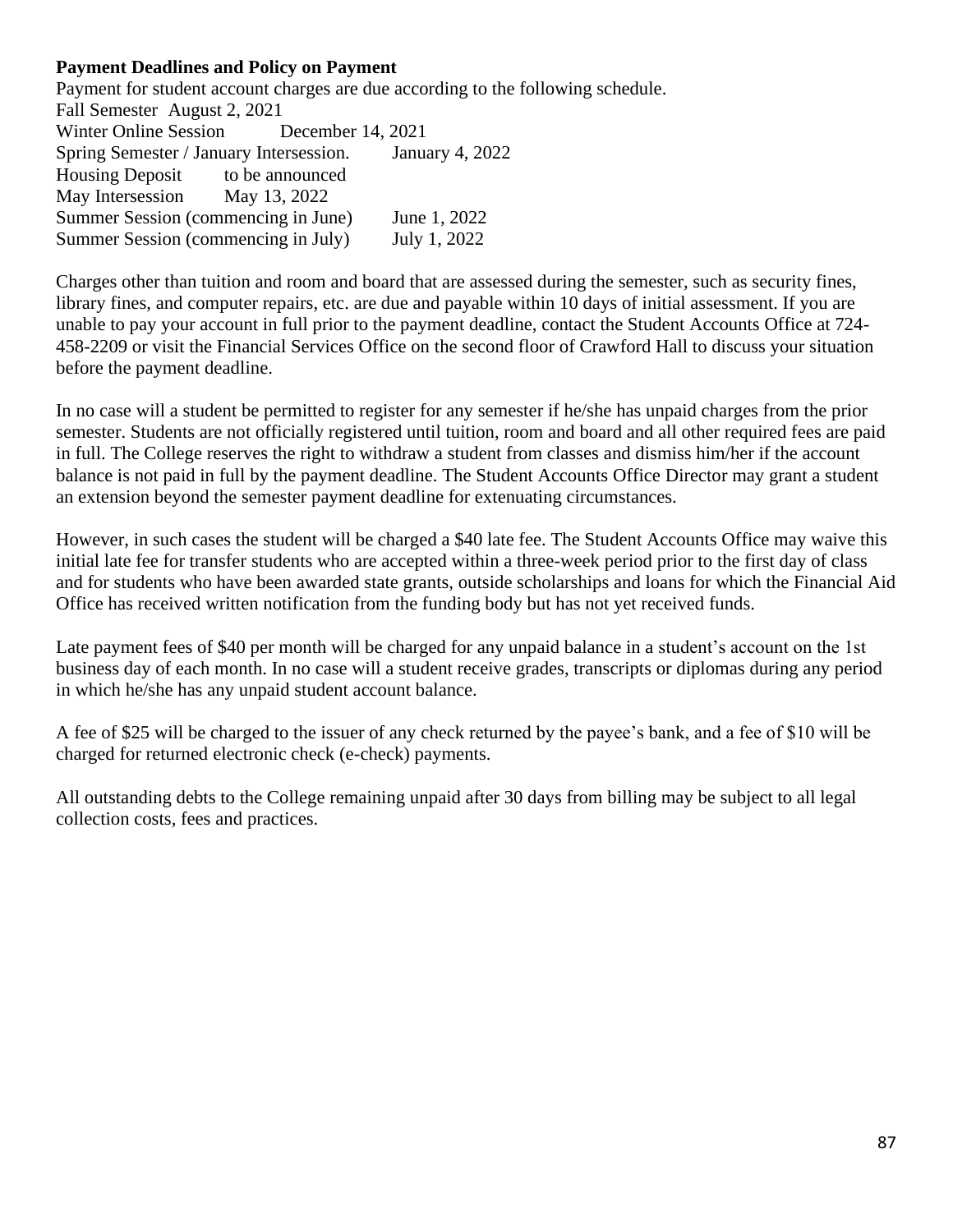#### **REFUNDS**

Students planning to withdraw or transfer from Grove City College must immediately contact the Enrollment Coordinator on the ground floor of Crawford Hall by emailing enrollment@gcc.edu or calling (724) 458-2069 to officially withdraw.

#### **Voluntary Withdrawal – Tuition Charges**

A student who voluntarily withdraws from the College may be refunded a portion of the tuition charges in accordance with the refund schedule for the applicable term:

Fall or Spring Semester:

Withdrawal prior to matriculation (first day of classes)100% refund Withdrawal within seven calendar days after matriculation75% refund Withdrawal within fourteen calendar days after matriculation50% refund Withdrawal within twenty-one calendar days after matriculation25% refund Withdrawal twenty-two or more calendar days after matriculationNo refund

#### January or May Intersession:

| Withdrawal on the second day of class50% refund              |  |
|--------------------------------------------------------------|--|
|                                                              |  |
| Withdrawal more than three days after class begins No refund |  |

Winter or Summer Online Session:

| Withdrawal prior to the start of the course  100% refund |  |
|----------------------------------------------------------|--|
|                                                          |  |
|                                                          |  |

#### **Voluntary Withdrawal – Room Charges**

A student who voluntarily withdraws from the College may be refunded a portion of the room charges in accordance with the refund schedule for the applicable term:

Fall or Spring Semester:

Withdrawal prior to matriculation (first day of classes)100% refund Withdrawal within seven calendar days after matriculation75% refund Withdrawal within fourteen calendar days after matriculation50% refund Withdrawal within twenty-one calendar days after matriculation25% refund Withdrawal twenty-two or more calendar days after matriculationNo refund

#### January or May Intersession:

| Withdrawal prior to the first day of class 100% refund       |  |
|--------------------------------------------------------------|--|
|                                                              |  |
|                                                              |  |
|                                                              |  |
| Withdrawal more than three days after class begins No refund |  |

Room and board are not available during the Winter and Summer online sessions.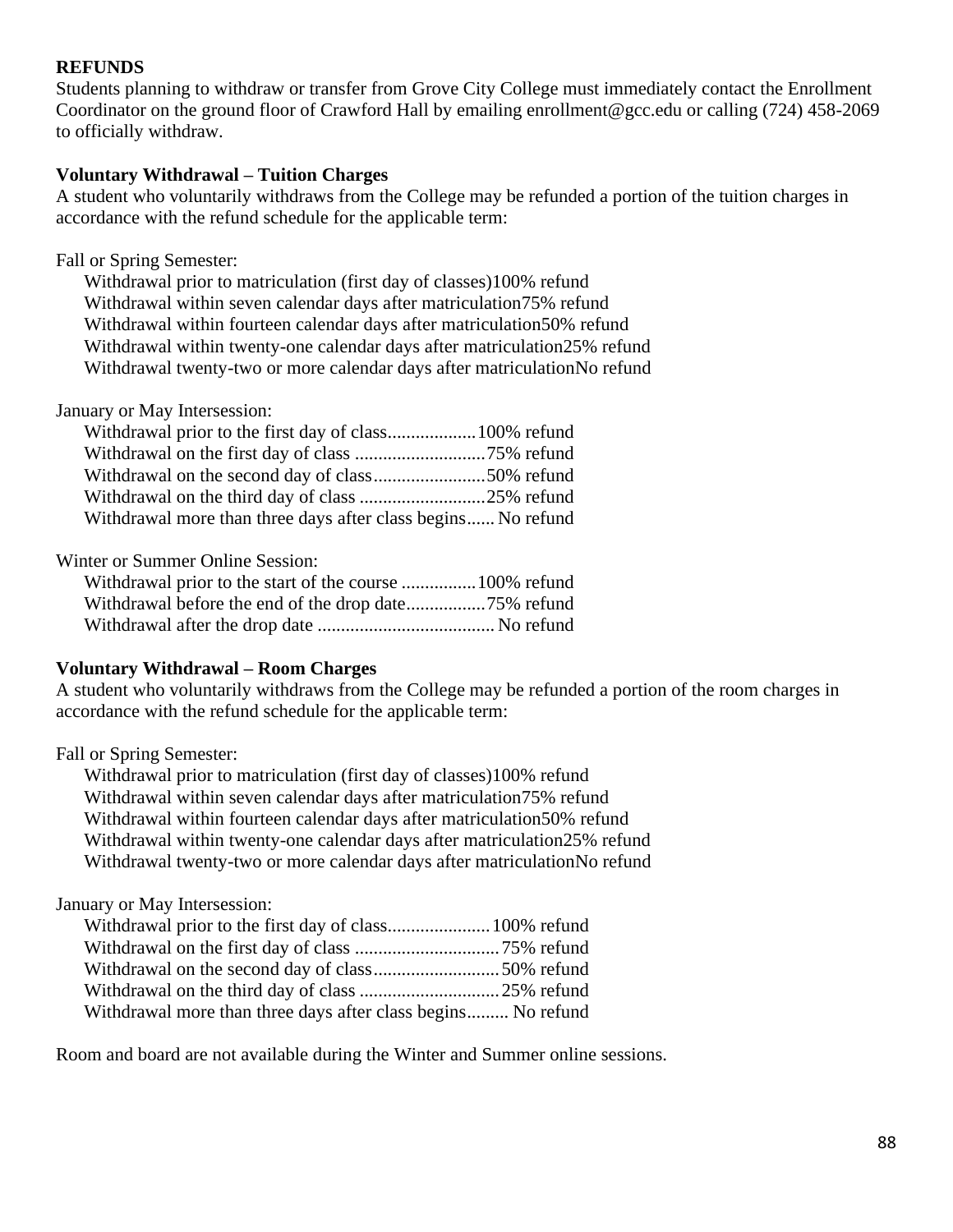## **Voluntary Withdrawal – Board Charges**

A student who voluntarily withdraws from the College may be refunded a prorated portion of the board charge, which covers the cost of meals, according to the official check out date from an upper campus residence hall. Students not residing on upper campus who purchased a dining option, may be refunded the cost of the unused meals on the option purchased.

# **Voluntary Withdrawal – Travel Course**

A student who voluntarily withdraws from off campus travel course, including intersession and summer, will be eligible for a tuition refund as described herein; however, the cost of transportation or other program expenses incurred on behalf of the student prior to the withdrawal will be deducted from any refund of the program charges.

# **Medical/Military Withdrawal**

A student who must withdraw from Grove City College upon a physician's written recommendation or who is a military reservist and is called to active military duty will be refunded a prorated portion of tuition based on the number of days in attendance. The room and board charges will also be refunded on a prorated basis according to the official check out date from the residence hall. These prorated refunds will be granted for medical/military withdrawal regardless of the time of withdrawal during the semester. Written documentation supporting the physician's recommendation must be received by the Student Life & Learning Office within two weeks of a medical withdrawal.

# **Housing Deposits**

Each spring, students who have indicated their intent to reside on campus the following fall semester will be charged a housing deposit. The housing deposit is not an increase in the cost of room and board; rather, the amount of the deposit is later reflected as a reduction to the amount due on the student's statement of charges for the upcoming fall semester. This deposit is refundable if the student notifies the College of his/her withdrawal or changes his/her housing status to non-resident by June 30<sup>th</sup>. The deposit is non-refundable if notification is made on July  $1<sup>st</sup>$  or later.

## **Additional Refund Details**

The matriculation deposit is refunded upon voluntary withdrawal or after graduation.

No refund of any kind is made when a student is suspended or dismissed from the College, including, but not limited to, application and matriculation fees and deposits.

The guidelines noted above for tuition will also be used to refund financial aid to the provider of the aid unless specified otherwise by the donor. In the event the student has received a student loan during the current term, all current Grove City College charges will be paid and any remaining credit balance, up to the loan amount, will be used to repay the student loan prior to any refund to the student.

Students who request and are approved to move into the residence halls after the start of a semester will be charged a prorated amount of the room and board charge based on the remaining days of the semester starting with the official move in date as arranged with and confirmed by the Student Life & Learning Office.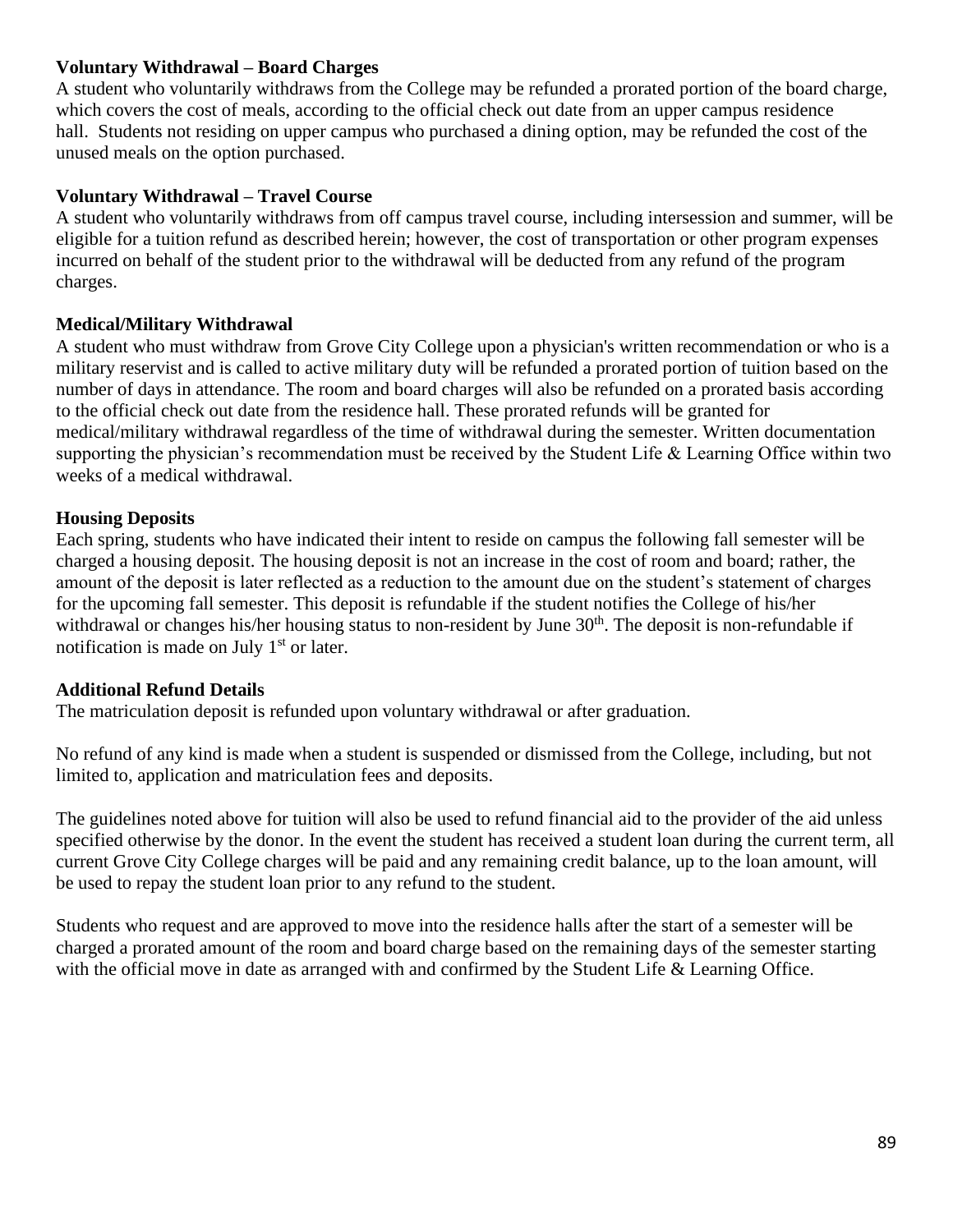## **Accepted Forms of Payment**

**Electronic check:** Electronic check (e-check) payments may be made by using your bank's nine-digit routing number and checking account number. There is no charge to make an e-check payment; the payment is simply withdrawn from your checking account the following business day.

**Credit/debit cards:** Credit/debit card payments may also be made for a 2.75% convenience fee of each transaction (the fee goes directly to CASHNet, a third-party payment processing company, and does not benefit the College). Credit/debit cards can only be accepted as outlined below and cannot be processed in the Student Accounts Office or over the phone.

To make either an e-check or credit/debit card payment:

- Log into https://my.gcc.edu/ics using your student ID number and password
- Go to the Financial Info Menu
- Under My Account Info, select Go to *CashNet*.
- Follow the checkout process.

The payment will be processed by CASHNet and will be posted to your student account.

**Cash, check or money order:** Cash, check, or money orders are accepted at the Student Accounts window, 2nd floor of Crawford Hall. If you wish to mail payment, please make your check payable to Grove City College, include the student's name and ID number on the check and in any correspondence, and mail to: Student Accounts, Grove City College, 100 Campus Drive, Grove City, PA 16127

#### **529 Tuition Saving Plans**

If you are expecting a disbursement from a 529 Tuition Savings Plan to pay for all or a portion of your semester charges, please notify the Student Accounts Office at studentaccounts@gcc.edu before the semester payment deadlines with the following information: student's name, ID number, name and state of the savings plan, amount to be disbursed and expected date of disbursement. This information must be provided each semester as the College cannot assume that you will continue to receive payments from your tuition savings plan.

#### **Refunds and Overpayments**

Refunds of overpayments on your student account may be requested by contacting studentaccounts@gcc.edu. All estimated financial aid credits, such as state grants or GCC loans, must be received by the College before you will get a full refund of your account. If you have an estimated credit on your account and you need money to purchase books, you may request up to \$500.00 until all your estimated credits are received. Refunds will not be issued until the first day of classes. Refunds can be issued via check, direct deposit, or can be placed on your Crimson Cash Account. Refund checks will be made payable to the student and /or a parent only. Direct deposits must be to the student's checking or savings account.

#### **Crimson Cash Account**

Your Crimson Cash Account is a voluntary prepaid debit account on the Grove City College Crimson ID Card. The account may be used to pay for purchases at participating campus locations (Bookstore, GeDunk, Cafes, Print Services, Registrar) up to the amount of the prepaid card account balance. Please refer to the Crimson Cash Agreement on myGCC for complete details.

You can view your Crimson Cash balance and make deposits any time electronically via e-check or credit card through the myGCC portal under Financial Info. Cash deposits can be made at the Automated Deposit Machines (ADM) located in the Student Union and the TLC. Cash or check deposits are accepted during business hours at the Student Accounts window on the second floor of Crawford Hall.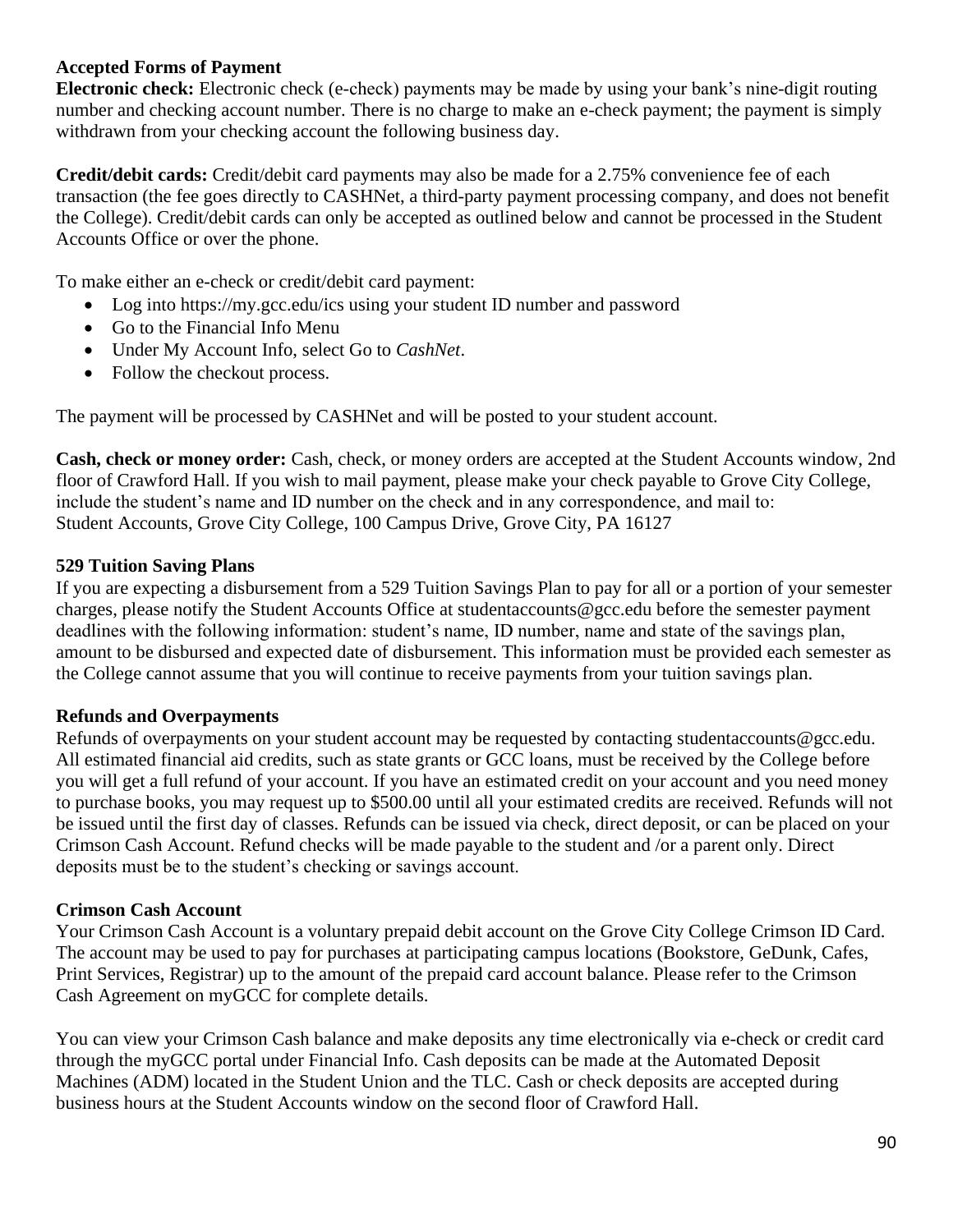#### **Student Health Insurance**

All full-time students (12 credits or more) must annually demonstrate health insurance coverage in order to attend Grove City College. For those students covered under an alternative insurance plan (via a parent, guardian, etc.), health insurance information must be provided to the College using the myGCC Health Insurance Portal as indicated below.

For those students without alternative coverage, the College offers a Student Health Insurance Plan. The cost of annual coverage for 2021-2022 is \$1,780.00, which runs from August 15, 2021 to August 14, 2022. For students enrolling mid-year the cost will be prorated for the coverage period. Please know the College does not retain or benefit from any portion of the premium, and students are welcome to purchase comparable insurance elsewhere should they desire. Students must actively attend classes for at least the first 31 days after the date for which coverage is purchased.

#### **All students are required to submit their health insurance status via the myGCC student portal**

(https://my.gcc.edu/ics). Once logged in to the portal, under the Financial Info menu, open the Health Insurance portlet, and make a selection to either purchase the College plan or enter current, valid health insurance information. If a student participates in a Healthcare Sharing Ministry instead of a traditional plan, please provide the name of the ministry utilized on the portlet. Health insurance details provided to the College will be kept private and confidential. Only those employees with access to student health records will be able to view the detailed information. Part-time students (11 hours or less) are not required to submit their information, nor are they eligible to purchase the College plan.

Students are required to submit this information each academic year. If a student has a change in health insurance status during the academic year, the change must be submitted through the Health Insurance portlet at that time. If a student loses coverage mid-year under their original plan, they may qualify for a Qualifying Life Event upon proof of involuntary loss of coverage within 30 days of losing coverage. The student should contact the Student Accounts Office immediately upon loss of coverage to determine if they are eligible for mid-year enrollment in the College plan.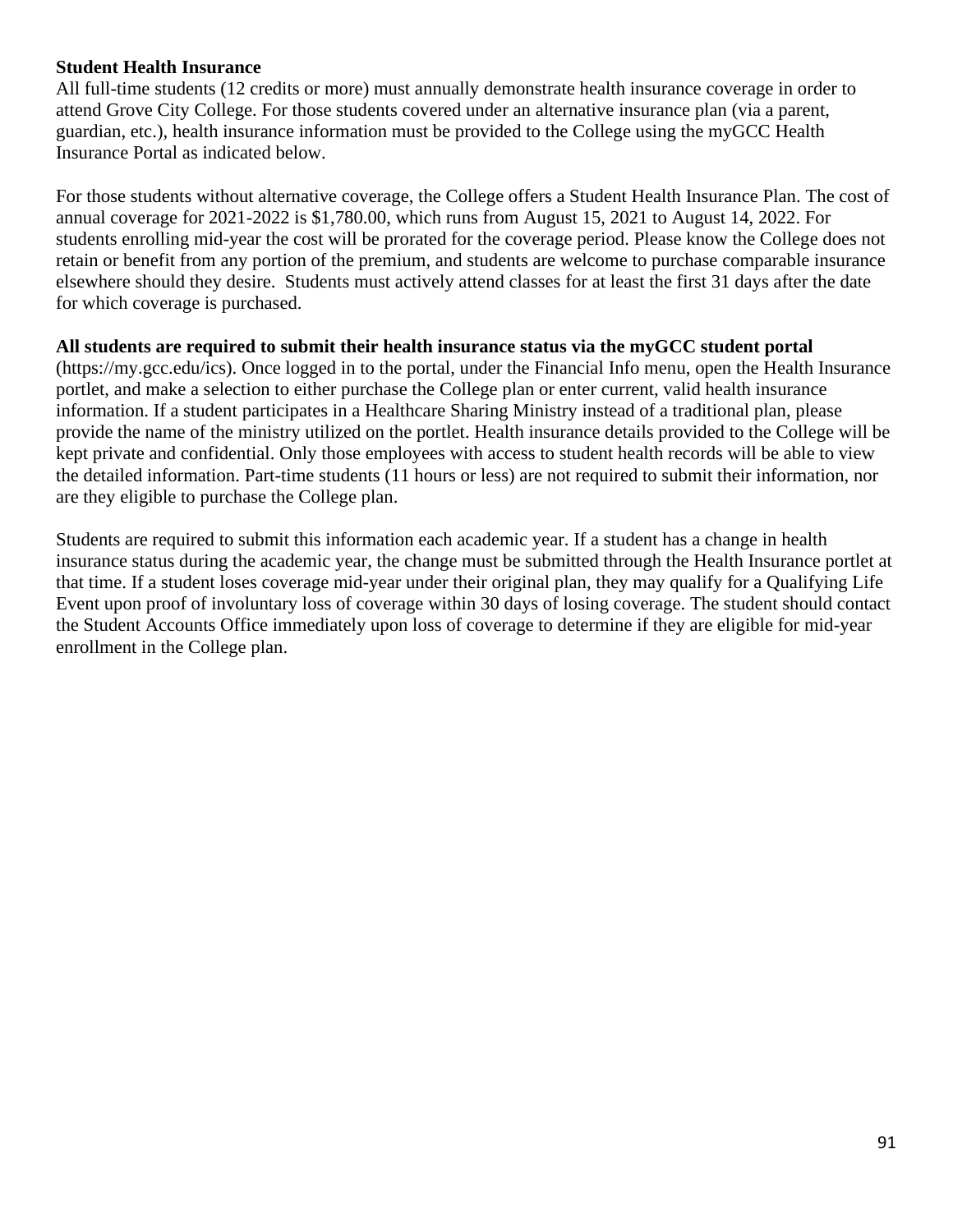# **STUDENT ACTIVITIES Office Location: Breen Student Union, 2 nd floor Hours: Monday – Friday, 8 a.m. – 5 p.m. Phone: 724-458-3352 Publicity E-mail: F.Y.I. (for your information) is sent weekly to student email accounts to publicize events.**

#### **Student Government Activities**

The Student Government Association, composed of approximately thirty students selected by the student body at a general election each spring, and fall for Freshmen, is largely responsible for social life on the Grove City College campus. The SGA hosts campus events and sponsors those of other organizations. In addition to social opportunities, the SGA represents students and confers with the governing bodies of the College on matters pertaining to campus life and policies.

#### **Campus Activities and Special Events**

Recent activities have included: ice cream socials, talent nights, the Crimson Ball, Northern Hospitality, South of the Border, movies, dances, a Hawaiian Luau, a Fall Harvest Festival, Spring Fest, picnics, courtyard dances, Guest Artist performances, band concerts, Christmas Candlelight Services, plays, musicals, coffee houses, hayrides, ski trips, dessert theaters, the midnight breakfast, Christian concerts... and more.

#### **Campus Organizations**

Over 135 campus organizations exist on the Grove City College campus. There are organizations dedicated to spiritual growth, to missions and to spreading the gospel through song. There are service organizations that minister to the mentally challenged, the blind, the elderly, and the underprivileged. Some organizations provide opportunities for academic growth. Other organizations focus on special interests such as the environment, music, politics, theater, radio, athletics, and dance. Other organizations exist as social communities, i.e., fraternities, sororities and housing groups. During the first week of the Fall semester each year students have the opportunity to attend the College's annual Organizational Fair and determine which organizations might interest them.

Any group desiring to organize and be recognized as a student organization must meet with the Director of Student Activities to receive direction regarding the College's three-staged approval process (written proposal, Administrative Council review and the completion and approval of the organization's constitution). All current and proposed student organizations must demonstrate support for the educational mission, identity, values, outcomes, and community standards of Grove City College. When reviewing student proposals and determining if an organization should be recognized, the College's mission, values and identity will be compared to the stated mission, goals, and objectives of the petitioning organization. The College reserves the right to deny any request for official recognition, and the benefits thereof, based solely on a perceived lack of alignment between the College and the proposed organization.

In addition, student organizations must demonstrate that they are/will provide a new opportunity for the College community. College departments that have similar goals and objectives must support and affirm the goals of the proposed student organization (e.g., Philosophy Club and Department of Philosophy; touring choirs and the Department of Music) and ministry organizations should have the approval of the Dean of the Chapel prior to pursuing recognition. Organizations must also provide evidence that there is ample student interest to support the organization. Finally, student organizations must demonstrate that they have the support of a full-time Grove City College employee whom has agreed to serve as the advisor of the organization. All College organizations are expected to abide by College policy and State laws regarding hazing. (Please see Appendix A "Anti-Hazing".)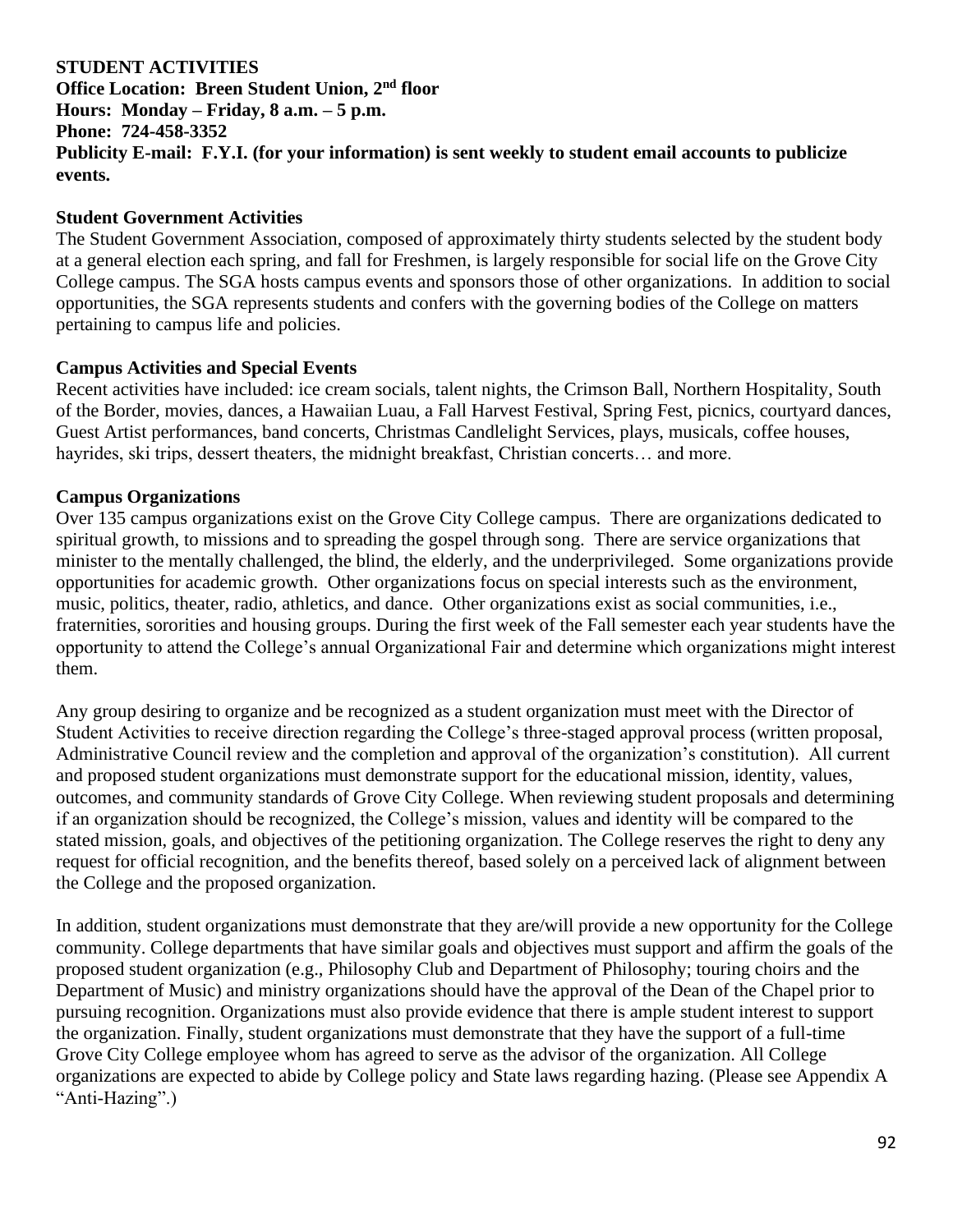# **Cultural Life**

Grove City College hosts many cultural activities on campus, which include renowned experts in the fields of music, literature, journalism, drama, science, education, national, and international affairs.

The popular Showcase Series programs feature artists of national and international reputation in music, drama, and dance. Contemporary musical groups also are brought to the campus.

In addition, each year there are several student dramatic productions; concerts by the Chapel Choir, the Touring Choir, the College Community Symphony Orchestra, the College Symphonic Band, and the Jazz Ensemble; and recitals by Orchesis, a student dance ensemble. There are also several student and professional art exhibits on campus each year. The annual J. Howard Pew and Albert A. Hopeman Jr. Science, Engineering, and Mathematics Lectures, and the J. Paul Sticht Lecture in Business and Ethics, bring to campus outstanding speakers in many different fields.

# **Publications**

The College owns, funds, and publishes several publications that offer students the opportunity to develop their journalistic skills, including *The Collegian*, the weekly campus newspaper and *The Bridge*, the annual yearbook. In addition, *The Echo*, *The Quad*, *The Journal of Law and Public Policy*, and other College publications also provide students with opportunities for creative writing or practical experience.

# **Around Town**

Restaurants within easy walking distance include pizza shops, McDonalds, Subway, Genova's, Nonni's, Jordan's and BoBo's Chinese restaurant. Other fast food places such as Arby's, Burger King, and Pizza Hut are within easy driving distance here in town. The Guthrie Theater in the business district, a short walk, offers movies for about \$2.50 less than the multiplex's per person. The community park has picnic and recreation areas.

# **International Students**

The Director of Student Activities also serves as an advisor for the international students on campus. Challenges related to adjustment to a different culture, adjustment to college life, transportation, academics, required forms, visas, etc., can be addressed to the Director. The Director's office is located on the second floor of the Breen Student Union in the Student Life and Learning Suite.

#### **STUDENT EMPLOYMENT Office Location: Crawford Hall, Ground floor Phone: (724) 458-3300 Fax: (724) 450-4040**

A wide variety of jobs exist on campus ranging from food service and grounds crew to laboratory assistants and professors' assistants. Any full-time Grove City College student (a student with at least 12 credits) may apply for student employment online on myGCC. Priority is given to qualified students with a demonstrated financial need based on a review of the Financial Aid Form. No student may work more than 20 hours a week during the academic year (freshmen are advised not to work more than 4-6 hours a week until their second semester semester and are not allowed to work more than 10 hours per week during their first year at Grove City College).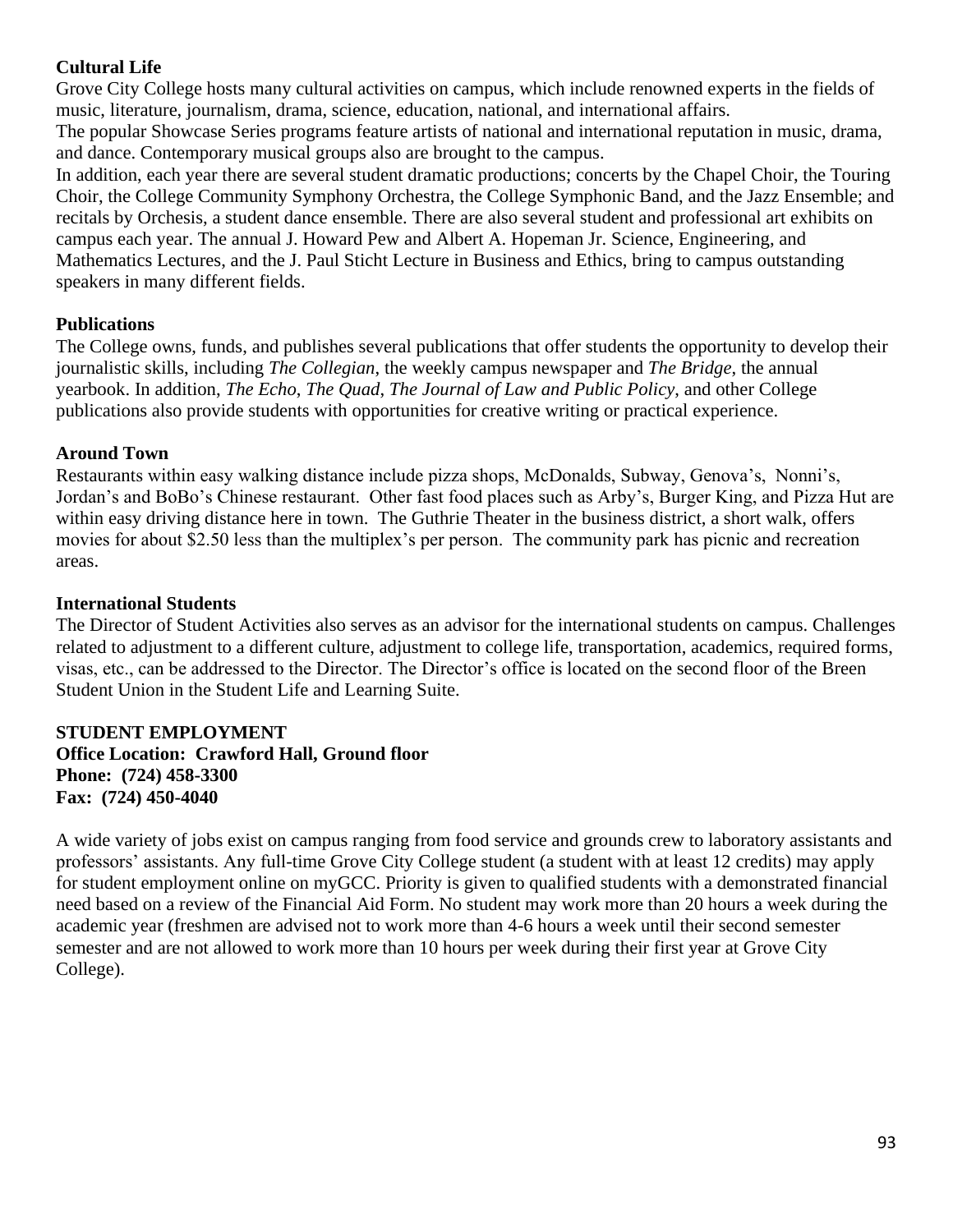#### **STUDENT GOVERNMENT ASSOCIATION Office Location: Breen Student Union, Second floor Website: http://gccsga.com/ Email: [sga@gcc.edu](mailto:sga@gcc.edu)**

The Student Government Association (SGA), as the name implies, is the principal student governing body. SGA is also the chief communication link between the student body and the administration. Through daily and weekly meetings with administrative leaders, SGA keeps the College administration aware of student concerns and interests. As a coordinator of student activities, SGA provides the various student organizations with access to the faculty and administration. Moreover, SGA serves the individual student by providing an outlet for any comments or suggestions he or she may have pertaining to the College community. The Student Government Senate is composed of the Executive President and twenty-nine voting members, including the officers from each class, adjunct officers, and the Executive Committee. Voting for all SGA members, except freshmen and adjunct positions, will take place prior to the close of the spring semester, for the following academic year. Freshman officers will be elected in the fall. Adjunct positions will also be interviewed for in the fall. The SGA Senate meets regularly throughout the year. Meetings are announced in advance, and all students are welcome to attend.

# **SGA Student Affairs Committee**

The Student Affairs Committee is a link between the administration, faculty, and students to enhance campus life. All student organizations are responsible to this committee, including the Association of Women Students, Men's Activity Board, Interfraternity Council, and Panhellenic Council. This committee is chaired by the Executive Vice President of Student Affairs.

## **SGA Academic Affairs Committee**

The Academic Affairs Committee has the responsibility to discuss matters pertaining to the academic life and intellectual atmosphere of the College, with the Provost and the Deans of the College. Chaired by the SGA Academic Affairs Vice President, the Elections Subcommittee oversees all SGA elections.

## **SGA Social Affairs Committee**

The Social Affairs Committee's goal is to offer an outlet for students to develop community by organizing campus events. This committee, led by two Executive Vice Presidents, works closely with other campus organizations to plan activities and entertainment designed to enrich the social aspect of Grove City College. The committee is headed by the Social Affairs Vice Presidents who work closely with the Director of Student Activities.

## **SGA Communications & Marketing Committee**

The Communications & Marketing Committee directs all internal communications and external marketing for the Student Government Association. They are tasked with managing advertising for all SGA events through physical posters, social media, and other relevant mediums. Committee members will benefit from previous graphic design or advertising skills, but are wholly unnecessary to succeed in the committee. The committee is headed by the Executive Vice President for Communications & Marketing.

# **Executive Officers**

| <b>Executive President</b>                   |   |
|----------------------------------------------|---|
| Vice President of Student Affairs.           | ľ |
| Vice President of Academic Affairs           |   |
| Vice President of Social Affairs (1)         | ľ |
| Vice President of Social Affairs (2)         | I |
| Vice President of Communications & Marketing |   |
| Treasurer                                    | P |

Zachery Coyell Vieredith Hartman **Susannah Barnes** Vicole Hauskins sabella Patnode Katie Gish Maggie Temple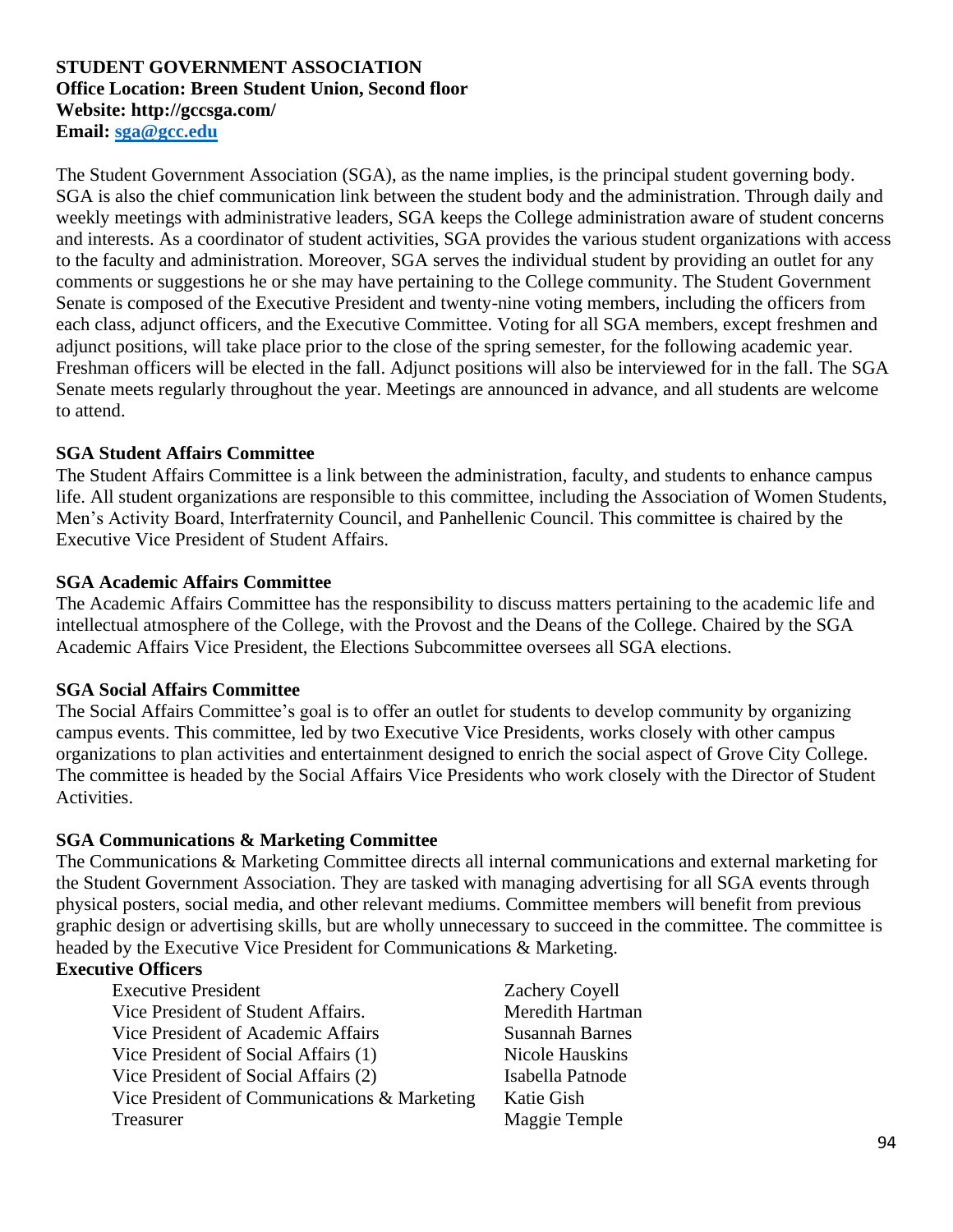#### **Class Officers**

The officers of each class serve as representatives of their fellow classmates in the Student Government Senate. They are responsible for planning and executing any class-sponsored events or other social function. In addition to organizing these events, each officer has specified responsibilities. The President is in charge of the general coordination of all class events and serves as a liaison between students and administration. The Secretary aids the President in overall coordination of class activities, and also attends to class correspondence. The Senators for Academic, Social and Student Affairs serve as members of their respective Student Government committees.

#### **Class Officers of the SGA Senate**

Senior Class President Kyle Sweitzer Sr. Senator of Academic Affairs Mark Grasinger

**Junior Class President Megan Markel** JR of Student Affairs Elizabeth Slabaugh JR Senator of Academic Affairs Caleb Van Grouw JR Senator of Social Affairs Jaclyn Nichols JR Senator of Comm + Marketing Chelsea Asherson

Sophomore Class President Sierra Grissom SO Senator of Student Affairs Megan Mathes SO Senator of Academic Affairs Jacob Feiser SO Senator of Social Affairs Annalese Aderholt  $SO$  Senator of Comm + Marketing Maggie Marino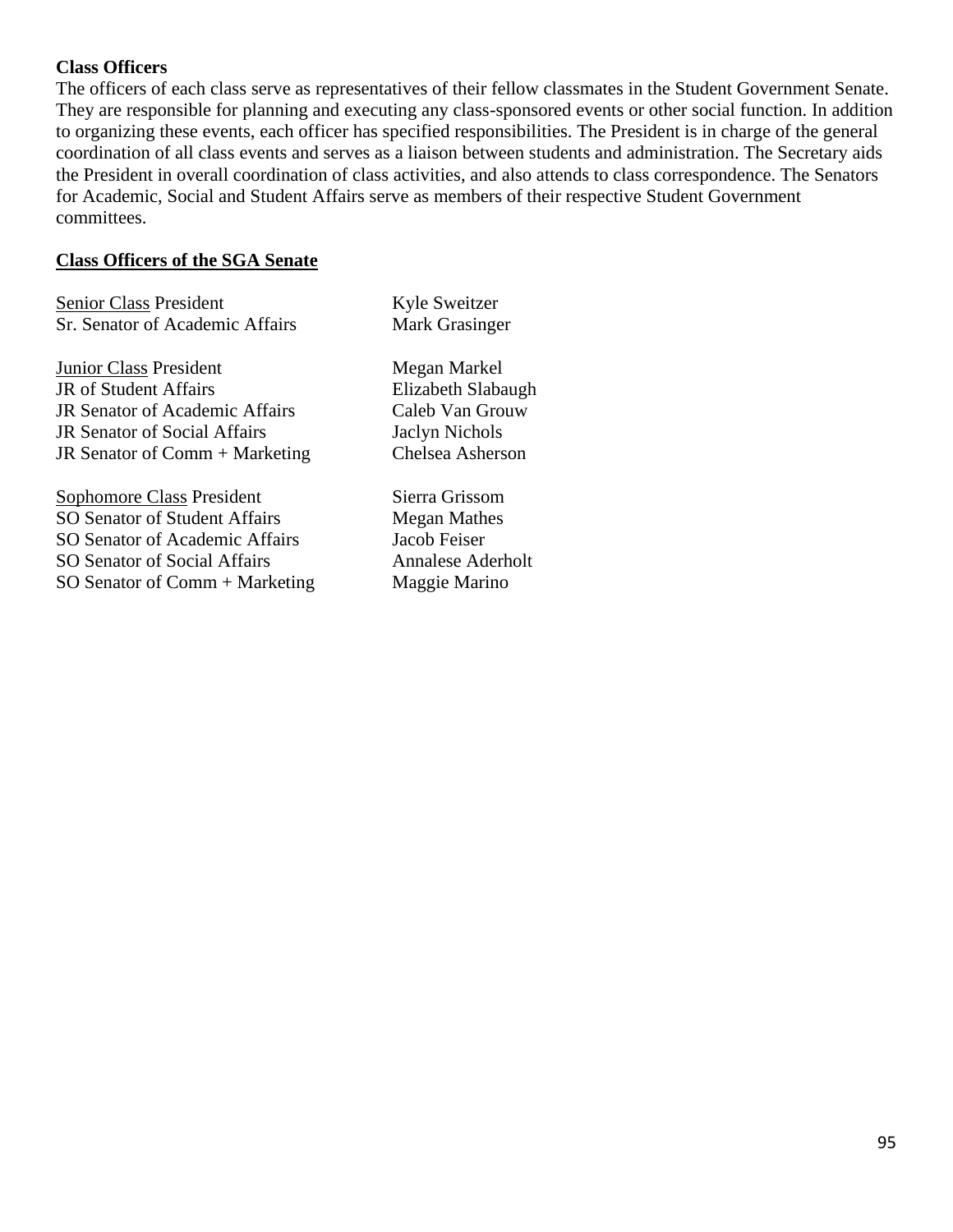#### **STUDENT LIFE AND LEARNING OFFICE Office Location: Breen Student Union, Second floor Hours: Monday-Friday, 8 a.m.-5 p.m. Phone: 724-458-2171 Email: [StudentLife@gcc.edu](mailto:StudentLife@gcc.edu)**

Our Vision is to enable our students to realize their full potential as undergraduates and to develop their understanding of how God has specifically shaped them to influence and serve the world. To this end, the Student Life & Learning team is committed to the holistic development of our students. We are also dedicated to responsible administration and will steward resources carefully, support and partner with the academic program, and do our part to assure the College's objectives are achieved.

The mission for Student Life and Learning is motivated both by each individual student and by the broader campus community. It is our sincere belief that personal and collective wellness are intricately connected to one another. For us, we believe human beings thrive when they are members of flourishing communities, and communities thrive when their members are flourishing.

The Student Life and Learning team is comprised of professionals who work in a variety of capacities but hold a common commitment to nurturing, educating, and developing students through:

- 1) Intentional goals, programs, structures, relationships, and decision making;
- 2) Collaboration with others who serve college students including faculty, staff and outside organizations and speakers; and
- 3) A deep devotion to relational ministry.

More specifically, we are committed to seeing our students develop intellectually, spiritually, morally, socially, emotionally, physically and as responsible citizens.

**Intellectually**: It is our goal that students would make the pursuit of truth the objective of their intellectual journey – rejecting relativism and recognizing that the source of truth and meaning is God. We want our students to learn to articulate and defend the Christian faith in a mature and effective manner and to be able to explain how their faith is relevant to their own lives, today's world and their specific discipline. This requires knowledge of the Christian tradition, a broad understanding of the world and their particular disciplines, critical thinking skills, the ability to communicate effectively, and a Christ-like attitude. Finally, we want students to leave Grove City College committed to life-long learning.

**Spiritually and morally:** We want our students to apply Christian truth to everyday living and desire that they would live lives of worship (relationship to God), fellowship (relationship to others), and service (relationship to society). We also long for them to intentionally seek God's will for their lives, to serve Him faithfully, and to have the character to demonstrate congruence between their beliefs and their behavior.

**Socially and emotionally**: We want our students to be able to interact effectively with others, to develop mature interpersonal relationships, to know how to listen and communicate clearly, and to understand how to manage their emotions. We also desire for them to understand how to live balanced lives and to experience supporting, caring, and authentic community both in college and beyond.

**Physically**: We want our students to engage in a healthy lifestyle that promotes life-long fitness and wellness.

**And as good citizens**: We want our students to exercise personal responsibility, to promote God given human rights, to serve their communities, nation, and world, and to lead responsibly.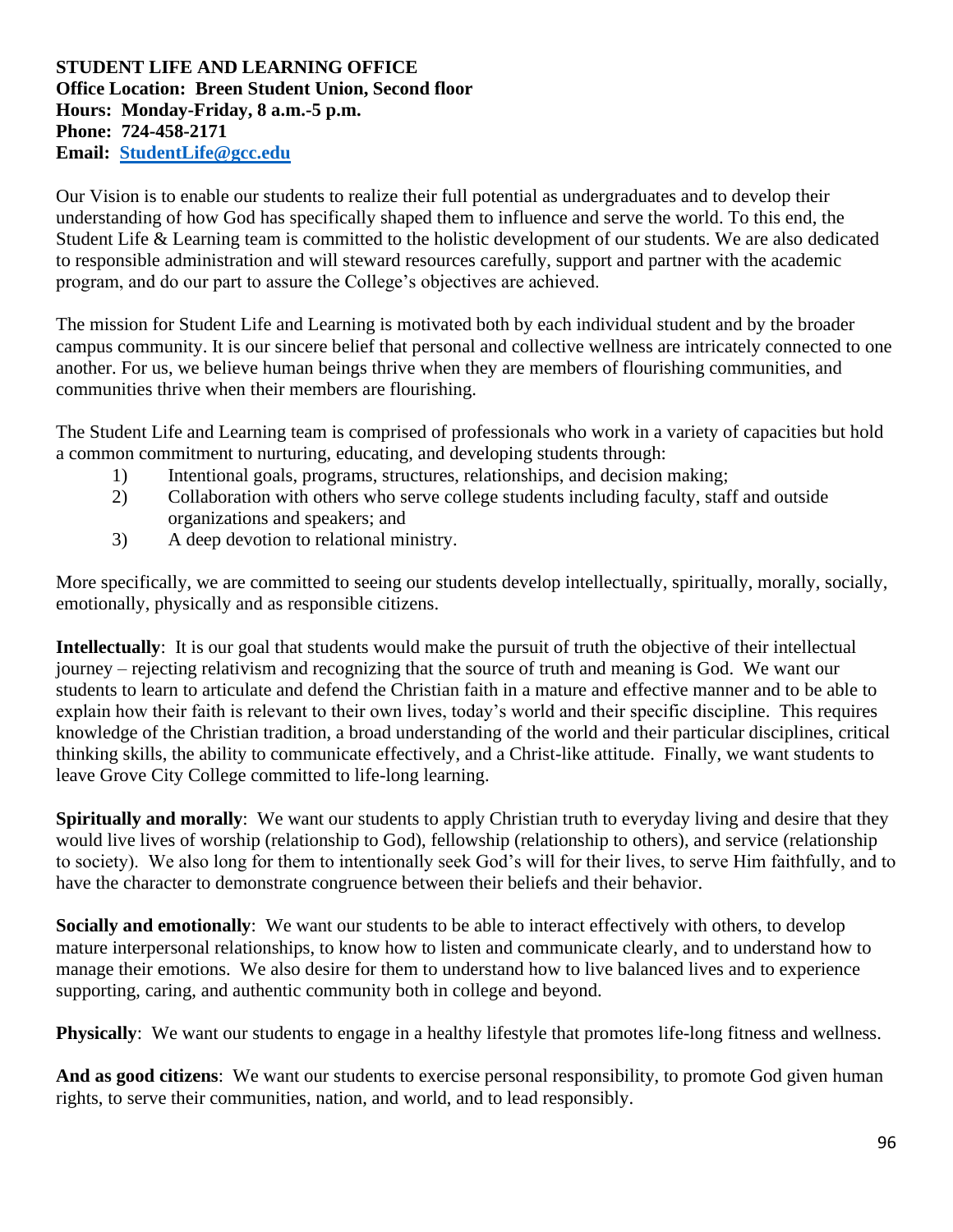#### **STUDENT PAYROLL Office Location: Crawford Hall, Second floor Phone: (724) 458-3350 Fax: (724) 458-3890 Email: [payroll@gcc.edu](mailto:payroll@gcc.edu)**

All new employees must complete the payroll packet available in the Financial Services Suite, Crawford Hall, 2nd floor prior to working on campus. Please do not do this step until you have secured a job on campus. Students should bring the following information in person to the Payroll Office located in the Financial Services Suite on the 2nd floor of Crawford Hall:

**Identification to complete the I-9:** The most commonly used evidentiary documents are either a current U.S. Passport, or both a valid Driver's License and Social Security Card. Note, one form must be a government issued photo ID. Copies of the forms are acceptable if you do not have the original on campus. Direct deposit banking information (such as voided check). Student employees are required to utilize direct deposit. Students may choose any financial institution so long as they have a valid checking or statement savings account established to receive their pay via direct deposit. A number of local banks offer free checking accounts to students. Students may wish to contact the banks located in Grove City to learn more about the services they offer.

While students complete their paperwork to be eligible to work on campus, a timecard will not be available until the supervisor submits the student for the position through the student hire notification link. Students cannot request a timecard be added for a position.

Student employees are responsible for entering their hours worked on the timecard entry portlet on myGCC. Student employees are paid monthly throughout the academic year. The pay period begins on the 1st day of the month and ends on the last day of the the month. Approved timesheets must be submitted to the Payroll Office immediately following the end of the pay period. Students are paid on the 10th of each month. If the 10th falls on a weekend or holiday, the pay date will be the workday prior to the weekend or holiday. Pay period dates are updated and posted on myGCC under the timecard entry tab.

Students have the option to place 100% of the net pay on their Crimson Cash account in lieu of participating in direct deposit; however, if the student chooses to deposit less than 100% to Crimson Cash, then direct deposit must be utilized for the difference. Students may sign up for a Crimson Cash payroll deduction within the Crimson Cash portlet on the Financial Info tab on myGCC.

Payroll information is located on the Financial Info Tab in myGCC, click Payroll Information on the left side of the page to access the portlet. The employee will be able to view and print current as well as previous payroll information. W-2 Wage and Tax Statements are mailed to the home address in late January.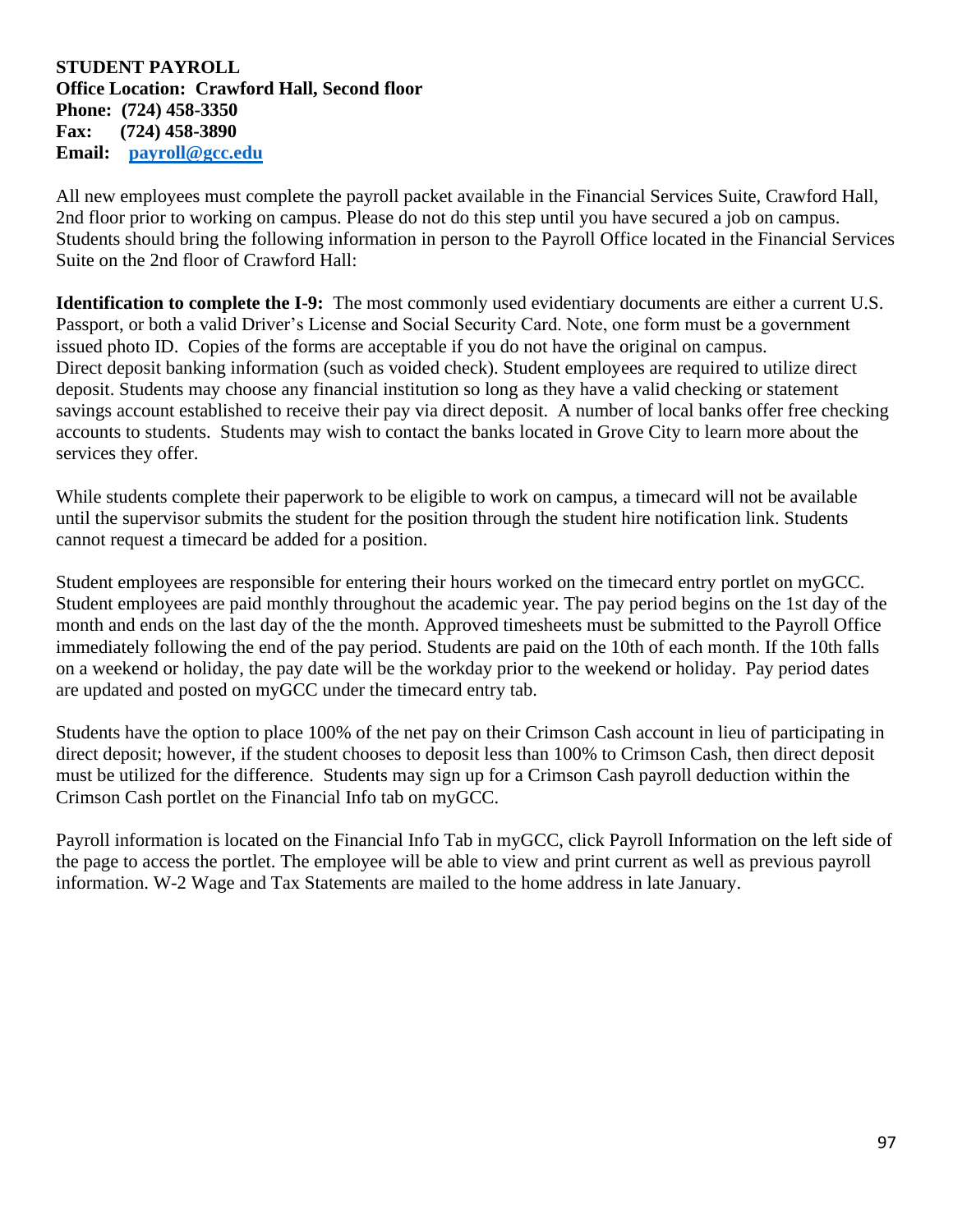## **WRITING CENTER Office Location: Buhl Library, Room 013E Writing Center Location: Buhl Library, Room 013A Tutoring Hours: Monday-Thursday, 3 p.m. - 8 p.m. Quiet Study Time: Monday-Friday, 9 a.m. - 2:30 p.m.**

The Writing Center offers students, faculty, and staff an opportunity to discuss and workshop their writing. Trained writing tutors assist at all phases of the writing process, from topic generation, to developing ideas and content, to research strategies, to focusing the thesis, to organizing the document, to formatting, to polishing style and reviewing grammar, to documenting sources. Students can also use the collaborative work space for quiet study time, Mondays through Fridays, 9 a.m. - 2:30 p.m.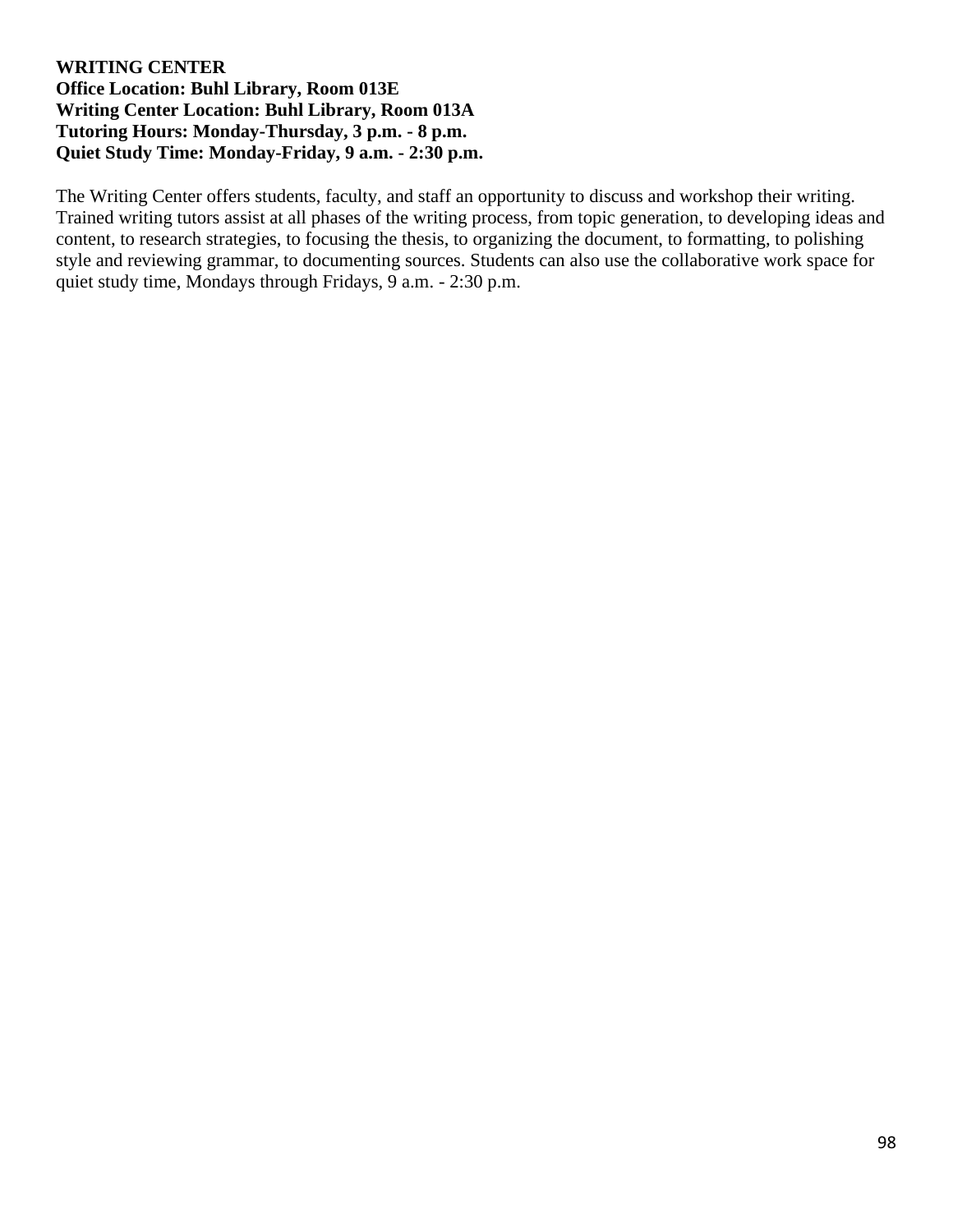## **GENERAL POLICIES**

# **UNLAWFUL DISCRIMINATION; DISCRIMINATORY HARASSMENT**

It is the policy of Grove City College to foster a living, learning and working environment in which all faculty, staff, administrators, and students can enjoy equal opportunities in their employment and educational relationships with the College without regard to their race, color, national origin, ethnicity, gender, age, religion, disability, or other criteria protected by applicable law. Likewise, Grove City College forbids harassment of or by any member of the College community because of an individual's race, color, national origin, ethnicity, gender, age, religion, disability or other criteria protected by law. This type of harassment is referred to as discriminatory harassment. Grove City College also prohibits all forms of sexual harassment, as described below under the separate Sexual Harassment Policy. The authorization of, cover-up or participation in any unlawfully discriminatory act or act of discriminatory harassment of any kind is strictly forbidden. Failure to abide by this policy shall be cause for disciplinary action up to and including termination of employment or, in the case of a student expulsion from the College.

## **Sexual Harassment Policy**

Grove City College affirms its commitment to ensure an environment that is fair, humane, respectful, and consistent with the Christian values orientation of the College. Sexual harassment is a form of sex discrimination and a violation of federal and state law, as well as Grove City College policy, and will not be condoned or tolerated. Under established procedures at the College, prompt and appropriate disciplinary action will be taken against any student, faculty member, staff member, or administrator determined to have engaged in such behavior.

Sexual harassment can occur between any members of the College community. It is defined as unwelcome sexual advances, requests for sexual favors, or other verbal or physical conduct of a sexual nature when:

1) Submission to such conduct is made explicitly or implicitly a term or condition of an individual's employment or status in a course, program, or activity;

2) Submission to or rejection of such conduct is used as a basis for an employment or educational decision affecting an individual; or

3) Such conduct has the purpose or effect of unreasonably interfering with an individual's work or educational performance or of creating an intimidating, hostile, or offensive living, learning or working environment.

Some examples of sexual harassment include, but are not limited to:

1) Sexual assault;

2) Unwelcome sexual advances or physical contact, such as unwelcome touching, patting, hugging, or brushing against a person's body;

3) Sexually oriented comments, jokes, or verbal abuse;

4) Displaying of sexually oriented materials;

5) Direct or implied threats that submission to sexual advances will be a condition of employment, work status, promotion, grades, or letters of recommendations;

6) Retaliation for refusing to give in to sexual threats or advances;

7) Subtle pressure for sexual activity.

The College reserves the right to revise this policy from time to time.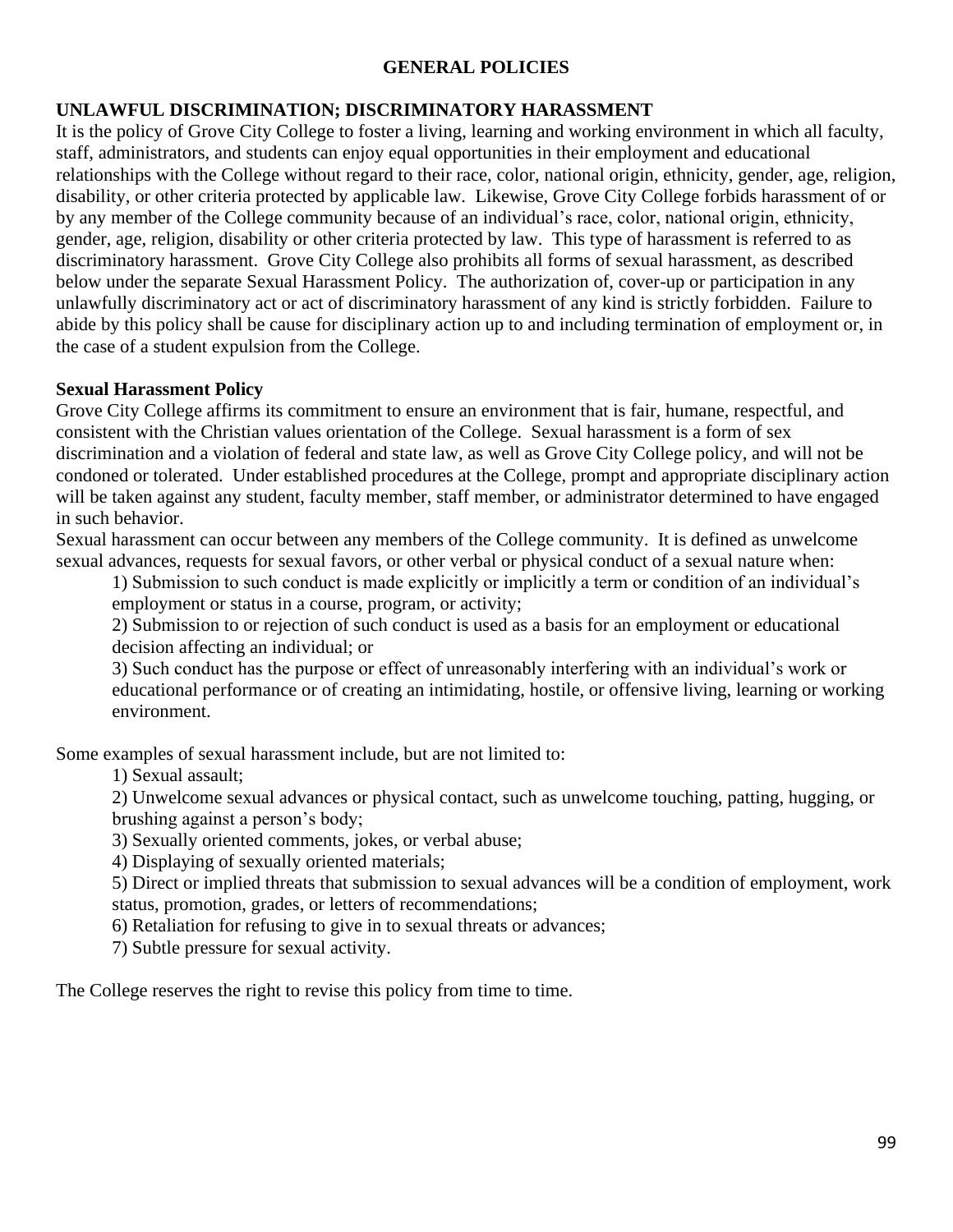#### **Procedures for Resolving a Claim of Discriminatory Harassment and/or Sexual Harassment**

The College will investigate all complaints of discriminatory harassment and/or sexual harassment, and will take all appropriate measures in the event that an act of discriminatory harassment and/or sexual harassment has occurred. In doing so, the College will make every reasonable effort to resolve any complaint of discriminatory harassment and/or sexual harassment promptly and equitably, and to conduct proceedings in a manner designed to protect the confidentiality of all involved to the extent compatible with the need to investigate. Given the College's obligation, however, to investigate all claims of discriminatory harassment and sexual harassment and to take appropriate action, confidentiality cannot be guaranteed.

Students who believe they have been subjected to discriminatory harassment and/or sexual harassment may seek redress by filing a complaint with the Office of Student Life and Learning. Faculty, staff, and administrators who believe they have been subjected to discriminatory harassment and/or sexual harassment may seek redress by filing a complaint with the Office of Human Resources. In the event that the complaint involves either the Vice President of Student Life & Learning or the Director of Human Resources, the other administrator will investigate the claim regardless of whether the individual making the complaint is a student or an employee. Procedures and complaint forms for resolving internal complaints of discriminatory harassment and/or sexual harassment are kept at both the Offices of Student Life and Learning and Human Resources.

The Vice President for Student Life & Learning (or Director of Human Resources) will acknowledge receipt of a discriminatory harassment and/or sexual harassment complaint within five (5) business days of its submission.] Upon receipt of a discriminatory harassment and/or sexual harassment complaint, the Vice President of Student Life & Learning may refer the complaint to the Director of Human Resources if the respondent (i.e., the person who, it is claimed, committed the harassment) is not a student.

The Vice President of Student Life & Learning, in reviewing the discriminatory harassment and/or sexual harassment complaint, may first attempt to resolve the claim informally by meeting separately and privately with the complainant and respondent. However, if the Vice President, in his or her discretion, determines that informal resolution is inappropriate, or that further investigation is warranted or that the discriminatory harassment and/or sexual harassment likely occurred, the claim will be formally investigated and resolved. The Vice President of Student Life & Learning (or the Director of Human Resources) may appoint another College official to assist in attempting informal resolution of, or formal investigation of, any discriminatory harassment and/or sexual harassment claim.

The Vice President of Student Life & Learning (or the Director of Human Resources) will conduct a prompt and thorough investigation of the alleged discriminatory harassment and/or sexual harassment, and will consult all sources that, in his or her discretion, have information pertinent to the claim. This investigation may include, but need not be limited to, interviews of the parties and other persons with knowledge of the facts and events surrounding the claim. Interviews conducted in the course of the investigation may be recorded.

During the investigation, each party will be given a fair and full opportunity to present their respective position, and will be encouraged to submit any written statement or additional evidence on their own behalf that they believe will help resolve the claim. The Vice President of Student Life & Learning (or the Director of Human Resources) will make every reasonable effort to provide the parties with a written summary of the evidence gathered, and will, in any event, give each party an opportunity to respond to the evidence.

Within eight (8) weeks of the date the discriminatory harassment and/or sexual harassment complaint is filed, or within a reasonable time thereafter if the Vice President of Student Life & Learning (or the Director of Human Resources) determines that additional time is needed, the Vice President of Student Life & Learning (or the Director of Human Resources) will provide written findings to the parties and to the President of the College.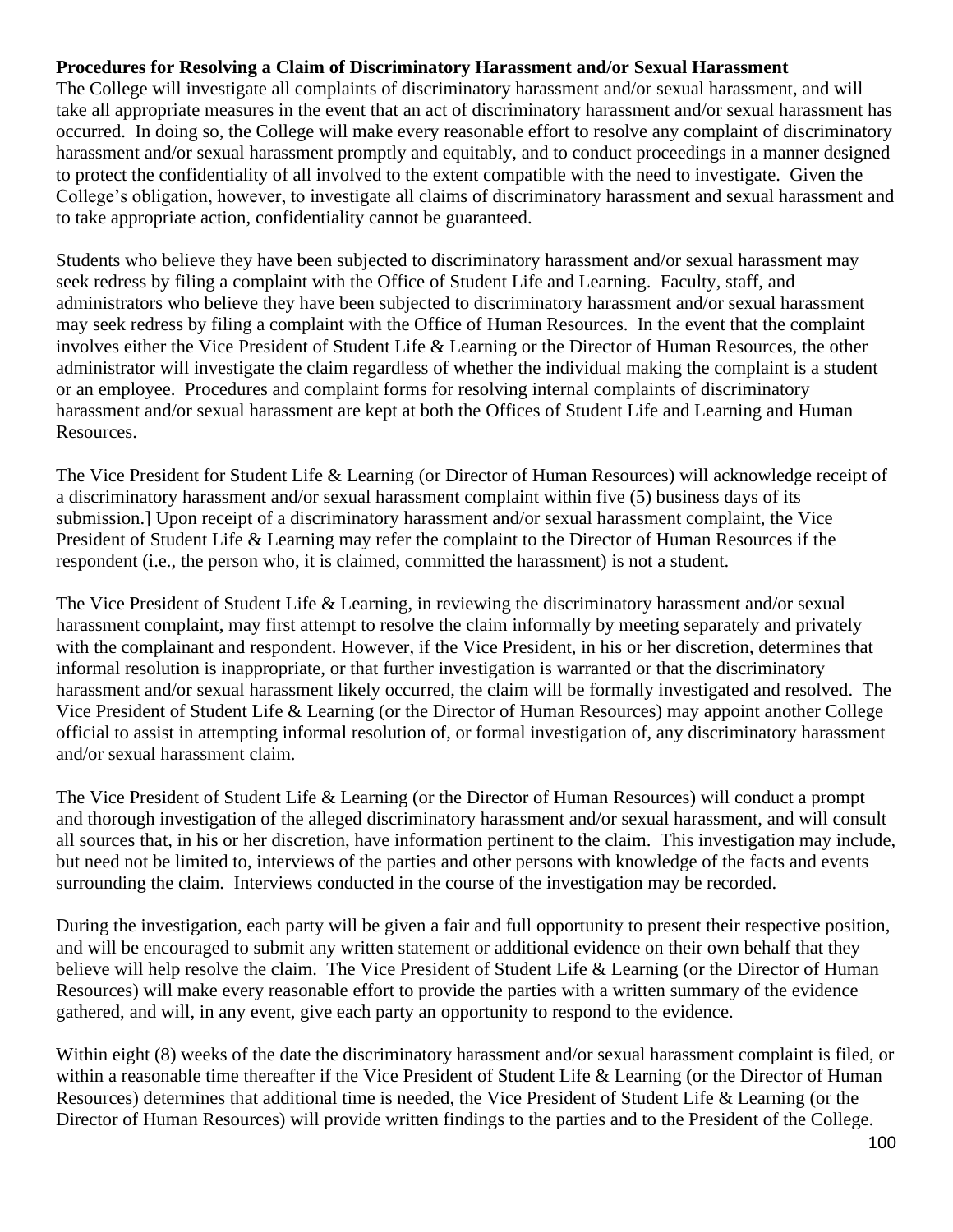Those findings will include a statement to indicate one of the following: 1) a violation of the College's discriminatory harassment and/or sexual harassment policy has occurred; 2) no violation has occurred; or 3) the conduct does not rise to the level of discriminatory harassment and/or sexual harassment but is inappropriate and subject to disciplinary action. The Vice President for Student Life & Learning (or Director of Human Resources) will also make a recommendation to the President of the College for appropriate disciplinary action, if discipline is warranted. The discipline recommended will be commensurate with the seriousness of the violation(s) and can include verbal or written warning, probation, suspension, expulsion, or employment termination.

If the Vice President of Student Life & Learning (or the Director of Human Resources) finds that a complaint of discriminatory harassment and/or sexual harassment was made in bad faith, he or she will recommend that appropriate disciplinary action will be taken against the complainant. Bad faith is defined as an improper motive for filing the claim, such as malice or intent to harm another's academic or public reputation. Either the complainant or the respondent may appeal the findings by submitting a written appeal to the President of the College within two (2) weeks of the date the written findings are issued. The President may take any action he or she deems appropriate including, but not limited to, meeting with the parties or conducting further investigation. Within three (3) weeks of the date the appeal is submitted, or as soon thereafter as practicable, the President will issue a decision on the appeal.

The College reserves the right to revise these procedures from time to time.

#### **Retaliation is Forbidden**

Grove City College forbids retaliation against anyone for making an inquiry, lodging a complaint in good faith, or otherwise participating in and/or cooperating with an investigation regarding alleged discriminatory harassment and/or sexual harassment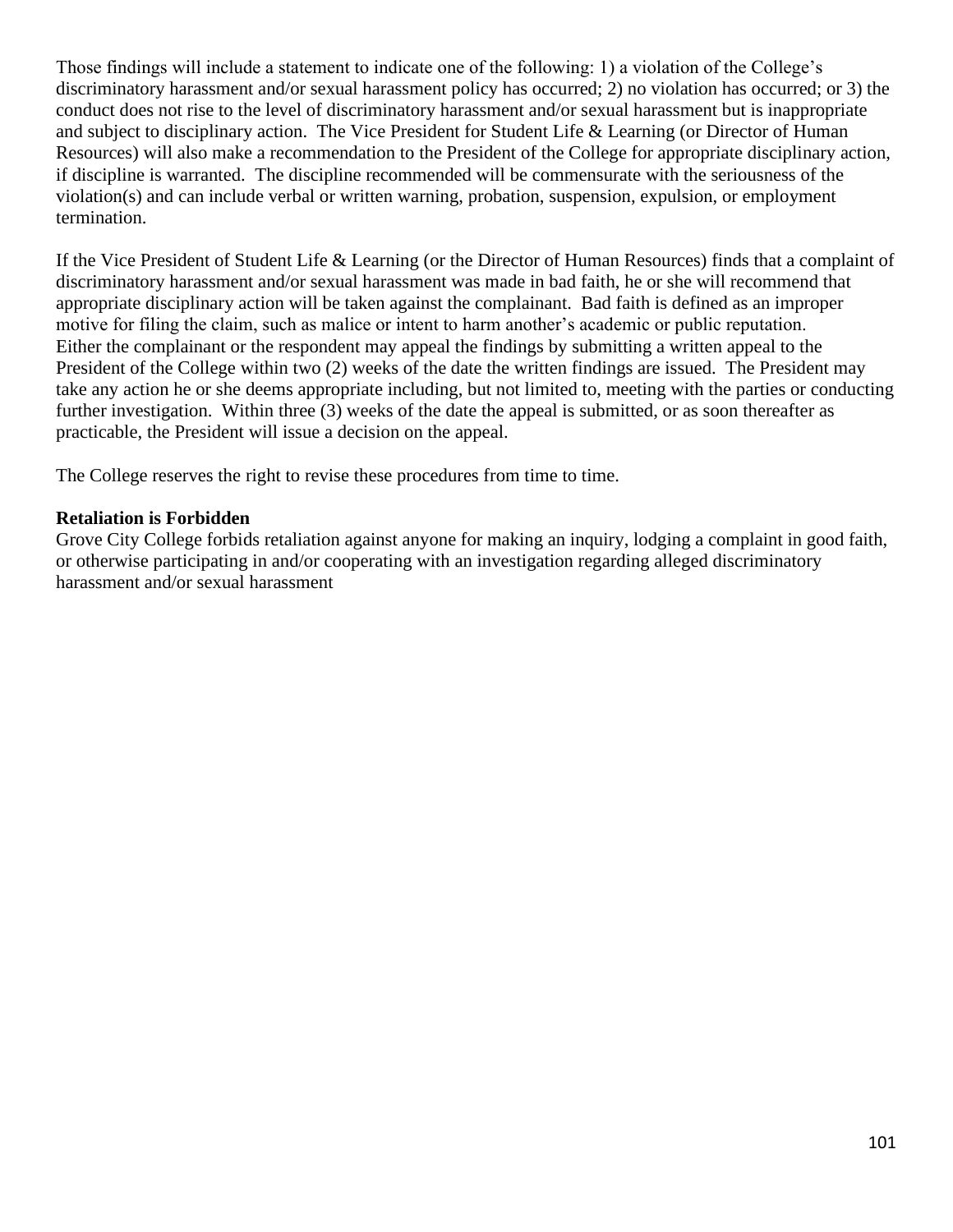## **SEXUAL VIOLENCE POLICY**

#### **Sexual Violence Defined**

Sexual Violence is defined as physical sexual acts perpetrated against a person's will or when a person is incapable of giving consent (for example, due to the student's age or use of drugs or alcohol, or because an intellectual or other disability prevents the student from having the capacity to give consent). A number of different acts fall into the category of sexual violence, including rape, sexual assault, sexual battery, sexual abuse, and sexual coercion. Sexual violence can be carried out by school employees, fellow students, students from other schools, or third parties. Sexual violence is a form of sexual harassment.

#### **Sexual Assault Defined**

Sexual Assault includes unwanted sexual contact, such as forced fondling or kissing, or rape, which is the penetration, no matter how slight, of the vagina or anus with any body part or object, or oral penetration by a sex organ of another person, without the consent of the victim (FBI, 2013).

#### **Procedures for Resolving a Claim of Sexual Violence or Assault**

You have the option to file a formal complaint in either the Grove City College Student Life and Learning or Campus Safety Office. Please know you will not be disciplined for behaviors that violated our Community Standards and were associated with the assault (i.e., sexual misconduct, alcohol, drugs, etc.). Grove City College fully supports students and employees who are victims of sexual violence in seeking criminal prosecution with local law enforcement agencies.

For a detailed explanation of the College's adjudication process, including allegations of sexual harassment and sexual violence, students should refer to the Sexual Harassment portion which immediately precedes the Sexual Violence Policy, as well as the Community Life section of this handbook. College employees should refer to the *Employee Handbook*.

#### **Assistance & Support**

Incidents of sexual violence, alleged or actual, may warrant a change in living arrangements and/or class schedule for the student(s) involved. Students can request a change or have an advocate petition the appropriate office on their behalf. Request for housing and/or class schedule changes should be funneled through the Vice President for Student Life and Learning.

Sexual violence or harassment, regardless of the relationship of the offender to the victim, can cause a variety of emotional symptoms. Getting counseling or emotional support is strongly recommended and is available 24/7:

Grove City College's Counseling Center: to schedule an appointment with one of our counselors please dial 724-458-3788. In a crisis situation you can speak directly to the Director of the Counseling Center, Dr. Suzanne Houk, at 724-967-3886, or the counselor on call, at 724-458-3000

Mercer County AWARE (1-888-981-1457) provides free counseling and support for those impacted by sexual violence

National Sexual Assault Hotline (1-800-656-4673)

For additional information and resources, please refer to the two brochures you received in your College email account during the first week of the fall semester.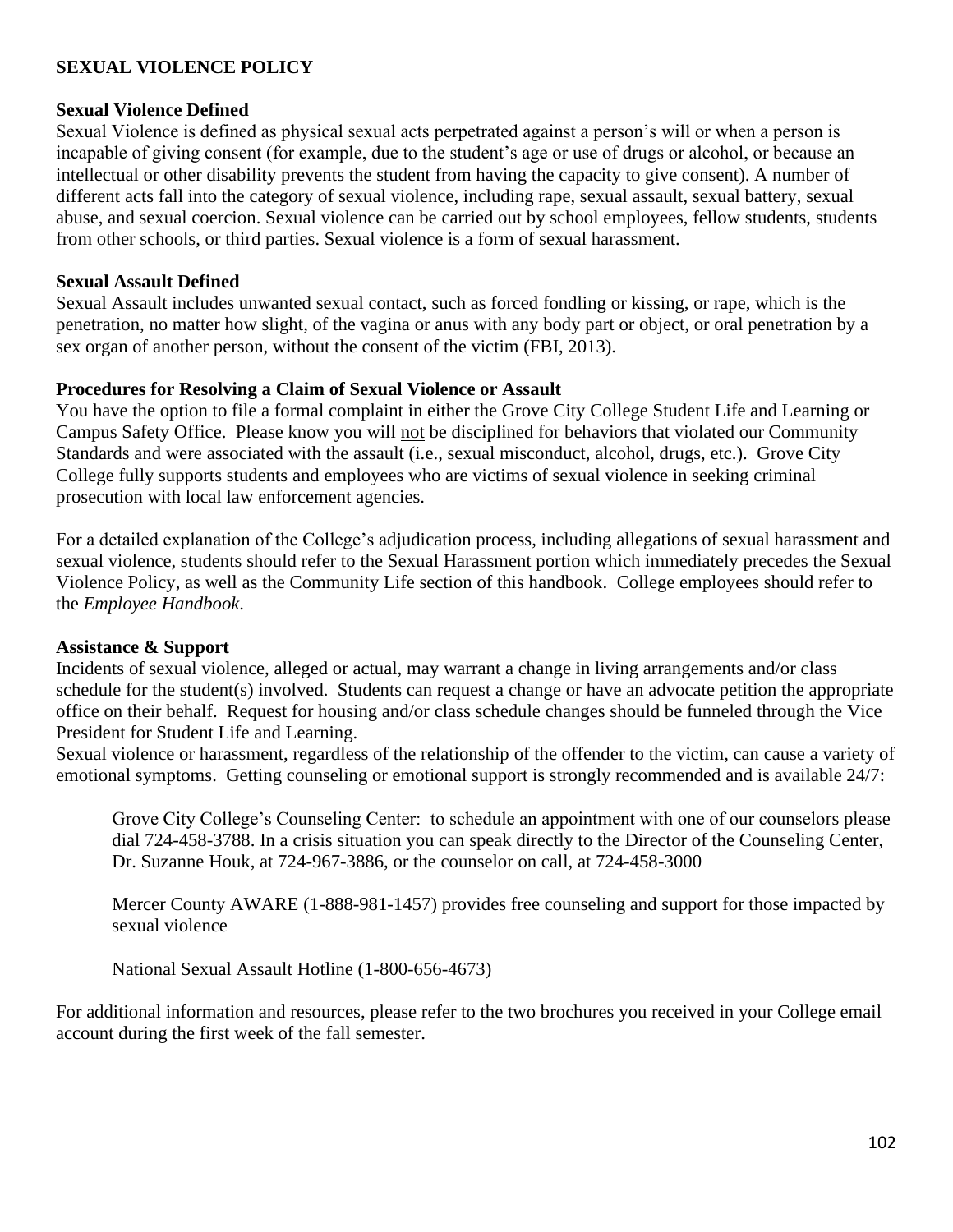# **Confidential Information Policy**

Grove City College maintains a number of records containing information about students and employees. The College respects and recognizes the need for privacy for its students and employees for much of this information, while at the same time respects and recognizes the need and desire for information by the parents of its students, and the need for College employees to have reasonable access to confidential information in order to do their jobs in an efficient and effective manner. In order to address these concerns, the College has established a Confidential Information Policy. In summary, the policy provides that:

- Data related to students and employees will be made available to any College employee who has a need to know that information in order to accomplish his/her job responsibilities.
- At the discretion of the College, all data regarding a specific student will be made available, upon request, to that student and to the student's parents or guardians upon verification that the person is who he/she claims to be.
- Students with a valid reason may request that information be withheld from disclosure to individuals other than College employees. Such request must be in writing, include the rationale for the request and be provided to the College office that maintains the identified information. If the request is considered appropriate, College employees will make every reasonable effort to comply with the student's request.
- College employees have the right to provide selected student or employee information to external parties under certain conditions.
- Students' medical and counseling records shall only be released at the written request of the student, except as provided by our health provider's professional ethics and state and federal laws.
- If in the professional judgment of the Counseling Services staff, a student is believed to be a danger to self or others, the Counseling Services staff reserves the right to contact appropriate college employees (e.g., Vice President of Student Life, Dean of Students, Residence Life Staff, Zerbe Health Staff) to ensure students' safety while in the process of making appropriate treatment interventions.
- The College will provide any and all information required by law. Because it does not participate in Federal programs or receive Federal funding (direct or indirect), Grove City College is not subject to the Family Educational Rights and Privacy Act (FERPA), and this policy is not intended to comply with FERPA.

## **Student Records**

Academic and student personal records are maintained in the Registrar's Office and in the Student Life and Learning Office, respectively. These records are made available upon request for review by the students to whom they pertain. They are not made available nor is information from them furnished to third parties without the written permission of the student, except as follows:

- A student's name and whether he or she is currently enrolled in College is considered public information, and is included in College directories and other publications.
- The following information is considered to be of public interest and is released to appropriate agencies unless the student officially files a request with the Registrar that disclosure is not to be made officially without his or her written permission: academic major, dates of enrollment, degree received, honors received, local address and telephone number, names of parents, permanent home address, participation in officially recognized activities and sports, height and weight of members of athletic teams.
- Grove City College may communicate course progress, including grades, to high school guidance counselors. Parents may obtain those progress reports through their high school guidance department.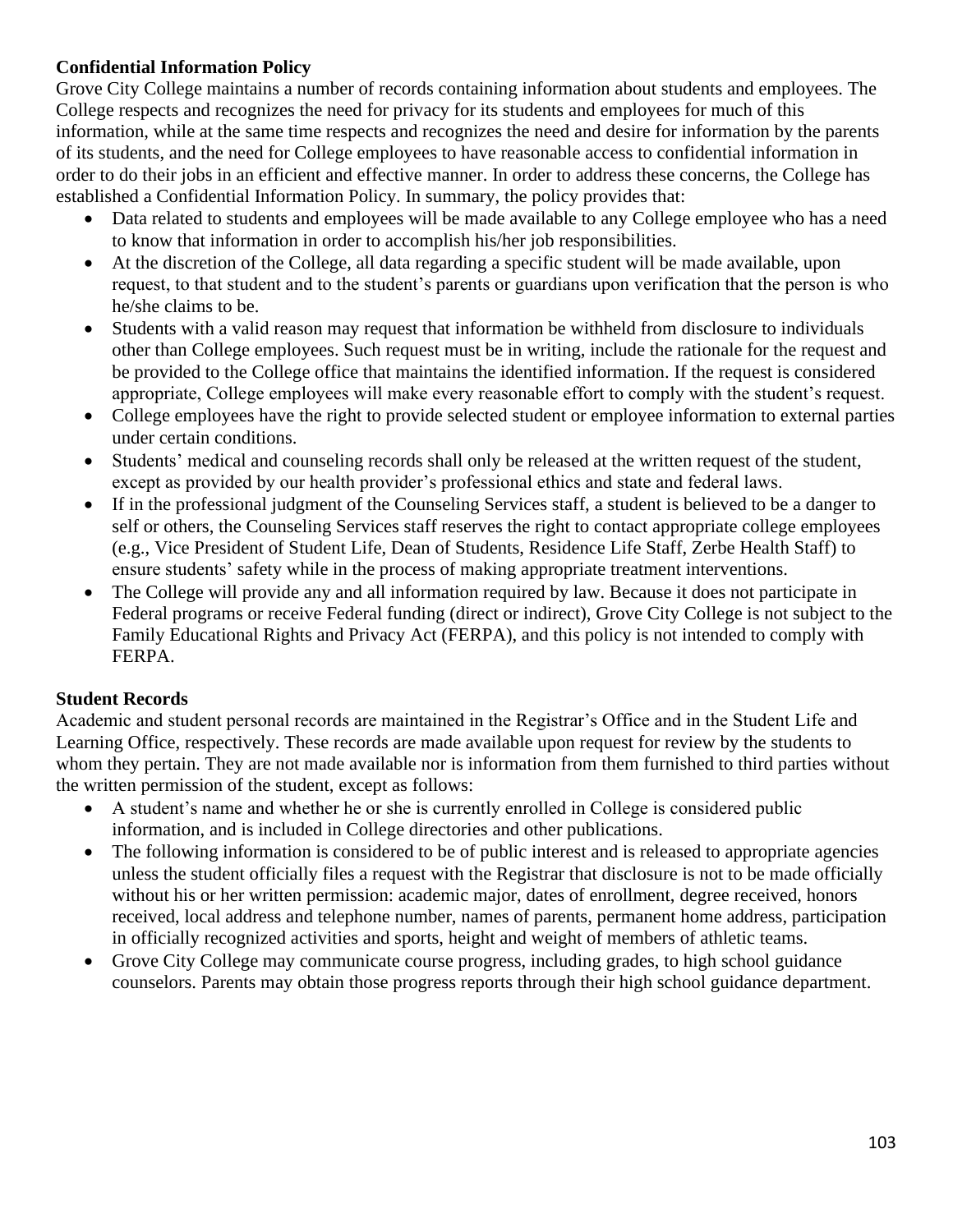## **Policy for Use of a Student's Image or Voice**

Registration as a student and attendance at or participation in Grove City College classes and other campus and College activities (both on and off campus) constitutes an agreement by the student to the College's use and distribution (both now and in the future) of the student's image or voice in photographs, videotapes, electronic reproductions, web and social media or audiotapes of such classes and other campus and College activities. Student name, major program of study, student activities and class year may or may not be included in the usage of these images.

If you prefer that your image or voice not be used, it is your responsibility to fill out a form indicating your desire to withhold permission. The Request For Exclusion (RFE) form is available on the student tab of MyGCC and may be submitted at any time to cover subsequent usage of one's image or voice.

## **Photographs of College and Campus events attended by Alumni and the Public**

Visitors to campus and attendees at Grove City College-hosted events should be aware that Grove City College and its representative(s) photograph College events (both on and off campus) that are attended by the public, students, parents of students, faculty, staff and/or alumni. These photographs are sometimes used for promotion of the College and may include but are not limited to photographs, videotapes, electronic reproductions, web and social media or audiotapes of campus and College activities.

If you would prefer that an image of you not be used, we ask that you remove yourself from instances where there is a photographer and/or videographer present. Otherwise the College cannot guarantee that your likeness will not be used.

## **Grove City College Identity (Logo/Brand) Usage Policy**

Use of all or part of the College logo shown below is prohibited without the express consent of the Communications Office.

## **Policy Concerning Student Dress**

All students are expected to dress in a manner consistent with the College's Christian values. Although the responsibility of dressing appropriately as a member of a Christian academic community is left to the student, College personnel may determine a given mode of dress is inappropriate for a class, activity or campus setting. Students are expected to wear clothing that adequately covers the person and to wear shoes in all public buildings. Men are not permitted to wear hats/caps in Harbison Chapel. Individual students or members of groups and/or College-approved organizations who wear clothing with off-color or distasteful slogans or pictures that are contrary to College values will be addressed and may be subject to disciplinary action.

**Sunbathing:** Students are asked to be modest and considerate of others when choosing to sunbathe. Women should sunbathe only in the inner quad of Mary Anderson Pew Hall, and to ensure women's privacy, men should not loiter in this area. Sunbathing on sidewalks is not permitted. Check with a Residence Director if you have a question concerning an appropriate area or appropriate dress. College personnel may determine that certain dress is inappropriate.

## **Policy Concerning Student Enterprise (Student-Run Businesses)**

Grove City College enjoys certain tax exemptions as an educational institution which can be jeopardized when individuals in the campus community operate a business enterprise on College premises. Campus-based activity which can result in the distribution of profits to individuals is inconsistent with the College's tax exempt status. Students are thus prohibited from using College facilities or services, including residence hall rooms, campus telephone numbers, computing and/or network services or College postal facilities, for the purpose of commercial activities. Violators are subject to disciplinary action. Note: This policy applies to those serving as campus representatives for book buyback companies and other, often college focused, businesses.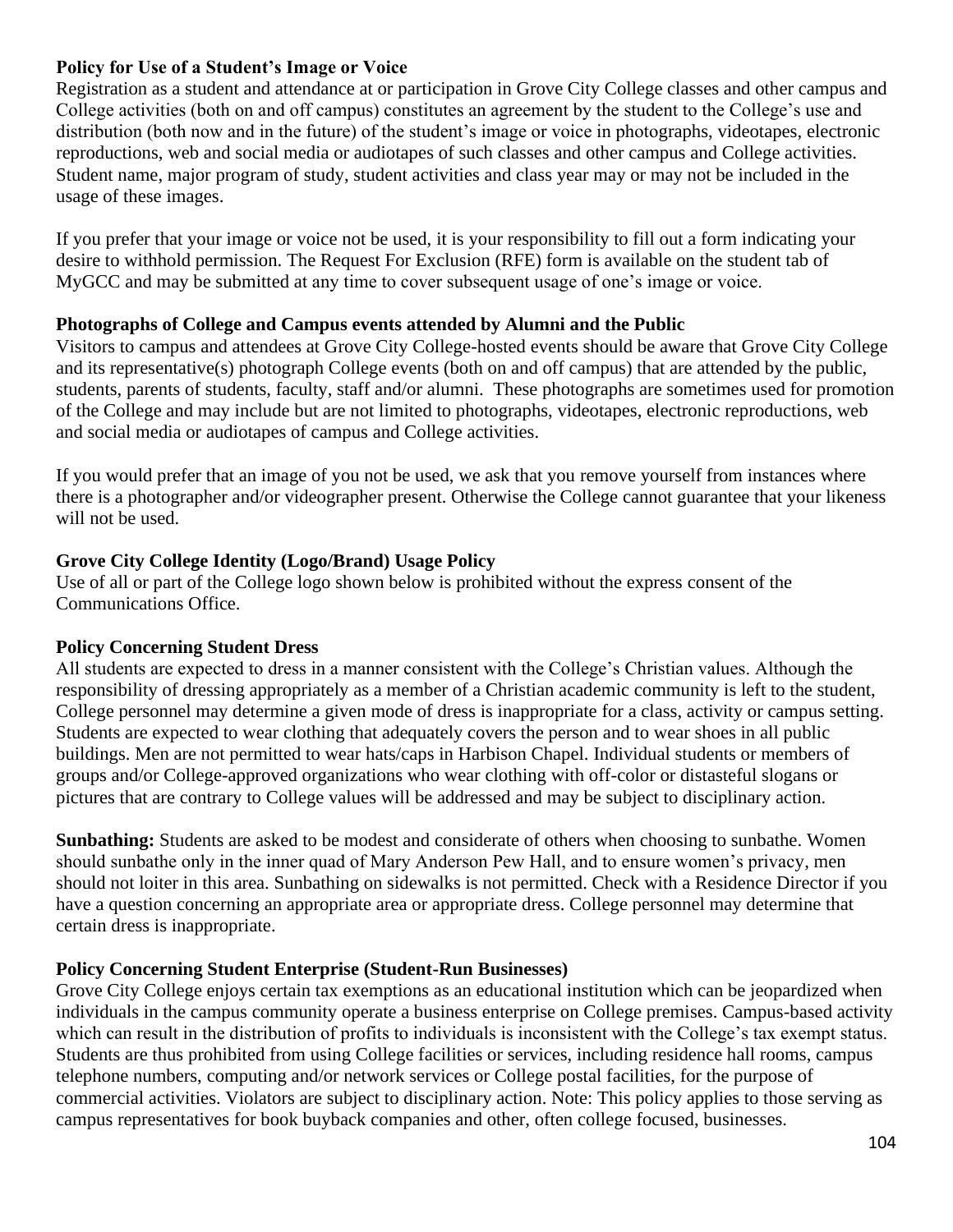#### **Appendix A: State and Federal Laws**

#### **Select State Rules and Regulations**

Grove City College students are part of the community and are therefore subject to the laws of the borough, state and federal government. The following excerpts from the State Crime Code are applicable to all Grove City College students.

#### **The Pennsylvania State Law: for Alcohol Abuse (in part Title 75; §37 & 38)**

The Pennsylvania State Law mandates that a person is guilty of a misdemeanor of the third degree if he, being under the age of 21 years, knowingly and falsely represents himself to be 21 years of age to any licensed dealer or other person, for the purpose of procuring or having furnished to him any intoxicating liquors. Maximum penalties: \$500 fine and/or 1 year in jail.

A person is guilty of a summary offense, if he, being less than 21 years of age, attempts to purchase, purchases, consumes or transports any alcohol, liquor or malt or brewed beverages. Maximum penalties: \$300.00 fine and/or 90 days in jail.

A person is guilty of a misdemeanor of the third degree if he knowingly, willfully and falsely represents to any licensed dealer or other person, any minor to be of full age, for the person to sell or furnish any intoxicating liquors to the minor. Maximum penalties: \$300 to \$2,500 fine and/or 1 year in jail.

The State Liquor Control Board operates under State Law. Under that law (Title 18) it is a misdemeanor to transfer (unlawfully) an identification card for the purpose of falsifying age to secure malt or alcoholic beverages. Also, it is a misdemeanor for any person to sell, furnish or give any minor under 21 years of age any malt or alcoholic liquor. Penalty: Minimum of \$1,000 fine and/or 1 year in jail. Second offense: \$2,500 fine and/or 1 year in jail. Any violation of Pennsylvania State Liquor Laws by persons under 21 years of age results in the automatic suspension of a Pennsylvania Driver's License for a period of three months, regardless of whether the violation took place in conjunction with a motor vehicle. These laws are reciprocated in part or in whole with most states contiguous to Pennsylvania.

#### **The Pennsylvania State Zero Tolerance Law**

The legislature passed a law making it illegal for anyone under 21 (a minor) to drive with any amount of alcohol in his/her system. The law states "a minor shall not drive, operate or be in physical control of a motor vehicle while having any alcohol in his/her system" (hence the "Zero Tolerance" terminology). Title 75: Section 3718. A minor apprehended with a .02% of alcohol in his/her system would be charged with a Driving Under the Influence (DUI) violation.

For a juvenile (under age 18) a DUI is a misdemeanor offense and requires a one year Pennsylvania driver's license suspension; a drug and alcohol evaluation; participation in a state-approved Alcohol Highway Safety Program if ordered by the Court; payment of fines and costs, and restitution; Juvenile Court supervision or placement; and chemical test refusal violations will result in an automatic one year suspension of driving privileges. For "of age" adults, 21 years old and older, the legal implications of driving under the influence of alcohol are spelled out in Title 72 § 38 of the PA State Code. If you are arrested and convicted for drunk driving in Pennsylvania you will receive 6 months probation and a \$300 fine if your BAC was between .08-.99. If your BAC was from .10-.159 you will receive from 2 days-6 months in prison, a \$500-\$5,000 fine and a 12 month drivers license suspension.

It is unlawful for any person to operate or any person to occupy any motor vehicle with an open alcoholic beverage container known as the "open container law." The law prohibits open alcoholic beverages or controlled substances in an automobile.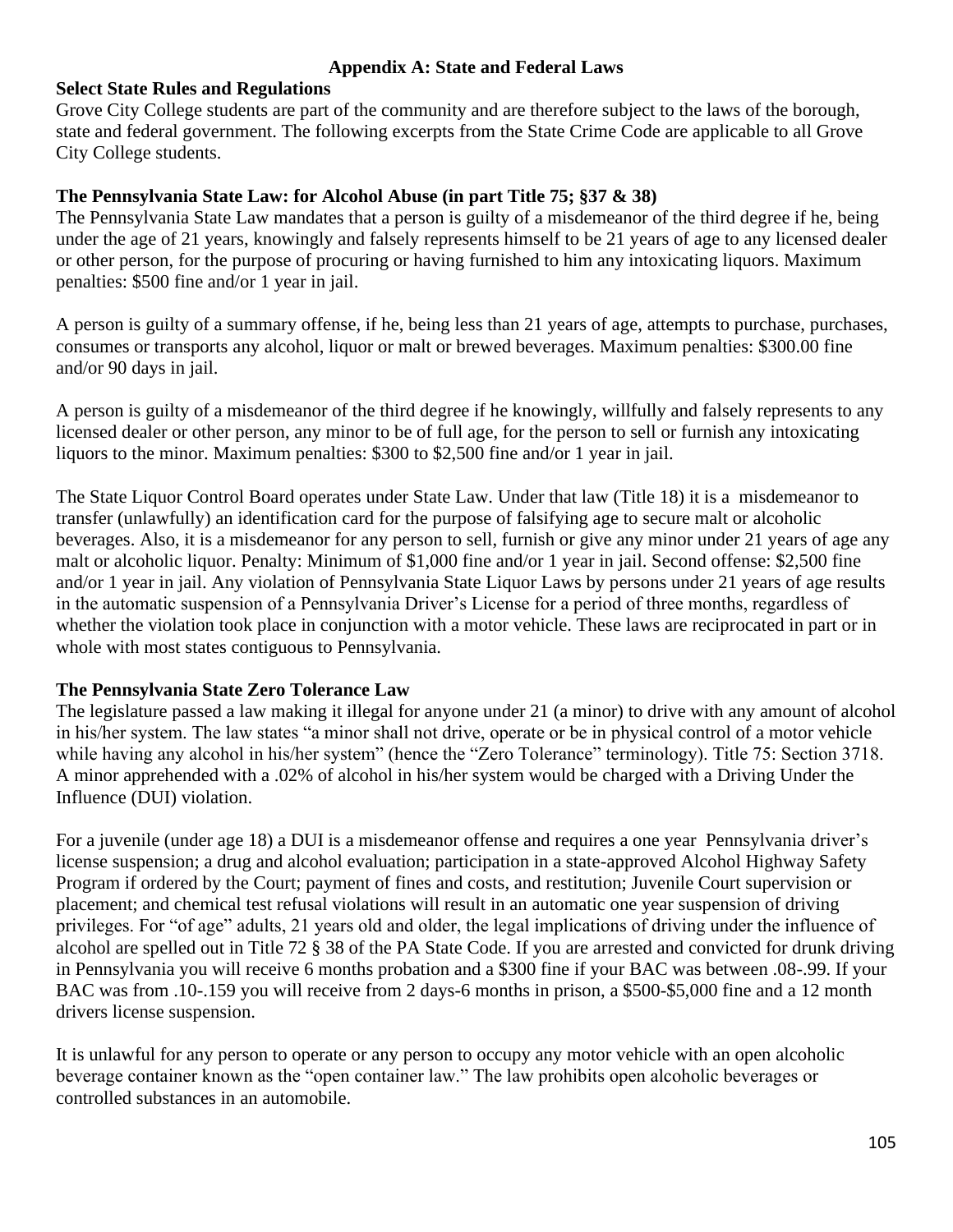## **Antihazing Law (Title 24; §5352)**

In 1986, Pennsylvania adopted the Anti-hazing Law, Title 24; §5375.The law defines hazing as follows:

**Hazing:** Any action or situation which recklessly or intentionally endangers the mental or physical health or safety of a student or which willfully destroys or removes public or private property for the purpose of initiation or admission into or affiliation with, or as a condition for continued membership in, any organization operating under the sanction of or recognized as an organization by an institution of higher education.

The term shall include, but not be limited to, any brutality of a physical nature, such as whipping, beating, branding, forced calisthenics, exposure to the elements, forced consumption of any food, liquor, drug or other substance, or any other forced physical activity which could adversely affect the physical health and safety of the individual, and shall include any activity which would subject the individual to extreme mental stress, such as sleep deprivation, forced exclusion from social contact, forced conduct which could result in extreme embarrassment, or any other forced activity which could adversely affect the mental health or dignity of the individual, or any willful destruction or removal of public or private property. For purposes of this definition, any activity as described in this definition upon which the initiation or admission into or affiliation with or continued membership in an organization is directly or indirectly conditioned shall be presumed to be "forced" activity, the willingness of an individual to participate in such activity notwithstanding.

Grove City College considers hazing in any form a very serious offense and does not differentiate in terms of degree. The College reserves the right to determine the violation of College anti-hazing regulations in terms of the College's definition of the anti-hazing law – civil prosecution notwithstanding.

#### **The Pennsylvania State Law for Illicit Drug Abuse (In Part)**

In June 1972, Pennsylvania adopted the Uniform Controlled Substance, Drug, Device and Cosmetic Act. This act reduced most drug violations to the class of misdemeanor. One of the major exceptions is the distributing of drugs by a person over 21 years of age to a person under 18 years of age, who is at least four years his junior. This violation is the most heavily punishable under the act.

Possession of a small amount of marijuana only for personal use; the possession of a small amount of marijuana with the intent to distribute but not to sell; or the distribution of a small amount of marijuana but not for sale, is considered an unclassified misdemeanor and carries with it a sentence of imprisonment not exceeding thirty days, or a fine not exceeding \$500, or both. Possession of Drug Paraphernalia also carries a charge of the misdemeanor level with imprisonment and fines both possible.

Thirty grams of marijuana or eight grams of hashish shall be considered a small amount. Any amount above thirty grams of marijuana or eight grams of hashish shall be considered possession with the intent to deliver and is considered a misdemeanor of the third degree. This violation carries with it one year imprisonment and a fine of \$5,000, or both.

If a drug violation is committed after a prior conviction of the Pennsylvania Drug Laws, the penalty shall be imprisonment not exceeding three years or a fine not exceeding \$25,000, or both. For the first conviction of the Pennsylvania Drug Laws for a marijuana violation considered an unclassified misdemeanor, the offender will lose driver's privileges for 6 months. For a second offense, driver's privileges will be suspended for 1 year and the third offense carries with it a two-year suspension of driver's privileges.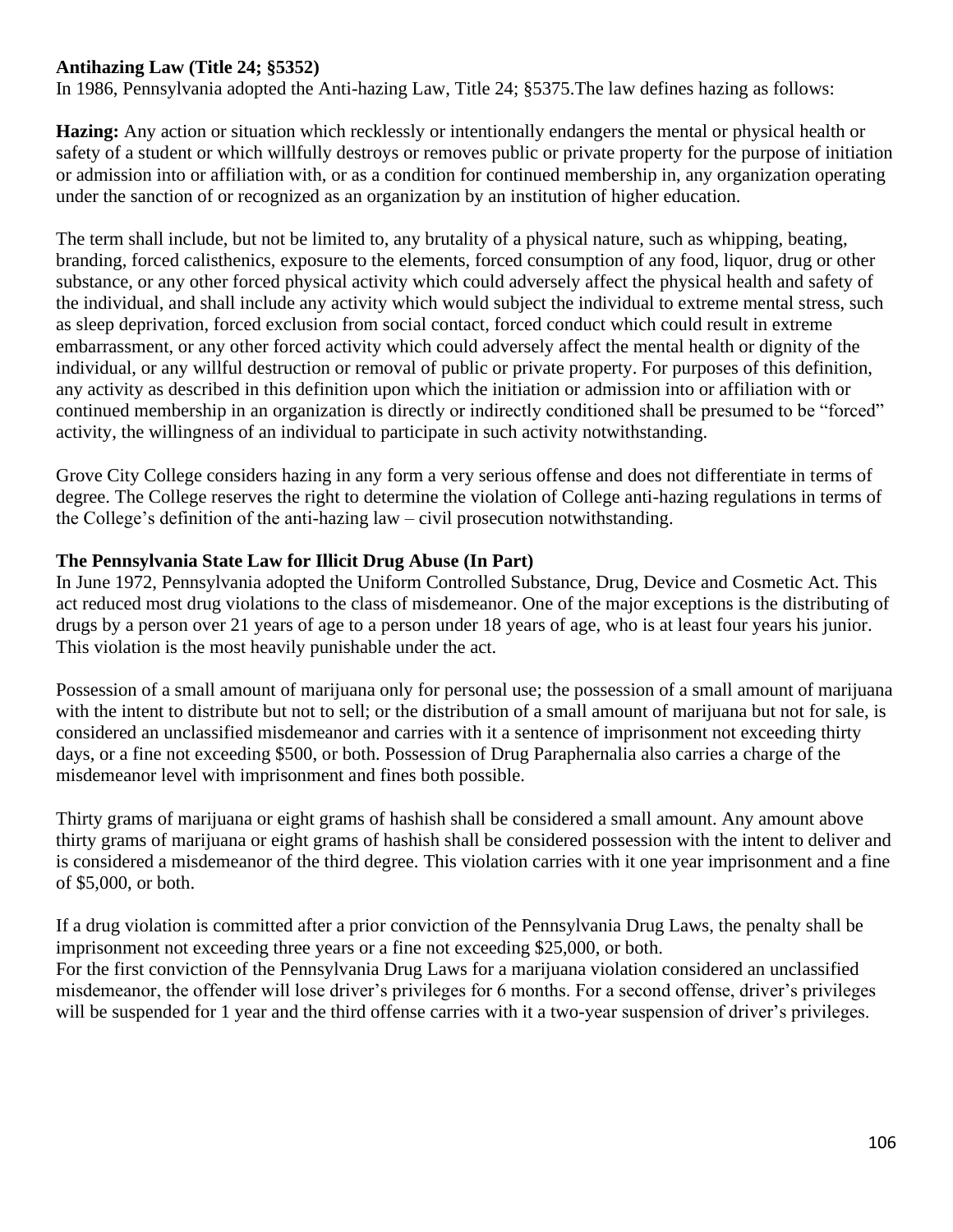# **Federal Drug Laws (In Part):**

For a first conviction of illegal possession of a controlled substance, a person may be imprisoned for up to one year and/or fined up to \$100,000. Subsequent convictions carry stiffer criminal penalties. Other penalties may apply, such as forfeiture of property used in connection with the crime, denial of certain federal benefits and revocation of certain federal licenses.

## **Fireworks (Title 35; Act 204)**

It is illegal to possess or use fireworks, without being bonded and registered with a permit by the local municipality. In the Borough of Grove City, prosecution can be under disorderly conduct, of the misdemeanor level.

## **Forgery (Title 18; §3932 and §4150)**

Anyone who fraudulently signs another person's name to a document is guilty of forgery. Writing "bad checks" using your own or an assumed name in the amount of \$200 or more is a misdemeanor of the 3<sup>rd</sup> degree. Full reimbursement plus interest and service charges to the payee are due upon conviction.

# **Retail Theft (Shoplifting) (Title 18; §3929)**

Any person committing the first offense of retail theft when the value of the merchandise is less than \$150 is guilty of a summary offense. Maximum penalties: \$300 fine and/or 90 days in jail. Act 272, section 3829, requires the fingerprinting of any person 16 years of age or older after being charged with retail theft. Upon conviction of a second offense when the value of the merchandise is less than \$150, the person shall be guilty of a misdemeanor of the second degree. Maximum penalties: \$5,000 and/or 2 years in jail.

When the value of the merchandise is \$150 or more, any person who shall commit the offense of retail theft whether same shall be first or second offense shall be guilty of a misdemeanor of the first degree. Maximum penalties: \$10,000 and/or 5 years in jail.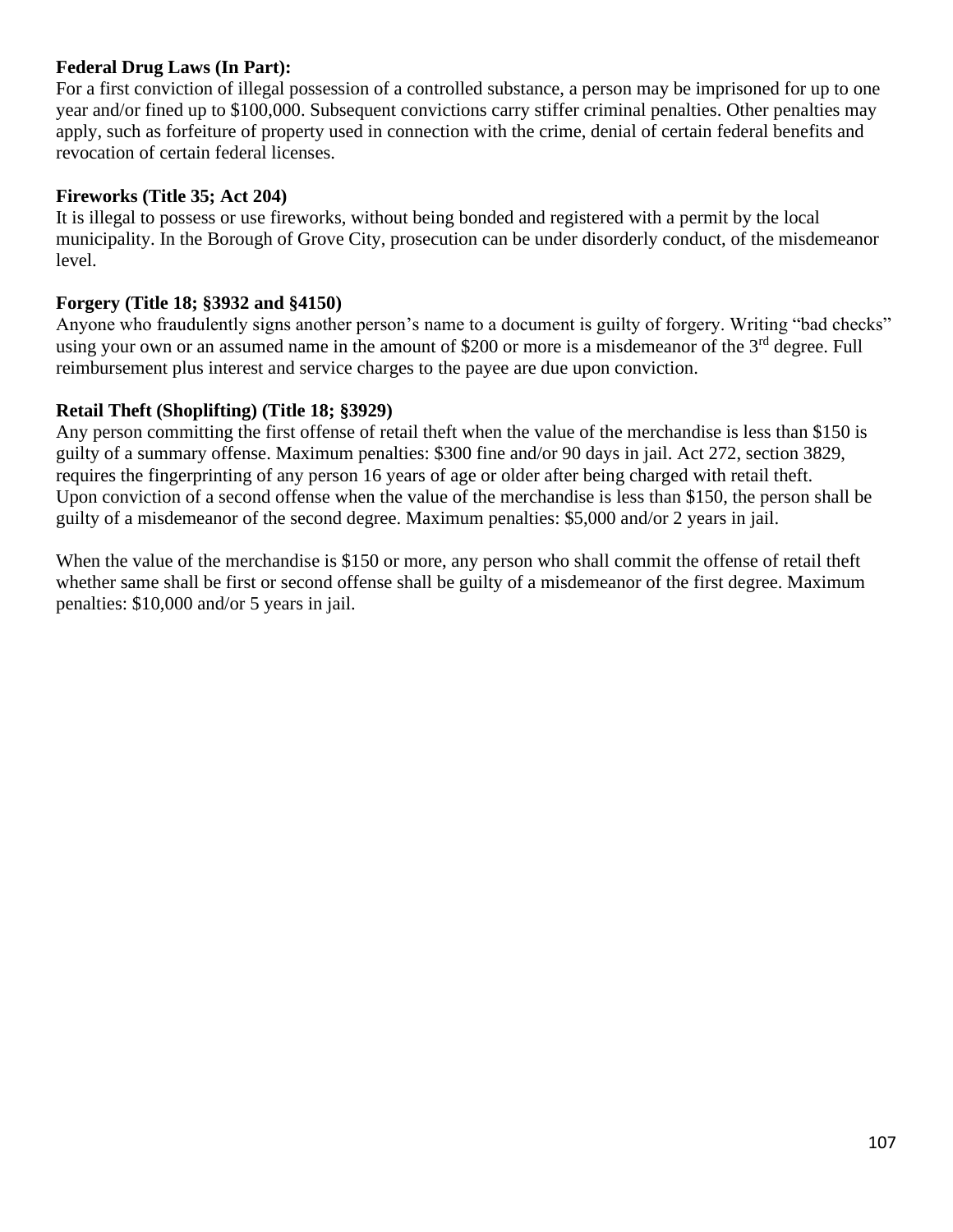### **Appendix B: Emergency Preparedness**

The College's Emergency Operations Plan (EOP) provides a framework for incident preparedness and outlines emergency response protocols for situations such as fires, bomb threats, and campus evacuations. The plan also describes the various methods by which the campus community may be informed of emergency situations. It is imperative that students be familiar with this plan and all evacuation procedures. For this reason, a copy of the information in the College's ERP flipchart is published below. Students are strongly encouraged to read this section of *The Crimson* so as to be better prepared should an emergency occur. Emergency preparedness will also be addressed in mandatory residence hall meetings at the start of the academic year. Finally, the College will be testing the plan periodically and will expect the cooperation of the entire campus community.

### **ALWAYS CALL CAMPUS SAFETY IF YOU NEED ASSISTANCE On-Campus Emergency Telephone Number: x3000 (x2111 non-emergency) From Cell Phones: 724-458-3000 (724-458-2111 non-emergency)**

### **Media Inquiries**

Refer all outside media inquiries to the Communications Office: 724-458-2032 or x2032 / 724-458-3846 or x3846.

### **Methods of Communication**

The following methods of communication are available and may be used in the event of a campus emergency. The usage of these tools will be dependent upon the particular set of circumstances present in the situation or incident. Not every communication tool will be used in every situation.

**Campus Siren:** An outdoor audible siren has been installed on campus and may be used for notifying the campus community of weather-related situations or other emergencies. Although this siren reaches the entire outdoor perimeter of the campus, it cannot be heard from inside all buildings. When sounded, there will be a period of "tone" followed by voice instruction.

**Voice/Text Messaging System:** A voice/text messaging system is available for use when necessary. There will be times where the system will be used independently or in conjunction with the siren.

**E-mail:** There will be situations when the campus email system will be used.

**Website:** An "Emergency Reponse Plan" icon at the homepage of www.gcc.edu links to the abbreviated version of the plan. It also includes evacuation procedures, fire alarm assembly locations, tornado shelter locations, along with other pertinent information. If there is an active emergency, this site will be used to provide updated information.

#### **Utility Failure/Power Outage**

Contact your Resident Director for routine maintenance service. Notify Campus Safety at x3000 for major power outage or utility failure, which may include natural gas, electricity, heat and water. Cease all activity during a gas leak! DO NOT SWITCH ON LIGHTS OR ANY ELECTRICAL EQUIPMENT. Electrical arcing can trigger an explosion! Go to a safe location away from the leak and notify Campus Safety at x3000.

#### **Bomb Threats**

BOMB THREATS MUST BE TREATED AS A SERIOUS MATTER. In the event of a call, obtain all the information possible from the caller. Be firm, calm, and speak quietly. Allow proper authorities to make evacuation decisions.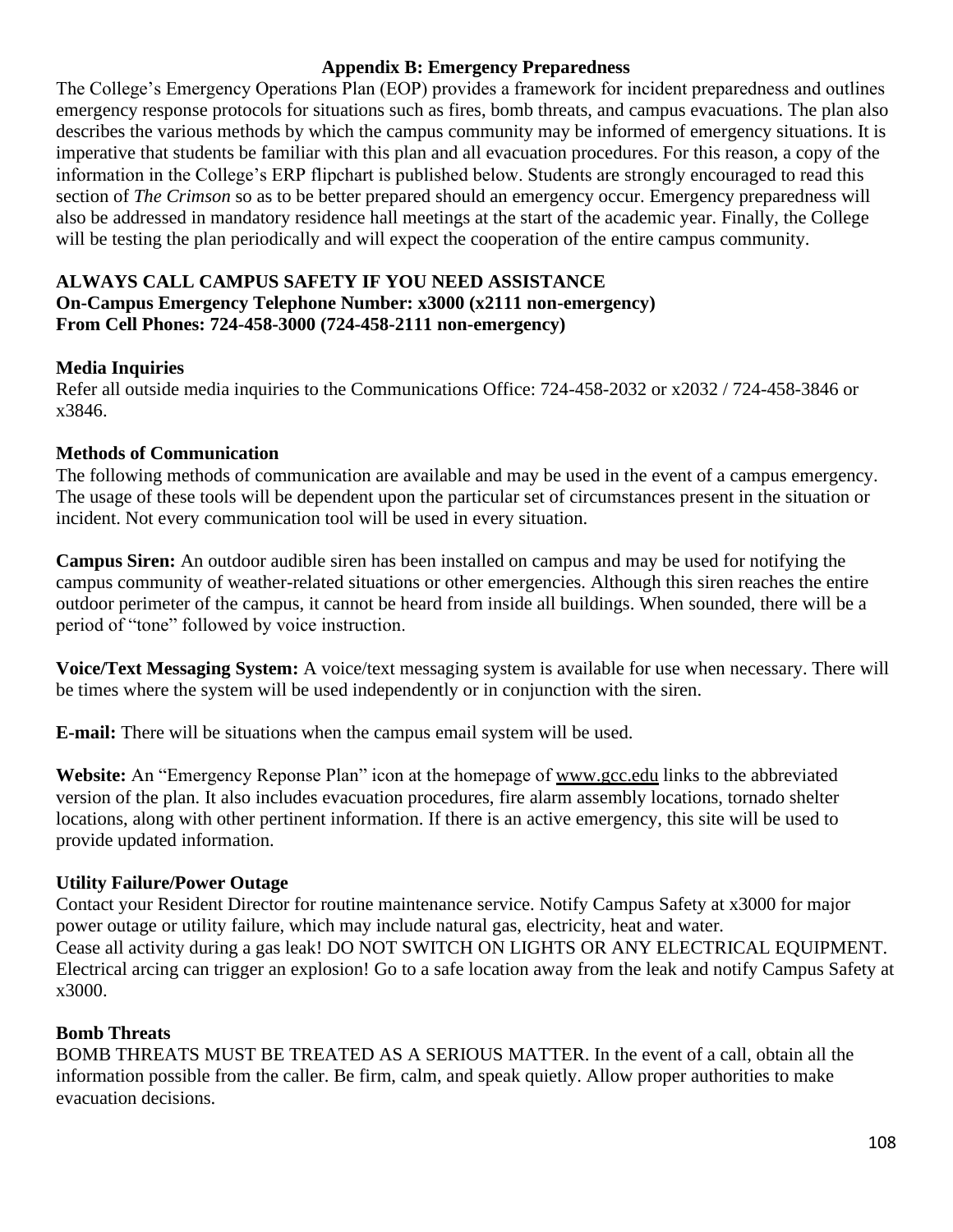# **Quick Response: Call Campus Safety at x3000** (724-458-3000 from cell phone/off campus)

- Keep caller on line as long as possible
- Request name of building where threat is located
- Request exact location of device: what floor, part of building, type of device, package description, detonation time
- Advise the caller that the building is occupied by people and the detonation of a bomb could result in death or serious injury to many people
- Note the following information: gender of caller, accents, background noise, speech pattern, time of call, age of caller

## **If a suspicious object or potential bomb is discovered, DO NOT HANDLE THE OBJECT:**

- Evacuate the immediate area and call Campus Safety at x3000 (724-458-3000 from cell phone or off campus)
- Include the location and description of the object when reporting to Campus Safety.

## **FIRE AND EXPLOSION**

### **Quick Response:**

- Protect yourself
- Fire: Evacuate to assembly area
- Explosion: take cover, assist the injured, evacuate to assembly area

### **In a fire, follow "RACE" guidelines:**

- **Remove or Rescue:** Remove everyone from the immediate area of the fire. Rescue anyone who needs assistance getting out.
- **Activate an alarm:** Notify others of the fire. Activate the fire alarm and call Campus Safety at x3000. Tell them everything you know. Details are important.
- **Confine and contain the fire:** Close all doors/windows. This slows the spread of fire and smoke giving people more time to evacuate safely.
- **Evacuate or extinguish:** Decide whether the fire is small enough to fight and whether you can do so safely. Make sure you have an escape route at all times.
	- o Do not re-enter the building until notified by Campus Safety. Silencing of the alarm is not a signal to reenter the building.

### **If You Are Trapped in a Building, DO NOT PANIC:**

- Place an article of clothing (shirt, coat, etc.) outside the window as a marker for rescue crews
- If there is no window, stay near the floor
- Shout at regular intervals to alert emergency crews of your location
- If the door is warm, do not open it
- If smoke is entering through the cracks of the door, stuff something in the cracks to slow the flow

### **Operating a Fire Extinguisher (PASS):**

**Pull** the pin **Aim** extinguisher hose at the base of the fire **Squeeze** the lever **Sweep** from side to side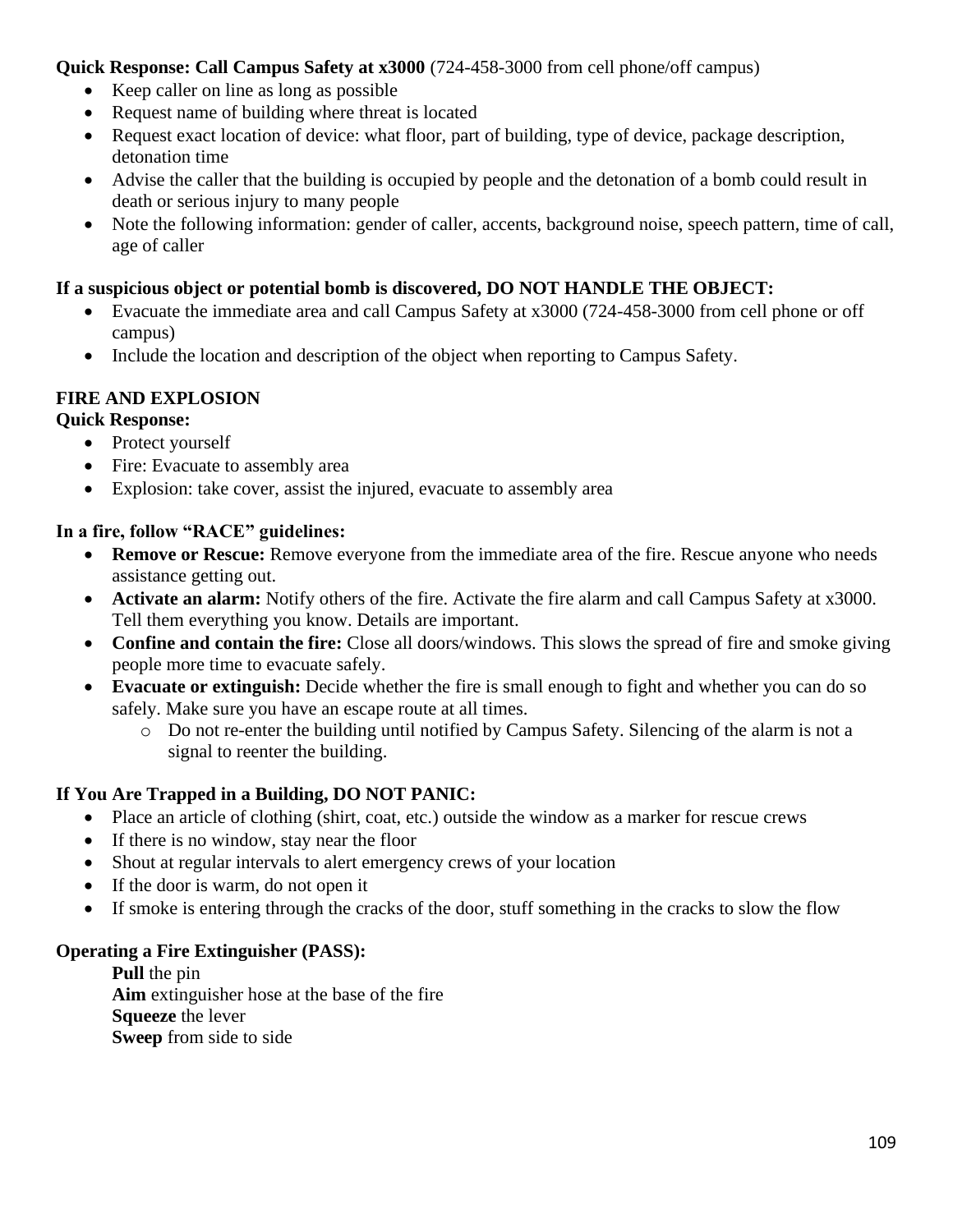## **HAZARDOUS MATERIALS**

Spill containment and clean-up should be performed by trained personnel.

### **Quick Response: Call Campus Safety at x3000**

Protect yourself Secure the area Assist the injured Evacuate the area and assist others in doing so

### **Chemical Spills Procedures:**

- Evacuate the area immediately
- Call Campus Safety at x3000 and say you are reporting a chemical spill
- Do not enter contaminated area

### **Biological (Blood) and Radiological Spills Procedure:**

• Call Campus Safety at x3000 who will call trained personnel

## **SEVERE WEATHER**

#### **Tornado**

- Stay indoors
- Move away from windows and open doors to avoid flying debris
- Move to pre-designated shelter location for your building or the lowest floor possible
- AVOID AUDITORIUMS AND GYMNASIUMS or other large open areas
- Do not use elevators, electrical equipment or telephone
- Sit on floor and cover your head with your arms to protect from flying debris
- Await instructions from Campus Safety or all-clear siren signal

#### **Earthquake**

- Stay indoors and remain calm
- If indoors, seek refuge by bracing yourself in a doorway or crawling under a desk or table
- Stay away from glass windows, shelves, and heavy equipment
- Do not use elevators, electrical equipment or telephones
- Do not use open flame
- Be prepared for aftershocks
- Await instructions from Campus Safety or all-clear siren signal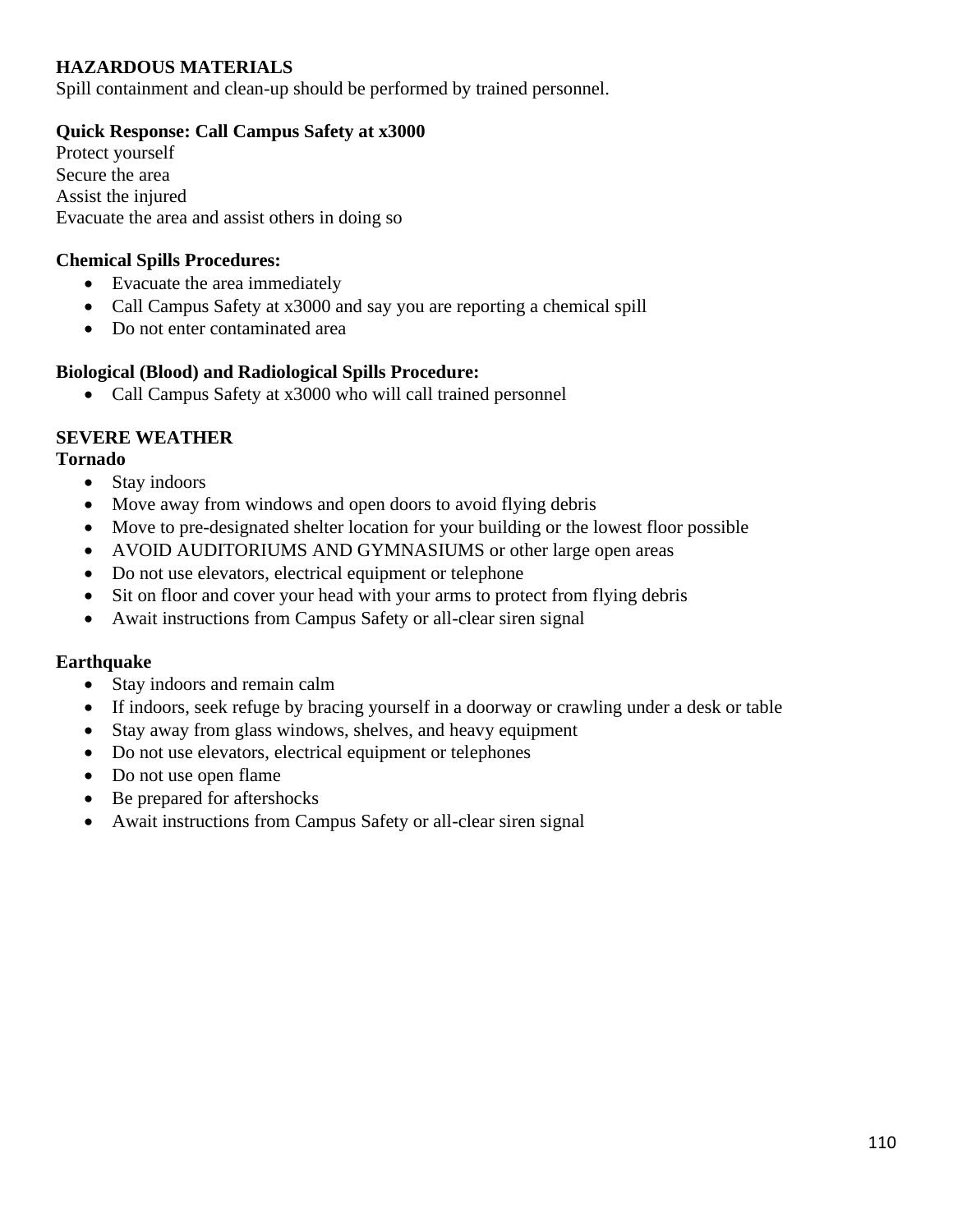### **The following policy is in place to help address the rare closure or delay of classes due to severe weather:**

### **Inclement Weather Policy for Students**

Grove City College is primarily a residential college with a majority of its students living on campus. Therefore, it is regularly the intention of the College to remain open during inclement weather conditions. Commuting students should exercise caution and good judgment in dealing with potentially hazardous travel conditions. Each student should decide whether or not to be absent from class, to come to campus late, or to leave early for weather related reasons.

### **Determination of Delay or Closing**

In some situations the College may close or delay classes due to severe/hazardous weather conditions. For storms occurring late at night or early in the morning, the decision to close the College or delay operations will be announced at approximately 5:30 am. This announcement will be released to the local television stations and will be broadcast to all students and employees through the Campus emergency notification system.

### **Delay Schedules**

When appropriate the College may also implement a two (2) hour delay with the College opening at 10:00 am for regular business (unless otherwise determined). Please follow the appropriate schedule below: Schedule A is for use on Mondays, Wednesdays and Fridays. Please use Schedule B on Tuesdays and Thursdays. **Schedule A (M,W,F) Schedule B ( T, Th)**

| <b>Normal</b>      | <b>Delay</b>          | <b>Normal</b>     | <b>Delay</b>            |
|--------------------|-----------------------|-------------------|-------------------------|
| $8:00 \text{ am}$  | $10:00 - 10:40$ am    |                   | <b>CHAPEL CANCELLED</b> |
| $9:00 \text{ am}$  | $10:50 - 11:30$ am    | $8:00 \text{ am}$ | $10:00 - 11:10$ am      |
| $10:00$ am         | 11:40 am $- 12:20$ pm | $10:05$ am        | $11:20$ am $-12:30$ pm  |
| $11:00 \text{ am}$ | $12:30 - 1:10$ pm     | 11:30 am          | $12:40 - 1:50$ pm       |
| $12:00 \text{ pm}$ | $1:20 - 2:00$ pm      | $1:00 \text{ pm}$ | $2:00 - 3:10$ pm        |
| $1:00 \text{ pm}$  | $2:10 - 2:50$ pm      | $2:30 \text{ pm}$ | $3:20-4:30$ pm          |
| $2:00 \text{ pm}$  | $3:00 - 3:40$ pm      |                   |                         |
| $3:00 \text{ pm}$  | $3:50 - 4:30$ pm      |                   |                         |
| $6:30 \text{ pm}$  | $6:30 \text{ pm}$     |                   |                         |
|                    |                       |                   |                         |

### **During a Campus Closing**

All classes will be canceled for the day (with a determination of whether or not to hold night classes coming before 2:00 pm). The closing announcement will be communicated through local television stations and the Campus emergency notification system. All offices will be closed and events will be cancelled upon a campus closing announcement.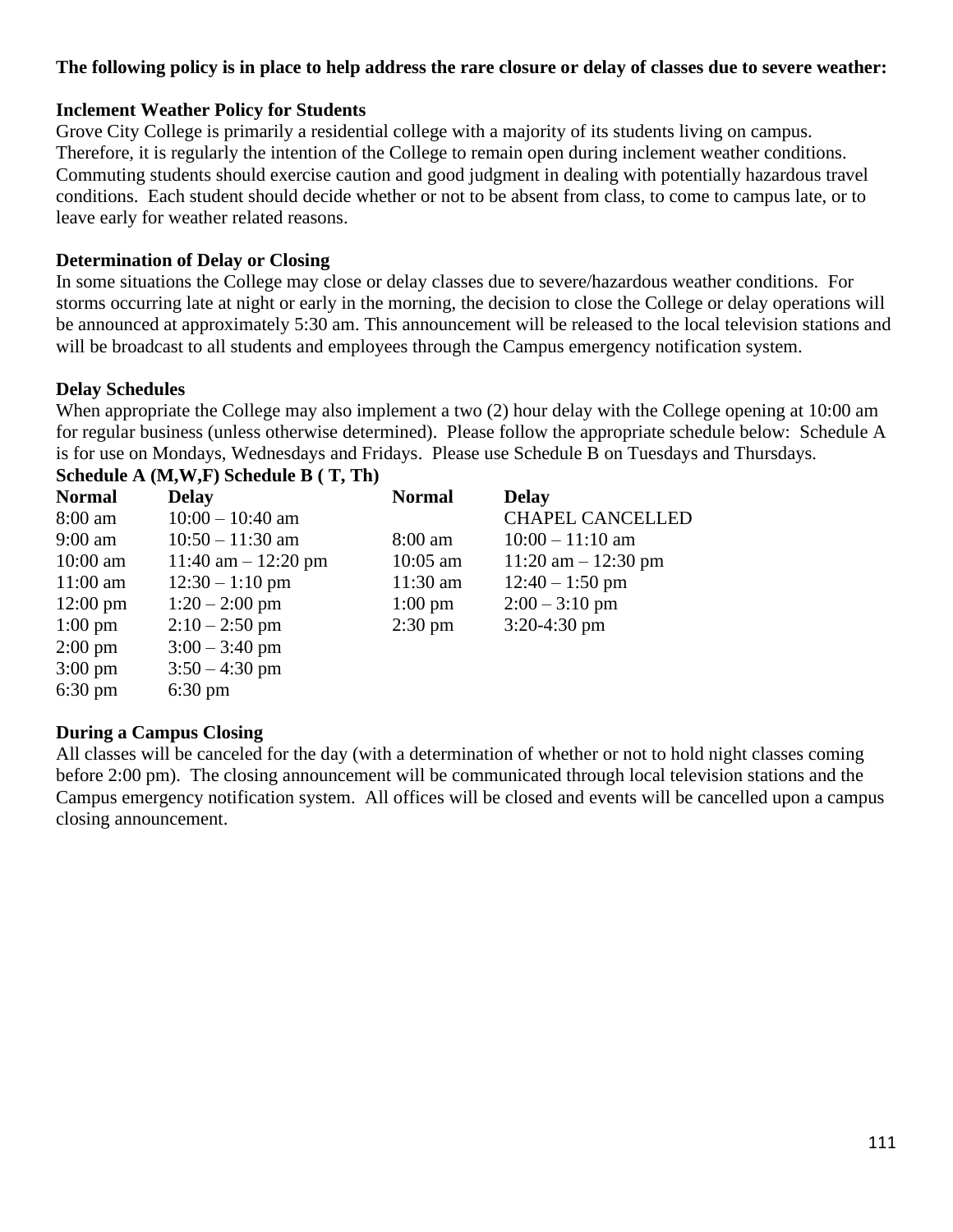# **OFF-CAMPUS EVACUATION**

There are two types of off-campus evacuations. In the event of an off-campus evacuation, it will be conveyed to the campus community which evacuation plan would be implemented as described below.

**Short Term Evacuation – 12 Hours or Less:** The student body will be divided into four groups based on their residence hall. Each group, as directed below, will proceed to its designated shelter. The Residence Directors and Residence Assistants will accompany the students and are expected to serve in the same capacity as they do in their respective residence halls. All communications with the students will be conveyed to the students at these shelter locations.

- Colonial, Memorial, and Ketler to East Main Presbyterian Church
- Hopeman, Lincoln, Hicks and Alumni to YMCA and Hillview Elementary School
- MAP to Tower Presbyterian Church
- MEP and Harker to Grace Methodist Church

Commuter students and employees are directed to go home immediately. If a specific service of an employee is required, the employee will be contacted at their residence.

**Long Term Evacuation – 12 Hours or Longer:** Students who live within a six-hour drive and have transportation will be required to go home. These students will be encouraged to take friends home with them. All students are to check-in with Student Life & Learning at the following e-mail address (studentlife@gcc.edu) upon arriving home to confirm their safe evacuation.

Students with transportation living farther than a 6-hour drive and students that do not have transportation should do the following:

- Students without transportation should proceed to Harbison Chapel for transportation and travel arrangements
- Students with transportation should meet in the MAP West parking lot with their vehicle to pick up the students without transportation
- Students will proceed to the Grove City Alliance Church or Church of the Beloved Disciple parking lot where they will be met by College officials

# **Logistical Information:**

Student Life & Learning personnel will be stationed at Harbison Chapel to aid in the evacuation and to direct students to the designated off-campus church parking locations

- Campus Safety will be at campus entry and exit points to assist in traffic flow
- College officials will be present at the designated off-campus church parking lots. The officials will perform a head count and pair these students with faculty or staff for housing purposes
- A designee will be responsible for enacting the Employee Calling-Tree for purposes of housing students with employees who have volunteered to house students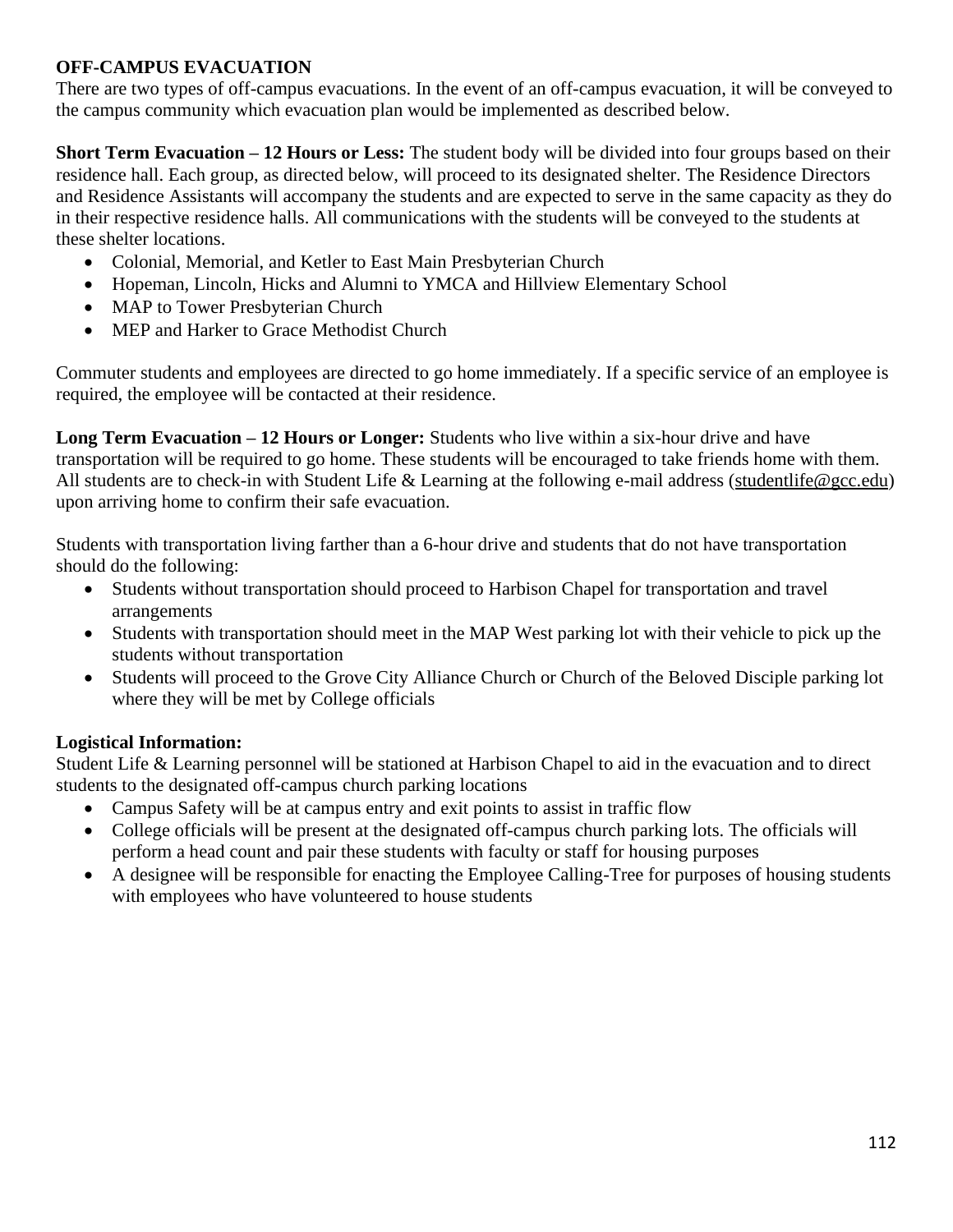# **PSYCHOLOGICAL EMERGENCY**

A psychological emergency exists when an individual's behavior is inappropriate and/or out of control to the extent that they may be a danger to themselves or others. Take action when an individual is talking about suicide, is threatening to do harm to someone else, or appears to be out of touch with reality (characterized by hallucinations, delusion, complete withdrawal, or uncontrollable behavior) because of drug use or a psychotic break.

# **Quick Response:**

- Call Campus Safety at x3000
- State that you need immediate assistance and give your name, your location, and nature of the problem
- Contact your Residence Director on duty (male 724-967-2120; female 724-967-2139)
	- o The Campus Safety Office or Zerbe Health and Wellness Center may be used as a waiting area.
	- o Campus Safety or the Residence Director on duty may contact staff from the Counseling Center after hours if deemed necessary.

All incidents involving psychological emergencies will be reported to the Counseling Center and the Office of Student Life & Learning.

# **If a student is violent or refuses help, call Campus Safety at x3000 immediately.**

The College Counseling Center provides:

- Individual support/counseling needs
- General/group counseling as needed
- Crisis intervention and debriefing
- Resources and referral services

All services are free and confidential (unless student waives confidentiality or disclosure is legally required).

Call Counseling Center during business hours (Monday-Friday, 9 a.m. to noon and 1 to 5 p.m.) to make an appointment. On-Campus: x3788; from cell phones or off campus: 724-458-3788.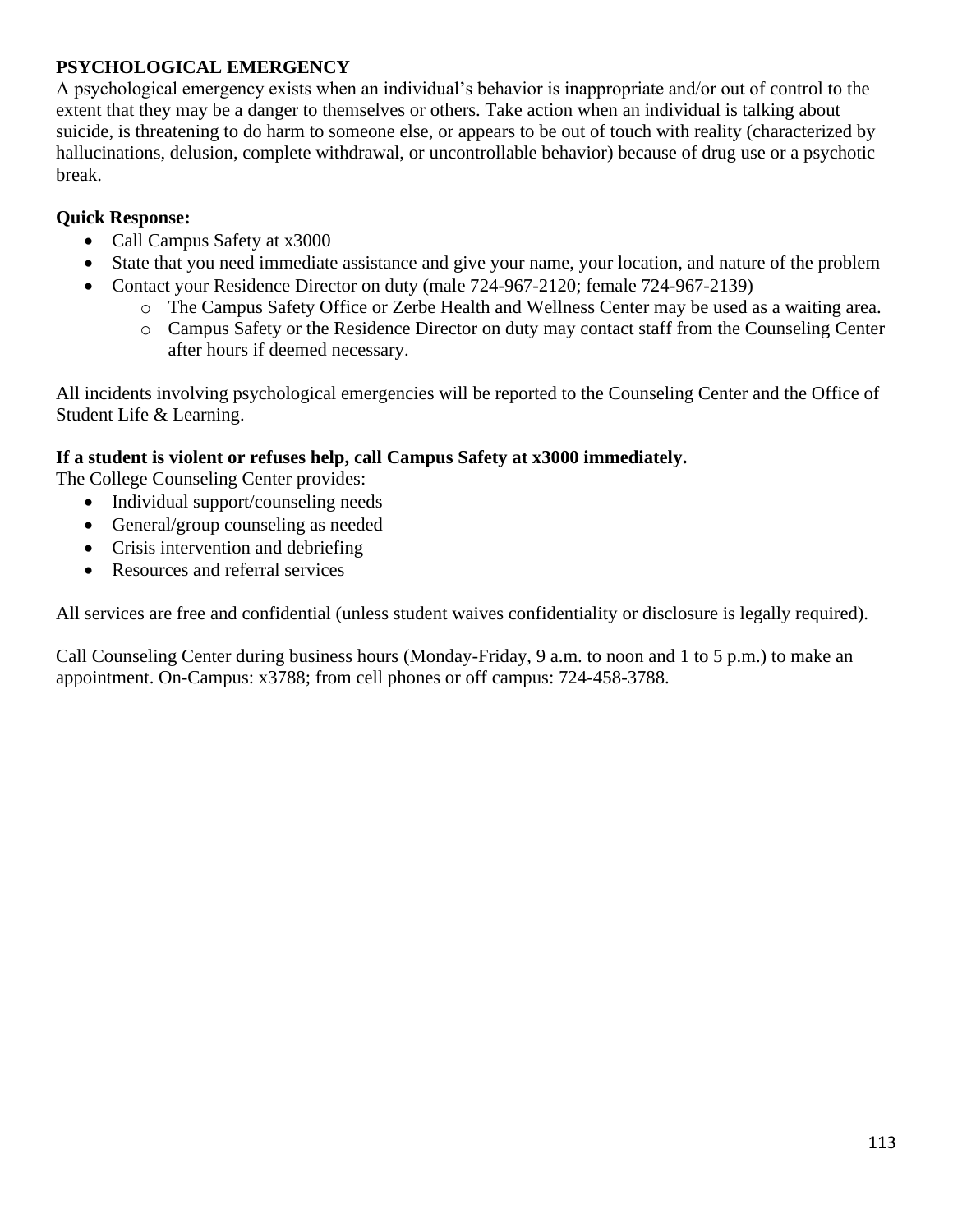## **PERSONAL INJURY**

### **Emergency Quick Response:**

- Call Campus Safety at x3000
- Provide the following information: location of injured person, type of injury or problem, individual's present condition, sequence of events leading to the emergency, medical history- if known, phone number from which you are calling
- Do not move the victim unless in a life threatening situation
- Do not exceed your training
- If safe to do so, wait with the victim until help arrives
- Stay on the phone with dispatcher

## **Clothing on Fire:**

- Stop
- Drop
- Roll around on floor to smother flame or drench with water
- Obtain medical attention if necessary. Call Campus Safety at x3000
- Report incident to your Residence Assistant or Residence Director

## **Hazardous Material Splashed in Eye:**

- Immediately flush eyes with water for 15 minutes
- Forcibly hold eye open to ensure effective wash behind eyelids
- Call Campus Safety at x3000
- Report incident to your Residence Assistant or Residence Director

## **Minor Cuts and Puncture Wounds:**

- Vigorously wash injury with soap and water for several minutes
- Obtain medical attention
- Report incident to your Residence Assistant or Residence Director

# **Biological or Radiological Spill on Body:**

• Call Campus Safety at x3000 who will dispatch trained personnel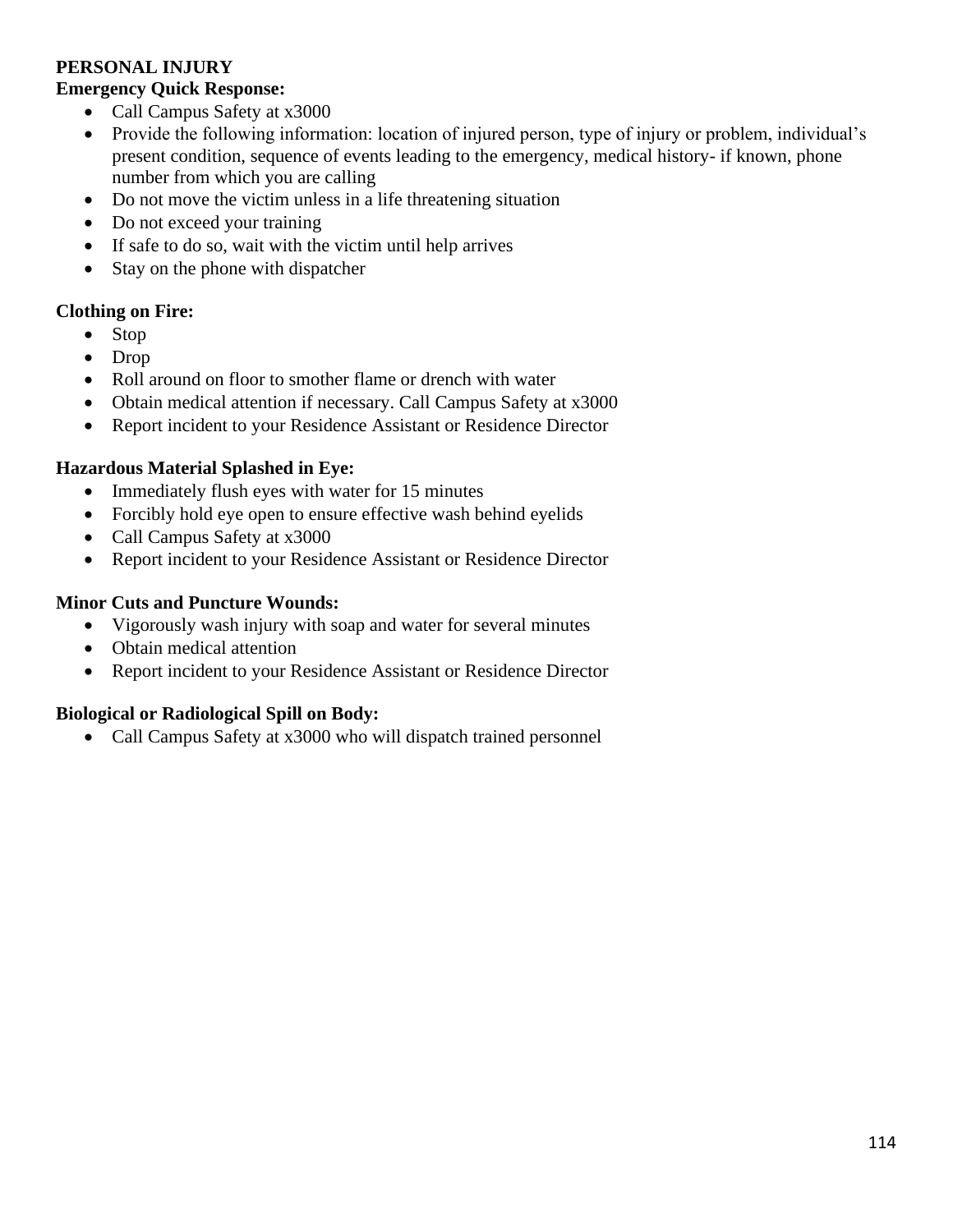# **MEDICAL EMERGENCY**

### **Quick Response:**

- Call Campus Safety at x3000
- Provide the following information: location of injured person, type of injury or problem, individual's present condition, sequence of events leading to the emergency, medical history- if known, phone number from which you are calling
- Do not move the victim unless in a life threatening situation
- Do not exceed your training
- If safe to do so, wait with the victim until help arrives
- Stay on the phone with dispatcher

## **Medical emergencies include:**

- Any life-threatening situation
- Loss of consciousness
- Chest pain
- Excessive bleeding
- Head injury
- Ingestion or inhalation of toxic substance (including excessive alcohol consumption)
- Seizures
- Allergic reactions with shortness of breath, excessive swelling
- Suspected fractures

### **Non-emergency illness or injury to students:**

- Call Zerbe Health and Wellness Center at x3850
- When the Health Center is closed, contact your RA and the RD on duty (male 724-967-2120; female 724-967-2139); if an RD cannot be reached, contact Campus Safety at x2111 (non-emergency number)

# **Illness or injury to faculty or staff:**

- Call Campus Safety at x3000
- Responding officers will assist and call for emergency medical services, if needed

### **Illness or injury to visitors or guests:**

- Call Campus Safety at x3000
- Responding officers will assist and call for emergency medical services, if needed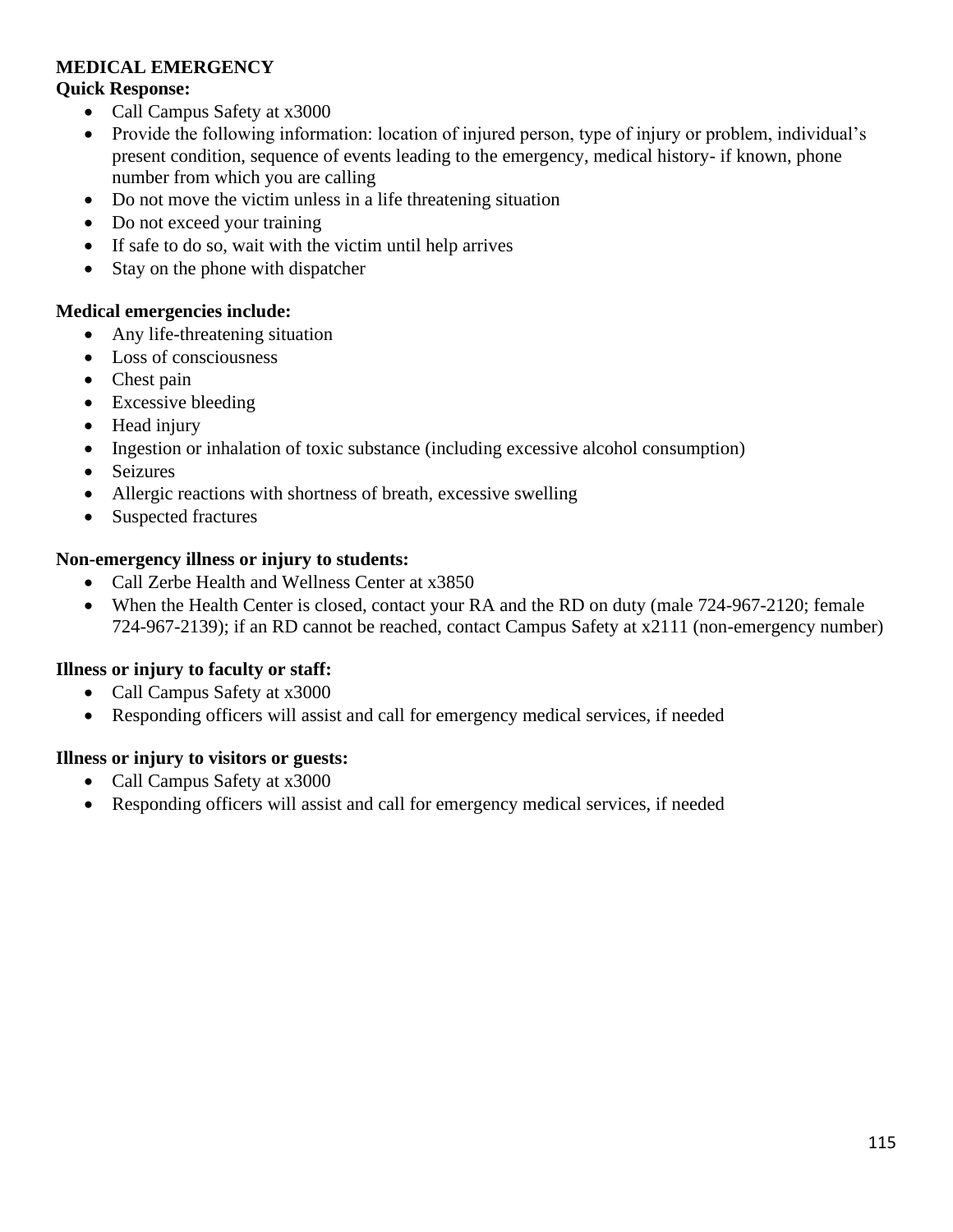## **SEXUAL ASSAULT**

**Sexual assault is defined as any act in which a member of the student community is forced to engage in sexual activity against his or her will or without his or her consent.** "Sexual assault" includes not only physically assaultive behavior but also extreme verbal threats, physical or verbal intimidation and/or indecent exposure. The College policy defines as unacceptable any act in which one person forces another or attempts to force another to engage in any sexual act against his or her will or without his or her consent. Students always have the right to report a crime or sexual assault by directly dialing 911. Retaliation or threats of retaliation against a student bringing a charge of sexual assault will be treated as a separate and serious violation of College policy.

# **Quick Response:**

- Call Campus Safety at x3000
- Call Counseling Center at x3788
- Call Zerbe Health and Wellness Center at x3850

**Seek medical assistance as soon as possible following the incident.** Advise medical personnel that treatment is necessary because of sexual assault or rape. The victim should not change clothes, shower, douche or apply medication before going to the hospital. Medical information is essential should the victim choose to press charges.

# **VIOLENT AND CRIMINAL BEHAVIOR / ACTIVE SHOOTER RESPONSE**

Everyone is asked to assist in making the campus a safe place by being alert to suspicious situations and promptly reporting them. Weapon possession on campus is prohibited and should be reported. If you observe a criminal act or are a victim, immediately notify Campus Safety via phone at x3000 or emergency call box.

## **Quick Response for IN-PROGRESS INCIDENTS:**

- Remain calm
- Do not attempt to intervene except for self protection
- Go to a safe location
- Call Campus Safety at x3000
- Give your name and location and make sure the responding officer understands that the incident is in progress

# **Reporting Crimes in Progress:**

- Call Campus Safety at x3000 and provide as much of the following information as possible, including: nature of incident and that it is in progress, location, description of persons involved, description of property involved, your name and phone number
- As long as your safety is not in jeopardy, stay on the line until an officer arrives on the scene
- Assist officers by supplying them with all additional information and ask others to cooperate
	- o Should the threat be determined credible and outside the resource capability of the College, Campus Safety will notify the Mercer EMA through the 911 call center. The 911 call center will ensure that the appropriate support agencies will be dispatched to assist the College with the threat.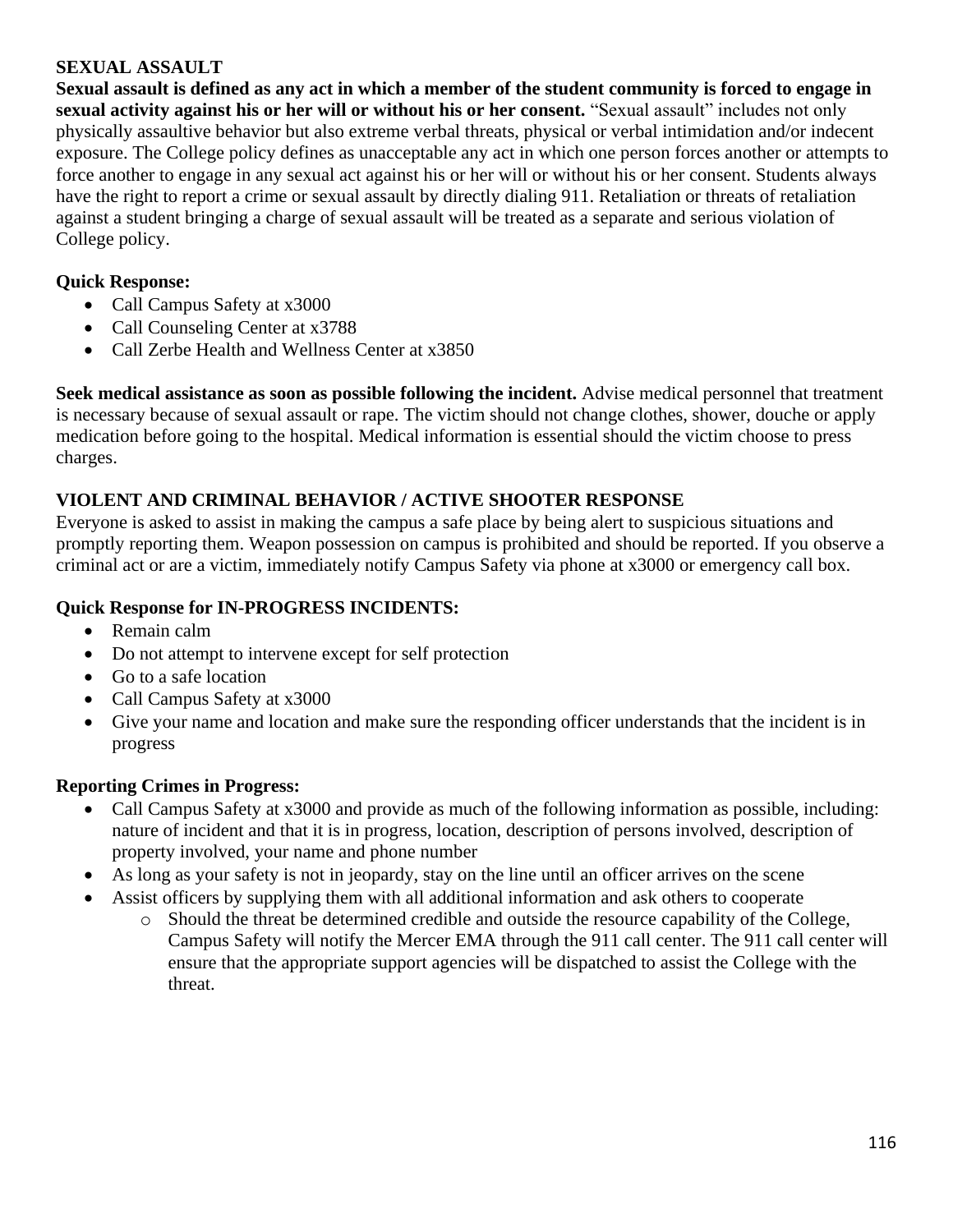# **Reporting Crimes That Have Already Occurred:**

- All crimes should be reported
- Call Campus Safety at x3000
- Do not touch or move anything that may relate to the crime
- When the officer responds, provide description of property and names/descriptions of any suspects/witnesses

## **Shooter is Outside Your Building:**

- If you can do so safely, inform building occupants
- Close and lock your door and all windows; if door cannot be locked, secure by other means such as blocking with desks and chairs or using a door wedge
- Turn off lights
- Seek protective cover; stay low and away from doors and windows
- Keep quiet and act as if no one is in the room
- Call Campus Safety at x3000
- Do not respond to commands until you are certain they are issued by Campus Safety or a police officer

## **Shooter is Inside Your Building:**

- If you can escape the area safely and avoid danger, do so by the nearest exit or window
- Leave personal belongings (books, backpacks, purses, etc.)
- Move quickly
- Keep hands visible
- Follow instructions from Campus Safety or police officers you may encounter
- Do not move injured persons. Notify authorities of their locations as soon as possible
- If you cannot escape the building, move into an office or classroom
- Lock or barricade door
- Turn off lights
- Seek protective cover; stay low and away from doors and windows
- Keep quiet and act as if no one is in the room
- Call Campus Safety at x3000
- Silence cell phones
- Place signs in exterior windows to identify the location of injured persons
- Do not respond to commands until you are certain they are issued by Campus Safety or a police officer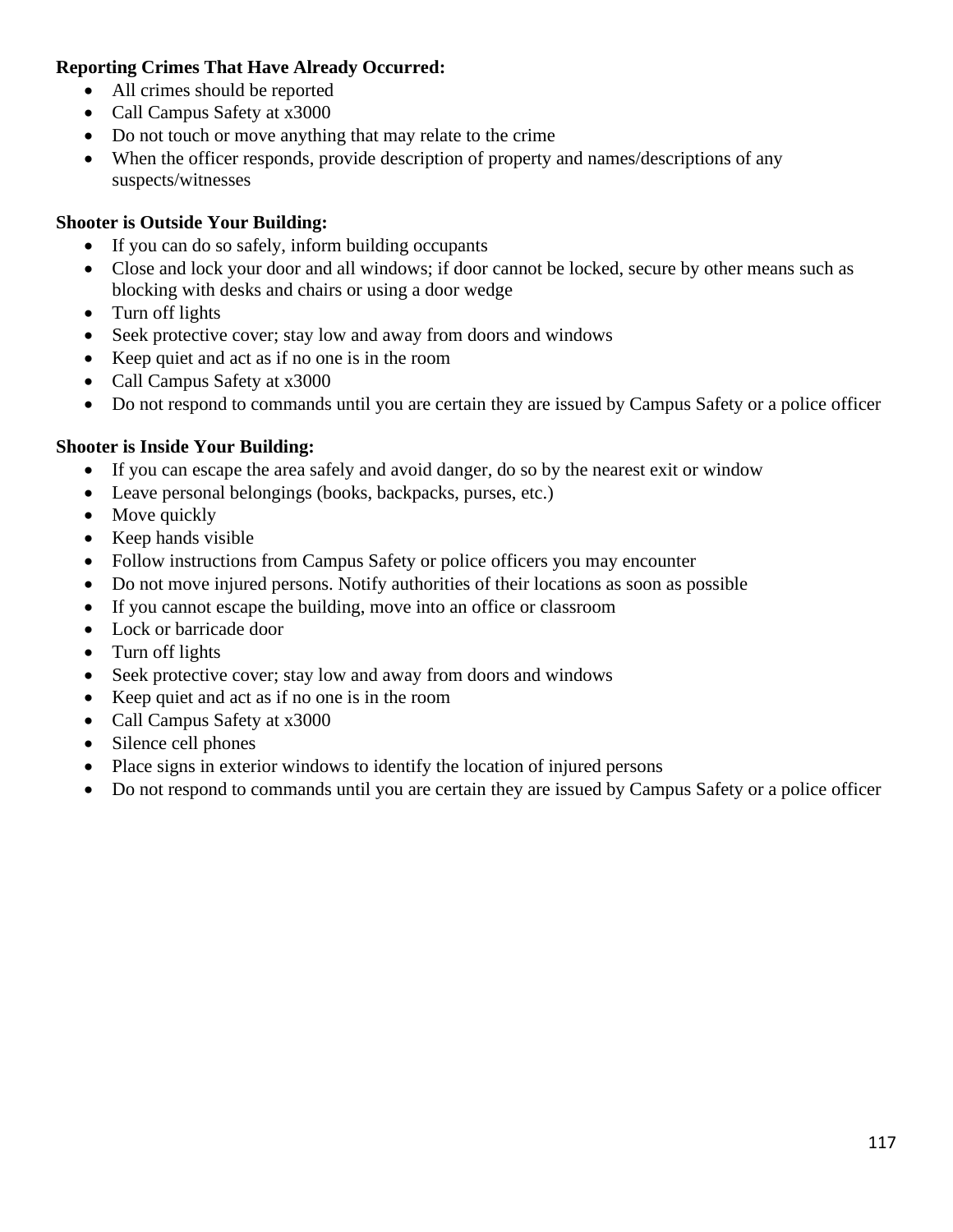### **BUILDING AND FIRE ALARM ASSEMBLY AREAS**

| Grass around Professor of the Year rock         |
|-------------------------------------------------|
| Main Quad west side of building                 |
| Grassy area near Tower Church                   |
| <b>Tennis Courts</b>                            |
| Main Quad                                       |
| Courtyard                                       |
| Main Quad                                       |
| <b>Upper Quad</b>                               |
| Grass in front of dining hall                   |
| North sidewalk Quad side                        |
| Grass around Professor of the Year rock         |
| Main Quad (north side)                          |
| West side of Lincoln Dormitory                  |
| Sidewalk east of soccer field                   |
| Main Quad                                       |
| <b>Baseball Field</b>                           |
| Main Quad                                       |
| <b>Baseball Field</b>                           |
| <b>Baseball Field</b>                           |
| Grassy area east of building                    |
| Pew Fine Arts Grass in front of Hicks Dormitory |
| Parking lot north of field house                |
| PLC parking lot                                 |
| Grass around Professor of the Year rock         |
| Parking area west of President's House          |
| Main Quad                                       |
| Main Quad                                       |
| Grass around Professor of the Year rock         |
| Grassy area south of building                   |
| Sidewalk east of soccer field                   |
| Parking area on west side                       |
|                                                 |

# **Consider the following when choosing the Assembly Areas:**

- Wind Direction (keep people UPWIND)
- Probable direction of arrival of first responders (stay clear)